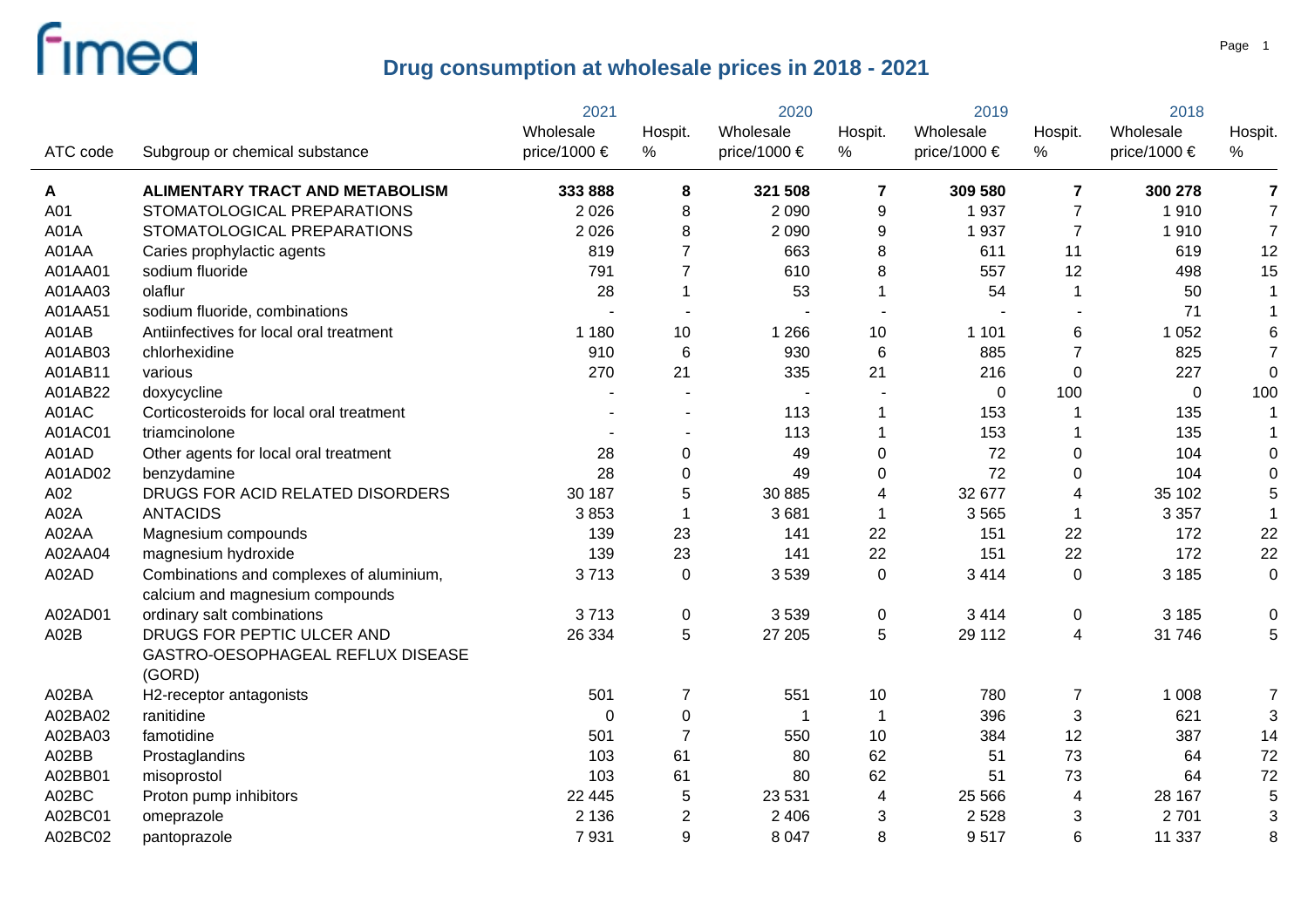|          |                                                                    | 2021         |                  | 2020             |                | 2019         |                  | 2018         |                  |  |
|----------|--------------------------------------------------------------------|--------------|------------------|------------------|----------------|--------------|------------------|--------------|------------------|--|
|          |                                                                    | Wholesale    | Hospit.          | Wholesale        | Hospit.        | Wholesale    | Hospit.          | Wholesale    | Hospit.          |  |
| ATC code | Subgroup or chemical substance                                     | price/1000 € | $\%$             | price/1000 $\in$ | %              | price/1000 € | %                | price/1000 € | $\%$             |  |
| A02BC03  | lansoprazole                                                       | 892          | 1                | 1 2 0 5          | 1              | 2 0 7 7      | $\mathbf 0$      | 2 6 5 5      | $\pmb{0}$        |  |
| A02BC04  | rabeprazole                                                        | 953          | 1                | 922              | 0              | 852          | $\mathbf 0$      | 760          | $\pmb{0}$        |  |
| A02BC05  | esomeprazole                                                       | 10 532       | 3                | 10 950           | 3              | 10 592       | $\mathbf{3}$     | 10714        | 3                |  |
| A02BD    | Combinations for eradication of Helicobacter pylori                | 259          | $\boldsymbol{0}$ | 218              | 0              | 303          | $\boldsymbol{0}$ | 309          | $\boldsymbol{0}$ |  |
| A02BD03  | lansoprazole, metronidazole and amoxicillin                        | 58           |                  | 23               | 0              | 74           | $\pmb{0}$        | 72           | $\boldsymbol{0}$ |  |
| A02BD07  | lansoprazole, amoxicillin and clarithromycin                       | 202          | $\boldsymbol{0}$ | 196              | 0              | 229          | $\boldsymbol{0}$ | 238          | $\boldsymbol{0}$ |  |
| A02BX    | Other drugs for peptic ulcer and                                   | 3 0 2 6      | 8                | 2825             | $\overline{7}$ | 2 4 1 2      | $\overline{7}$   | 2 1 9 7      | $\overline{7}$   |  |
|          | gastro-oesophageal reflux disease (GORD)                           |              |                  |                  |                |              |                  |              |                  |  |
| A02BX02  | sucralfate                                                         | 683          | 24               | 574              | 21             | 475          | 20               | 411          | 21               |  |
| A02BX13  | alginic acid                                                       | 2 3 4 3      | 3                | 2 2 5 1          | 3              | 1937         | $\sqrt{3}$       | 1786         | $\overline{4}$   |  |
| A03      | DRUGS FOR FUNCTIONAL                                               | 5 3 6 6      | 47               | 5 4 5 5          | 46             | 5840         | 51               | 5 4 8 7      | 45               |  |
|          | <b>GASTROINTESTINAL DISORDERS</b>                                  |              |                  |                  |                |              |                  |              |                  |  |
| A03A     | DRUGS FOR FUNCTIONAL                                               | 1726         | 21               | 1895             | 19             | 1872         | 20               | 1772         | 18               |  |
|          | <b>GASTROINTESTINAL DISORDERS</b>                                  |              |                  |                  |                |              |                  |              |                  |  |
| A03AB    | Synthetic anticholinergics, quaternary ammonium                    | 384          | 84               | 372              | 87             | 382          | 88               | 307          | 92               |  |
|          | compounds                                                          |              |                  |                  |                |              |                  |              |                  |  |
| A03AB02  | glycopyrronium bromide                                             | 384          | 84               | 372              | 87             | 382          | 88               | 307          | 92               |  |
| A03AX    | Other drugs for functional gastrointestinal disorders              | 1 3 4 2      | 3                | 1523             | $\mathbf{2}$   | 1 4 9 0      | 3                | 1 4 6 4      | 3                |  |
| A03AX13  | silicones                                                          | 1 1 5 3      | 3                | 1 3 8 9          | $\mathbf{3}$   | 1 4 7 1      | $\sqrt{3}$       | 1 4 6 4      | 3                |  |
| A03AX15  | menthae piperitae aetheroleum                                      | 189          | $\boldsymbol{0}$ | 135              | $\pmb{0}$      | 18           | $\pmb{0}$        |              |                  |  |
| A03B     | BELLADONNA AND DERIVATIVES, PLAIN                                  | 408          | 93               | 344              | 93             | 649          | 95               | 543          | 95               |  |
| A03BA    | Belladonna alkaloids, tertiary amines                              | 341          | 92               | 285              | 92             | 563          | 94               | 453          | 94               |  |
| A03BA01  | atropine                                                           | 341          | 92               | 285              | 92             | 563          | 94               | 453          | 94               |  |
| A03BB    | Belladonna alkaloids semisynthetic, quaternary                     | 67           | 93               | 59               | 96             | 86           | 99               | 90           | 99               |  |
|          | ammonium compounds                                                 |              |                  |                  |                |              |                  |              |                  |  |
| A03BB01  | butylscopolamine                                                   | 67           | 93               | 59               | 96             | 86           | 99               | 90           | 99               |  |
| A03C     | ANTISPASMODICS IN COMBINATION WITH                                 | 179          | $\mathbf 1$      | 196              | $\mathbf 1$    | 222          | $\overline{1}$   | 194          | $\mathbf{1}$     |  |
|          | <b>PSYCHOLEPTICS</b>                                               |              |                  |                  |                |              |                  |              |                  |  |
| A03CA    | Synthetic anticholinergic agents in combination                    | 179          | $\mathbf{1}$     | 196              | 1              | 222          | $\overline{1}$   | 194          | $\mathbf 1$      |  |
|          | with psycholeptics                                                 |              |                  |                  |                |              |                  |              |                  |  |
| A03CA02  | clidinium and psycholeptics                                        | 179          | 1                | 196              | $\overline{1}$ | 222          | $\overline{1}$   | 194          | $\mathbf 1$      |  |
| A03D     | ANTISPASMODICS IN COMBINATION WITH                                 | 2516         | 66               | 2 5 9 9          | 64             | 2710         | 68               | 2577         | 58               |  |
|          | <b>ANALGESICS</b>                                                  |              |                  |                  |                |              |                  |              |                  |  |
| A03DA    | Synthetic anticholinergic agents in combination<br>with analgesics | 2516         | 66               | 2599             | 64             | 2710         | 68               | 2577         | 58               |  |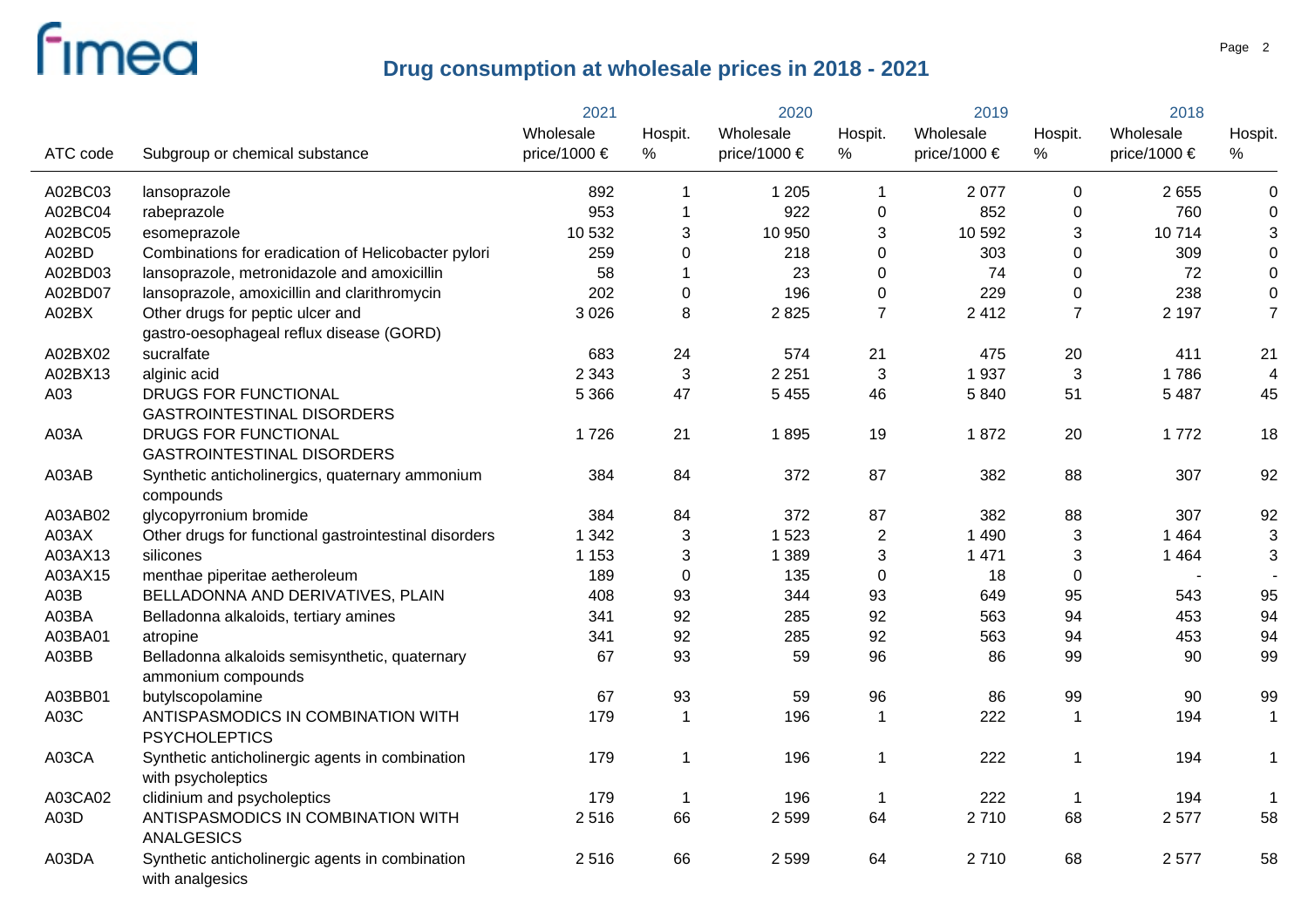|          |                                  | 2021         | 2020           |              | 2019                    |                  | 2018           |              |                |
|----------|----------------------------------|--------------|----------------|--------------|-------------------------|------------------|----------------|--------------|----------------|
|          |                                  | Wholesale    | Hospit.        | Wholesale    | Hospit.                 | Wholesale        | Hospit.        | Wholesale    | Hospit.        |
| ATC code | Subgroup or chemical substance   | price/1000 € | $\%$           | price/1000 € | %                       | price/1000 $\in$ | $\%$           | price/1000 € | $\%$           |
| A03DA02  | pitofenone and analgesics        | 2516         | 66             | 2 5 9 9      | 64                      | 2710             | 68             | 2577         | 58             |
| A03F     | <b>PROPULSIVES</b>               | 538          | 28             | 421          | 35                      | 388              | 37             | 401          | 33             |
| A03FA    | Propulsives                      | 538          | 28             | 421          | 35                      | 388              | 37             | 401          | 33             |
| A03FA01  | metoclopramide                   | 538          | 28             | 421          | 35                      | 388              | 37             | 401          | 33             |
| A04      | ANTIEMETICS AND ANTINAUSEANTS    | 5 605        | 54             | 4 8 6 0      | 48                      | 4 1 9 8          | 40             | 4 1 2 6      | 43             |
| A04A     | ANTIEMETICS AND ANTINAUSEANTS    | 5 6 0 5      | 54             | 4 8 6 0      | 48                      | 4 1 9 8          | 40             | 4 1 2 6      | 43             |
| A04AA    | Serotonin (5HT3) antagonists     | 4738         | 55             | 4 1 2 8      | 48                      | 3 3 4 6          | 38             | 3 1 7 9      | 43             |
| A04AA01  | ondansetron                      | 2 601        | 73             | 1864         | 65                      | 1 0 0 3          | 41             | 1 0 4 8      | 45             |
| A04AA02  | granisetron                      | 655          | 49             | 851          | 41                      | 871              | 44             | 888          | 43             |
| A04AA05  | palonosetron                     | 227          | 100            | 257          | 99                      | 294              | 99             | 313          | 100            |
| A04AA55  | palonosetron, combinations       | 1 2 5 6      | 13             | 1 1 5 7      | 14                      | 1 1 7 8          | 16             | 930          | 20             |
| A04AD    | Other antiemetics                | 867          | 46             | 731          | 49                      | 852              | 49             | 947          | 44             |
| A04AD01  | scopolamine                      | 535          | 24             | 373          | 26                      | 300              | 27             | 299          | 27             |
| A04AD12  | aprepitant                       | 333          | 81             | 359          | 73                      | 528              | 62             | 633          | 52             |
| A04AD14  | rolapitant                       |              |                |              | $\blacksquare$          | 24               | 53             | 14           | 66             |
| A05      | BILE AND LIVER THERAPY           | 1 603        | $\overline{c}$ | 1414         | 3                       | 2 2 4 8          | 4              | 2 1 0 1      | 3              |
| A05A     | <b>BILE THERAPY</b>              | 1 603        | $\overline{2}$ | 1414         | 3                       | 2 2 4 8          | 4              | 2 1 0 1      | 3              |
| A05AA    | Bile acids and derivatives       | 1 603        | $\overline{2}$ | 1414         | 3                       | 2 2 4 8          | 4              | 2 1 0 1      | 3              |
| A05AA02  | ursodeoxycholic acid             | 1 3 3 9      | $\overline{2}$ | 1 3 4 2      | 3                       | 2 2 1 3          | 4              | 2 1 0 1      | 3              |
| A05AA04  | obeticholic acid                 | 264          | $\mathbf 0$    | 72           | 4                       | 35               | $\mathbf 0$    |              |                |
| A06      | DRUGS FOR CONSTIPATION           | 30 270       | 10             | 29 145       | 11                      | 27 151           | 12             | 25 5 95      | 13             |
| A06A     | DRUGS FOR CONSTIPATION           | 30 270       | 10             | 29 145       | 11                      | 27 151           | 12             | 25 5 95      | 13             |
| A06AB    | <b>Contact laxatives</b>         | 3510         | 7              | 3740         | $\overline{7}$          | 3784             | 9              | 3788         | 9              |
| A06AB02  | bisacodyl                        | 248          | 1              | 265          | $\overline{2}$          | 363              | 5              | 385          | 6              |
| A06AB06  | senna glycosides                 | 51           | 0              | 52           | 0                       | 60               | 0              | 119          | 0              |
| A06AB08  | sodium picosulfate               | 2572         | 4              | 2819         | $\overline{\mathbf{4}}$ | 2688             | 6              | 2653         | $\overline{7}$ |
| A06AB56  | senna glycosides, combinations   | 145          | $\mathbf 0$    | 163          | $\mathbf 0$             | 169              | $\mathbf 0$    | 183          | $\overline{0}$ |
| A06AB58  | sodium picosulfate, combinations | 493          | 28             | 441          | 31                      | 505              | 31             | 448          | 30             |
| A06AC    | <b>Bulk-forming laxatives</b>    | 6 2 7 0      | $\overline{2}$ | 5859         | $\overline{2}$          | 5 2 9 7          | $\overline{2}$ | 4883         | $\overline{2}$ |
| A06AC01  | ispaghula (psylla seeds)         | 6 0 5 1      | $\overline{c}$ | 5 6 2 9      | $\overline{c}$          | 5 0 5 9          | $\sqrt{2}$     | 4 6 4 0      | $\overline{c}$ |
| A06AC51  | ispaghula, combinations          | 220          | $\mathbf{1}$   | 230          | $\mathbf{1}$            | 238              | $\overline{1}$ | 244          | $\overline{2}$ |
| A06AD    | Osmotically acting laxatives     | 17 043       | 12             | 16 138       | 12                      | 14 749           | 14             | 13 6 69      | 15             |
| A06AD11  | lactulose                        | 2 5 6 0      | 8              | 2630         | 9                       | 2714             | 10             | 2866         | 11             |
| A06AD15  | macrogol                         | 12 806       | 11             | 11751        | 12                      | 10 211           | 14             | 8 9 4 0      | 15             |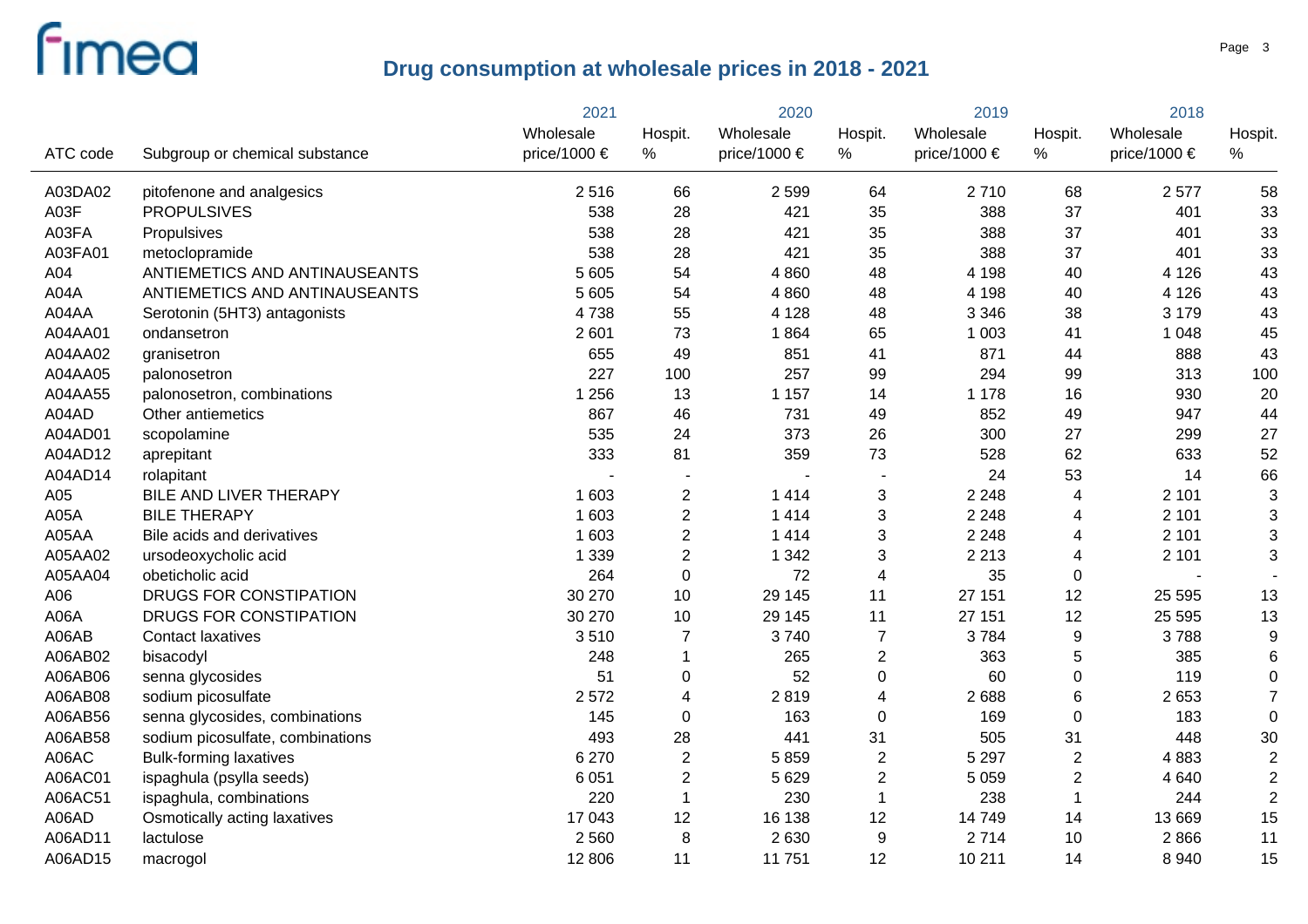|          |                                                                     | 2021         | 2020           |              | 2019           |              | 2018             |              |                 |
|----------|---------------------------------------------------------------------|--------------|----------------|--------------|----------------|--------------|------------------|--------------|-----------------|
|          |                                                                     | Wholesale    | Hospit.        | Wholesale    | Hospit.        | Wholesale    | Hospit.          | Wholesale    | Hospit.         |
| ATC code | Subgroup or chemical substance                                      | price/1000 € | %              | price/1000 € | %              | price/1000 € | %                | price/1000 € | %               |
| A06AD17  | sodium phosphate                                                    | 26           | 26             | 41           | 18             | 55           | 16               | 51           | 17              |
| A06AD65  | macrogol, combinations                                              | 1651         | 22             | 1716         | 21             | 1768         | 20               | 1813         | 21              |
| A06AG    | Enemas                                                              | 2 4 2 1      | 17             | 2 4 1 9      | 17             | 2518         | 22               | 2 6 3 6      | 23              |
| A06AG02  | bisacodyl                                                           | 411          | 30             | 414          | 32             | 422          | 37               | 466          | 40              |
| A06AG10  | docusate sodium, incl. combinations                                 | 566          | 45             | 555          | 45             | 592          | 48               | 614          | 51              |
| A06AG11  | laurilsulfate, incl. combinations                                   | 1 4 4 3      | $\overline{2}$ | 1 4 5 0      | $\overline{2}$ | 1 504        | $\overline{7}$   | 1557         | $\overline{7}$  |
| A06AH    | Peripheral opioid receptor antagonists                              | 773          | 37             | 756          | 39             | 623          | 44               | 443          | 52              |
| A06AH01  | methylnaltrexone bromide                                            | 137          | 97             | 133          | 97             | 118          | 95               | 119          | 93              |
| A06AH03  | naloxegol                                                           | 636          | 24             | 624          | 26             | 505          | 32               | 324          | 37              |
| A06AX    | Other drugs for constipation                                        | 251          | $9\,$          | 233          | 11             | 180          | 16               | 175          | 14              |
| A06AX04  | linaclotide                                                         | 120          |                | 111          | 1              | 66           | $\boldsymbol{2}$ | 77           | $\overline{2}$  |
| A06AX05  | prucalopride                                                        | 131          | 16             | 122          | 20             | 114          | 24               | 98           | 23              |
| A07      | ANTIDIARRHEALS, INTESTINAL<br>ANTIINFLAMMATORY/ANTIINFECTIVE AGENTS | 29 644       | 5              | 29 004       | 6              | 29 697       | 6                | 28 909       | 5               |
| A07A     | INTESTINAL ANTIINFECTIVES                                           | 3 0 6 0      | 32             | 2666         | 34             | 2 3 9 7      | 40               | 1738         | 45              |
| A07AA    | Antibiotics                                                         | 3 0 6 0      | 32             | 2666         | 34             | 2 3 9 7      | 40               | 1738         | 45              |
| A07AA02  | nystatin                                                            | 648          | 18             | 679          | 18             | 668          | 22               | 292          | 27              |
| A07AA09  | vancomycin                                                          | 722          | 47             | 687          | 53             | 702          | 59               | 670          | 57              |
| A07AA11  | rifaximin                                                           | 1 2 9 3      | 18             | 1 0 2 6      | 20             | 735          | 24               | 545          | 25              |
| A07AA12  | fidaxomicin                                                         | 397          | 72             | 274          | 73             | 292          | 78               | 231          | 77              |
| A07B     | <b>INTESTINAL ADSORBENTS</b>                                        | 597          | 52             | 668          | 54             | 673          | 53               | 691          | 48              |
| A07BA    | Charcoal preparations                                               | 597          | 52             | 668          | 54             | 673          | 53               | 691          | 48              |
| A07BA01  | medicinal charcoal                                                  | 597          | 52             | 668          | 54             | 673          | 53               | 691          | 48              |
| A07C     | ELECTROLYTES WITH CARBOHYDRATES                                     | 143          | 5              | 138          | 5              | 228          | 5                | 269          | $6\phantom{1}6$ |
| A07CA    | Oral rehydration salt formulations                                  | 143          | 5              | 138          | 5              | 228          | 5                | 269          | 6               |
| A07D     | <b>ANTIPROPULSIVES</b>                                              | 3919         |                | 3788         | 1              | 4 4 2 6      | 1                | 4 2 9 0      |                 |
| A07DA    | Antipropulsives                                                     | 3919         |                | 3788         | 1              | 4 4 2 6      | 1                | 4 2 9 0      |                 |
| A07DA02  | opium                                                               | $\mathbf{0}$ | $\Omega$       |              |                |              |                  |              |                 |
| A07DA03  | loperamide                                                          | 3 1 1 6      |                | 2962         | $\mathbf{1}$   | 3 4 0 7      | $\mathbf 1$      | 3 2 2 1      |                 |
| A07DA06  | eluxadoline                                                         |              |                |              |                | $\mathbf 0$  | $\mathbf 0$      | 19           |                 |
| A07DA53  | loperamide, combinations                                            | 804          | 0              | 825          | 0              | 1 0 1 9      | 0                | 1 0 5 0      | 0               |
| A07E     | INTESTINAL ANTIINFLAMMATORY AGENTS                                  | 19 289       |                | 18 973       | $\mathbf 1$    | 17949        | -1               | 17 127       |                 |
| A07EA    | Corticosteroids acting locally                                      | 2 0 8 4      | 3              | 1976         | 3              | 1834         | $\overline{2}$   | 1 6 6 8      | 3               |
| A07EA02  | hydrocortisone                                                      |              |                |              |                |              |                  | $\Omega$     | $\overline{0}$  |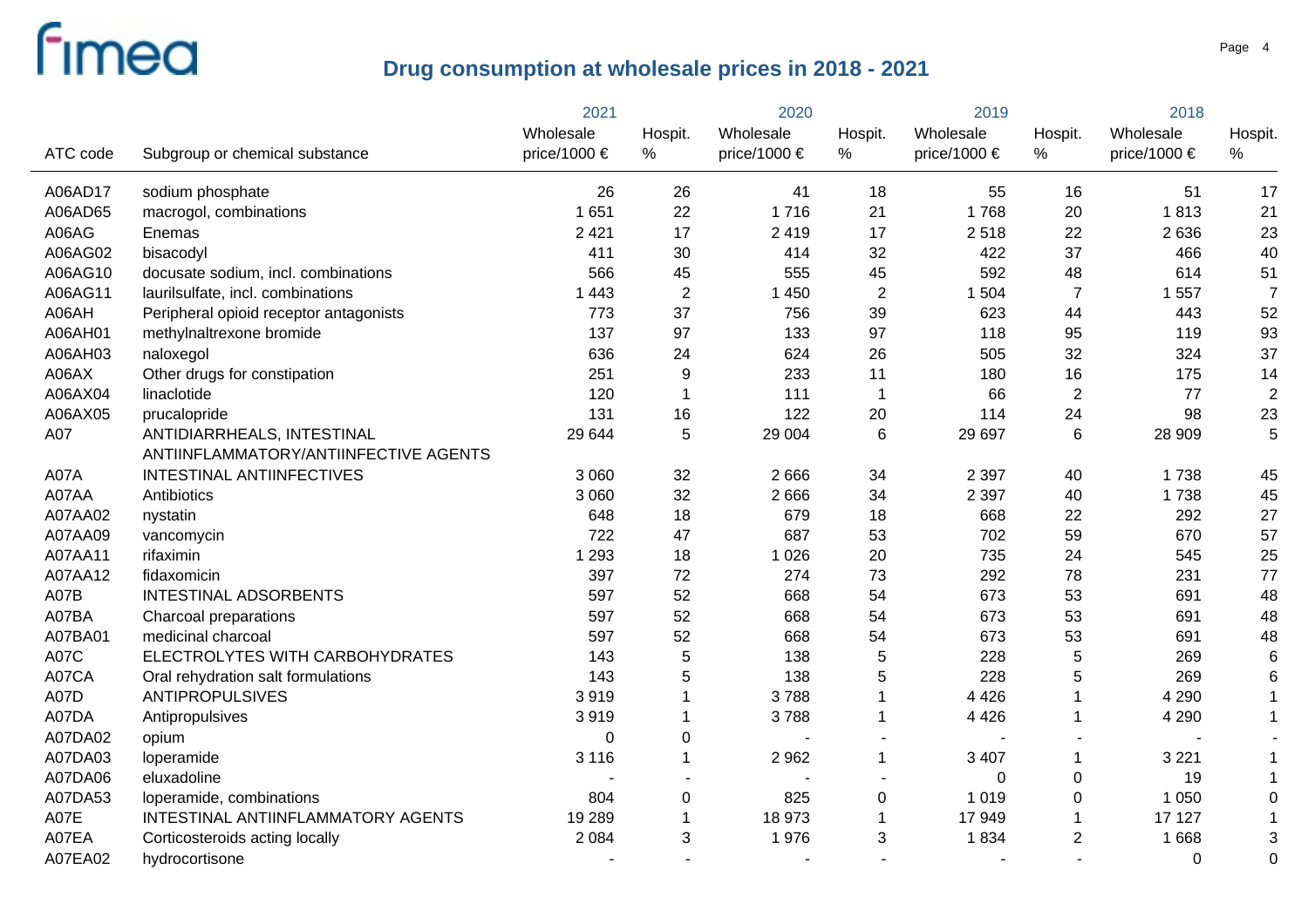|          |                                                                          | 2021         |                | 2020         |                | 2019             |                         | 2018         |                         |
|----------|--------------------------------------------------------------------------|--------------|----------------|--------------|----------------|------------------|-------------------------|--------------|-------------------------|
|          |                                                                          | Wholesale    | Hospit.        | Wholesale    | Hospit.        | Wholesale        | Hospit.                 | Wholesale    | Hospit.                 |
| ATC code | Subgroup or chemical substance                                           | price/1000 € | $\%$           | price/1000 € | $\%$           | price/1000 $\in$ | $\%$                    | price/1000 € | $\%$                    |
| A07EA06  | budesonide                                                               | 2 0 8 4      | 3              | 1976         | 3              | 1834             | 2                       | 1 6 6 7      | 3                       |
| A07EC    | Aminosalicylic acid and similar agents                                   | 17 205       |                | 16 997       | $\mathbf 1$    | 16 116           | $\mathbf 1$             | 15 4 5 9     |                         |
| A07EC01  | sulfasalazine                                                            | 2847         |                | 2937         | 1              | 2889             | -1                      | 2 9 0 4      |                         |
| A07EC02  | mesalazine                                                               | 14 341       |                | 14 04 6      | $\mathbf 1$    | 13 207           | -1                      | 12 5 34      |                         |
| A07EC03  | olsalazine                                                               | 16           | 2              | 14           | 3              | 20               | 1                       | 21           |                         |
| A07F     | ANTIDIARRHEAL MICROORGANISMS                                             | 2 3 7 4      | 4              | 2 4 7 3      | 4              | 3569             | $\overline{\mathbf{4}}$ | 4 3 7 3      | 6                       |
| A07FA    | Antidiarrheal microorganisms                                             | 2 3 7 4      | 4              | 2 4 7 3      | 4              | 3569             | 4                       | 4 3 7 3      | 6                       |
| A07FA01  | lactic acid producing organisms                                          |              |                |              |                | $\mathbf 0$      | 0                       | 72           | $\mathbf{1}$            |
| A07FA02  | saccharomyces boulardii                                                  | 2 3 7 4      | 4              | 2 4 7 3      | 4              | 3569             | 4                       | 4 3 0 1      | 6                       |
| A07X     | OTHER ANTIDIARRHEALS                                                     | 261          | $\overline{7}$ | 299          | $\overline{7}$ | 454              | 5                       | 422          | $\overline{\mathbf{4}}$ |
| A07XA    | Other antidiarrheals                                                     | 261          | $\overline{7}$ | 299          | $\overline{7}$ | 454              | 5                       | 422          | $\overline{\mathbf{4}}$ |
| A07XA04  | racecadotril                                                             | 261          | $\overline{7}$ | 299          | $\overline{7}$ | 454              | 5                       | 422          | 4                       |
| A08      | ANTIOBESITY PREPARATIONS, EXCL. DIET<br><b>PRODUCTS</b>                  | 608          | 0              | 602          | 0              | 638              | $\mathbf 0$             | 558          | $\pmb{0}$               |
| A08A     | ANTIOBESITY PREPARATIONS, EXCL. DIET<br><b>PRODUCTS</b>                  | 608          | 0              | 602          | 0              | 638              | $\mathbf 0$             | 558          | 0                       |
| A08AA    | Centrally acting antiobesity products                                    | 337          | 0              | 334          | 0              | 355              | 0                       | 266          | 0                       |
| A08AA62  | bupropion and naltrexone                                                 | 337          | 0              | 334          | 0              | 355              | $\boldsymbol{0}$        | 266          | $\mathbf 0$             |
| A08AB    | Peripherally acting antiobesity products                                 | 270          | 0              | 268          | 0              | 283              | $\pmb{0}$               | 292          |                         |
| A08AB01  | orlistat                                                                 | 270          | 0              | 268          | 0              | 283              | $\pmb{0}$               | 292          |                         |
| A09      | DIGESTIVES, INCL. ENZYMES                                                | 3 3 4 3      | 3              | 3 1 4 6      | 4              | 3 2 1 9          | 4                       | 2613         | $\overline{4}$          |
| A09A     | DIGESTIVES, INCL. ENZYMES                                                | 3 3 4 3      | 3              | 3 1 4 6      | 4              | 3 2 1 9          | 4                       | 2613         | 4                       |
| A09AA    | Enzyme preparations                                                      | 3 3 4 3      | 3              | 3 1 4 6      | 4              | 3 2 1 9          | 4                       | 2613         | $\overline{4}$          |
| A09AA02  | multienzymes (lipase, protease etc.)                                     | 3 3 4 3      | 3              | 3 1 4 6      | 4              | 3 2 1 9          | 4                       | 2613         | 4                       |
| A10      | DRUGS USED IN DIABETES                                                   | 180 754      | $\overline{2}$ | 170 872      | $\overline{2}$ | 161 278          | $\overline{2}$          | 154 867      | $\overline{2}$          |
| A10A     | <b>INSULINS AND ANALOGUES</b>                                            | 54 666       | $\overline{2}$ | 58 326       | 3              | 61 160           | 3                       | 63 808       | 3                       |
| A10AB    | Insulins and analogues for injection, fast-acting                        | 13752        | 3              | 15 3 25      | 3              | 15 4 42          | 3                       | 16 240       | 3                       |
| A10AB01  | insulin (human)                                                          | 59           | 38             | 71           | 41             | 82               | 39                      | 108          | 37                      |
| A10AB04  | insulin lispro                                                           | 1703         | 1              | 1774         | $\overline{c}$ | 2 0 0 3          | $\sqrt{2}$              | 2896         | $\mathbf 2$             |
| A10AB05  | insulin aspart                                                           | 11 264       | 3              | 12730        | 3              | 12 590           | 3                       | 12 413       | 3                       |
| A10AB06  | insulin glulisine                                                        | 725          | $\overline{2}$ | 750          | $\overline{c}$ | 768              | $\overline{2}$          | 823          | $\overline{2}$          |
| A10AC    | Insulins and analogues, intermediate-acting                              | 665          | 13             | 736          | 9              | 896              | 11                      | 1 0 1 8      | 10                      |
| A10AC01  | insulin (human)                                                          | 665          | 13             | 736          | 9              | 896              | 11                      | 1 0 1 8      | 10                      |
| A10AD    | Insulins and analogues, intermediate-acting<br>combined with fast-acting | 354          | 5              | 466          | 4              | 593              | 5                       | 743          | 5                       |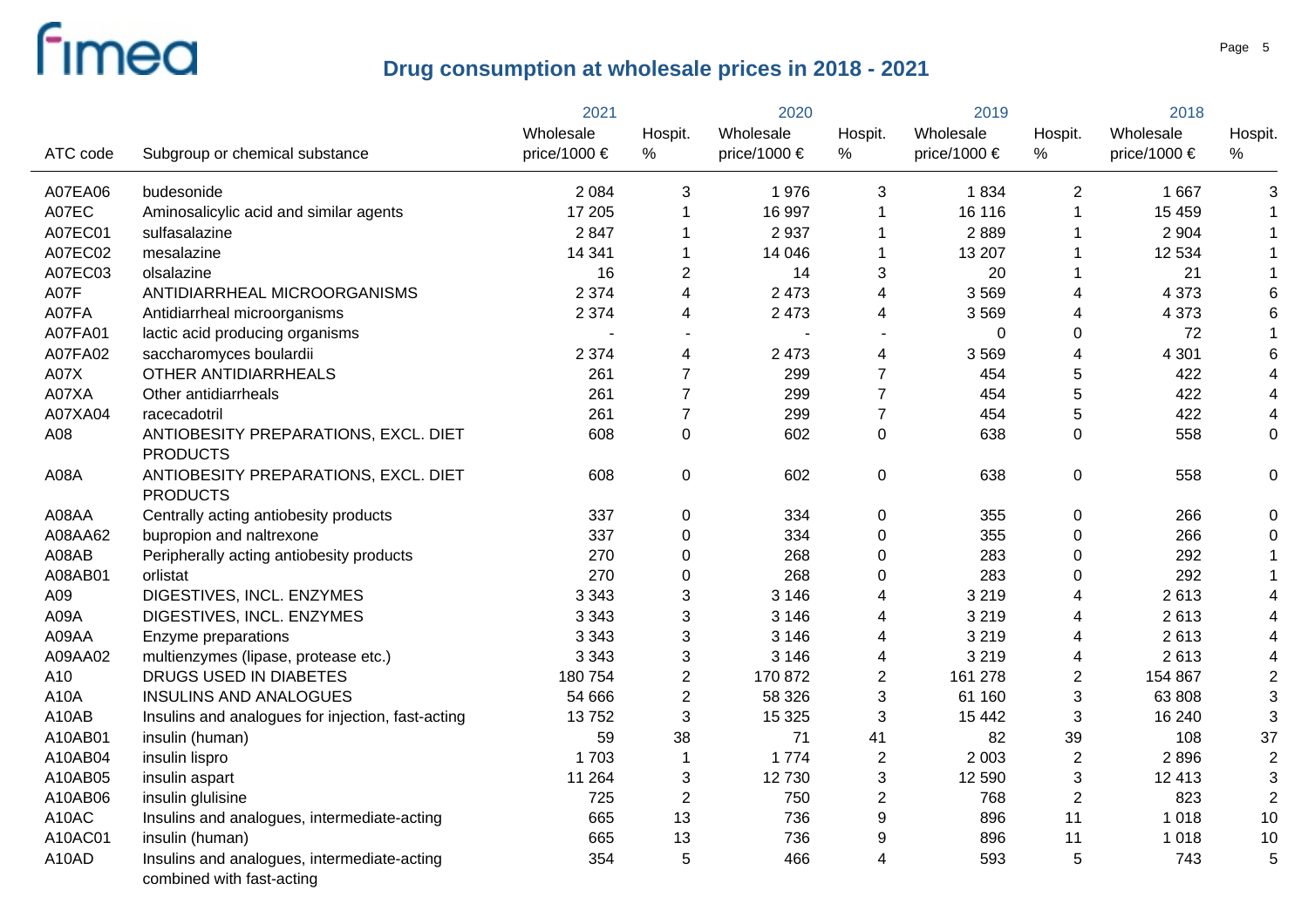|                   |                                                        | 2021         |                | 2020             |                         | 2019         |                           | 2018         |                  |
|-------------------|--------------------------------------------------------|--------------|----------------|------------------|-------------------------|--------------|---------------------------|--------------|------------------|
|                   |                                                        | Wholesale    | Hospit.        | Wholesale        | Hospit.                 | Wholesale    | Hospit.                   | Wholesale    | Hospit.          |
| ATC code          | Subgroup or chemical substance                         | price/1000 € | $\%$           | price/1000 $\in$ | %                       | price/1000 € | $\%$                      | price/1000 € | $\%$             |
| A10AD04           | insulin lispro                                         | 19           | 3              | 26               | 3                       | 34           | 3                         | 49           | 4                |
| A10AD05           | insulin aspart                                         | 335          | 5              | 441              | 4                       | 560          | $\sqrt{5}$                | 694          | 5                |
| A10AE             | Insulins and analogues, long-acting                    | 39 896       | $\overline{2}$ | 41798            | $\overline{2}$          | 44 228       | $\overline{2}$            | 45 807       | $\overline{2}$   |
| A10AE04           | insulin glargine                                       | 22 876       | $\overline{2}$ | 24 5 27          | 3                       | 26 176       | $\ensuremath{\mathsf{3}}$ | 28 682       | $\mathbf 2$      |
| A10AE05           | insulin detemir                                        | 7930         | 3              | 9760             | $\overline{2}$          | 13 168       | $\sqrt{2}$                | 15 962       | $\mathbf 2$      |
| A10AE06           | insulin degludec                                       | 9 0 8 9      | $\overline{2}$ | 7511             | $\mathbf 1$             | 4 8 8 4      | $\overline{2}$            | 1 1 6 2      | $\mathbf 2$      |
| A10AE54           | insulin glargine and lixisenatide                      |              | $\sim$         |                  |                         | $\Omega$     | 0                         | 0            | $\boldsymbol{0}$ |
| A <sub>10</sub> B | BLOOD GLUCOSE LOWERING DRUGS, EXCL.<br><b>INSULINS</b> | 126 089      | $\mathbf{1}$   | 112 547          | $\mathbf 1$             | 100 118      | $\mathbf{1}$              | 91 059       | $\mathbf{1}$     |
| A10BA             | <b>Biguanides</b>                                      | 11 231       | 1              | 11 388           | 1                       | 11 667       | -1                        | 11 328       |                  |
| A10BA02           | metformin                                              | 11 231       | 1              | 11 388           | 1                       | 11 667       | $\mathbf 1$               | 11 328       |                  |
| A10BB             | Sulfonylureas                                          | 69           | $\overline{2}$ | 87               | $\overline{2}$          | 110          | $\overline{2}$            | 138          | 1                |
| A10BB12           | glimepiride                                            | 69           | $\overline{2}$ | 87               | $\overline{2}$          | 110          | $\overline{2}$            | 138          |                  |
| A10BD             | Combinations of oral blood glucose lowering drugs      | 13 372       | 1              | 13 6 89          | $\mathbf{1}$            | 13 556       | $\mathbf 0$               | 13744        | $\overline{0}$   |
| A10BD05           | metformin and pioglitazone                             |              | $\blacksquare$ |                  |                         | 6            | $\mathbf 0$               | 17           | 0                |
| A10BD07           | metformin and sitagliptin                              | 7670         | 1              | 8 4 6 4          | 1                       | 8 9 3 0      | $\mathbf 0$               | 9669         |                  |
| A10BD08           | metformin and vildagliptin                             | 1 0 8 5      | 0              | 1 2 2 1          | 0                       | 1 3 1 1      | $\mathbf 0$               | 1 477        | 0                |
| A10BD09           | pioglitazone and alogliptin                            | 20           |                | 18               | 0                       | 20           | $\mathbf 0$               | 22           | 0                |
| A10BD10           | metformin and saxagliptin                              | 28           | 0              | 34               | 0                       | 37           | $\mathbf 0$               | 45           | $\Omega$         |
| A10BD11           | metformin and linagliptin                              | 460          | 1              | 471              | 1                       | 452          | $\boldsymbol{0}$          | 463          | 0                |
| A10BD13           | metformin and alogliptin                               |              |                | 12               | 0                       | 22           | $\boldsymbol{0}$          | 31           | 0                |
| A10BD15           | metformin and dapagliflozin                            | 1 377        | 0              | 1 1 5 6          | 0                       | 983          | $\mathbf 0$               | 776          | 0                |
| A10BD19           | linagliptin and empagliflozin                          | 299          | 1              | 292              | 0                       | 249          | $\mathsf 0$               | 141          | $\Omega$         |
| A10BD20           | metformin and empagliflozin                            | 2 3 7 1      | 0              | 1976             | 0                       | 1 505        | $\mathsf 0$               | 1 0 8 3      | 0                |
| A10BD21           | saxagliptin and dapagliflozin                          | 44           | 0              | 38               | 0                       | 37           | $\boldsymbol{0}$          | 20           | $\Omega$         |
| A10BD23           | metformin and ertugliflozin                            | 4            | 0              | $\mathbf{2}$     | $\mathbf 0$             | $\mathbf 1$  | $\boldsymbol{0}$          |              |                  |
| A10BD24           | sitagliptin and ertugliflozin                          | 14           | 0              | $\overline{7}$   | 0                       | 5            | $\boldsymbol{0}$          | $\mathbf 0$  | 0                |
| A10BG             | Thiazolidinediones                                     | 667          |                | 707              |                         | 710          |                           | 811          |                  |
| A10BG03           | pioglitazone                                           | 667          |                | 707              |                         | 710          |                           | 811          |                  |
| A10BH             | Dipeptidyl peptidase 4 (DPP-4) inhibitors              | 26 638       | 3              | 27 074           | $\overline{2}$          | 28 602       | $\overline{c}$            | 30 050       | $\overline{2}$   |
| A10BH01           | sitagliptin                                            | 14 910       | $\overline{c}$ | 16 187           | $\overline{2}$          | 17 083       | $\sqrt{2}$                | 18 649       | 2                |
| A10BH02           | vildagliptin                                           | 1 5 5 8      | 2              | 1792             | $\overline{\mathbf{c}}$ | 1999         | $\sqrt{2}$                | 2 3 1 7      | $\overline{2}$   |
| A10BH03           | saxagliptin                                            | 95           | $\overline{2}$ | 108              |                         | 120          | $\overline{c}$            | 144          |                  |
| A10BH04           | alogliptin                                             | 58           | 0              | 61               | 0                       | 69           | $\overline{1}$            | 85           |                  |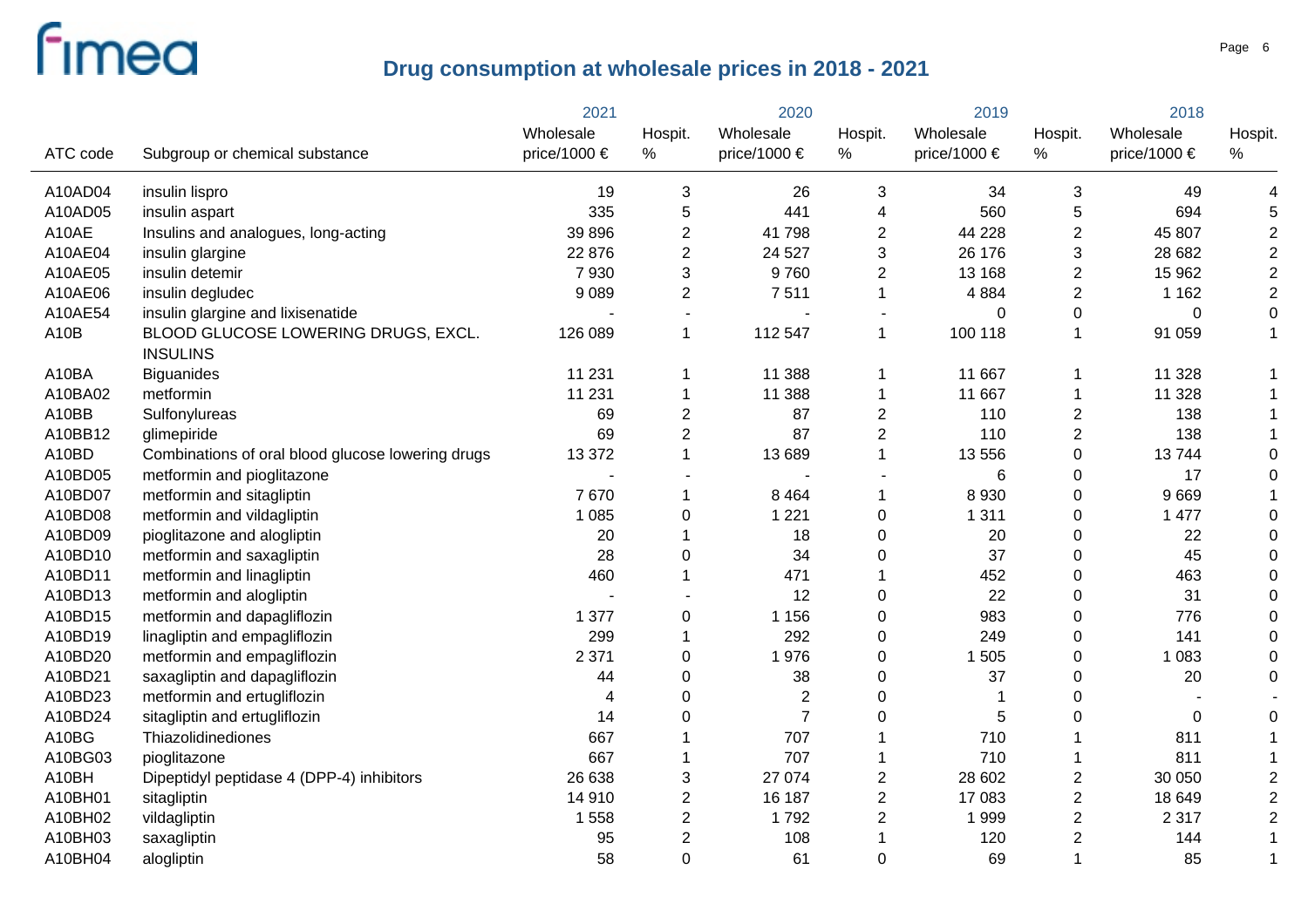|          |                                                                 | 2021             |                      | 2020         |                         | 2019             |                | 2018           |                |
|----------|-----------------------------------------------------------------|------------------|----------------------|--------------|-------------------------|------------------|----------------|----------------|----------------|
|          |                                                                 | Wholesale        | Hospit.              | Wholesale    | Hospit.                 | Wholesale        | Hospit.        | Wholesale      | Hospit.        |
| ATC code | Subgroup or chemical substance                                  | price/1000 $\in$ | $\%$                 | price/1000 € | $\%$                    | price/1000 $\in$ | $\%$           | price/1000 €   | %              |
| A10BH05  | linagliptin                                                     | 10 019           | 3                    | 8926         | 3                       | 9 3 3 1          | $\mathbf{3}$   | 8 8 5 5        |                |
| A10BJ    | Glucagon-like peptide-1 (GLP-1) analogues                       | 41 474           |                      | 32 819       | 1                       | 23 934           | $\mathbf{1}$   | 18 060         |                |
| A10BJ01  | exenatide                                                       | 1 4 8 1          |                      | 2073         | 1                       | 2 5 4 5          | 1              | 3 0 3 0        |                |
| A10BJ02  | liraglutide                                                     | 8755             |                      | 12 0 84      | 1                       | 14 175           |                | 13 1 28        |                |
| A10BJ03  | lixisenatide                                                    | 6                | 0                    | 22           | $\overline{2}$          | 30               | 1              | 27             |                |
| A10BJ05  | dulaglutide                                                     | 3 4 2 9          |                      | 3761         | 1                       | 3 0 8 0          | $\overline{1}$ | 1876           |                |
| A10BJ06  | semaglutide                                                     | 27 804           |                      | 14 879       | 1                       | 4 104            | $\pmb{0}$      |                |                |
| A10BK    | Sodium-glucose co-transporter 2 (SGLT2)<br>inhibitors           | 32 564           | $\mathbf 1$          | 26 698       | $\mathbf{1}$            | 21 470           | $\mathbf{1}$   | 16879          | $\mathbf{1}$   |
| A10BK01  | dapagliflozin                                                   | 10 482           |                      | 8 3 8 3      | 1                       | 7 1 4 2          | $\mathbf 1$    | 6 2 6 7        | 1              |
| A10BK02  | canagliflozin                                                   | 1 0 5 7          |                      | 572          | 0                       | 46               | $\pmb{0}$      |                |                |
| A10BK03  | empagliflozin                                                   | 20 982           |                      | 17711        | 1                       | 14 258           | $\overline{1}$ | 10 609         | $\mathbf 1$    |
| A10BK04  | ertugliflozin                                                   | 43               |                      | 32           | 0                       | 24               | 0              | $\overline{2}$ | $\overline{c}$ |
| A10BX    | Other blood glucose lowering drugs, excl. insulins              | 74               |                      | 84           | 1                       | 69               | $\overline{1}$ | 50             | $\overline{c}$ |
| A10BX01  | guar gum                                                        |                  |                      |              |                         |                  |                |                | $\mathbf{1}$   |
| A10BX02  | repaglinide                                                     | 74               | 1                    | 84           | $\mathbf 1$             | 69               | $\overline{1}$ | 46             | $\overline{2}$ |
| A11      | <b>VITAMINS</b>                                                 | 7 0 8 1          | 19                   | 9 3 6 8      | 14                      | 9 1 3 3          | 13             | 9 3 2 0        | 13             |
| A11C     | VITAMIN A AND D, INCL. COMBINATIONS OF<br>THE TWO               | 1 608            | $\blacktriangleleft$ | 1 0 4 3      | $\overline{2}$          | 918              | 3              | 932            | 4              |
| A11CC    | Vitamin D and analogues                                         | 1 608            | 1                    | 1 0 4 3      | $\overline{c}$          | 918              | $\sqrt{3}$     | 932            |                |
| A11CC01  | ergocalciferol (vitamin D2)                                     |                  |                      |              |                         | $\overline{4}$   | $\mathbf{1}$   | 11             | $\overline{c}$ |
| A11CC02  | dihydrotachysterol                                              |                  |                      | 19           | $\overline{c}$          | 69               | $\sqrt{2}$     | 78             | 3              |
| A11CC03  | alfacalcidol                                                    | 476              | 3                    | 433          | $\overline{\mathbf{4}}$ | 396              | 5              | 409            | 8              |
| A11CC05  | colecalciferol (vitamin D3)                                     | 1 1 3 3          | $\mathbf{0}$         | 591          | $\mathbf 1$             | 450              | $\overline{1}$ | 434            | 1              |
| A11D     | VITAMIN B1, PLAIN AND IN COMBINATION<br>WITH VITAMIN B6 AND B12 | 2 1 8 4          | 58                   | 2 2 6 3      | 55                      | 2 2 2 9          | 50             | 2 2 6 2        | 49             |
| A11DA    | Vitamin B1, plain                                               | 1 2 7 6          | 99                   | 1 2 1 9      | 99                      | 1 0 8 4          | 99             | 1 0 7 3        | 99             |
| A11DA01  | thiamine (vit B1)                                               | 1 2 7 6          | 99                   | 1 2 1 9      | 99                      | 1 0 8 4          | 99             | 1 0 7 3        | 99             |
| A11DB    | Vitamin B1 in comb. with vitamin B6 and/or<br>vitamin B12       | 908              | $\overline{2}$       | 1 0 4 4      | 3                       | 1 1 4 5          | 4              | 1 1 8 9        | 4              |
| A11E     | VITAMIN B-COMPLEX, INCL. COMBINATIONS                           | 2978             |                      | 5 6 9 7      | 1                       | 5 6 6 7          | $\mathbf{1}$   | 5744           | $\mathbf 1$    |
| A11EA    | Vitamin B-complex                                               | 983              | 4                    | 995          | 4                       | 1 0 1 1          | 4              | 1 0 3 3        | 4              |
| A11EX    | Vitamin B-complex, other combinations                           | 1996             | 0                    | 4702         | 0                       | 4 6 5 6          | $\mathbf 0$    | 4711           | 0              |
| A11G     | ASCORBIC ACID (VITAMIN C), INCL.<br><b>COMBINATIONS</b>         | 89               | $\mathbf 0$          | 138          | 1                       | 108              | $\overline{1}$ | 146            |                |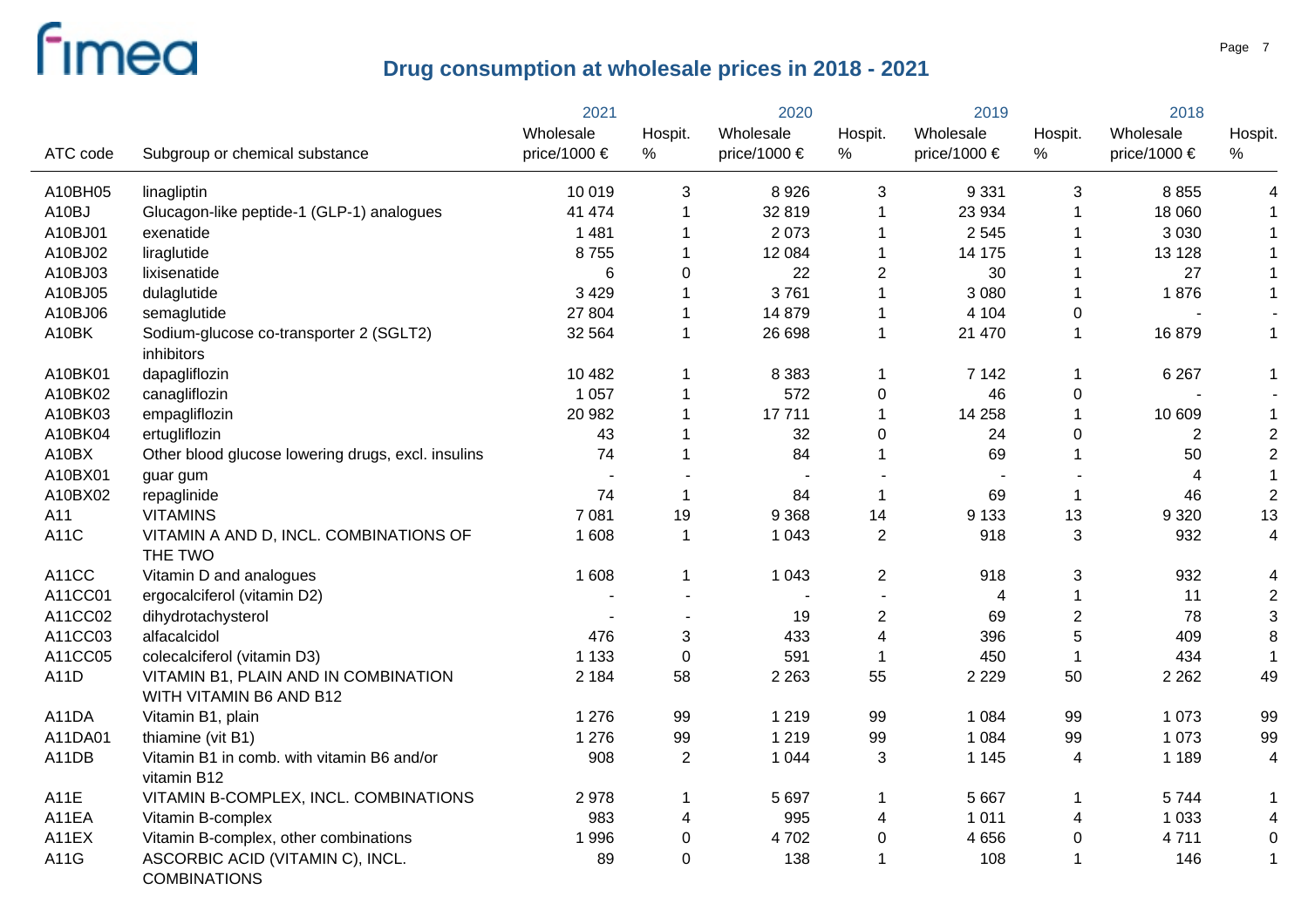|                   |                                                   | 2021                    |                | 2020                  |                | 2019           |                | 2018         |                         |
|-------------------|---------------------------------------------------|-------------------------|----------------|-----------------------|----------------|----------------|----------------|--------------|-------------------------|
|                   |                                                   | Wholesale               | Hospit.        | Wholesale             | Hospit.        | Wholesale      | Hospit.        | Wholesale    | Hospit.                 |
| ATC code          | Subgroup or chemical substance                    | price/1000 €            | %              | price/1000 $\epsilon$ | %              | price/1000 €   | %              | price/1000 € | $\%$                    |
| A11GA             | Ascorbic acid (vit C), plain                      | 89                      | 0              | 138                   | 1              | 108            | -1             | 146          | $\mathbf 1$             |
| A11GA01           | ascorbic acid (vit C)                             | 89                      | 0              | 138                   | -1             | 108            | -1             | 146          | $\mathbf{1}$            |
| A11H              | OTHER PLAIN VITAMIN PREPARATIONS                  | 221                     | 4              | 227                   | 5              | 212            | 4              | 236          | $\overline{\mathbf{4}}$ |
| A11HA             | Other plain vitamin preparations                  | 221                     | 4              | 227                   | 5              | 212            | 4              | 236          | $\overline{\mathbf{4}}$ |
| A11HA02           | pyridoxine (vit B6)                               | 44                      | 11             | 43                    | 12             | 49             | 14             | 48           | 13                      |
| A11HA03           | tocopherol (vit E)                                | 17                      | 1              | 18                    | $\overline{2}$ | 23             | $\overline{1}$ | 27           | $\mathbf{1}$            |
| A11HA08           | tocofersolan                                      | $\overline{\mathbf{1}}$ | 100            | 3                     | 100            |                |                |              |                         |
| A11HA30           | dexpanthenol                                      | 160                     | 1              | 164                   | -1             | 140            | $\mathbf 1$    | 161          | $\mathbf 1$             |
| A12               | MINERAL SUPPLEMENTS                               | 16 546                  | 4              | 16 449                | 4              | 15 838         | $\sqrt{5}$     | 15792        | $\mathbf 5$             |
| A12A              | <b>CALCIUM</b>                                    | 11 312                  | $\overline{2}$ | 11 3 8 2              | $\overline{2}$ | 10 841         | $\sqrt{2}$     | 10 806       | 3                       |
| A12AA             | Calcium                                           | 846                     | 1              | 852                   |                | 816            | $\overline{2}$ | 815          | $\overline{2}$          |
| A12AA04           | calcium carbonate                                 | 846                     |                | 846                   |                | 801            | $\overline{2}$ | 809          | $\mathbf 2$             |
| A12AA06           | calcium lactate gluconate                         |                         | $\blacksquare$ | 6                     | 6              | 15             | $\,6\,$        |              | $\boldsymbol{9}$        |
| A12AX             | Calcium, combinations with vitamin D and/or other | 10 4 66                 | $\overline{2}$ | 10 530                | $\overline{2}$ | 10 0 25        | $\overline{2}$ | 9991         | 3                       |
|                   | drugs                                             |                         |                |                       |                |                |                |              |                         |
| A <sub>12</sub> B | <b>POTASSIUM</b>                                  | 5 1 9 0                 | 8              | 4 9 8 2               | 9              | 4 9 0 6        | 9              | 4 9 0 9      | 9                       |
| A12BA             | Potassium                                         | 5 1 9 0                 | 8              | 4 9 8 2               | 9              | 4 9 0 6        | 9              | 4 9 0 9      | $\boldsymbol{9}$        |
| A12BA01           | potassium chloride                                | 5 1 9 0                 | 8              | 4 9 8 2               | 9              | 4 8 0 1        | 9              | 4780         | 10                      |
| A12BA51           | potassium chloride, combinations                  |                         |                |                       |                | 105            | $\sqrt{3}$     | 130          | 3                       |
| A12C              | OTHER MINERAL SUPPLEMENTS                         | 44                      | 31             | 86                    | 32             | 92             | 39             | 77           | 47                      |
| A12CA             | Sodium                                            | 44                      | 31             | 86                    | 32             | 92             | 39             | 77           | 47                      |
| A12CA01           | sodium chloride                                   | 44                      | 31             | 86                    | 32             | 92             | 39             | 77           | 47                      |
| A14               | ANABOLIC AGENTS FOR SYSTEMIC USE                  | 13                      | 20             | 13                    | 25             | 13             | 23             | 18           | 26                      |
| A14A              | ANABOLIC STEROIDS                                 | 13                      | 20             | 13                    | 25             | 13             | 23             | 18           | 26                      |
| A14AB             | <b>Estren derivatives</b>                         | 13                      | 20             | 13                    | 25             | 13             | 23             | 18           | 26                      |
| A14AB01           | nandrolone                                        | 13                      | 20             | 13                    | 25             | 13             | 23             | 18           | 26                      |
| A16               | OTHER ALIMENTARY TRACT AND                        | 20 842                  | 45             | 18 204                | 40             | 15712          | 34             | 13880        | 40                      |
|                   | <b>METABOLISM PRODUCTS</b>                        |                         |                |                       |                |                |                |              |                         |
| A16A              | OTHER ALIMENTARY TRACT AND                        | 20 842                  | 45             | 18 204                | 40             | 15712          | 34             | 13880        | 40                      |
|                   | <b>METABOLISM PRODUCTS</b>                        |                         |                |                       |                |                |                |              |                         |
| A16AA             | Amino acids and derivatives                       | 211                     | 87             | 162                   | 83             | 4              | 100            |              |                         |
| A16AA04           | mercaptamine                                      | 21                      | $\pmb{0}$      | 22                    | 0              |                |                |              |                         |
| A16AA05           | carglumic acid                                    | 183                     | 100            | 135                   | 100            | $\overline{4}$ | 100            |              |                         |
| A16AA06           | betaine                                           | 8                       | 6              | 6                     | $\Omega$       |                |                |              |                         |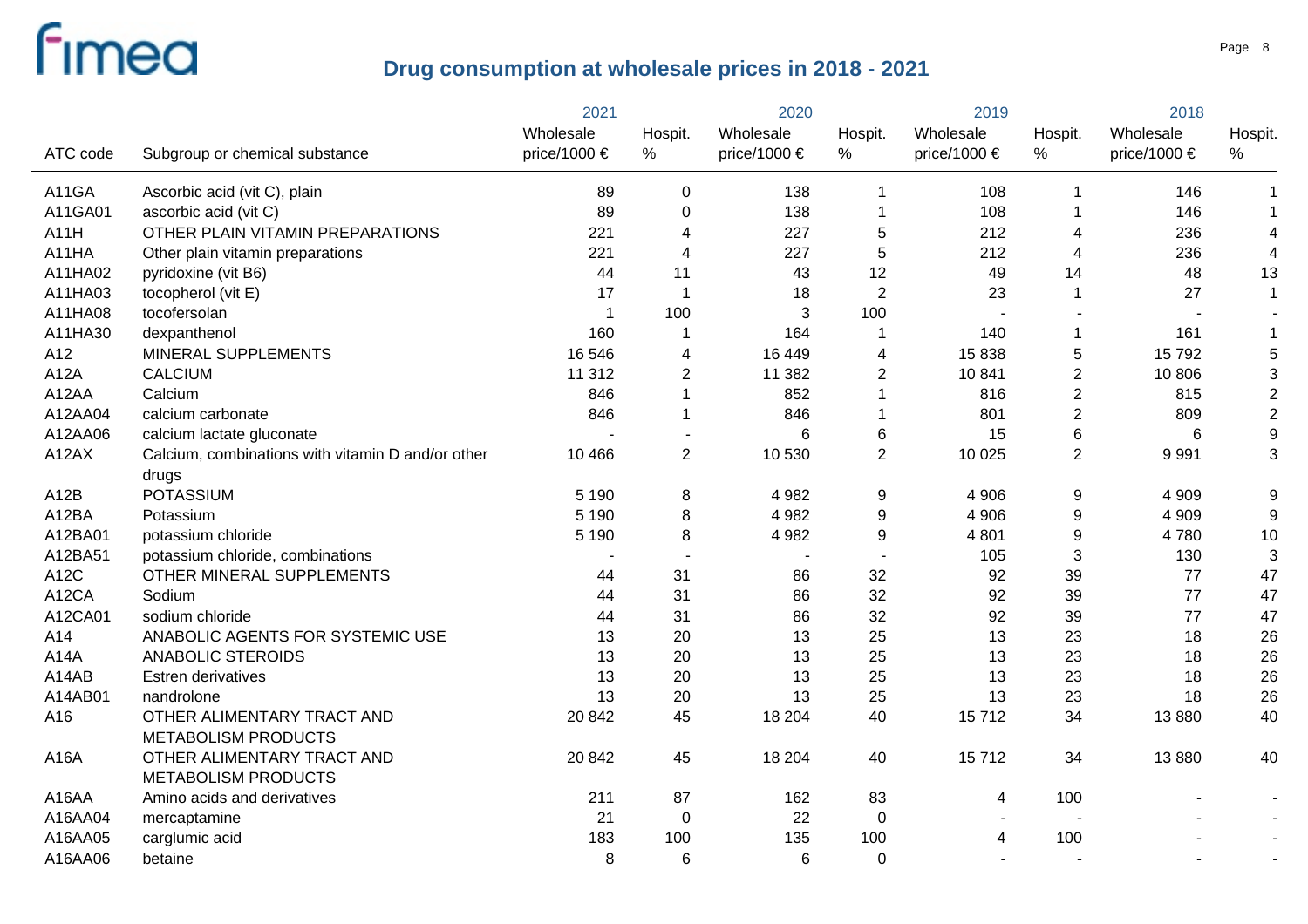|                |                                                  | 2021           | 2020           |                          | 2019                     |              | 2018           |              |                          |
|----------------|--------------------------------------------------|----------------|----------------|--------------------------|--------------------------|--------------|----------------|--------------|--------------------------|
|                |                                                  | Wholesale      | Hospit.        | Wholesale                | Hospit.                  | Wholesale    | Hospit.        | Wholesale    | Hospit.                  |
| ATC code       | Subgroup or chemical substance                   | price/1000 €   | %              | price/1000 €             | $\%$                     | price/1000 € | $\%$           | price/1000 € | %                        |
| A16AB          | Enzymes                                          | 15 373         | 47             | 13 4 04                  | 44                       | 12 3 8 3     | 41             | 12 3 60      | 44                       |
| A16AB02        | imiglucerase                                     | 758            | 42             | 662                      | 15                       | 904          | 12             | 1 2 5 3      | 17                       |
| A16AB03        | agalsidase alfa                                  | 1 3 7 2        | 31             | 1670                     | 47                       | 1847         | 48             | 1837         | 60                       |
| A16AB04        | agalsidase beta                                  | 9533           | 39             | 9 2 3 0                  | 45                       | 8 2 4 9      | 41             | 8 0 0 8      | 42                       |
| A16AB05        | laronidase                                       | 263            | 100            | 258                      | 100                      | 259          | 100            | 311          | 100                      |
| A16AB07        | alglucosidase alfa                               | 663            | 100            | 619                      | 100                      | 396          | 100            | 356          | 100                      |
| A16AB09        | idursulfase                                      | 219            | 100            | $\overline{\phantom{a}}$ |                          |              |                | 3            | 100                      |
| A16AB10        | velaglucerase alfa                               | 855            | $\mathbf 0$    | 965                      | 0                        | 728          | 5              | 592          | $6\phantom{1}6$          |
| A16AB13        | asfotase alfa                                    | 202            | $\mathbf 0$    |                          |                          |              |                |              |                          |
| A16AB14        | sebelipase alfa                                  | 1509           | 100            |                          | $\overline{\phantom{a}}$ |              |                |              | $\overline{\phantom{a}}$ |
| A16AX          | Various alimentary tract and metabolism products | 5 2 5 8        | 37             | 4 6 3 8                  | 25                       | 3 3 2 6      | 8              | 1519         | 8                        |
| A16AX03        | sodium phenylbutyrate                            | 238            | 4              | 220                      | $\mathbf 1$              | 223          | 3              | 272          | 4                        |
| A16AX04        | nitisinone                                       | 487            | $\mathbf 0$    | 510                      | $\mathbf 1$              | 462          | $\overline{1}$ | 529          | $\mathbf 0$              |
| A16AX05        | zinc acetate                                     | $\overline{2}$ | 100            | -1                       | 67                       |              |                |              |                          |
| A16AX06        | miglustat                                        | 375            | $\mathbf 0$    | 236                      | $\mathbf 0$              | 208          | $\mathbf 0$    | 304          | $6\phantom{1}6$          |
| A16AX08        | teduglutide                                      | 1 2 8 3        | 100            | 616                      | 100                      | 152          | 100            | 38           | 100                      |
| A16AX09        | glycerol phenylbutyrate                          | 196            | 1              | 175                      | 0                        | 142          | $\overline{1}$ | 28           | 26                       |
| A16AX10        | eliglustat                                       | 1 2 1 1        | 0              | 1 1 1 4                  | 0                        | 1 0 5 8      | $\mathbf 0$    | 208          | $\mathbf 0$              |
| A16AX12        | trientine                                        | 657            | 100            | 488                      | 100                      | 15           | 100            |              |                          |
| A16AX14        | migalastat                                       | 793            | $\mathbf 0$    | 1 2 1 7                  | 0                        | 1 0 0 2      | $\overline{1}$ | 100          | $\mathbf 0$              |
| A16AX15        | telotristat                                      | 15             | 83             | 60                       | 96                       | 64           | 98             | 40           | 100                      |
| В              | <b>BLOOD AND BLOOD FORMING ORGANS</b>            | 296 179        | 25             | 285 054                  | 27                       | 268 357      | 28             | 237 612      | 29                       |
| <b>B01</b>     | ANTITHROMBOTIC AGENTS                            | 162739         | 10             | 155 574                  | 12                       | 138 500      | 14             | 116 608      | 17                       |
| <b>B01A</b>    | <b>ANTITHROMBOTIC AGENTS</b>                     | 162 739        | 10             | 155 574                  | 12                       | 138 500      | 14             | 116 608      | 17                       |
| B01AA          | Vitamin K antagonists                            | 1 5 4 7        | $\overline{c}$ | 1877                     | $\overline{c}$           | 2 3 1 3      | $\mathbf 1$    | 2896         | $\overline{c}$           |
| B01AA03        | warfarin                                         | 1 5 4 7        | $\overline{2}$ | 1877                     | $\overline{2}$           | 2 3 1 3      | $\mathbf 1$    | 2896         | $\overline{2}$           |
| B01AB          | Heparin group                                    | 19529          | 38             | 23 313                   | 39                       | 24 688       | 41             | 25 264       | 41                       |
| B01AB01        | heparin                                          | 736            | 99             | 821                      | 99                       | 764          | 99             | 810          | 99                       |
| B01AB02        | antithrombin                                     | 356            | 100            | 381                      | 100                      | 399          | 100            | 451          | 100                      |
| <b>B01AB04</b> | dalteparin                                       | 1612           | 18             | 1 2 7 3                  | 8                        | 1 2 2 1      | $\sqrt{5}$     | 1 3 8 7      | 3                        |
| <b>B01AB05</b> | enoxaparin                                       | 7945           | 42             | 14 592                   | 41                       | 15 840       | 43             | 16 427       | 42                       |
| <b>B01AB09</b> | danaparoid                                       | 238            | 100            | 160                      | 100                      | 210          | 100            | 200          | 100                      |
| <b>B01AB10</b> | tinzaparin                                       | 8 6 4 2        | 28             | 6086                     | 28                       | 6 2 5 4      | 30             | 5989         | 33                       |
| B01AC          | Platelet aggregation inhibitors excl. heparin    | 19719          | 6              | 20 411                   | 5                        | 19744        | $\overline{7}$ | 20 059       | $\overline{7}$           |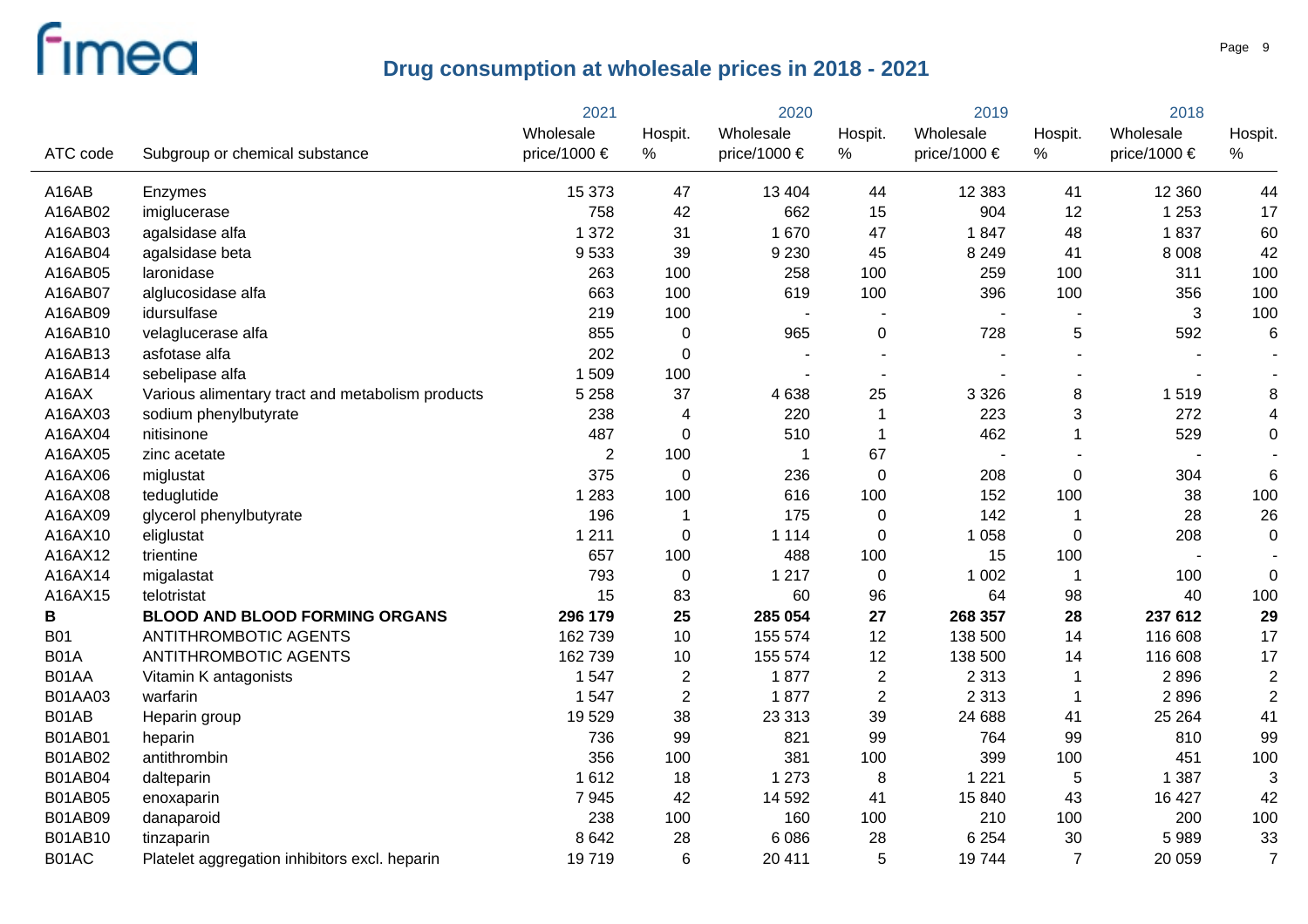|                |                                | 2021           |                          |                          |                          | 2019             |                           | 2018             |                         |
|----------------|--------------------------------|----------------|--------------------------|--------------------------|--------------------------|------------------|---------------------------|------------------|-------------------------|
|                |                                | Wholesale      | Hospit.                  | Wholesale                | Hospit.                  | Wholesale        | Hospit.                   | Wholesale        | Hospit.                 |
| ATC code       | Subgroup or chemical substance | price/1000 €   | $\%$                     | price/1000 €             | %                        | price/1000 $\in$ | %                         | price/1000 $\in$ | %                       |
| <b>B01AC04</b> | clopidogrel                    | 1 5 6 9        | 19                       | 1565                     | 21                       | 1 3 9 5          | 19                        | 1 3 7 2          | 22                      |
| <b>B01AC06</b> | acetylsalicylic acid           | 7 3 8 3        | $\mathbf 1$              | 7 3 2 3                  | $\mathbf{1}$             | 7 3 1 7          | $\overline{1}$            | 7731             | $\mathbf 1$             |
| <b>B01AC07</b> | dipyridamole                   | 92             | $\mathbf{2}$             | 156                      | $\overline{c}$           | 320              | $\overline{2}$            | 391              | $\overline{c}$          |
| <b>B01AC11</b> | iloprost                       | 176            | 45                       | 256                      | 47                       | 297              | 42                        | 304              | 42                      |
| <b>B01AC13</b> | abciximab                      | $\blacksquare$ |                          | $\overline{\phantom{a}}$ | $\overline{\phantom{a}}$ | 90               | 100                       | 69               | 100                     |
| <b>B01AC16</b> | eptifibatide                   | 112            | 100                      | 90                       | 100                      | 109              | 100                       | 89               | 100                     |
| <b>B01AC17</b> | tirofiban                      | 23             | 100                      | 27                       | 100                      | 34               | 100                       | 51               | 100                     |
| <b>B01AC21</b> | treprostinil                   | 1558           | 3                        | 2 1 5 8                  | 3                        | 2 0 4 8          | 10                        | 2015             | $\overline{7}$          |
| <b>B01AC22</b> | prasugrel                      | 146            | 11                       | 119                      | 15                       | 74               | 19                        | 82               | 24                      |
| <b>B01AC24</b> | ticagrelor                     | 3 3 4 3        | 4                        | 3538                     | 4                        | 3 4 8 0          | 5                         | 3 3 0 1          | 5                       |
| <b>B01AC25</b> | cangrelor                      | 193            | 100                      | 147                      | 100                      | 182              | 100                       | 137              | 100                     |
| <b>B01AC27</b> | selexipag                      | 1 1 4 2        | $\overline{\mathbf{c}}$  | 788                      | 0                        | 776              | 4                         | 543              | 12                      |
| B01AC30        | combinations                   | 3 9 8 2        | $\overline{2}$           | 4 2 4 5                  | $\overline{2}$           | 3623             | $\overline{2}$            | 3975             | $\overline{c}$          |
| B01AD          | Enzymes                        | 4700           | 100                      | 5 0 3 5                  | 100                      | 4726             | 100                       | 4 9 67           | 100                     |
| B01AD02        | alteplase                      | 4 207          | 100                      | 4 0 7 5                  | 100                      | 4 0 3 7          | 100                       | 4 0 4 6          | 100                     |
| B01AD07        | reteplase                      |                | $\overline{\phantom{a}}$ |                          | $\blacksquare$           |                  |                           | 252              | 100                     |
| B01AD11        | tenecteplase                   | 493            | 99                       | 960                      | 99                       | 690              | 99                        | 669              | 99                      |
| B01AE          | Direct thrombin inhibitors     | 12 0 32        | 4                        | 12 618                   | 3                        | 12 4 14          | 4                         | 11 284           | 5                       |
| <b>B01AE03</b> | argatroban                     | 78             | 100                      | 83                       | 100                      | 54               | 100                       | 52               | 100                     |
| <b>B01AE06</b> | bivalirudin                    | 147            | 100                      | 104                      | 100                      | 186              | 100                       | 211              | 100                     |
| <b>B01AE07</b> | dabigatran etexilate           | 11 808         | $\overline{2}$           | 12 4 31                  | $\overline{2}$           | 12 173           | $\overline{2}$            | 11 0 21          | $\overline{c}$          |
| B01AF          | Direct factor Xa inhibitors    | 104 249        | $\overline{c}$           | 91 106                   | 3                        | 73 796           | $\ensuremath{\mathsf{3}}$ | 51 214           | 3                       |
| <b>B01AF01</b> | rivaroxaban                    | 40 303         | $\overline{c}$           | 37 647                   | $\overline{c}$           | 32 952           | $\overline{c}$            | 25 299           | 3                       |
| <b>B01AF02</b> | apixaban                       | 56 798         | 3                        | 47 651                   | 3                        | 36 986           | $\overline{4}$            | 24 3 62          | $\overline{\mathbf{4}}$ |
| <b>B01AF03</b> | edoxaban                       | 7 1 4 9        | 3                        | 5808                     | 3                        | 3858             | 3                         | 1 5 5 4          | 3                       |
| B01AX          | Other antithrombotic agents    | 963            | 77                       | 1 2 1 4                  | 85                       | 818              | 78                        | 923              | 83                      |
| B01AX01        | defibrotide                    | 592            | 86                       | 716                      | 100                      | 613              | 100                       | 750              | 99                      |
| B01AX05        | fondaparinux                   | 166            | 18                       | 193                      | 9                        | 205              | 10                        | 174              | 14                      |
| B01AX07        | caplacizumab                   | 205            | 100                      | 305                      | 100                      |                  |                           |                  |                         |
| <b>B02</b>     | <b>ANTIHEMORRHAGICS</b>        | 54 570         | 27                       | 55 145                   | 27                       | 56 178           | 28                        | 58 388           | 28                      |
| <b>B02A</b>    | <b>ANTIFIBRINOLYTICS</b>       | 2017           | 69                       | 2 2 6 6                  | 76                       | 1917             | 76                        | 1788             | 73                      |
| B02AA          | Amino acids                    | 1748           | 65                       | 2016                     | 72                       | 1746             | 74                        | 1 679            | 71                      |
| B02AA02        | tranexamic acid                | 1748           | 65                       | 2016                     | 72                       | 1746             | 74                        | 1 679            | 71                      |
| B02AB          | Proteinase inhibitors          | 268            | 100                      | 250                      | 100                      | 171              | 100                       | 109              | 100                     |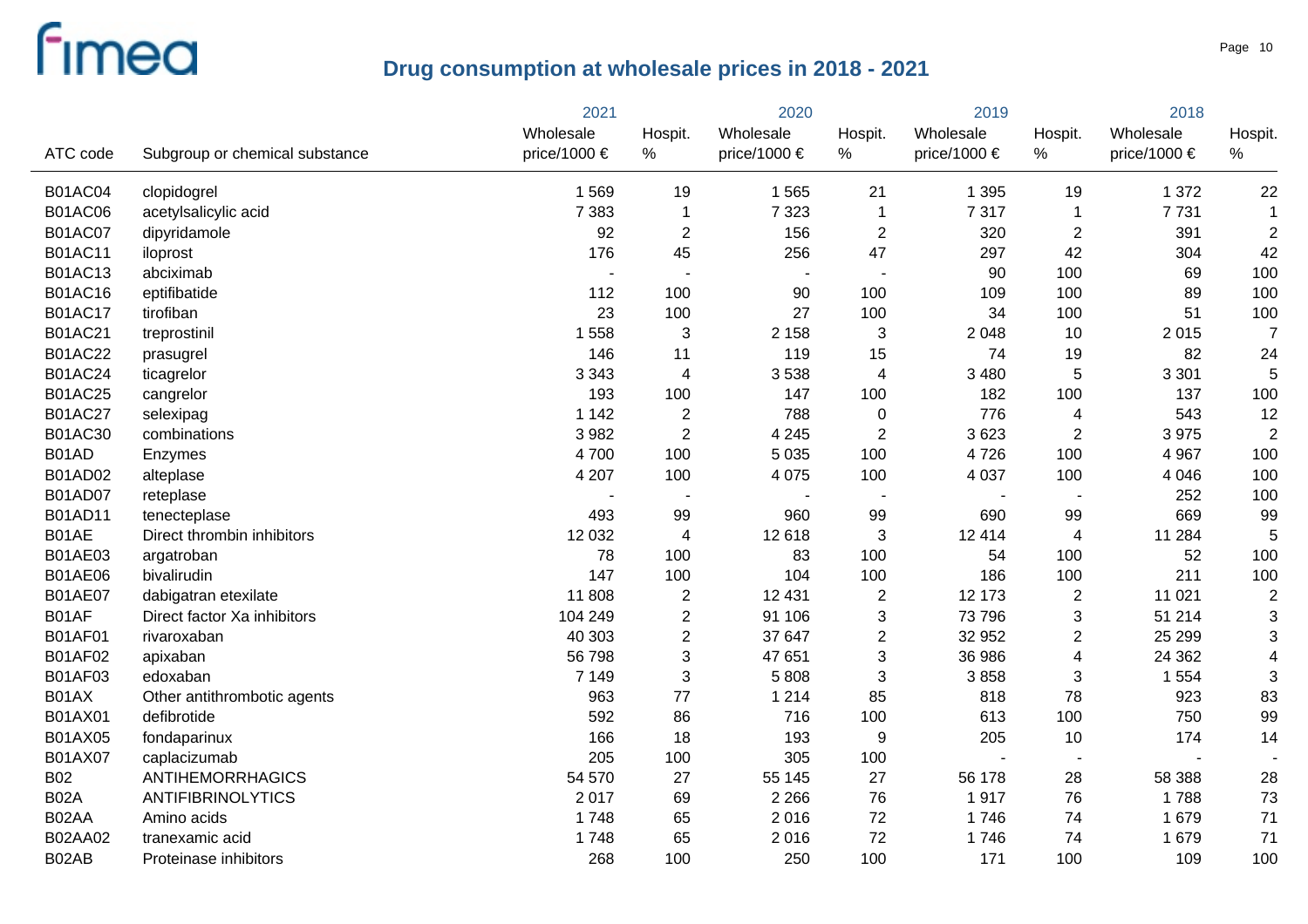|                |                                                                     | 2021         | 2020                      |                 | 2019           |              | 2018                      |                |                  |
|----------------|---------------------------------------------------------------------|--------------|---------------------------|-----------------|----------------|--------------|---------------------------|----------------|------------------|
|                |                                                                     | Wholesale    | Hospit.                   | Wholesale       | Hospit.        | Wholesale    | Hospit.                   | Wholesale      | Hospit.          |
| ATC code       | Subgroup or chemical substance                                      | price/1000 € | %                         | price/1000 €    | %              | price/1000 € | %                         | price/1000 €   | %                |
| B02AB01        | aprotinin                                                           | 217          | 100                       | 190             | 100            | 118          | 100                       | 40             | 100              |
| B02AB02        | alfa1 antitrypsin                                                   | 51           | 100                       | 61              | 100            | 54           | 100                       | 69             | 100              |
| B02B           | VITAMIN K AND OTHER HEMOSTATICS                                     | 52 554       | 26                        | 52 879          | 25             | 54 261       | 26                        | 56 600         | 26               |
| B02BA          | Vitamin K                                                           | 115          | 87                        | 118             | 88             | 149          | 89                        | 156            | 89               |
| B02BA01        | phytomenadione                                                      | 115          | 87                        | 118             | 88             | 149          | 89                        | 156            | 89               |
| B02BB          | Fibrinogen                                                          | 1993         | 100                       | 1867            | 100            | 1869         | 100                       | 1 4 8 4        | 100              |
| B02BB01        | fibrinogen, human                                                   | 1993         | 100                       | 1867            | 100            | 1869         | 100                       | 1 4 8 4        | 100              |
| B02BC          | Local hemostatics                                                   | 3 3 0 4      | 100                       | 3 1 7 2         | 100            | 3 4 4 5      | 100                       | 3 3 9 1        | 100              |
| B02BC30        | combinations                                                        | 3 3 0 4      | 100                       | 3 1 7 2         | 100            | 3 4 4 5      | 100                       | 3 3 9 1        | 100              |
| B02BD          | Blood coagulation factors                                           | 38 247       | 19                        | 40 0 28         | 19             | 43 110       | 20                        | 47 523         | 20               |
| B02BD01        | coagulation factor IX, II, VII and X in combination                 | 3 9 4 6      | 100                       | 4 4 2 0         | 100            | 4 6 27       | 100                       | 5738           | 100              |
| B02BD02        | coagulation factor VIII                                             | 23 8 54      | 3                         | 24 213          | 5              | 25 579       | $\overline{4}$            | 25 506         | 4                |
| B02BD03        | factor VIII inhibitor bypassing activity                            | 602          | 100                       | 831             | 37             | 1949         | 48                        | 1 307          | 22               |
| B02BD04        | coagulation factor IX                                               | 5 4 3 7      | 8                         | 5 4 4 7         | $\overline{7}$ | 5 8 0 6      | 11                        | 6533           | 6                |
| B02BD06        | von Willebrand factor and coagulation factor VIII in<br>combination | 2861         | 22                        | 3851            | 17             | 4 1 9 2      | 17                        | 6 4 6 7        | 18               |
| B02BD07        | coagulation factor XIII                                             | 779          | 35                        | 730             | 37             | 611          | 40                        | 739            | 33               |
| B02BD08        | coagulation factor VIIa                                             | 488          | 72                        | 483             | 79             | 347          | 82                        | 464            | 84               |
| B02BD10        | von Willebrand factor                                               | 280          | 59                        | 52              | 67             |              |                           | 769            | 43               |
| B02BX          | Other systemic hemostatics                                          | 8894         | 10                        | 7694            | $\overline{7}$ | 5 6 8 8      | 8                         | 4 0 4 6        | 8                |
| B02BX04        | romiplostim                                                         | 1978         | 18                        | 1805            | 8              | 1 379        | 9                         | 1 3 3 1        | $\boldsymbol{9}$ |
| B02BX05        | eltrombopag                                                         | 4 0 0 8      | 12                        | 4518            | 9              | 3751         | $9\,$                     | 2700           | 8                |
| B02BX06        | emicizumab                                                          | 2 9 0 7      | 1                         | 1 3 7 1         | $\overline{c}$ | 559          | $\mathbf 0$               | 16             | $\mathbf 0$      |
| B02BX08        | avatrombopag                                                        | -1           | 100                       |                 | $\sim$         |              |                           |                |                  |
| <b>B03</b>     | <b>ANTIANEMIC PREPARATIONS</b>                                      | 36 829       | 45                        | 35 625          | 41             | 35 2 28      | 39                        | 25 8 26        | 26               |
| B03A           | <b>IRON PREPARATIONS</b>                                            | 18 0 96      | 83                        | 16 4 12         | 77             | 16 697       | 69                        | 8916           | 52               |
| B03AA          | Iron bivalent, oral preparations                                    | 1710         | 3                         | 2 3 3 2         | $\mathbf{2}$   | 3 4 9 9      | $\overline{2}$            | 3 0 4 6        | 3                |
| B03AA01        | ferrous glycine sulfate                                             | 1 3 5 8      | $\ensuremath{\mathsf{3}}$ | 1 9 0 4         | $\overline{2}$ | 2912         | $\overline{2}$            | 2 4 4 6        | 3                |
| <b>B03AA07</b> | ferrous sulfate                                                     | 352          | $\overline{2}$            | 429             | $\mathbf{3}$   | 587          | $\ensuremath{\mathsf{3}}$ | 600            | 3                |
| B03AB          | Iron trivalent, oral preparations                                   | 1 2 8 3      | $\ensuremath{\mathsf{3}}$ | 1 3 4 9         | $\mathbf{3}$   | 1 4 1 8      | $\ensuremath{\mathsf{3}}$ | 1 1 4 2        | 3                |
| <b>B03AB05</b> | ferric oxide polymaltose complexes                                  | 1 2 7 3      | 3                         | 1 3 4 3         | $\sqrt{3}$     | 1 4 1 4      | $\ensuremath{\mathsf{3}}$ | 1 1 4 0        | 3                |
| B03AB10        | ferric maltol                                                       | 10           | $\pmb{0}$                 | $6\phantom{1}6$ | 0              | 4            | $\boldsymbol{0}$          | $\overline{2}$ | 6                |
| B03AC          | Iron, parenteral preparations                                       | 15 103       | 98                        | 12731           | 98             | 11 771       | 98                        | 4 6 6 5        | 96               |
| B03AD          | Iron in combination with folic acid                                 |              |                           |                 |                | 10           | $\overline{2}$            | 64             | $\overline{2}$   |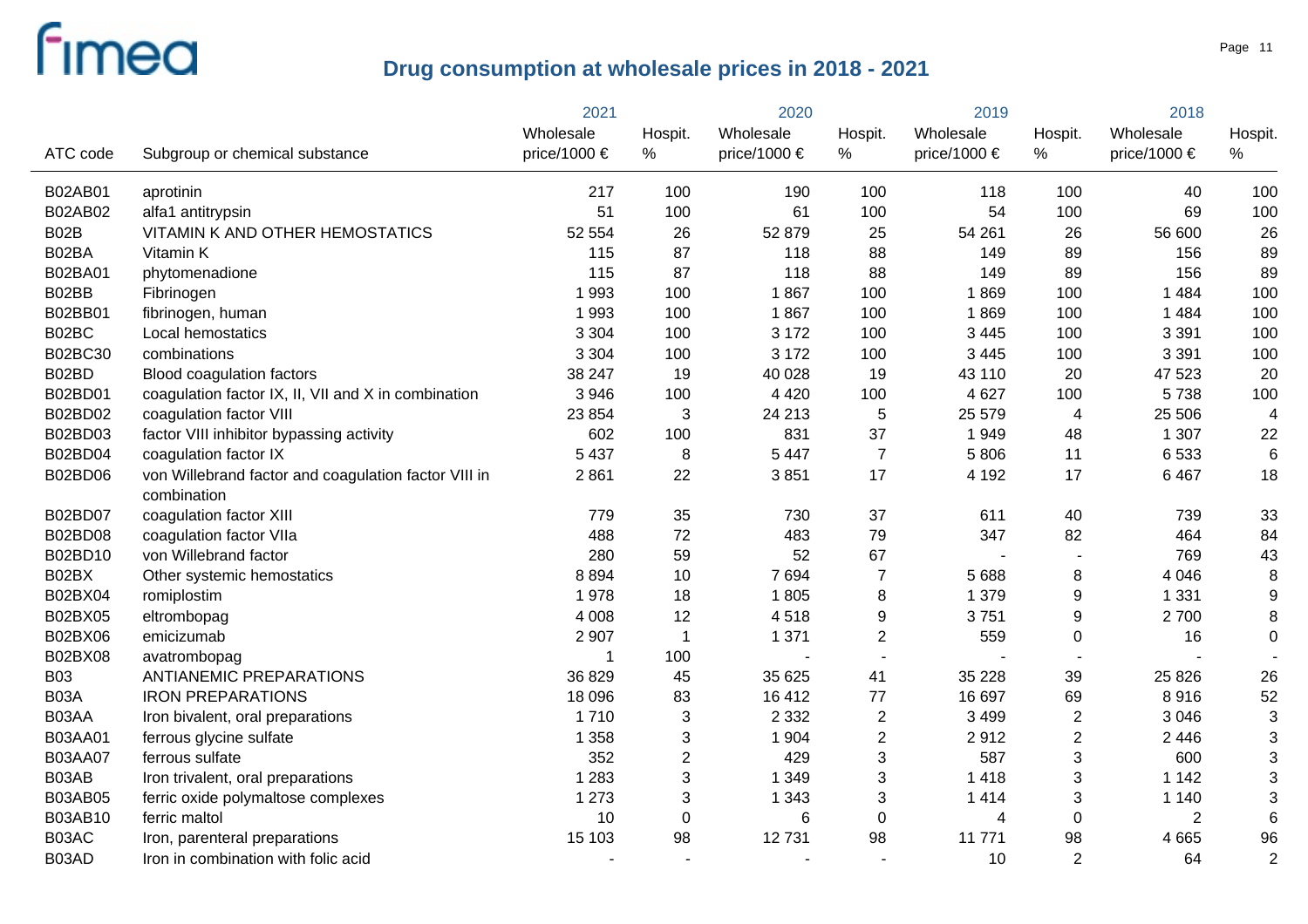|                |                                                     | 2021         | 2020             |              | 2019           |                  | 2018           |                  |                 |
|----------------|-----------------------------------------------------|--------------|------------------|--------------|----------------|------------------|----------------|------------------|-----------------|
|                |                                                     | Wholesale    | Hospit.          | Wholesale    | Hospit.        | Wholesale        | Hospit.        | Wholesale        | Hospit.         |
| ATC code       | Subgroup or chemical substance                      | price/1000 € | $\%$             | price/1000 € | %              | price/1000 $\in$ | $\%$           | price/1000 $\in$ | %               |
| <b>B03AD01</b> | ferrous amino acid complex                          |              | $\blacksquare$   |              |                | 10               | $\overline{2}$ | 64               | $\overline{c}$  |
| B03B           | <b>VITAMIN B12 AND FOLIC ACID</b>                   | 2 5 8 5      | 5                | 2 177        | 6              | 2 0 2 4          | 6              | 1951             | $6\phantom{1}6$ |
| B03BA          | Vitamin B12 (cyanocobalamin and derivatives)        | 1 2 2 3      | 4                | 1 0 9 5      | 5              | 1 1 5 9          | 6              | 1 1 6 0          | $6\phantom{1}6$ |
| B03BA01        | cyanocobalamin                                      | 531          |                  | 369          | 1              | 385              | $\mathbf 5$    | 364              | 5               |
| B03BA03        | hydroxocobalamin                                    | 692          | $\overline{7}$   | 726          | $\overline{7}$ | 774              | $\overline{7}$ | 796              | $\overline{7}$  |
| B03BB          | Folic acid, combinations                            | 1 3 6 3      | 6                | 1 0 8 2      | $6\phantom{1}$ | 865              | 5              | 791              | $\,$ 6 $\,$     |
| B03BB01        | folic acid                                          | 1 3 6 3      | 6                | 1 0 8 2      | $6\phantom{1}$ | 865              | 5              | 791              | $6\phantom{1}6$ |
| B03X           | OTHER ANTIANEMIC PREPARATIONS                       | 16 147       | 10               | 17 036       | 11             | 16 507           | 12             | 14 958           | 13              |
| B03XA          | Other antianemic preparations                       | 16 147       | 10               | 17 036       | 11             | 16 507           | 12             | 14 958           | 13              |
| B03XA01        | erythropoietin                                      | 2 3 3 5      | 20               | 2 4 4 0      | 18             | 2 0 9 7          | 16             | 2015             | 18              |
| B03XA02        | darbepoetin alfa                                    | 11 880       | $\boldsymbol{9}$ | 12 3 64      | 10             | 11 851           | 11             | 10 397           | 12              |
| B03XA03        | methoxy polyethylene glycolepoetin beta             | 1933         | $\overline{7}$   | 2 2 3 2      | 9              | 2 5 5 9          | 12             | 2 5 4 6          | 10              |
| <b>B05</b>     | BLOOD SUBSTITUTES AND PERFUSION<br><b>SOLUTIONS</b> | 30 685       | 81               | 30 643       | 81             | 31 245           | 79             | 31 764           | 77              |
| <b>B05A</b>    | <b>BLOOD AND RELATED PRODUCTS</b>                   | 5959         | 100              | 5770         | 100            | 5 1 8 4          | 100            | 3638             | 100             |
| B05AA          | Blood substitutes and plasma protein fractions      | 5959         | 100              | 5770         | 100            | 5 1 8 4          | 100            | 3638             | 100             |
| <b>B05AA01</b> | albumin                                             | 5 9 5 0      | 100              | 5758         | 100            | 5 1 5 8          | 100            | 3 606            | 100             |
| <b>B05AA05</b> | dextran                                             |              |                  |              |                |                  |                |                  | 100             |
| <b>B05AA06</b> | gelatin agents                                      | $9\,$        | 98               | 12           | 97             | 19               | 97             | 15               | 98              |
| <b>B05AA07</b> | hydroxyethylstarch                                  |              |                  | $\mathbf 0$  | 100            | 8                | 100            | 15               | 96              |
| B05B           | I.V. SOLUTIONS                                      | 17 316       | 99               | 17 302       | 99             | 17822            | 99             | 19 2 25          | 99              |
| B05BA          | Solutions for parenteral nutrition                  | 5 3 4 1      | 100              | 5 4 4 0      | 100            | 5 1 3 8          | 100            | 5 2 2 8          | 100             |
| B05BA01        | amino acids                                         | 93           | 100              | 78           | 100            | 97               | 100            | 110              | 100             |
| B05BA02        | fat emulsions                                       | 50           | 99               | 40           | 96             | 42               | 95             | 47               | 97              |
| B05BA03        | carbohydrates                                       | 431          | 99               | 443          | 99             | 444              | 99             | 460              | 99              |
| B05BA10        | combinations                                        | 4767         | 100              | 4879         | 100            | 4 5 5 4          | 100            | 4610             | 100             |
| B05BB          | Solutions affecting the electrolyte balance         | 11 950       | 99               | 11831        | 99             | 12 657           | 99             | 13 968           | 99              |
| B05BB01        | electrolytes                                        | 11 134       | 99               | 11 008       | 99             | 11 740           | 99             | 12 8 86          | 99              |
| B05BB02        | electrolytes with carbohydrates                     | 815          | 100              | 823          | 100            | 916              | 100            | 1 0 8 2          | 100             |
| B05BC          | Solutions producing osmotic diuresis                | 25           | 97               | 32           | 98             | 28               | 99             | 28               | 99              |
| <b>B05BC01</b> | mannitol                                            | 25           | 97               | 32           | 98             | 28               | 99             | 28               | 99              |
| <b>B05D</b>    | PERITONEAL DIALYTICS                                | 5962         | 6                | 6 1 1 8      | $6\phantom{1}$ | 6779             | $\overline{7}$ | 7 4 5 8          | $6\phantom{1}6$ |
| B05DA          | <b>Isotonic solutions</b>                           | 2 5 6 6      | 5                | 2 4 7 2      | $6\phantom{1}$ | 2674             | $\overline{7}$ | 2852             | 5               |
| B05DB          | Hypertonic solutions                                | 3 3 9 5      | 6                | 3646         | 6              | 4 1 0 5          | $\overline{7}$ | 4 60 6           | $\overline{7}$  |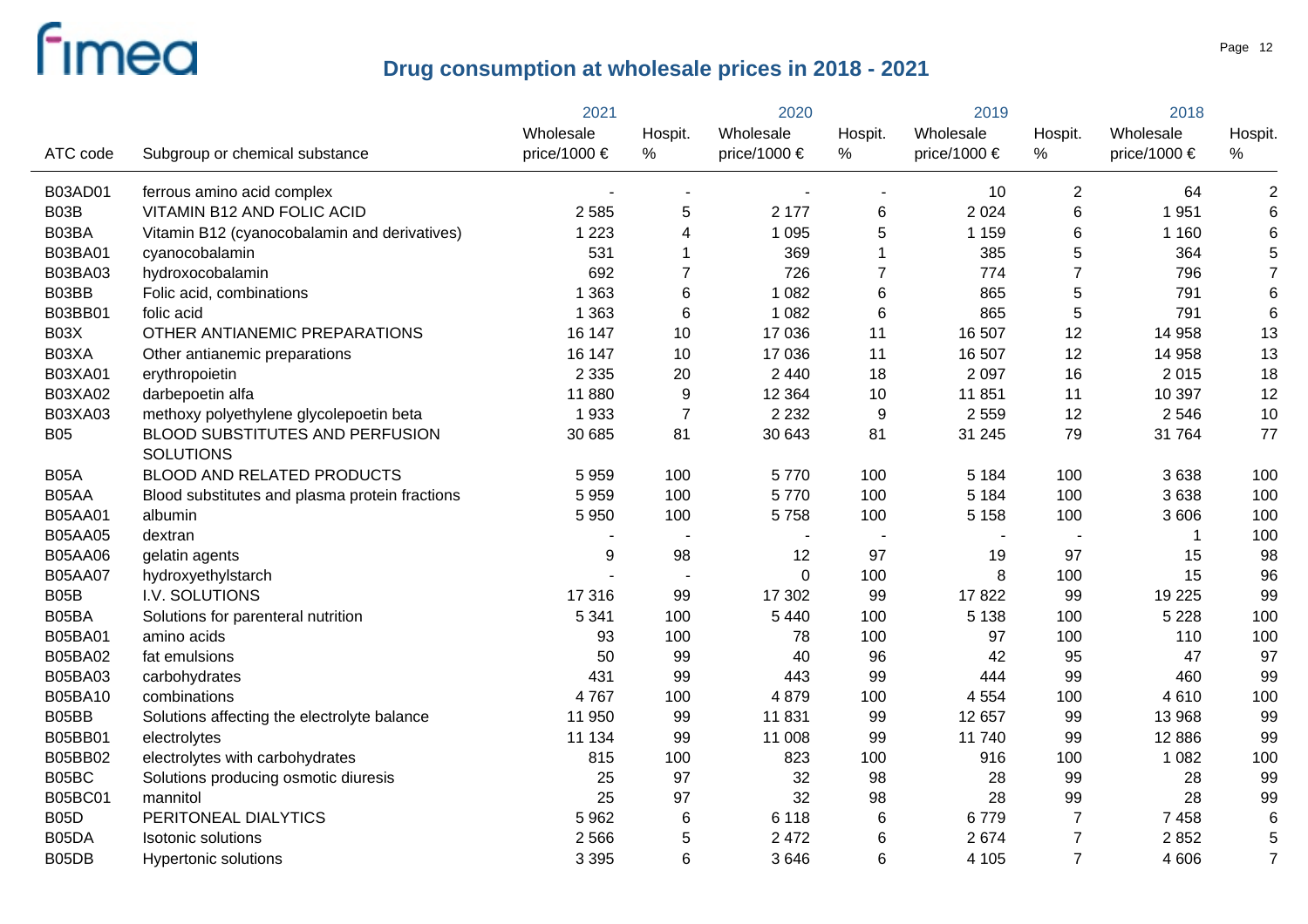|                |                                                                | 2021         | 2020             |              | 2019           |                          | 2018                     |              |                          |
|----------------|----------------------------------------------------------------|--------------|------------------|--------------|----------------|--------------------------|--------------------------|--------------|--------------------------|
|                |                                                                | Wholesale    | Hospit.          | Wholesale    | Hospit.        | Wholesale                | Hospit.                  | Wholesale    | Hospit.                  |
| ATC code       | Subgroup or chemical substance                                 | price/1000 € | %                | price/1000 € | %              | price/1000 $\in$         | %                        | price/1000 € | %                        |
| B05X           | I.V. SOLUTION ADDITIVES                                        | 1 207        | 98               | 1 2 1 0      | 99             | 1 2 5 8                  | 99                       | 1 2 7 7      | 99                       |
| B05XA          | Electrolyte solutions                                          | 795          | 97               | 786          | 98             | 827                      | 98                       | 842          | 98                       |
| B05XA01        | potassium chloride                                             | 232          | 98               | 232          | 99             | 282                      | 99                       | 295          | 100                      |
| B05XA03        | sodium chloride                                                | 130          | 90               | 131          | 92             | 177                      | 94                       | 181          | 94                       |
| <b>B05XA05</b> | magnesium sulfate                                              | 99           | 100              | 107          | 100            | 81                       | 99                       | 74           | 100                      |
| <b>B05XA06</b> | potassium phosphate, incl. comb. with other<br>potassium salts | 30           | 99               | 34           | 99             | 31                       | 98                       | 34           | 98                       |
| <b>B05XA07</b> | calcium chloride                                               | 53           | 100              | 27           | 100            | $\overline{\phantom{a}}$ | $\overline{\phantom{a}}$ |              | $\overline{\phantom{a}}$ |
| B05XA14        | sodium glycerophosphate                                        | 57           | 95               | 58           | 96             | 65                       | 94                       | 68           | 97                       |
| B05XA31        | electrolytes in combination with other drugs                   | 195          | 100              | 197          | 100            | 191                      | 100                      | 190          | 100                      |
| B05XB          | Amino acids                                                    | 21           | 100              | 27           | 100            | 31                       | 100                      | 41           | 100                      |
| B05XB02        | alanyl glutamine                                               | 21           | 100              | 27           | 100            | 31                       | 100                      | 41           | 100                      |
| B05XC          | <b>Vitamins</b>                                                | 390          | 100              | 397          | 100            | 400                      | 100                      | 394          | 99                       |
| <b>B05Z</b>    | HEMODIALYTICS AND HEMOFILTRATES                                | 242          | 100              | 242          | 100            | 202                      | 100                      | 167          | 100                      |
| B05ZB          | Hemofiltrates                                                  | 242          | 100              | 242          | 100            | 202                      | 100                      | 167          | 100                      |
| <b>B06</b>     | OTHER HEMATOLOGICAL AGENTS                                     | 11 356       | 13               | 8 0 6 7      | 34             | 7 2 0 5                  | 20                       | 5 0 26       | 19                       |
| <b>B06A</b>    | OTHER HEMATOLOGICAL AGENTS                                     | 11 356       | 13               | 8 0 6 7      | 34             | 7 2 0 5                  | 20                       | 5 0 2 6      | 19                       |
| B06AB          | Heme products                                                  | 43           | 100              | 15           | 100            |                          |                          |              | $\blacksquare$           |
| B06AB01        | hemin                                                          | 43           | 100              | 15           | 100            |                          |                          |              |                          |
| B06AC          | Drugs used in hereditary angioedema                            | 11 2 2 9     | 12               | 8 0 5 2      | 34             | 7 2 0 5                  | 20                       | 5 0 2 6      | 19                       |
| <b>B06AC01</b> | c1-inhibitor, plasma derived                                   | 3712         | 16               | 4 4 2 5      | 20             | 3 9 5 2                  | 20                       | 2745         | 17                       |
| <b>B06AC02</b> | icatibant                                                      | 2 6 6 1      | $\boldsymbol{9}$ | 2 0 2 5      | 11             | 2837                     | 12                       | 1977         | 13                       |
| <b>B06AC04</b> | conestat alfa                                                  | 100          | 100              | 96           | 100            | 273                      | 69                       | 304          | 75                       |
| <b>B06AC05</b> | lanadelumab                                                    | 4756         | $\boldsymbol{9}$ | 1506         | 100            | 143                      | 100                      |              | $\overline{\phantom{a}}$ |
| B06AX          | Other hematological agents                                     | 84           | 100              |              |                |                          |                          |              |                          |
| B06AX01        | crizanlizumab                                                  | 84           | 100              |              | $\overline{a}$ |                          |                          |              |                          |
| $\mathbf c$    | <b>CARDIOVASCULAR SYSTEM</b>                                   | 130 667      | 13               | 138 282      | 14             | 150 733                  | 12                       | 172 375      | 10                       |
| C01            | <b>CARDIAC THERAPY</b>                                         | 21 173       | 61               | 22 4 8 2     | 62             | 22 102                   | 57                       | 22 940       | 57                       |
| C01A           | <b>CARDIAC GLYCOSIDES</b>                                      | 1 0 5 2      | 19               | 1 0 5 2      | 15             | 1 1 0 7                  | 14                       | 1 1 2 8      | 12                       |
| C01AA          | Digitalis glycosides                                           | 1 0 5 2      | 19               | 1 0 5 2      | 15             | 1 1 0 7                  | 14                       | 1 1 2 8      | 12                       |
| C01AA05        | digoxin                                                        | 1 0 5 2      | 19               | 1 0 5 2      | 15             | 1 1 0 7                  | 14                       | 1 1 2 8      | 12                       |
| CO1B           | ANTIARRHYTHMICS, CLASS I AND III                               | 2512         | 38               | 2862         | 41             | 3730                     | 37                       | 4 0 9 4      | 34                       |
| C01BB          | Antiarrhythmics, class IB                                      | 165          | 98               | 283          | 97             | 360                      | 97                       | 181          | 97                       |
| C01BB01        | lidocaine                                                      | 165          | 98               | 283          | 97             | 360                      | 97                       | 181          | 97                       |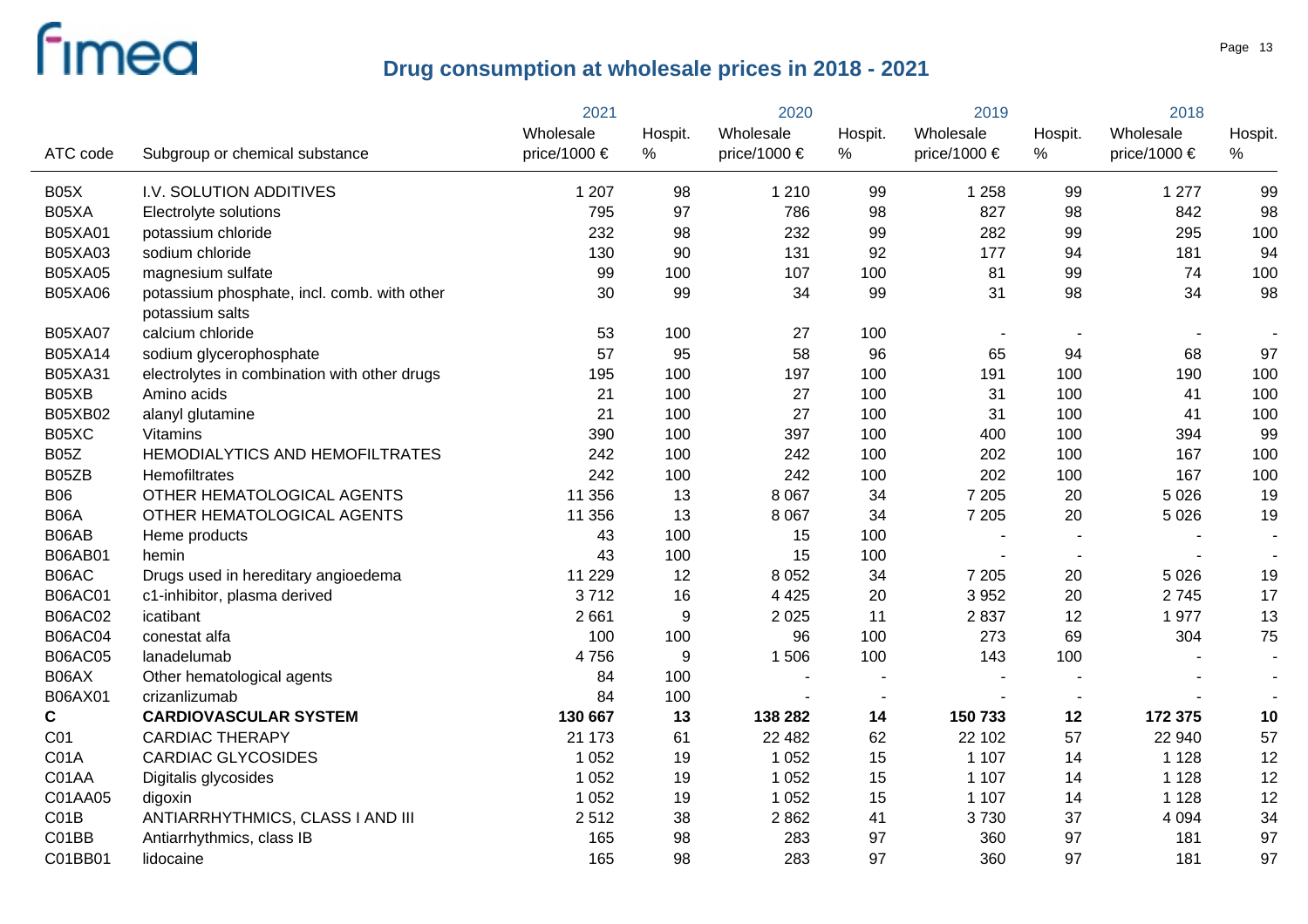|          |                                                       | 2021         |                | 2020                     |                | 2019                     |             | 2018             |                |  |
|----------|-------------------------------------------------------|--------------|----------------|--------------------------|----------------|--------------------------|-------------|------------------|----------------|--|
|          |                                                       | Wholesale    | Hospit.        | Wholesale                | Hospit.        | Wholesale                | Hospit.     | Wholesale        | Hospit.        |  |
| ATC code | Subgroup or chemical substance                        | price/1000 € | $\%$           | price/1000 €             | %              | price/1000 $\in$         | $\%$        | price/1000 $\in$ | %              |  |
| C01BC    | Antiarrhythmics, class IC                             | 1 1 4 5      | $\overline{2}$ | 1 1 7 7                  | $\overline{2}$ | 1 644                    | -1          | 1942             | $\mathbf{1}$   |  |
| C01BC04  | flecainide                                            | 1 1 4 5      | $\overline{2}$ | 1 1 7 7                  | $\overline{2}$ | 1 644                    | $\mathbf 1$ | 1942             | $\mathbf 1$    |  |
| C01BD    | Antiarrhythmics, class III                            | 550          | 21             | 668                      | 23             | 948                      | 24          | 1 2 0 9          | 34             |  |
| C01BD01  | amiodarone                                            | 255          | 26             | 260                      | 28             | 307                      | 37          | 516              | 61             |  |
| C01BD05  | ibutilide                                             | 48           | 100            | 77                       | 100            | 109                      | 100         | 87               | 100            |  |
| C01BD07  | dronedarone                                           | 247          | 1              | 331                      | $\overline{1}$ | 532                      | $\mathbf 1$ | 607              |                |  |
| C01BG    | Other antiarrhythmics, class I and III                | 652          | 100            | 733                      | 100            | 778                      | 100         | 762              | 100            |  |
| C01BG11  | vernakalant                                           | 652          | 100            | 733                      | 100            | 778                      | 100         | 762              | 100            |  |
| C01C     | CARDIAC STIMULANTS EXCL. CARDIAC<br><b>GLYCOSIDES</b> | 12 0 26      | 83             | 13 277                   | 85             | 11786                    | 84          | 12 141           | 84             |  |
| C01CA    | Adrenergic and dopaminergic agents                    | 7 4 8 6      | 73             | 8 1 3 0                  | 75             | 6611                     | 71          | 7 3 4 2          | 73             |  |
| C01CA01  | etilefrine                                            | 301          | 73             | 259                      | 62             | 417                      | 77          | 392              | 76             |  |
| C01CA02  | isoprenaline                                          | 416          | 100            | 138                      | 100            |                          | $\sim$      |                  |                |  |
| C01CA03  | norepinephrine                                        | 1 3 0 4      | 99             | 2 3 0 2                  | 100            | 1 3 6 1                  | 99          | 1 504            | 99             |  |
| C01CA04  | dopamine                                              | 42           | 81             | 139                      | 93             | 77                       | 90          | 37               | 86             |  |
| C01CA06  | phenylephrine                                         | 637          | 100            | 676                      | 99             | 595                      | 99          | 504              | 100            |  |
| C01CA07  | dobutamine                                            | 40           | 100            | 88                       | 100            | 56                       | 99          | 82               | 99             |  |
| C01CA17  | midodrine                                             | 84           | 18             | 65                       | 17             | 41                       | 14          |                  |                |  |
| C01CA24  | epinephrine                                           | 4 3 7 9      | 59             | 4 1 7 5                  | 56             | 3759                     | 53          | 4524             | 59             |  |
| C01CA26  | ephedrine                                             | 283          | 98             | 288                      | 98             | 304                      | 99          | 299              | 99             |  |
| C01CE    | Phosphodiesterase inhibitors                          | 633          | 100            | 819                      | 100            | 738                      | 100         | 338              | 100            |  |
| C01CE02  | milrinone                                             | 633          | 100            | 819                      | 100            | 738                      | 100         | 338              | 100            |  |
| C01CX    | Other cardiac stimulants                              | 3 906        | 100            | 4 3 2 8                  | 100            | 4 4 3 8                  | 100         | 4 4 6 1          | 100            |  |
| C01CX08  | levosimendan                                          | 3 9 0 6      | 100            | 4 3 2 8                  | 100            | 4 4 3 8                  | 100         | 4 4 6 1          | 100            |  |
| C01D     | VASODILATORS USED IN CARDIAC DISEASES                 | 4 6 31       | 16             | 4578                     | 13             | 4599                     | 10          | 4766             | 12             |  |
| C01DA    | Organic nitrates                                      | 4 6 3 0      | 16             | 4578                     | 13             | 4599                     | 10          | 4766             | 12             |  |
| C01DA02  | glyceryl trinitrate                                   | 1 1 7 6      | 53             | 1 0 3 5                  | 41             | 990                      | 30          | 1 0 3 2          | 32             |  |
| C01DA08  | isosorbide dinitrate                                  | 927          | $\overline{7}$ | 991                      | 8              | 1 0 4 3                  | 10          | 1 0 8 2          | 13             |  |
| C01DA14  | isosorbide mononitrate                                | 2 5 2 7      | 3              | 2 5 5 3                  | 3              | 2 5 6 6                  | $\sqrt{3}$  | 2652             | 3              |  |
| C01DX    | Other vasodilators used in cardiac diseases           | 0            | $\pmb{0}$      |                          |                |                          |             |                  | $\blacksquare$ |  |
| C01DX22  | vericiguat                                            | 0            | $\mathbf 0$    | $\overline{\phantom{0}}$ |                | $\overline{\phantom{0}}$ |             |                  |                |  |
| C01E     | OTHER CARDIAC PREPARATIONS                            | 954          | 96             | 714                      | 95             | 879                      | 95          | 812              | 94             |  |
| C01EA    | Prostaglandins                                        | 331          | 100            | 287                      | 100            | 329                      | 100         | 276              | 98             |  |
| C01EA01  | alprostadil                                           | 331          | 100            | 287                      | 100            | 329                      | 100         | 276              | 98             |  |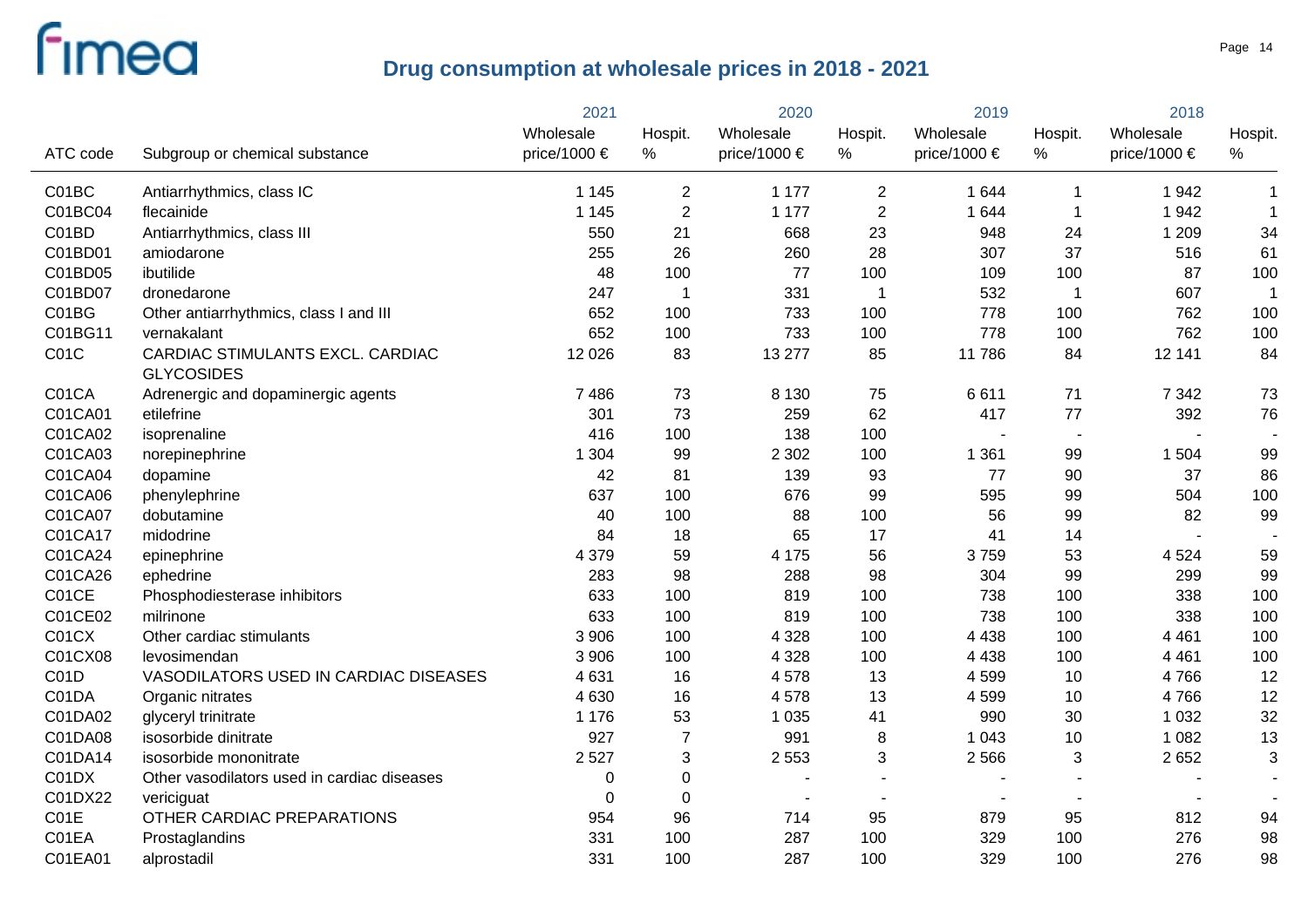|                 |                                                          | 2021         |                | 2020             |                | 2019                     |                | 2018         |                |
|-----------------|----------------------------------------------------------|--------------|----------------|------------------|----------------|--------------------------|----------------|--------------|----------------|
|                 |                                                          | Wholesale    | Hospit.        | Wholesale        | Hospit.        | Wholesale                | Hospit.        | Wholesale    | Hospit.        |
| ATC code        | Subgroup or chemical substance                           | price/1000 € | %              | price/1000 $\in$ | %              | price/1000 $\in$         | %              | price/1000 € | %              |
| C01EB           | Other cardiac preparations                               | 622          | 94             | 427              | 92             | 550                      | 91             | 536          | 92             |
| C01EB10         | adenosine                                                | 364          | 98             | 222              | 98             | 363                      | 96             | 363          | 98             |
| C01EB16         | ibuprofen                                                | 12           | 100            | 9                | 100            |                          |                |              |                |
| C01EB17         | ivabradine                                               | 34           | 5              | 33               | 6              | 36                       | 3              | 38           | 4              |
| C01EB21         | regadenoson                                              | 212          | 100            | 162              | 100            | 151                      | 100            | 134          | 100            |
| CO <sub>2</sub> | <b>ANTIHYPERTENSIVES</b>                                 | 9 1 5 8      | $\overline{7}$ | 9 1 2 0          | $\overline{7}$ | 7869                     | $\overline{7}$ | 6979         | 8              |
| C02A            | ANTIADRENERGIC AGENTS, CENTRALLY<br><b>ACTING</b>        | 1571         | 25             | 1 5 2 3          | 31             | 1 4 1 9                  | 26             | 1 2 4 7      | 30             |
| C02AC           | Imidazoline receptor agonists                            | 1 571        | 25             | 1523             | 31             | 1 4 1 9                  | 26             | 1 2 4 7      | 30             |
| C02AC01         | clonidine                                                | 355          | 87             | 460              | 89             | 363                      | 86             | 373          | 87             |
| C02AC02         | guanfacine                                               | 606          | 11             | 439              | 13             | 310                      | 14             | 236          | 18             |
| C02AC05         | moxonidine                                               | 610          | 1              | 624              | $\overline{2}$ | 745                      | $\overline{2}$ | 638          | $\overline{2}$ |
| CO2C            | ANTIADRENERGIC AGENTS, PERIPHERALLY<br><b>ACTING</b>     | 464          | 4              | 404              | 4              | 380                      | $\overline{4}$ | 342          | 4              |
| C02CA           | Alpha-adrenoceptor blocking agents                       | 464          | 4              | 404              | 4              | 380                      | 4              | 342          | 4              |
| C02CA01         | prazosin                                                 | 464          | 4              | 404              | 4              | 380                      | 4              | 342          | 4              |
| C02D            | ARTERIOLAR SMOOTH MUSCLE, AGENTS<br><b>ACTING ON</b>     | 67           | 100            |                  |                |                          |                |              | $\blacksquare$ |
| C02DD           | Nitroferricyanide derivatives                            | 67           | 100            |                  |                |                          |                |              |                |
| C02DD01         | nitroprusside                                            | 67           | 100            |                  |                |                          |                |              |                |
| CO2K            | OTHER ANTIHYPERTENSIVES                                  | 7 0 5 6      | $\overline{2}$ | 7 1 9 3          | $\overline{2}$ | 6 0 7 0                  | $\mathbf{3}$   | 5 3 9 1      | 3              |
| C02KX           | Antihypertensives for pulmonary arterial<br>hypertension | 7 0 5 6      | $\overline{2}$ | 7 1 9 3          | $\overline{2}$ | 6 0 7 0                  | 3              | 5 3 9 1      | 3              |
| C02KX01         | bosentan                                                 | 1 2 9 7      | 4              | 1 3 1 7          | 3              | 814                      | 4              | 1 0 1 0      | 3              |
| C02KX02         | ambrisentan                                              | 343          | $\mathbf{2}$   | 797              | 1              | 783                      | $\sqrt{2}$     | 816          | 3              |
| C02KX04         | macitentan                                               | 3586         | 1              | 3416             | $\overline{2}$ | 3 0 9 4                  | $\mathfrak{S}$ | 2 4 5 0      | 3              |
| C02KX05         | riociguat                                                | 1830         | 1              | 1664             | $\overline{2}$ | 1 3 7 8                  | $\mathbf{1}$   | 1 1 1 5      | $\mathbf{1}$   |
| C <sub>03</sub> | <b>DIURETICS</b>                                         | 9 2 2 4      | 20             | 9 1 4 9          | 22             | 8675                     | 20             | 8 2 2 0      | 18             |
| C03A            | LOW-CEILING DIURETICS, THIAZIDES                         | 1 4 9 7      | $\sqrt{2}$     | 1 4 2 9          | $\overline{2}$ | 1 3 0 1                  | $\sqrt{2}$     | 1 2 2 3      | $\mathbf 2$    |
| C03AA           | Thiazides, plain                                         | 1 4 9 7      | $\sqrt{2}$     | 1 4 2 9          | $\overline{2}$ | 1 3 0 1                  | $\overline{2}$ | 1 2 2 3      | $\overline{2}$ |
| C03AA03         | hydrochlorothiazide                                      | 1 4 9 7      | $\overline{2}$ | 1 4 2 9          | $\overline{2}$ | 1 3 0 1                  | $\sqrt{2}$     | 1 2 2 3      | $\overline{2}$ |
| CO3B            | LOW-CEILING DIURETICS, EXCL. THIAZIDES                   | 306          | 21             | 235              | 15             | 185                      | $\overline{1}$ | 183          | $\mathbf{1}$   |
| C03BA           | Sulfonamides, plain                                      | 306          | 21             | 235              | 15             | 185                      |                | 183          | $\mathbf{1}$   |
| C03BA08         | metolazone                                               | 130          | 48             | 52               | 61             | $\overline{\phantom{0}}$ |                |              | $\sim$         |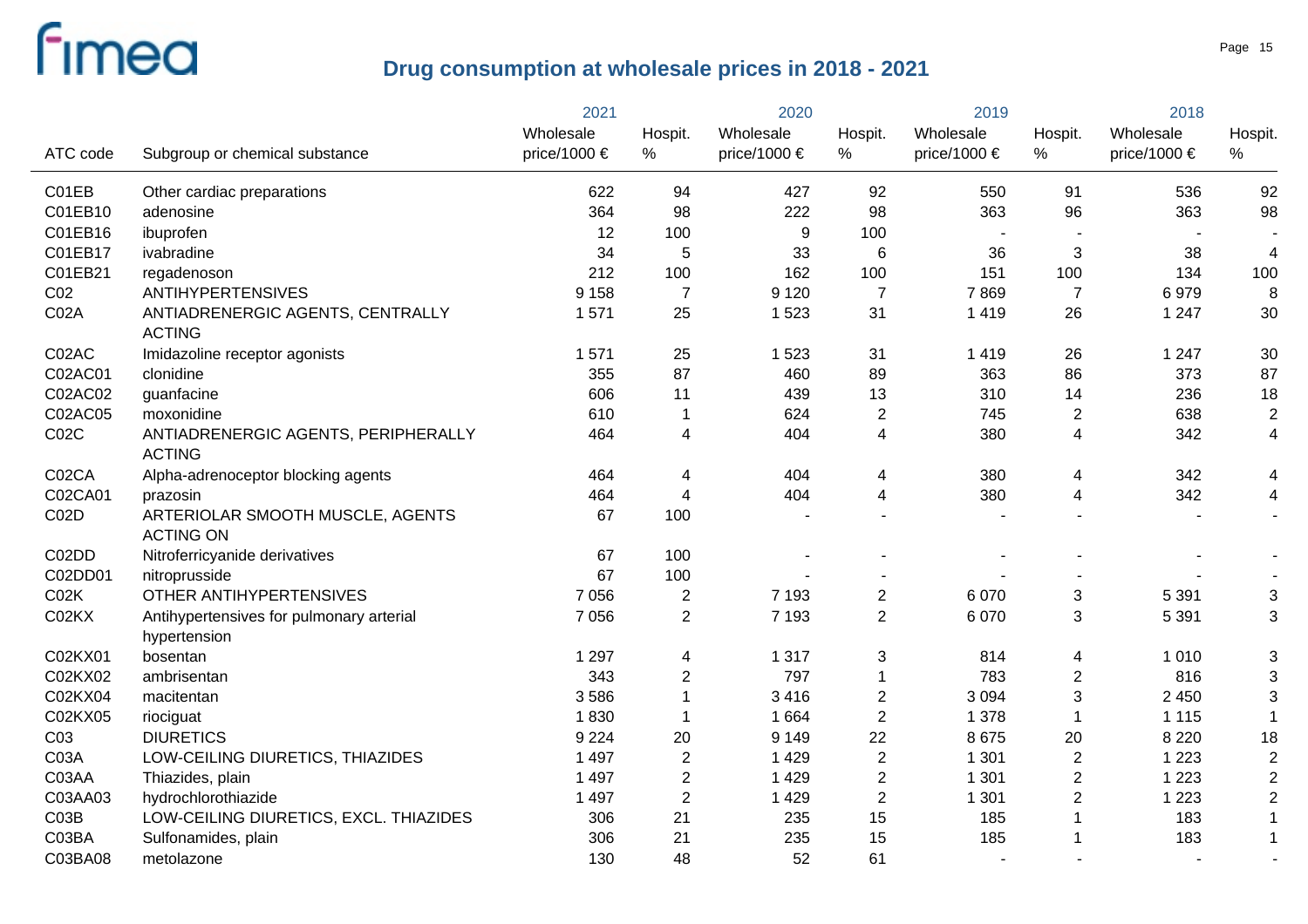|                  |                                                                 | 2021         |                | 2020             |                | 2019         |                | 2018             |                |
|------------------|-----------------------------------------------------------------|--------------|----------------|------------------|----------------|--------------|----------------|------------------|----------------|
|                  |                                                                 | Wholesale    | Hospit.        | Wholesale        | Hospit.        | Wholesale    | Hospit.        | Wholesale        | Hospit.        |
| ATC code         | Subgroup or chemical substance                                  | price/1000 € | %              | price/1000 $\in$ | %              | price/1000 € | %              | price/1000 $\in$ | $\%$           |
| C03BA11          | indapamide                                                      | 176          | $\mathbf 1$    | 183              | $\overline{1}$ | 185          | $\overline{1}$ | 183              | $\mathbf{1}$   |
| C03C             | <b>HIGH-CEILING DIURETICS</b>                                   | 5 0 3 2      | 33             | 5 2 4 5          | 35             | 5 0 6 1      | 33             | 4698             | 29             |
| C03CA            | Sulfonamides, plain                                             | 5 0 3 2      | 33             | 5 2 4 5          | 35             | 5 0 6 1      | 33             | 4 6 9 8          | 29             |
| C03CA01          | furosemide                                                      | 5 0 3 2      | 33             | 5 2 4 5          | 35             | 5 0 6 1      | 33             | 4698             | 29             |
| C03D             | ALDOSTERONE ANTAGONISTS AND OTHER<br>POTASSIUM-SPARING AGENTS   | 1 5 9 4      | 2              | 1 4 9 7          | 3              | 1 3 7 5      | 3              | 1 3 0 4          | 3              |
| C03DA            | Aldosterone antagonists                                         | 1 5 9 4      | $\overline{2}$ | 1 4 9 7          | 3              | 1 3 7 5      | 3              | 1 3 0 4          | 3              |
| C03DA01          | spironolactone                                                  | 1 4 9 9      | $\overline{2}$ | 1 4 1 3          | 3              | 1 3 0 1      | 3              | 1 2 3 3          | 3              |
| C03DA04          | eplerenone                                                      | 95           | 3              | 84               | 3              | 74           | 3              | 71               | 3              |
| C03E             | DIURETICS AND POTASSIUM-SPARING<br><b>AGENTS IN COMBINATION</b> | 535          | $\overline{2}$ | 609              | 1              | 722          | 2              | 770              | $\overline{c}$ |
| C03EA            | Low-ceiling diuretics and potassium-sparing<br>agents           | 426          | 1              | 487              | 1              | 585          | $\overline{1}$ | 615              | 1              |
| C03EA01          | hydrochlorothiazide and potassium-sparing agents                | 426          | 1              | 487              | 1              | 585          | $\mathbf 1$    | 615              | 1              |
| C03EB            | High-ceiling diuretics and potassium-sparing                    | 109          | 5              | 122              | 4              | 137          | 5              | 155              | 5              |
| C03EB01          | agents<br>furosemide and potassium-sparing agents               | 109          | 5              | 122              | 4              | 137          | 5              | 155              | 5              |
| CO <sub>3X</sub> | <b>OTHER DIURETICS</b>                                          | 260          | 10             | 135              | 20             | 31           | 68             | 42               | 93             |
| C03XA            | Vasopressin antagonists                                         | 260          | 10             | 135              | 20             | 31           | 68             | 42               | 93             |
| C03XA01          | tolvaptan                                                       | 260          | 10             | 135              | 20             | 31           | 68             | 42               | 93             |
| C04              | PERIPHERAL VASODILATORS                                         | 69           | 5              | 78               | 5              | 77           | 4              | 79               | 5              |
| C04A             | PERIPHERAL VASODILATORS                                         | 69           | 5              | 78               | 5              | 77           | 4              | 79               | 5              |
| C04AD            | Purine derivatives                                              | 69           | 5              | 78               | 5              | 77           | 4              | 79               | 5              |
| C04AD03          | pentoxifylline                                                  | 69           | 5              | 78               | 5              | 77           | 4              | 79               | 5              |
| C <sub>05</sub>  | <b>VASOPROTECTIVES</b>                                          | 4 8 9 1      | 5              | 4518             | 6              | 4 4 7 2      | 5              | 4584             | 4              |
| CO5A             | <b>AGENTS FOR TREATMENT OF</b>                                  | 3 0 9 9      | $\overline{2}$ | 2788             | $\overline{2}$ | 2787         | $\overline{2}$ | 2898             | $\overline{2}$ |
|                  | HEMORRHOIDS AND ANAL FISSURES FOR<br><b>TOPICAL USE</b>         |              |                |                  |                |              |                |                  |                |
| C05AA            | Corticosteroids                                                 | 2971         | $\overline{2}$ | 2649             | $\mathbf{2}$   | 2 5 6 1      | $\overline{2}$ | 2648             | $\overline{2}$ |
| C05AA01          | hydrocortisone                                                  | 58           | 36             | 79               | 30             | 59           | 27             | 58               | 28             |
| C05AA04          | prednisolone                                                    | 2 4 5 1      |                | 2 1 3 3          | 1              | 2 0 5 1      | $\mathbf 1$    | 2 1 9 0          | $\overline{2}$ |
| C05AA08          | fluocortolone                                                   | 462          |                | 437              |                | 451          | $\overline{2}$ | 400              | $\overline{2}$ |
| C05AE            | Muscle relaxants                                                | 128          | 3              | 139              | $\overline{2}$ | 134          | $\overline{1}$ | 125              | $\overline{4}$ |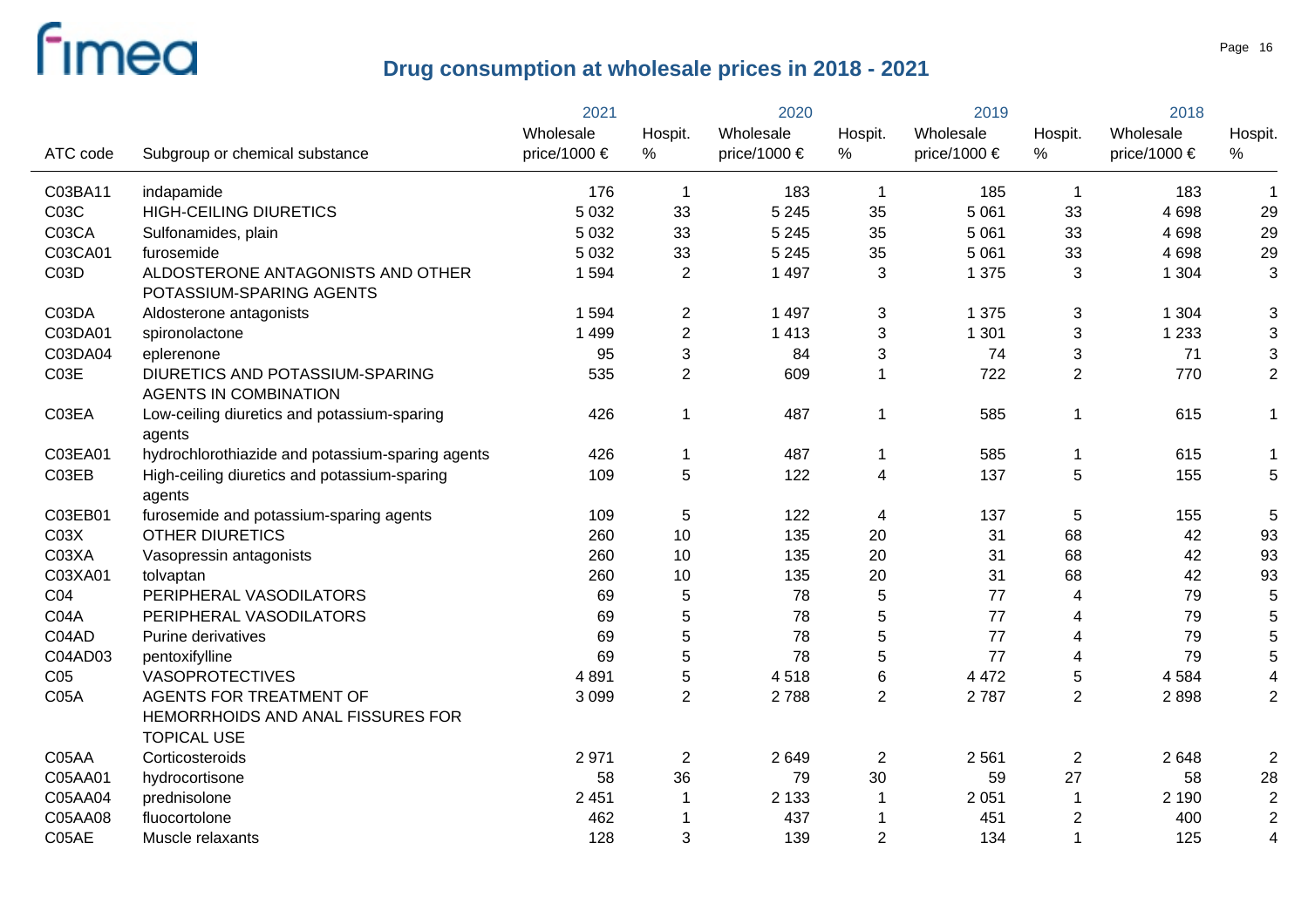|          |                                                    | 2021         |                | 2020         |                | 2019           |                         | 2018         |                |
|----------|----------------------------------------------------|--------------|----------------|--------------|----------------|----------------|-------------------------|--------------|----------------|
|          |                                                    | Wholesale    | Hospit.        | Wholesale    | Hospit.        | Wholesale      | Hospit.                 | Wholesale    | Hospit.        |
| ATC code | Subgroup or chemical substance                     | price/1000 € | %              | price/1000 € | %              | price/1000 €   | %                       | price/1000 € | %              |
| C05AE01  | glyceryl trinitrate                                | 128          | 3              | 139          | $\overline{2}$ | 134            | $\mathbf 1$             | 125          | 4              |
| C05AX    | Other agents for treatment of hemorrhoids and      |              |                |              |                | 92             | $\mathbf 0$             | 124          | 0              |
|          | anal fissures for topical use                      |              |                |              |                |                |                         |              |                |
| C05AX03  | other preparations, combinations                   |              |                |              |                | 92             | $\mathbf 0$             | 124          | 0              |
| CO5B     | <b>ANTIVARICOSE THERAPY</b>                        | 1792         | 11             | 1730         | 11             | 1 6 8 5        | 11                      | 1686         | 8              |
| C05BA    | Heparins or heparinoids for topical use            | 1 5 9 5      | $\overline{2}$ | 1538         | $\mathbf{2}$   | 1516           | $\overline{2}$          | 1571         | $\overline{2}$ |
| C05BA01  | organo-heparinoid                                  | 1595         | $\overline{2}$ | 1538         | $\overline{2}$ | 1516           | $\overline{2}$          | 1 5 7 1      | $\overline{2}$ |
| C05BB    | Sclerosing agents for local injection              | 197          | 87             | 192          | 87             | 169            | 90                      | 115          | 89             |
| C05BB02  | polidocanol                                        | 197          | 87             | 192          | 87             | 169            | 90                      | 115          | 89             |
| C07      | <b>BETA BLOCKING AGENTS</b>                        | 18 3 98      | 4              | 19 270       | 4              | 20 28 2        | $\overline{\mathbf{4}}$ | 21 651       | 5              |
| C07A     | <b>BETA BLOCKING AGENTS</b>                        | 16 603       | 4              | 17 208       | 5              | 17823          | 5                       | 18885        | 5              |
| C07AA    | Beta blocking agents, non-selective                | 1 501        | $\overline{c}$ | 1 4 4 3      | $\overline{c}$ | 1 3 8 7        | $\overline{2}$          | 1 0 8 3      | $\overline{c}$ |
| C07AA05  | propranolol                                        | 1 370        | $\overline{2}$ | 1 3 0 7      | $\overline{2}$ | 1 2 4 0        | $\sqrt{2}$              | 995          | $\overline{c}$ |
| C07AA07  | sotalol                                            | 131          | $\overline{c}$ | 136          | 1              | 147            | 1                       | 88           | $\overline{c}$ |
| C07AB    | Beta blocking agents, selective                    | 14 20 6      | 3              | 14718        | 3              | 15 26 2        | 3                       | 16512        | $\sqrt{3}$     |
| C07AB02  | metoprolol                                         | 3560         | 4              | 3881         | 5              | 4 6 63         | $\sqrt{5}$              | 5 3 7 4      | 5              |
| C07AB03  | atenolol                                           | 335          | $\overline{2}$ | 383          | $\overline{2}$ | 365            | $\overline{2}$          | 408          | $\overline{c}$ |
| C07AB04  | acebutolol                                         | 58           | 4              | 59           | $\overline{2}$ | 73             | 3                       | 80           | 3              |
| C07AB05  | betaxolol                                          |              |                | 90           | $\mathbf{1}$   | 227            |                         | 247          |                |
| C07AB07  | bisoprolol                                         | 9681         | $\overline{2}$ | 9665         | $\overline{c}$ | 9 2 4 6        | $\overline{2}$          | 9697         | $\overline{c}$ |
| C07AB08  | celiprolol                                         | 146          | 1              | 149          | $\overline{2}$ | 176            | $\overline{2}$          | 194          | 3              |
| C07AB09  | esmolol                                            | 40           | 100            | 27           | 100            | 27             | 100                     | 25           | 100            |
| C07AB12  | nebivolol                                          | 385          | 1              | 463          | 1              | 484            | $\mathbf{1}$            | 488          | $\mathbf 1$    |
| C07AB14  | landiolol                                          | 1            | 100            | 1            | 100            | $\overline{2}$ | 100                     |              |                |
| C07AG    | Alpha and beta blocking agents                     | 896          | 36             | 1 0 4 7      | 41             | 1 1 7 4        | 37                      | 1 2 9 0      | 35             |
| C07AG01  | labetalol                                          | 442          | 71             | 503          | 83             | 593            | 73                      | 592          | 74             |
| C07AG02  | carvedilol                                         | 454          | $\overline{2}$ | 543          | $\overline{c}$ | 581            | $\mathbf 1$             | 698          | $\overline{2}$ |
| C07B     | BETA BLOCKING AGENTS AND THIAZIDES                 | 873          | 0              | 1 0 4 8      | $\mathbf 0$    | 1 1 9 4        | $\boldsymbol{0}$        | 1 3 2 0      | 0              |
| C07BB    | Beta blocking agents, selective, and thiazides     | 873          | 0              | 1 0 4 8      | 0              | 1 1 9 4        | $\mathsf 0$             | 1 3 2 0      | 0              |
| C07BB02  | metoprolol and thiazides                           | 50           | 0              | 142          | 0              | 227            | $\mathbf 0$             | 290          | 0              |
| C07BB07  | bisoprolol and thiazides                           | 784          | 0              | 867          | 0              | 923            | 0                       | 982          | 0              |
| C07BB12  | nebivolol and thiazides                            | 38           | 0              | 38           | 0              | 44             | $\mathbf 0$             | 48           | 0              |
| C07F     | BETA BLOCKING AGENTS, OTHER<br><b>COMBINATIONS</b> | 922          | 1              | 1014         | 1              | 1 2 6 4        | $\mathbf 0$             | 1 4 4 6      | 0              |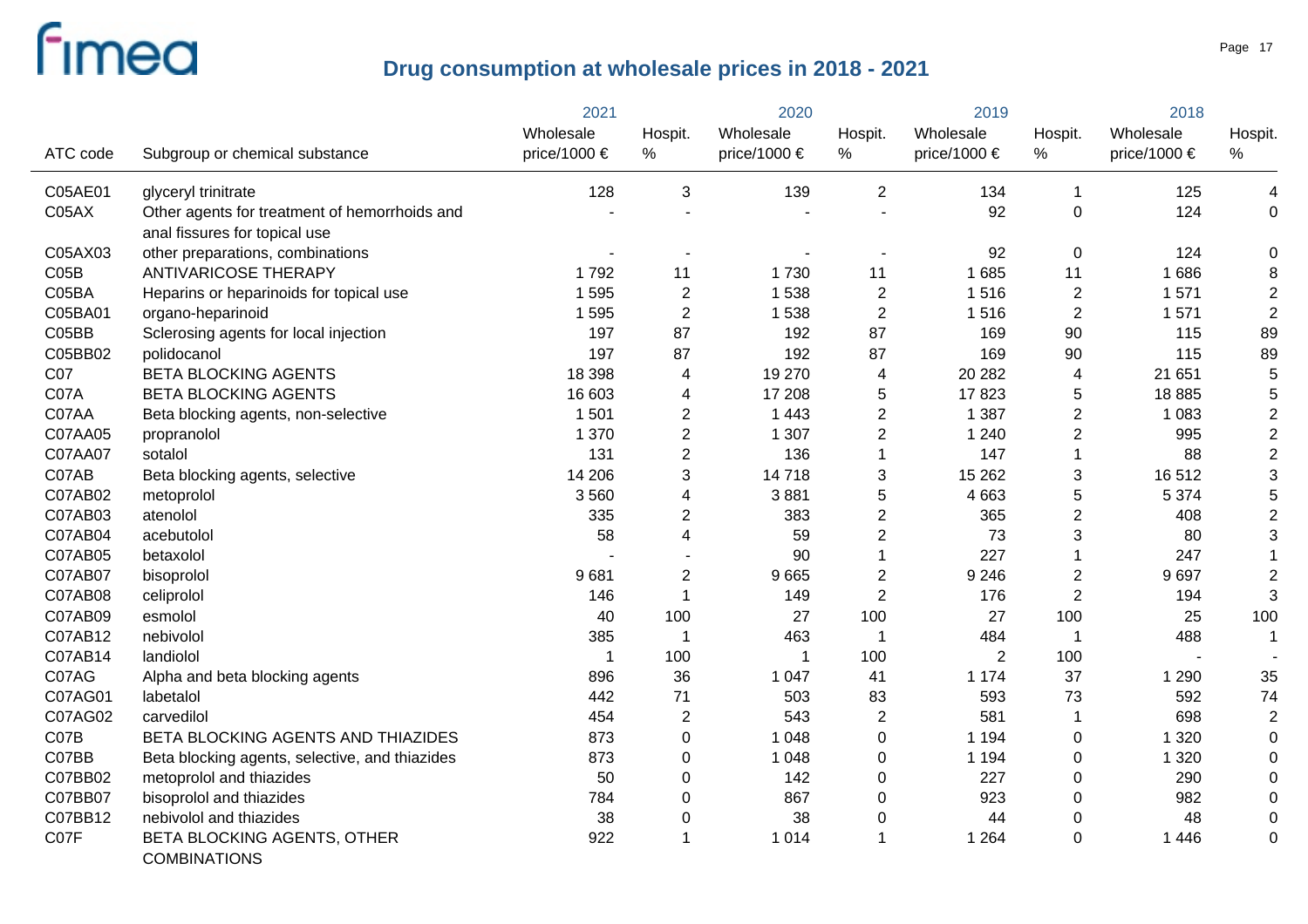|             |                                                                    | 2021         |                | 2020                  |                | 2019             |                  | 2018         |                |
|-------------|--------------------------------------------------------------------|--------------|----------------|-----------------------|----------------|------------------|------------------|--------------|----------------|
|             |                                                                    | Wholesale    | Hospit.        | Wholesale             | Hospit.        | Wholesale        | Hospit.          | Wholesale    | Hospit.        |
| ATC code    | Subgroup or chemical substance                                     | price/1000 € | $\%$           | price/1000 $\epsilon$ | %              | price/1000 $\in$ | %                | price/1000 € | %              |
| C07FB       | Beta blocking agent and calcium channel blockers                   | 922          | 1              | 1014                  | $\mathbf 1$    | 1 2 6 4          | $\mathbf 0$      | 1 4 4 6      | 0              |
| C07FB02     | metoprolol and felodipine                                          | 922          | $\mathbf 1$    | 1 0 1 4               | $\mathbf 1$    | 1 2 6 4          | $\pmb{0}$        | 1 4 4 6      | 0              |
| CO8         | CALCIUM CHANNEL BLOCKERS                                           | 11 080       | 4              | 11 384                | 4              | 12799            | 4                | 16 29 6      | 3              |
| <b>C08C</b> | SELECTIVE CALCIUM CHANNEL BLOCKERS<br>WITH MAINLY VASCULAR EFFECTS | 10 254       | 4              | 10 497                | 4              | 11 821           | 4                | 15 291       | 3              |
| C08CA       | Dihydropyridine derivatives                                        | 10 254       | 4              | 10 497                | 4              | 11 821           | 4                | 15 291       | 3              |
| C08CA01     | amlodipine                                                         | 4 6 3 2      | $\mathbf 1$    | 4 3 5 8               | 1              | 4 2 0 8          | $\mathbf 1$      | 4789         | $\overline{c}$ |
| C08CA02     | felodipine                                                         | 1878         | 1              | 2 2 5 0               | $\mathbf 1$    | 2712             | $\mathbf 1$      | 3 3 4 5      | $\mathbf{1}$   |
| C08CA03     | isradipine                                                         |              |                |                       |                | 13               | -1               | 139          | $\mathbf{1}$   |
| C08CA05     | nifedipine                                                         | 407          | $\overline{2}$ | 506                   | $\overline{2}$ | 735              | $\overline{2}$   | 911          | 3              |
| C08CA06     | nimodipine                                                         | 247          | 95             | 305                   | 95             | 286              | 95               | 274          | 95             |
| C08CA07     | nisoldipine                                                        |              |                | $\blacksquare$        |                | 3                | $\,6$            | 38           | 3              |
| C08CA10     | nilvadipine                                                        | 440          | $\overline{c}$ | 427                   | $\overline{c}$ | 434              | $\overline{1}$   | 463          | $\mathbf{1}$   |
| C08CA13     | lercanidipine                                                      | 2 6 5 0      | $\mathbf 1$    | 2652                  | $\mathbf{1}$   | 3 4 3 0          | $\mathbf 1$      | 5 3 3 2      | $\mathbf{1}$   |
| CO8D        | SELECTIVE CALCIUM CHANNEL BLOCKERS<br>WITH DIRECT CARDIAC EFFECTS  | 826          | 3              | 888                   | 3              | 979              | 10               | 1 0 0 4      | 6              |
| C08DA       | Phenylalkylamine derivatives                                       | 244          | $\overline{c}$ | 246                   | $\sqrt{3}$     | 309              | 25               | 285          | 16             |
| C08DA01     | verapamil                                                          | 244          | $\overline{2}$ | 246                   | 3              | 309              | 25               | 285          | 16             |
| C08DB       | Benzothiazepine derivatives                                        | 582          | 3              | 641                   | 3              | 670              | $\overline{2}$   | 720          | $\overline{2}$ |
| C08DB01     | diltiazem                                                          | 582          | 3              | 641                   | 3              | 670              | $\overline{2}$   | 720          | $\sqrt{2}$     |
| CO9         | AGENTS ACTING ON THE<br>RENIN-ANGIOTENSIN SYSTEM                   | 34 467       | $\mathbf 1$    | 38 543                | $\mathbf 1$    | 43 201           | $\mathbf{1}$     | 46 445       | $\mathbf{1}$   |
| C09A        | ACE INHIBITORS, PLAIN                                              | 5 2 1 2      | $\mathbf 1$    | 6 2 2 3               | 1              | 8 1 7 6          | -1               | 9 2 2 1      | 2              |
| C09AA       | ACE inhibitors, plain                                              | 5 2 1 2      | 1              | 6 2 2 3               |                | 8 1 7 6          | $\mathbf 1$      | 9 2 2 1      | $\overline{2}$ |
| C09AA02     | enalapril                                                          | 1829         | $\mathbf 1$    | 2 0 0 3               |                | 2 0 4 9          | $\mathbf 1$      | 2 1 5 6      | $\overline{2}$ |
| C09AA03     | lisinopril                                                         | 310          | $\overline{2}$ | 557                   |                | 680              | $\overline{2}$   | 731          | $\overline{2}$ |
| C09AA04     | perindopril                                                        | 1 1 3 8      | $\mathbf 1$    | 1575                  |                | 1711             | $\mathbf{1}$     | 1 7 3 4      |                |
| C09AA05     | ramipril                                                           | 1930         | $\mathbf 1$    | 2079                  | 1              | 3736             | $\overline{2}$   | 4570         | $\overline{2}$ |
| C09AA06     | quinapril                                                          | 4            | 0              | 8                     | $\overline{c}$ |                  |                  | 30           |                |
| C09AA15     | zofenopril                                                         |              |                |                       |                | 0                | $\boldsymbol{0}$ |              |                |
| CO9B        | ACE INHIBITORS, COMBINATIONS                                       | 3 0 8 0      | 0              | 3519                  | $\pmb{0}$      | 4 0 28           | $\boldsymbol{0}$ | 4787         |                |
| C09BA       | ACE inhibitors and diuretics                                       | 1976         | 0              | 2 4 3 3               | $\mathbf 0$    | 2 9 9 0          | $\mathbf 0$      | 3 5 0 4      | $\Omega$       |
| C09BA02     | enalapril and diuretics                                            | 870          | 0              | 1 2 2 3               | $\mathbf 0$    | 1 6 6 4          | $\mathbf 0$      | 2 0 8 5      | $\Omega$       |
| C09BA03     | lisinopril and diuretics                                           | 470          | 1              | 529                   | 0              | 634              | $\mathbf 0$      | 676          | $\overline{0}$ |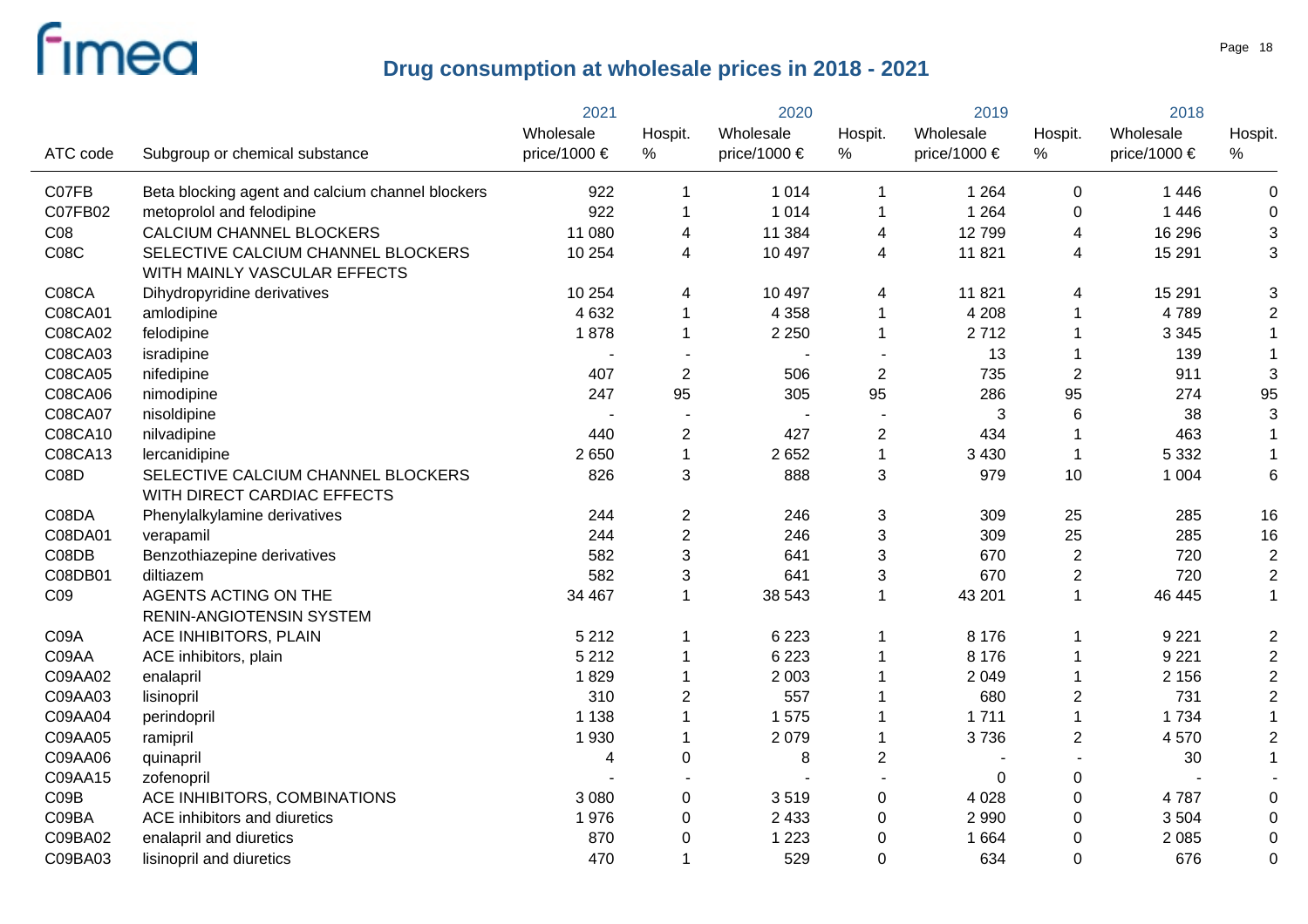|          |                                                                         | 2021         |                  | 2020         |                | 2019         |                  | 2018         |                  |
|----------|-------------------------------------------------------------------------|--------------|------------------|--------------|----------------|--------------|------------------|--------------|------------------|
|          |                                                                         | Wholesale    | Hospit.          | Wholesale    | Hospit.        | Wholesale    | Hospit.          | Wholesale    | Hospit.          |
| ATC code | Subgroup or chemical substance                                          | price/1000 € | $\%$             | price/1000 € | $\%$           | price/1000 € | $\%$             | price/1000 € | $\%$             |
| C09BA04  | perindopril and diuretics                                               | 473          | 1                | 505          | 0              | 523          | $\mathbf 0$      | 537          | $\pmb{0}$        |
| C09BA05  | ramipril and diuretics                                                  | 157          | 0                | 165          | 0              | 168          | $\mathbf 0$      | 172          | 0                |
| C09BA06  | quinapril and diuretics                                                 | 6            | $\mathbf 0$      | 11           | 1              |              |                  | 33           | 0                |
| C09BA15  | zofenopril and diuretics                                                |              |                  |              |                |              |                  | 0            | 0                |
| C09BB    | ACE inhibitors and calcium channel blockers                             | 799          | $\boldsymbol{0}$ | 777          | 0              | 747          | $\pmb{0}$        | 935          | $\mathbf 0$      |
| C09BB02  | enalapril and lercanidipine                                             | 121          | $\mathbf 0$      | 123          | 0              | 126          | $\pmb{0}$        | 124          | $\overline{0}$   |
| C09BB04  | perindopril and amlodipine                                              | 678          | $\boldsymbol{0}$ | 654          | 0              | 621          | $\boldsymbol{0}$ | 811          | 0                |
| C09BX    | ACE inhibitors, other combinations                                      | 305          | $\mathbf 0$      | 309          | $\pmb{0}$      | 291          | $\pmb{0}$        | 348          | $\pmb{0}$        |
| C09BX01  | perindopril, amlodipine and indapamide                                  | 299          | $\boldsymbol{0}$ | 293          | $\mathbf 0$    | 275          | $\boldsymbol{0}$ | 334          | $\overline{0}$   |
| C09BX02  | perindopril and bisoprolol                                              | 6            | 0                | 17           | $\mathbf 0$    | 16           | $\mathbf 0$      | 14           | $\mathbf 0$      |
| C09C     | ANGIOTENSIN II RECEPTOR BLOCKERS<br>(ARBs), PLAIN                       | 11 377       | 1                | 13 100       | 1              | 14 033       | $\mathbf{1}$     | 15 4 83      | $\mathbf{1}$     |
| C09CA    | Angiotensin II receptor blockers (ARBs), plain                          | 11 377       | 1                | 13 100       | 1              | 14 033       | $\mathbf 1$      | 15 4 8 3     | $\mathbf{1}$     |
| C09CA01  | losartan                                                                | 3 4 8 6      | 1                | 5 4 5 8      | 1              | 6536         | 1                | 7572         | $\mathbf 1$      |
| C09CA02  | eprosartan                                                              | 75           | 2                | 202          | 2              | 288          | 1                | 321          | $\overline{c}$   |
| C09CA03  | valsartan                                                               | 2 0 9 4      |                  | 2 1 4 6      | 1              | 1 940        | $\overline{1}$   | 2 2 4 9      | $\overline{c}$   |
| C09CA06  | candesartan                                                             | 3915         |                  | 3927         | 1              | 4 1 9 9      | $\overline{1}$   | 4 0 8 3      | $\mathbf{1}$     |
| C09CA07  | telmisartan                                                             | 1 3 6 9      |                  | 986          | 1              | 886          | $\overline{2}$   | 1 0 4 8      | $\overline{2}$   |
| C09CA08  | olmesartan medoxomil                                                    | 438          |                  | 381          | 1              | 185          | $\mathbf{1}$     | 210          | $\mathbf 1$      |
| C09D     | ANGIOTENSIN II RECEPTOR BLOCKERS<br>(ARBs), COMBINATIONS                | 14798        | 1                | 15700        | 1              | 16 964       | $\overline{1}$   | 16 954       | $\mathbf{1}$     |
| C09DA    | Angiotensin II receptor blockers (ARBs) and<br>diuretics                | 8 1 7 0      | $\boldsymbol{0}$ | 9 3 9 1      | 0              | 9566         | $\boldsymbol{0}$ | 9744         | 0                |
| C09DA01  | losartan and diuretics                                                  | 2970         | $\mathbf 0$      | 3748         | 0              | 3838         | $\mathbf 0$      | 3536         | $\pmb{0}$        |
| C09DA02  | eprosartan and diuretics                                                | 215          | $\mathbf 0$      | 240          | $\mathbf 0$    | 291          | $\mathbf 0$      | 347          | 0                |
| C09DA03  | valsartan and diuretics                                                 | 1 0 3 5      | $\mathbf 0$      | 1 1 0 3      | $\pmb{0}$      | 1 1 3 7      | $\boldsymbol{0}$ | 1 256        | $\boldsymbol{0}$ |
| C09DA06  | candesartan and diuretics                                               | 2981         | $\Omega$         | 3 3 5 2      | 0              | 3 3 8 0      | $\mathbf 0$      | 3 4 3 2      | $\boldsymbol{0}$ |
| C09DA07  | telmisartan and diuretics                                               | 820          | 0                | 785          | 0              | 775          | $\mathbf 0$      | 1 0 1 3      | $\boldsymbol{0}$ |
| C09DA08  | olmesartan medoxomil and diuretics                                      | 149          | $\mathbf 0$      | 164          | 0              | 145          | $\mathbf 0$      | 159          | $\pmb{0}$        |
| C09DB    | Angiotensin II receptor blockers (ARBs) and<br>calcium channel blockers | 935          | $\overline{0}$   | 1 3 6 9      | 0              | 2 4 5 2      | $\mathbf 0$      | 3 2 9 5      | $\boldsymbol{0}$ |
| C09DB01  | valsartan and amlodipine                                                | 864          | 0                | 1 2 8 4      | 0              | 2 3 8 4      | $\mathbf 0$      | 3 1 7 3      | 0                |
| C09DB02  | olmesartan medoxomil and amlodipine                                     | 71           | 1                | 85           | 1              | 68           | 0                | 122          | $\boldsymbol{0}$ |
| C09DX    | Angiotensin II receptor blockers (ARBs), other<br>combinations          | 5 6 9 3      | $\overline{2}$   | 4 9 4 1      | $\overline{2}$ | 4 9 4 6      | $\overline{2}$   | 3915         | $\overline{2}$   |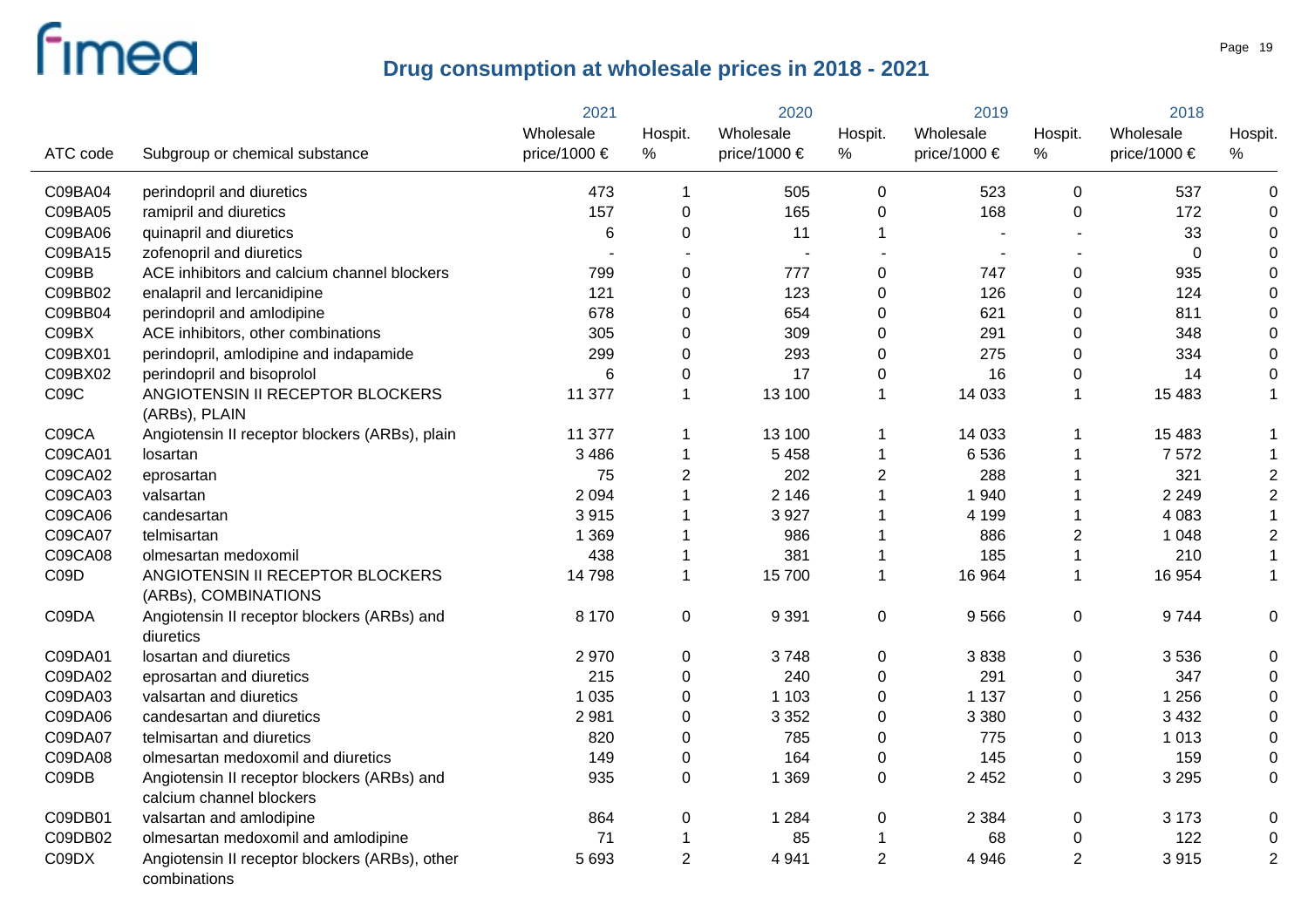|                   |                                                           | 2021           |                  | 2020         |                | 2019             |                | 2018             |                |
|-------------------|-----------------------------------------------------------|----------------|------------------|--------------|----------------|------------------|----------------|------------------|----------------|
|                   |                                                           | Wholesale      | Hospit.          | Wholesale    | Hospit.        | Wholesale        | Hospit.        | Wholesale        | Hospit.        |
| ATC code          | Subgroup or chemical substance                            | price/1000 €   | %                | price/1000 € | %              | price/1000 $\in$ | $\%$           | price/1000 $\in$ | %              |
| C09DX01           | valsartan, amlodipine and hydrochlorothiazide             | 1 0 5 6        | $\mathbf 0$      | 1 1 8 3      | 0              | 2 1 9 3          | 0              | 2 1 8 1          | 0              |
| C09DX04           | valsartan and sacubitril                                  | 4 6 3 7        | $\overline{2}$   | 3758         | 3              | 2753             | 3              | 1735             | 4              |
| C <sub>10</sub>   | <b>LIPID MODIFYING AGENTS</b>                             | 22 207         |                  | 23 7 36      | 1              | 31 256           | 1              | 45 181           |                |
| C10A              | LIPID MODIFYING AGENTS, PLAIN                             | 21 8 25        |                  | 23 544       | 1              | 31 136           | $\overline{2}$ | 44 809           |                |
| C10AA             | HMG CoA reductase inhibitors                              | 15 960         |                  | 19 190       | 1              | 27 758           | $\overline{1}$ | 38 829           |                |
| C10AA01           | simvastatin                                               | 4589           |                  | 6679         | 1              | 11 269           | -1             | 17 004           |                |
| C10AA02           | lovastatin                                                | 70             |                  | 229          | 1              | 211              | -1             | 240              |                |
| C10AA03           | pravastatin                                               | 942            | $\overline{2}$   | 1 0 2 9      | 2              | 1 2 0 5          | $\overline{2}$ | 1 2 9 5          | $\overline{2}$ |
| C10AA04           | fluvastatin                                               | 730            |                  | 600          | $\overline{c}$ | 737              | $\overline{c}$ | 837              |                |
| C10AA05           | atorvastatin                                              | 5 4 7 9        |                  | 6 1 6 6      | 1              | 8 4 0 7          | $\overline{2}$ | 11 291           | $\overline{c}$ |
| C10AA07           | rosuvastatin                                              | 4 1 5 0        |                  | 4 4 8 8      |                | 5929             | $\overline{1}$ | 8 1 6 2          |                |
| C10AB             | Fibrates                                                  | 413            |                  | 417          |                | 398              | $\overline{c}$ | 447              | $\overline{c}$ |
| C10AB02           | bezafibrate                                               | 98             |                  | 88           | 1              | 86               | $\overline{1}$ | 77               |                |
| C10AB04           | gemfibrozil                                               |                |                  | 17           | 3              | 22               | $\overline{2}$ | 20               |                |
| C10AB05           | fenofibrate                                               | 315            | 2                | 311          | 1              | 290              | $\overline{2}$ | 350              | $\overline{c}$ |
| C10AC             | Bile acid sequestrants                                    | 142            | $\overline{2}$   | 15           | 0              | 244              | $\mathsf 3$    | 173              | $\overline{2}$ |
| C10AC01           | colestyramine                                             | 135            | $\overline{2}$   |              |                | 232              | 3              | 159              | $\overline{c}$ |
| C10AC04           | colesevelam                                               | $\overline{7}$ | $\overline{2}$   | 15           | 0              | 12               | $\pmb{0}$      | 14               | $\mathbf 0$    |
| C10AX             | Other lipid modifying agents                              | 5 3 1 0        |                  | 3922         | $\mathbf{1}$   | 2736             | 3              | 5 3 6 0          | $\overline{c}$ |
| C10AX09           | ezetimibe                                                 | 1 3 8 8        |                  | 1561         | $\overline{c}$ | 1831             | 3              | 4 8 7 4          | $\overline{2}$ |
| C10AX13           | evolocumab                                                | 3 0 7 8        |                  | 1790         | 1              | 687              | 3              | 432              | 5              |
| C10AX14           | alirocumab                                                | 823            | 0                | 571          | 1              | 218              | $\pmb{0}$      | 54               | $\mathbf 0$    |
| C10AX16           | inclisiran                                                | 22             | 41               |              |                |                  |                |                  |                |
| C10B              | LIPID MODIFYING AGENTS, COMBINATIONS                      | 382            | $\mathbf 0$      | 191          | 0              | 120              | 0              | 372              | 0              |
| C10BA             | Combinations of various lipid modifying agents            | 232            | $\pmb{0}$        | 58           | 0              | 12               | 1              | 253              |                |
| C10BA02           | simvastatin and ezetimibe                                 |                |                  |              |                | 12               | $\overline{1}$ | 253              |                |
| C10BA06           | rosuvastatin and ezetimibe                                | 232            | $\boldsymbol{0}$ | 58           | 0              |                  |                |                  |                |
| C10BX             | Lipid modifying agents in combination with other<br>drugs | 149            | $\boldsymbol{0}$ | 134          | 0              | 108              | $\pmb{0}$      | 119              | $\mathbf 0$    |
| C10BX11           | atorvastatin, amlodipine and perindopril                  | 139            | $\pmb{0}$        | 117          | 0              | 105              | $\mathbf 0$    | 119              | 0              |
| C10BX15           | atorvastatin and perindopril                              | 10             | $\boldsymbol{0}$ | 17           | 0              | $\overline{2}$   | 0              |                  |                |
| D                 | <b>DERMATOLOGICALS</b>                                    | 47 359         | 5                | 43 254       | 5              | 43 338           | 4              | 41 919           |                |
| D <sub>01</sub>   | ANTIFUNGALS FOR DERMATOLOGICAL USE                        | 5924           | 3                | 5 9 4 0      | 3              | 5 9 20           | 3              | 5816             | 3              |
| D <sub>0</sub> 1A | ANTIFUNGALS FOR TOPICAL USE                               | 4 8 7 2        | 3                | 4886         | 3              | 4752             | 4              | 4 6 6 8          | 4              |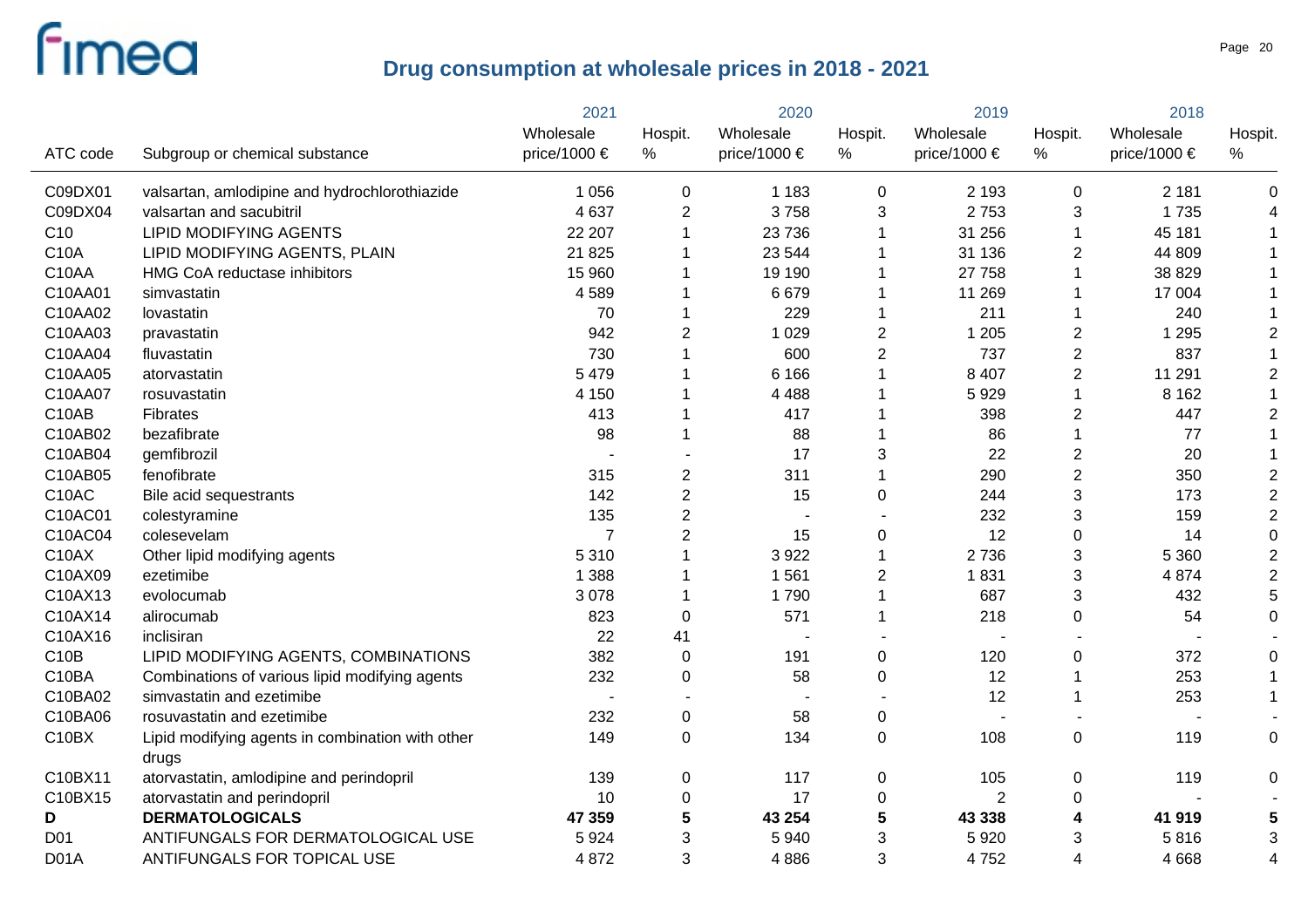|                   |                                                             | 2021         | 2020           |              | 2019           |              | 2018             |              |                  |
|-------------------|-------------------------------------------------------------|--------------|----------------|--------------|----------------|--------------|------------------|--------------|------------------|
|                   |                                                             | Wholesale    | Hospit.        | Wholesale    | Hospit.        | Wholesale    | Hospit.          | Wholesale    | Hospit.          |
| ATC code          | Subgroup or chemical substance                              | price/1000 € | $\%$           | price/1000 € | %              | price/1000 € | %                | price/1000 € | %                |
| D01AA             | Antibiotics                                                 | 44           | $\overline{c}$ | 47           | 2              | 44           | $\overline{2}$   | 44           | 4                |
| D01AA02           | natamycin                                                   | 44           | $\overline{2}$ | 47           | $\overline{2}$ | 44           | $\overline{2}$   | 44           | 4                |
| D01AC             | Imidazole and triazole derivatives                          | 3 2 8 9      | 4              | 3 2 9 3      | 4              | 3 1 4 0      | 5                | 3 0 2 3      | 5                |
| D01AC01           | clotrimazole                                                | 215          |                | 224          | 1              | 250          | 1                | 256          | $\mathbf{1}$     |
| D01AC02           | miconazole                                                  | 999          | 7              | 993          | $\overline{7}$ | 983          | 8                | 978          | 8                |
| D01AC07           | tioconazole                                                 | 40           | $\mathbf 0$    | 43           | 0              | 20           | 1                | 29           | $\overline{2}$   |
| <b>D01AC08</b>    | ketoconazole                                                | 1 1 6 9      |                | 1 1 5 9      | 1              | 1 0 6 3      | $\overline{2}$   | 960          | $\overline{2}$   |
| D01AC10           | bifonazole                                                  | 29           | $\mathbf 0$    | 39           | 0              |              |                  |              |                  |
| D01AC20           | imidazoles/triazoles in combination with<br>corticosteroids | 837          | 6              | 834          | $\overline{7}$ | 825          | $\overline{7}$   | 800          | $\overline{7}$   |
| D01AE             | Other antifungals for topical use                           | 1 5 3 9      | 1              | 1546         | 1              | 1568         | $\mathbf{1}$     | 1 602        | $\mathbf{1}$     |
| D01AE14           | ciclopirox                                                  | 49           | $\mathbf 0$    | 47           | 0              | 61           | $\mathbf 0$      | 70           | $\boldsymbol{0}$ |
| D01AE15           | terbinafine                                                 | 1 2 8 2      |                | 1 3 1 1      | 1              | 1 303        | $\overline{1}$   | 1 3 3 5      | $\mathbf 2$      |
| D01AE16           | amorolfine                                                  | 208          |                | 188          |                | 204          | 0                | 197          | $\boldsymbol{0}$ |
| D <sub>0</sub> 1B | ANTIFUNGALS FOR SYSTEMIC USE                                | 1 0 5 2      |                | 1 0 5 4      |                | 1 1 6 8      |                  | 1 1 4 8      |                  |
| D01BA             | Antifungals for systemic use                                | 1 0 5 2      |                | 1 0 5 4      | 1              | 1 1 6 8      | 1                | 1 1 4 8      |                  |
| D01BA02           | terbinafine                                                 | 1 0 5 2      |                | 1 0 5 4      | 1              | 1 1 6 8      |                  | 1 1 4 8      | $\mathbf 1$      |
| D <sub>02</sub>   | <b>EMOLLIENTS AND PROTECTIVES</b>                           | 53           |                | 49           | $\pmb{0}$      | 2 3 7 6      |                  | 2 2 3 2      | $\mathbf 1$      |
| D <sub>02</sub> A | <b>EMOLLIENTS AND PROTECTIVES</b>                           | 53           |                | 49           | $\mathbf 0$    | 2 3 7 6      | 1                | 2 2 3 2      | 1                |
| D02AE             | Carbamide products                                          | 32           |                | 29           | $\mathbf 0$    | 1 2 8 7      | 1                | 1 1 9 8      | $\mathbf{1}$     |
| D02AE01           | carbamide                                                   | 32           |                | 29           | $\mathbf 0$    | 1 2 8 7      | 1                | 1 1 9 8      | $\mathbf 1$      |
| D02AX             | Other emollients and protectives                            | 21           | $\mathbf 0$    | 20           | $\pmb{0}$      | 1 0 8 9      | $\pmb{0}$        | 1 0 3 4      | $\boldsymbol{0}$ |
| D <sub>03</sub>   | PREPARATIONS FOR TREATMENT OF                               | 7 1 3 0      | $\overline{2}$ | 6810         | $\overline{2}$ | 6 6 9 0      | 3                | 6548         | 3                |
|                   | <b>WOUNDS AND ULCERS</b>                                    |              |                |              |                |              |                  |              |                  |
| D03A              | <b>CICATRIZANTS</b>                                         | 7 1 3 0      | $\overline{2}$ | 6810         | 2              | 6 6 9 0      | 3                | 6493         | 3                |
| D03AX             | Other cicatrizants                                          | 7 1 3 0      | $\overline{2}$ | 6810         | $\overline{c}$ | 6 6 9 0      | $\sqrt{3}$       | 6493         | $\mathbf{3}$     |
| D03AX03           | dexpanthenol                                                | 7 1 3 0      | $\overline{2}$ | 6810         | $\overline{2}$ | 6 6 9 0      | 3                | 6 4 9 3      | 3                |
| D03B              | <b>ENZYMES</b>                                              |              |                |              | $\overline{a}$ |              |                  | 55           | 68               |
| D03BA             | Proteolytic enzymes                                         |              |                |              |                |              |                  | 55           | 68               |
| D03BA02           | collagenase                                                 |              |                |              |                |              |                  | 55           | 68               |
| D04               | ANTIPRURITICS, INCL. ANTIHISTAMINES,<br>ANESTHETICS, ETC.   | 644          | $\mathbf 0$    | 379          | $\mathbf 0$    | 425          | $\boldsymbol{0}$ | 330          | $\boldsymbol{0}$ |
| D <sub>04</sub> A | ANTIPRURITICS, INCL. ANTIHISTAMINES,<br>ANESTHETICS, ETC.   | 644          | $\mathbf 0$    | 379          | 0              | 425          | $\boldsymbol{0}$ | 330          | 0                |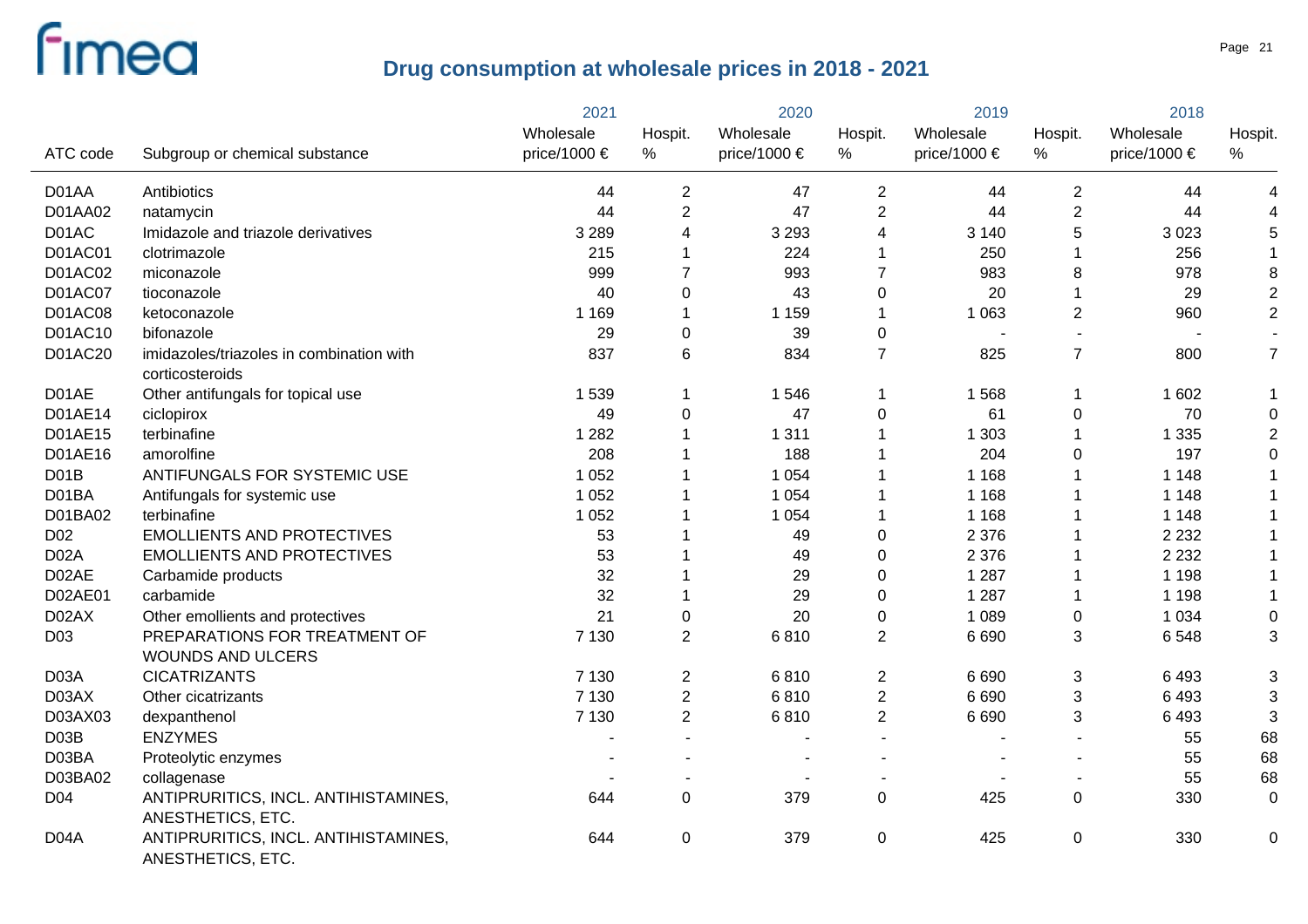|                   |                                                        | 2021         |                | 2020                  |                  | 2019             |                  | 2018         |                      |
|-------------------|--------------------------------------------------------|--------------|----------------|-----------------------|------------------|------------------|------------------|--------------|----------------------|
|                   |                                                        | Wholesale    | Hospit.        | Wholesale             | Hospit.          | Wholesale        | Hospit.          | Wholesale    | Hospit.              |
| ATC code          | Subgroup or chemical substance                         | price/1000 € | $\%$           | price/1000 $\epsilon$ | $\%$             | price/1000 $\in$ | $\%$             | price/1000 € | %                    |
| D04AA             | Antihistamines for topical use                         | 644          | 0              | 379                   | 0                | 425              | $\mathbf 0$      | 330          | 0                    |
| D04AA04           | tripelennamine                                         | 644          | 0              | 379                   | $\pmb{0}$        | 425              | $\boldsymbol{0}$ | 330          | $\pmb{0}$            |
| D <sub>05</sub>   | <b>ANTIPSORIATICS</b>                                  | 2 0 3 8      | $\overline{2}$ | 2 2 1 5               | $\overline{c}$   | 2 1 5 1          | $\overline{2}$   | 2 1 7 2      | $\overline{2}$       |
| D <sub>05</sub> A | ANTIPSORIATICS FOR TOPICAL USE                         | 1739         | $\overline{2}$ | 1 908                 | 3                | 1860             | $\sqrt{3}$       | 1 7 7 7      | 3                    |
| D05AX             | Other antipsoriatics for topical use                   | 1739         | $\overline{2}$ | 1 908                 | 3                | 1860             | $\sqrt{3}$       | 1777         | $\mathfrak{S}$       |
| D05AX02           | calcipotriol                                           | 43           | $\overline{2}$ | 44                    | $\overline{2}$   | 42               | $\sqrt{3}$       | 38           | $\mathfrak{S}$       |
| D05AX03           | calcitriol                                             | 26           | 1              | 29                    | $\overline{2}$   | 38               | $\sqrt{3}$       | 42           | $\mathfrak{S}$       |
| D05AX52           | calcipotriol, combinations                             | 1 670        | $\overline{2}$ | 1836                  | 3                | 1779             | $\mathfrak{S}$   | 1696         | $\overline{c}$       |
| D05B              | ANTIPSORIATICS FOR SYSTEMIC USE                        | 300          | 1              | 306                   | $\overline{2}$   | 291              | $\overline{2}$   | 395          | $\overline{c}$       |
| D05BB             | Retinoids for treatment of psoriasis                   | 300          | 1              | 306                   | $\overline{c}$   | 291              | $\overline{2}$   | 395          | $\overline{c}$       |
| D05BB02           | acitretin                                              | 300          | $\mathbf{1}$   | 306                   | $\mathbf{2}$     | 291              | $\overline{2}$   | 395          | $\overline{c}$       |
| D06               | ANTIBIOTICS AND CHEMOTHERAPEUTICS                      | 4742         | 3              | 4725                  | 3                | 4 9 8 5          | 3                | 5 0 7 7      | 4                    |
|                   | FOR DERMATOLOGICAL USE                                 |              |                |                       |                  |                  |                  |              |                      |
| D <sub>06</sub> A | ANTIBIOTICS FOR TOPICAL USE                            | 2 3 1 7      | 5              | 2 2 2 6               | $\sqrt{5}$       | 2 2 9 4          | $\,$ 5 $\,$      | 2 2 5 5      | 6                    |
| D06AX             | Other antibiotics for topical use                      | 2 3 1 7      | 5              | 2 2 2 6               | $\sqrt{5}$       | 2 2 9 4          | $\overline{5}$   | 2 2 5 5      | 6                    |
| D06AX01           | fusidic acid                                           | 997          | 9              | 1017                  | $\boldsymbol{9}$ | 1 0 4 7          | 9                | 969          | 11                   |
| D06AX04           | neomycin                                               | 1 2 9 7      | $\overline{2}$ | 1 1 8 4               | $\overline{2}$   | 1 2 2 0          | $\mathbf{1}$     | 1 2 6 1      | $\blacktriangleleft$ |
| D06AX09           | mupirocin                                              | 23           | 18             | 26                    | 16               | 26               | 16               | 24           | 15                   |
| D <sub>06</sub> B | CHEMOTHERAPEUTICS FOR TOPICAL USE                      | 2 4 2 5      | $\mathbf{1}$   | 2 4 9 9               | $\mathbf{1}$     | 2691             | $\mathbf{1}$     | 2823         | $\overline{2}$       |
| D06BA             | Sulfonamides                                           |              |                |                       |                  |                  |                  | 74           | 56                   |
| D06BA01           | silver sulfadiazine                                    |              |                |                       |                  |                  |                  | 74           | 56                   |
| D06BB             | Antivirals                                             | 2 0 9 9      | $\mathbf 1$    | 2 1 5 2               | $\mathbf{1}$     | 2 1 8 2          | $\mathbf 1$      | 2 2 4 6      | $\mathbf 1$          |
| D06BB03           | aciclovir                                              | 1 1 3 6      | $\mathbf 1$    | 1 1 3 0               | $\mathbf 1$      | 1 1 5 8          | $\mathbf{1}$     | 1 1 7 3      |                      |
| D06BB04           | podophyllotoxin                                        |              |                |                       |                  |                  |                  | 66           | 3                    |
| D06BB06           | penciclovir                                            | 190          | 0              | 195                   | $\pmb{0}$        | 245              | $\boldsymbol{0}$ | 202          | 0                    |
| D06BB10           | imiquimod                                              | 590          | $\mathbf{1}$   | 632                   | $\overline{1}$   | 516              | $\overline{1}$   | 495          |                      |
| D06BB53           | aciclovir, combinations                                | 183          | 0              | 196                   | 0                | 262              | $\boldsymbol{0}$ | 310          | $\overline{0}$       |
| D06BX             | Other chemotherapeutics                                | 326          | 0              | 347                   |                  | 509              | $\pmb{0}$        | 502          | $\Omega$             |
| D06BX01           | metronidazole                                          | 326          | 0              | 342                   |                  | 353              | $\pmb{0}$        | 349          | 0                    |
| D06BX02           | ingenol mebutate                                       |              |                | 5                     | 4                | 156              | $\mathbf 0$      | 153          |                      |
| D07               | CORTICOSTEROIDS, DERMATOLOGICAL<br><b>PREPARATIONS</b> | 12 613       | 3              | 12 3 22               | 3                | 11 824           | $\sqrt{3}$       | 11 539       | 3                    |
| D07A              | CORTICOSTEROIDS, PLAIN                                 | 8977         | 4              | 8685                  | 3                | 8 1 5 6          | 3                | 7 9 0 4      | 3                    |
| D07AA             | Corticosteroids, weak (group I)                        | 3 9 9 8      | $\overline{2}$ | 3726                  | $\mathbf{1}$     | 3590             | $\overline{2}$   | 3529         | $\overline{2}$       |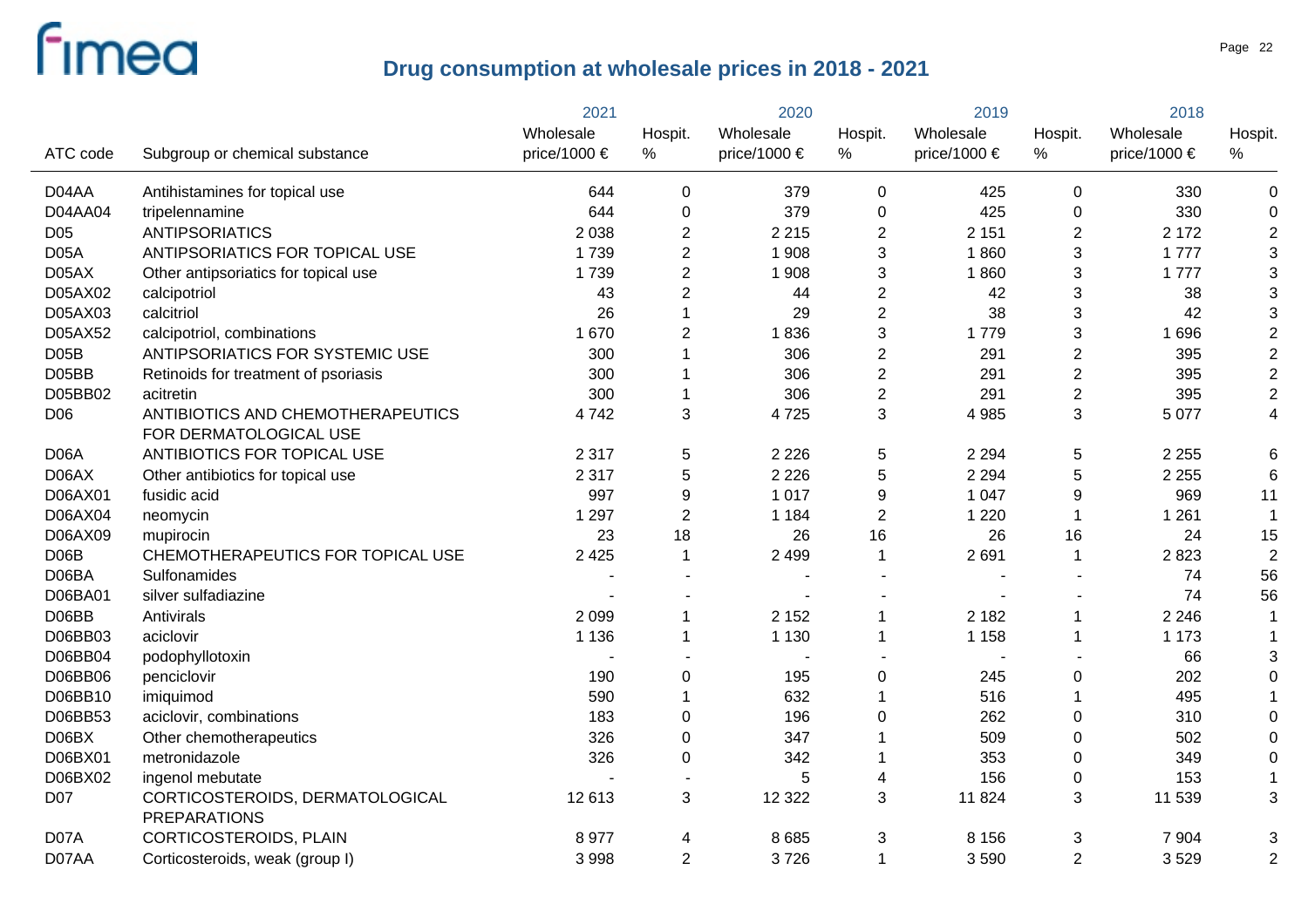|                |                                                                      | 2021         | 2020                     |              | 2019           |              | 2018                    |              |                         |
|----------------|----------------------------------------------------------------------|--------------|--------------------------|--------------|----------------|--------------|-------------------------|--------------|-------------------------|
|                |                                                                      | Wholesale    | Hospit.                  | Wholesale    | Hospit.        | Wholesale    | Hospit.                 | Wholesale    | Hospit.                 |
| ATC code       | Subgroup or chemical substance                                       | price/1000 € | %                        | price/1000 € | %              | price/1000 € | $\%$                    | price/1000 € | ℅                       |
| D07AA02        | hydrocortisone                                                       | 3 9 9 8      | $\overline{2}$           | 3726         | 1              | 3590         | 2                       | 3529         | $\overline{2}$          |
| D07AB          | Corticosteroids, moderately potent (group II)                        | 1510         | 3                        | 1508         | 3              | 1 3 0 5      | 3                       | 1 3 5 9      | 4                       |
| D07AB01        | clobetasone                                                          |              | 0                        | 9            | 0              | 9            | 0                       | 8            | $\mathbf{1}$            |
| D07AB02        | hydrocortisone butyrate                                              | 872          | 2                        | 929          | $\overline{2}$ | 861          | $\overline{2}$          | 714          | 3                       |
| D07AB08        | desonide                                                             | 636          | 4                        | 570          | 4              | 435          | 5                       | 637          | 5                       |
| D07AC          | Corticosteroids, potent (group III)                                  | 2 6 6 3      | 7                        | 2675         | 6              | 2643         | 5                       | 2 3 8 6      | 5                       |
| <b>D07AC01</b> | betamethasone                                                        | 1880         | 9                        | 1716         | 8              | 1 6 3 9      | 7                       | 1 4 3 9      | $\overline{7}$          |
| D07AC03        | desoximetasone                                                       |              |                          | 32           | 10             | 81           | 6                       | 70           | 11                      |
| D07AC13        | mometasone                                                           | 751          | 3                        | 891          | 3              | 884          | $\overline{2}$          | 839          | $\overline{c}$          |
| D07AC14        | methylprednisolone aceponate                                         | 32           | 0                        | 36           | 1              | 40           | $\pmb{0}$               | 38           | $\boldsymbol{0}$        |
| D07AD          | Corticosteroids, very potent (group IV)                              | 807          | 3                        | 776          | 4              | 618          | 4                       | 630          | $\overline{4}$          |
| D07AD01        | clobetasol                                                           | 807          | 3                        | 776          | 4              | 618          | 4                       | 630          | 4                       |
| D07B           | CORTICOSTEROIDS, COMBINATIONS WITH<br><b>ANTISEPTICS</b>             | 1 2 4 0      | 3                        | 1 2 4 9      | 3              | 1 2 3 3      | 3                       | 1 2 6 3      | 3                       |
| D07BA          | Corticosteroids, weak, combinations with<br>antiseptics              | 716          | $\overline{2}$           | 728          | 3              | 749          | $\overline{2}$          | 765          | 3                       |
| D07BA04        | hydrocortisone and antiseptics                                       | 716          | $\overline{c}$           | 728          | 3              | 749          | $\overline{2}$          | 765          | 3                       |
| D07BB          | Corticosteroids, moderately potent, combinations<br>with antiseptics | 350          | 3                        | 349          | 3              | 349          | $\overline{\mathbf{4}}$ | 307          | $\overline{4}$          |
| D07BB04        | hydrocortisone butyrate and antiseptics                              | 350          | 3                        | 349          | 3              | 349          | 4                       | 307          | 4                       |
| D07BC          | Corticosteroids, potent, combinations with<br>antiseptics            | 174          | 6                        | 172          | 6              | 135          | 6                       | 190          | 5                       |
| D07BC01        | betamethasone and antiseptics                                        | 174          | 6                        | 172          | 6              | 135          | 6                       | 190          | 5                       |
| D07C           | CORTICOSTEROIDS, COMBINATIONS WITH<br><b>ANTIBIOTICS</b>             | 1 609        | 4                        | 1592         | 4              | 1 6 2 6      | 4                       | 1570         | 4                       |
| D07CA          | Corticosteroids, weak, combinations with<br>antibiotics              | 933          | 4                        | 926          | 4              | 950          | 4                       | 921          | 4                       |
| <b>D07CA01</b> | hydrocortisone and antibiotics                                       | 933          | 4                        | 926          | 4              | 950          | 4                       | 921          | 4                       |
| D07CC          | Corticosteroids, potent, combinations with<br>antibiotics            | 676          | $\overline{\mathcal{A}}$ | 666          | 4              | 676          | $\overline{\mathbf{4}}$ | 649          | 4                       |
| D07CC01        | betamethasone and antibiotics                                        | 676          | 4                        | 666          | 4              | 676          | 4                       | 649          | 4                       |
| D07X           | CORTICOSTEROIDS, OTHER COMBINATIONS                                  | 787          | 2                        | 796          | 2              | 810          | $\overline{c}$          | 802          | $\overline{\mathbf{c}}$ |
| D07XA          | Corticosteroids, weak, other combinations                            | 274          | $\boldsymbol{0}$         | 272          | 0              | 300          | $\pmb{0}$               | 294          | $\mathbf 0$             |
| D07XA01        | hydrocortisone                                                       | 274          | $\mathbf 0$              | 272          | 0              | 300          | 0                       | 294          | $\mathbf 0$             |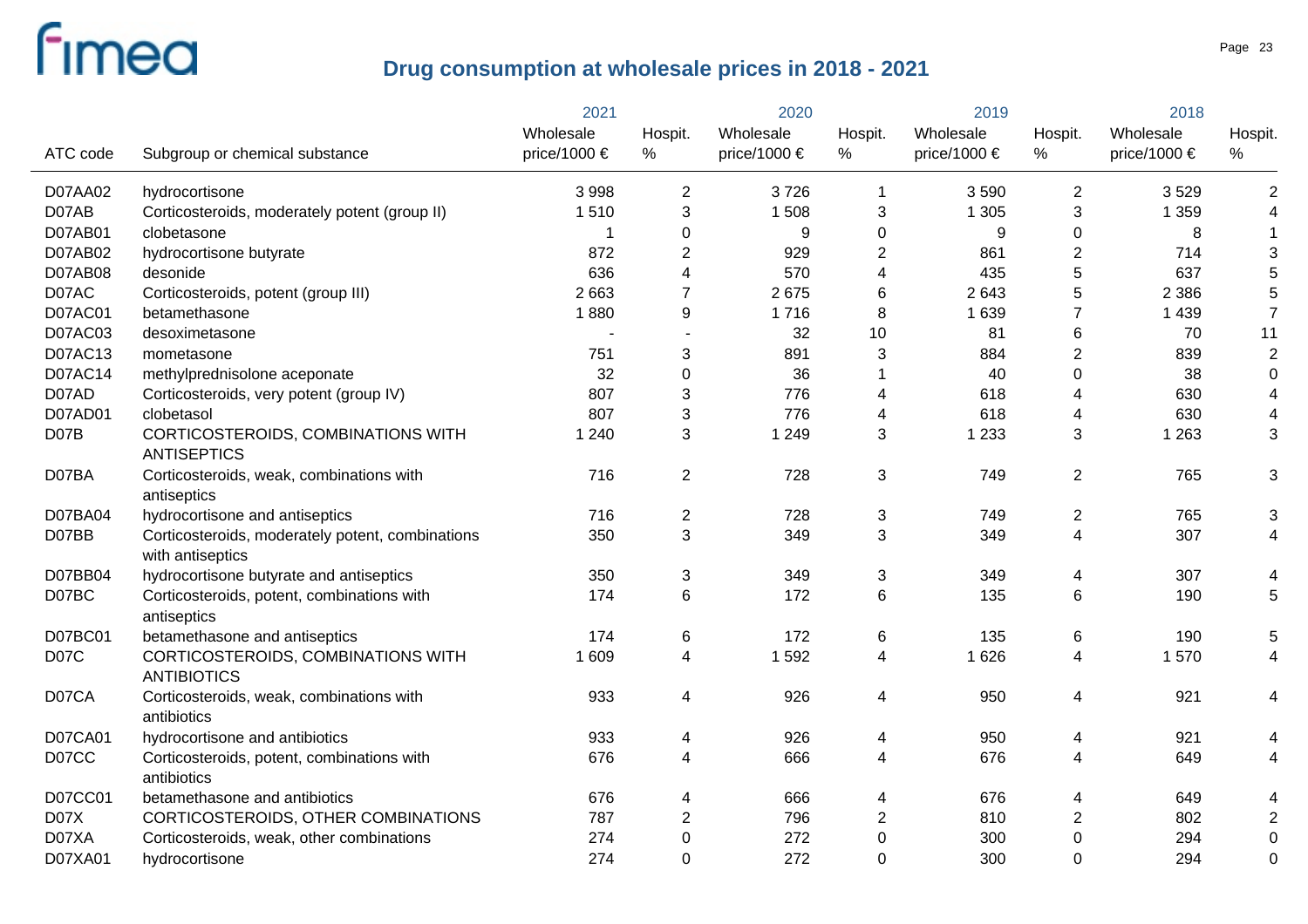|                    |                                                   | 2021         |                           | 2020         |                         | 2019             |                         | 2018             |                |
|--------------------|---------------------------------------------------|--------------|---------------------------|--------------|-------------------------|------------------|-------------------------|------------------|----------------|
|                    |                                                   | Wholesale    | Hospit.                   | Wholesale    | Hospit.                 | Wholesale        | Hospit.                 | Wholesale        | Hospit.        |
| ATC code           | Subgroup or chemical substance                    | price/1000 € | $\%$                      | price/1000 € | %                       | price/1000 $\in$ | $\%$                    | price/1000 $\in$ | %              |
| D07XC              | Corticosteroids, potent, other combinations       | 513          | 3                         | 524          | 3                       | 509              | 3                       | 508              | 3              |
| D07XC01            | betamethasone, combinations                       | 513          | 3                         | 524          | 3                       | 509              | 3                       | 508              | 3              |
| D08                | ANTISEPTICS AND DISINFECTANTS                     | 1 0 9 7      | 73                        | 1 0 3 8      | 70                      | 1 0 7 9          | 69                      | 1 0 5 9          | 63             |
| D08A               | ANTISEPTICS AND DISINFECTANTS                     | 1 0 9 7      | 73                        | 1 0 3 8      | 70                      | 1 0 7 9          | 69                      | 1 0 5 9          | 63             |
| D08AC              | Biguanides and amidines                           | 721          | 99                        | 635          | 99                      | 679              | 96                      | 612              | 92             |
| <b>D08AC02</b>     | chlorhexidine                                     | 41           | 89                        | 42           | 90                      | 89               | 68                      | 229              | 80             |
| D08AC52            | chlorhexidine, combinations                       | 680          | 100                       | 593          | 100                     | 591              | 100                     | 382              | 100            |
| D08AG              | lodine products                                   | 376          | 21                        | 402          | 23                      | 399              | 24                      | 448              | 23             |
| D08AG02            | povidone-iodine                                   | 376          | 21                        | 402          | 23                      | 399              | 24                      | 448              | 23             |
| D <sub>09</sub>    | <b>MEDICATED DRESSINGS</b>                        | 134          | 21                        | 132          | 19                      | 141              | 22                      | 139              | 24             |
| D09A               | <b>MEDICATED DRESSINGS</b>                        | 134          | 21                        | 132          | 19                      | 141              | 22                      | 139              | 24             |
| D09AA              | Ointment dressings with antiinfectives            |              |                           |              |                         |                  |                         | 13               | 36             |
| D09AA02            | fusidic acid                                      |              |                           |              |                         |                  |                         | 13               | 36             |
| D09AB              | Zinc bandages                                     | 134          | 21                        | 132          | 19                      | 141              | 22                      | 126              | 23             |
| D09AB01            | zinc bandage without supplements                  | 134          | 21                        | 132          | 19                      | 141              | 22                      | 126              | 23             |
| D <sub>10</sub>    | <b>ANTI-ACNE PREPARATIONS</b>                     | 3747         | $\mathbf 1$               | 3674         | $\overline{2}$          | 3533             | $\overline{\mathbf{1}}$ | 3565             | $\mathbf{1}$   |
| <b>D10A</b>        | ANTI-ACNE PREPARATIONS FOR TOPICAL                | 2 3 7 8      | $\mathbf 1$               | 2 3 1 8      | $\overline{2}$          | 2 1 4 5          | $\overline{1}$          | 2 1 6 5          | $\mathbf{1}$   |
|                    | <b>USE</b>                                        |              |                           |              |                         |                  |                         |                  |                |
| D <sub>10</sub> AD | Retinoids for topical use in acne                 | 919          | $\boldsymbol{2}$          | 883          | 2                       | 909              | $\overline{2}$          | 842              | $\overline{c}$ |
| D10AD01            | tretinoin                                         | 223          | 1                         | 235          | $\mathbf{1}$            | 206              | $\overline{1}$          | 175              | $\mathbf 0$    |
| D10AD03            | adapalene                                         | 155          |                           | 167          | $\mathbf{1}$            | 190              | 1                       | 179              |                |
| D10AD53            | adapalene, combinations                           | 542          | $\ensuremath{\mathsf{3}}$ | 481          | 3                       | 513              | $\sqrt{3}$              | 488              | 3              |
| D10AE              | Peroxides                                         | 461          | $\pmb{0}$                 | 461          | 0                       | 452              | $\pmb{0}$               | 474              |                |
| D10AE01            | benzoyl peroxide                                  | 461          | $\mathbf 0$               | 461          | 0                       | 452              | $\pmb{0}$               | 474              |                |
| D10AF              | Antiinfectives for treatment of acne              | 805          |                           | 790          | 1                       | 606              | 1                       | 669              |                |
| D10AF01            | clindamycin                                       | 216          |                           | 221          | $\overline{\mathbf{c}}$ | 219              | $\sqrt{2}$              | 138              | $\overline{c}$ |
| D10AF51            | clindamycin, combinations                         | 589          |                           | 570          | 1                       | 387              | $\overline{1}$          | 532              |                |
| D <sub>10</sub> AX | Other anti-acne preparations for topical use      | 193          | $\pmb{0}$                 | 183          | 1                       | 177              | 0                       | 179              | $\mathbf 0$    |
| D10AX03            | azelaic acid                                      | 193          | $\pmb{0}$                 | 183          | 1                       | 177              | 0                       | 179              | $\mathbf 0$    |
| D <sub>10</sub> B  | ANTI-ACNE PREPARATIONS FOR SYSTEMIC<br><b>USE</b> | 1 3 6 9      |                           | 1 3 5 6      | $\overline{2}$          | 1 3 8 8          | $\overline{1}$          | 1 400            | $\mathbf 1$    |
| D10BA              | Retinoids for treatment of acne                   | 1 3 6 9      | 1                         | 1 3 5 6      | 2                       | 1 3 8 8          | -1                      | 1 400            |                |
| D10BA01            | isotretinoin                                      | 1 3 6 9      |                           | 1 3 5 6      | $\overline{c}$          | 1 3 8 8          | 1                       | 1 400            | 1              |
| D11                | OTHER DERMATOLOGICAL PREPARATIONS                 | 9 2 3 7      | 6                         | 5970         | 5                       | 4 2 1 4          | $\overline{1}$          | 3 4 4 1          | 4              |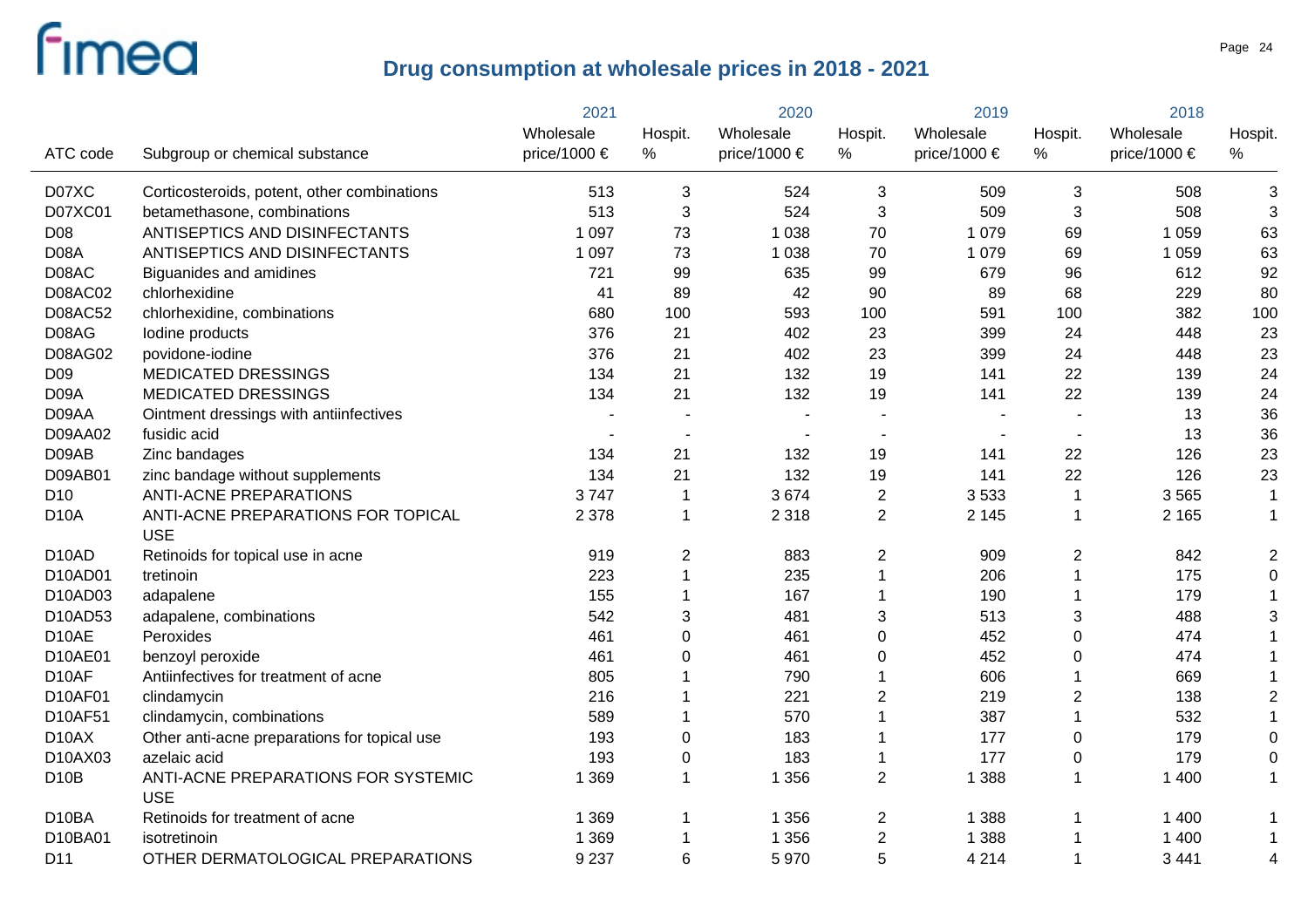|                   |                                                        | 2021         | 2020           |                  | 2019           |              | 2018             |              |                  |
|-------------------|--------------------------------------------------------|--------------|----------------|------------------|----------------|--------------|------------------|--------------|------------------|
|                   |                                                        | Wholesale    | Hospit.        | Wholesale        | Hospit.        | Wholesale    | Hospit.          | Wholesale    | Hospit.          |
| ATC code          | Subgroup or chemical substance                         | price/1000 € | $\%$           | price/1000 $\in$ | %              | price/1000 € | %                | price/1000 € | $\%$             |
| <b>D11A</b>       | OTHER DERMATOLOGICAL PREPARATIONS                      | 9 2 3 7      | 6              | 5970             | 5              | 4 2 1 4      | $\overline{1}$   | 3 4 4 1      | 4                |
| D <sub>14</sub> C | Medicated shampoos                                     | 107          | 0              | 113              | 0              | 107          | $\mathbf 0$      | 96           | 0                |
| D11AC03           | selenium compounds                                     | 107          | 0              | 113              | 0              | 107          | $\mathbf 0$      | 96           | 0                |
| D11AH             | Agents for dermatitis, excluding corticosteroids       | 7 4 9 2      | 8              | 4 3 2 5          | $\overline{7}$ | 2 6 8 3      | $\overline{2}$   | 2 0 3 7      | 6                |
| D11AH01           | tacrolimus                                             | 984          | $\overline{2}$ | 999              | 3              | 888          | 3                | 1 2 3 9      | 3                |
| D11AH02           | pimecrolimus                                           | 447          |                | 438              |                | 579          |                  | 365          | $\mathbf 2$      |
| D11AH04           | alitretinoin                                           | 187          | $\mathbf 0$    | 340              |                | 316          | $\boldsymbol{0}$ | 321          | $\mathbf{1}$     |
| D11AH05           | dupilumab                                              | 5874         | 10             | 2 5 4 8          | 11             | 899          | $\overline{2}$   | 112          | 71               |
| D11AX             | Other dermatologicals                                  | 1 6 3 7      | $\mathbf 0$    | 1 5 3 2          | $\mathbf 0$    | 1 4 2 4      | $\pmb{0}$        | 1 3 0 8      | $\boldsymbol{0}$ |
| D11AX01           | minoxidil                                              | 971          | 0              | 887              | 0              | 780          | $\boldsymbol{0}$ | 725          | $\boldsymbol{0}$ |
| D11AX10           | finasteride                                            | 217          | 0              | 205              |                | 212          | $\mathbf 0$      | 223          | $\boldsymbol{0}$ |
| D11AX16           | eflornithine                                           | 39           | 0              | 44               | 0              | 56           | $\boldsymbol{0}$ | 33           | $\boldsymbol{0}$ |
| D11AX18           | diclofenac                                             | 3            | 8              | 5                | 0              | 5            | 3                | 5            | 5                |
| D11AX21           | brimonidine                                            | 97           | 1              | 95               |                | 112          | $\mathbf 0$      | 106          | $\boldsymbol{0}$ |
| D11AX22           | ivermectin                                             | 305          | 0              | 295              |                | 251          | 0                | 208          | $\boldsymbol{0}$ |
| D11AX24           | deoxycholic acid                                       | 5            | 0              | $\overline{2}$   | 0              | 8            | 33               | 8            | 20               |
| G                 | <b>GENITO URINARY SYSTEM AND SEX</b>                   | 91 995       | $\overline{7}$ | 104 278          | 6              | 112 671      | 6                | 110 642      | $6\phantom{1}6$  |
|                   | <b>HORMONES</b>                                        |              |                |                  |                |              |                  |              |                  |
| G01               | GYNECOLOGICAL ANTIINFECTIVES AND<br><b>ANTISEPTICS</b> | 3 1 6 3      | $\mathbf{1}$   | 3 2 2 4          | $\overline{1}$ | 3 4 2 8      | $\mathbf 1$      | 3 2 6 9      | $\mathbf 1$      |
| G01A              | ANTIINFECTIVES AND ANTISEPTICS, EXCL.                  | 3 1 6 3      | $\mathbf 1$    | 3 2 2 4          | $\mathbf 1$    | 3 4 2 8      | $\mathbf 1$      | 3 2 6 9      | $\mathbf 1$      |
|                   | <b>COMBINATIONS WITH CORTICOSTEROIDS</b>               |              |                |                  |                |              |                  |              |                  |
| G01AA             | Antibiotics                                            | 391          | 0              | 426              | 1              | 408          | 0                | 395          |                  |
| G01AA10           | clindamycin                                            | 391          | 0              | 426              |                | 408          | 0                | 395          | $\mathbf 1$      |
| G01AC             | Quinoline derivatives                                  | 229          | 0              | 229              |                | 216          | $\mathbf 0$      | 153          | 0                |
| G01AC05           | dequalinium                                            | 229          | 0              | 229              |                | 216          | 0                | 153          | 0                |
| G01AF             | Imidazole derivatives                                  | 2 5 4 4      | 1              | 2 5 6 9          |                | 2 8 0 4      |                  | 2721         |                  |
| G01AF01           | metronidazole                                          | 723          | 1              | 769              | $\overline{2}$ | 831          |                  | 855          |                  |
| G01AF02           | clotrimazole                                           | 1717         | 1              | 1676             | 1              | 1793         |                  | 1 673        |                  |
| G01AF04           | miconazole                                             | 104          | $\overline{2}$ | 124              | $\overline{2}$ | 180          | $\overline{2}$   | 193          | $\overline{2}$   |
| G02               | OTHER GYNECOLOGICALS                                   | 7 5 9 4      | 39             | 7702             | 39             | 8 1 5 4      | 37               | 7883         | 34               |
| G02A              | <b>UTEROTONICS</b>                                     | 121          | 100            | 72               | 100            | 75           | 100              | 87           | 99               |
| G02AB             | Ergot alkaloids                                        |              |                |                  |                |              |                  |              | 31               |
| G02AB01           | methylergometrine                                      |              |                |                  |                |              |                  |              | 31               |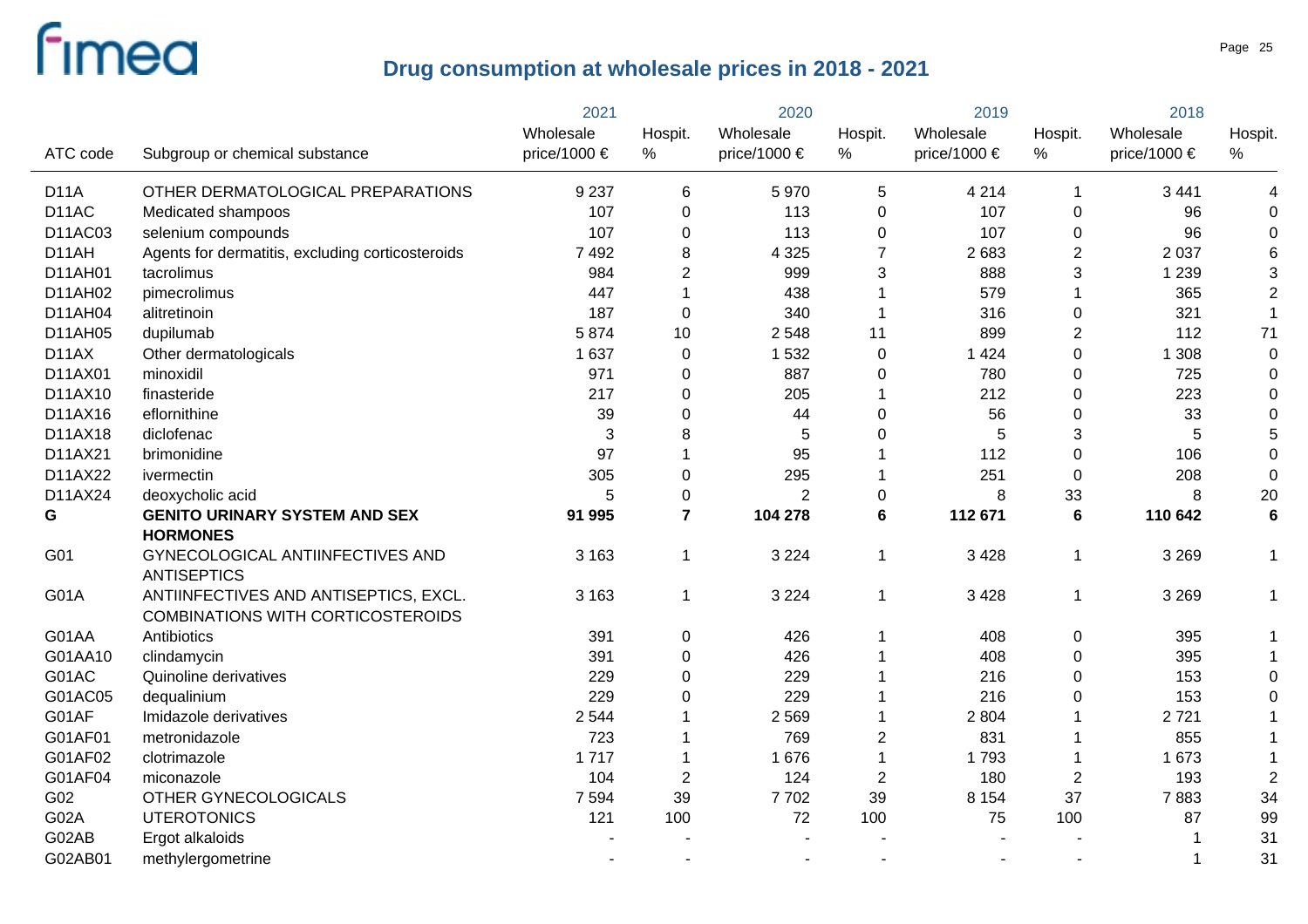|          |                                                             | 2021         |                | 2020           |                         | 2019             |                  | 2018             |                 |
|----------|-------------------------------------------------------------|--------------|----------------|----------------|-------------------------|------------------|------------------|------------------|-----------------|
|          |                                                             | Wholesale    | Hospit.        | Wholesale      | Hospit.                 | Wholesale        | Hospit.          | Wholesale        | Hospit.         |
| ATC code | Subgroup or chemical substance                              | price/1000 € | $\%$           | price/1000 €   | %                       | price/1000 $\in$ | $\%$             | price/1000 $\in$ | %               |
| G02AD    | Prostaglandins                                              | 121          | 100            | 72             | 100                     | 75               | 100              | 86               | 100             |
| G02AD02  | dinoprostone                                                | 10           | 100            | 12             | 100                     | $\overline{7}$   | 100              |                  |                 |
| G02AD06  | misoprostol                                                 | 111          | 100            | 60             | 100                     | 69               | 100              | 86               | 100             |
| G02B     | CONTRACEPTIVES FOR TOPICAL USE                              | 7 1 3 6      | 36             | 7 1 9 5        | 35                      | 7702             | 34               | 7 3 7 1          | 31              |
| G02BA    | Intrauterine contraceptives                                 | 6 0 0 0      | 42             | 5914           | 42                      | 6 0 7 4          | 41               | 5 5 4 0          | 39              |
| G02BA03  | plastic IUD with progestogens                               | 6 0 0 0      | 42             | 5914           | 42                      | 6 0 7 4          | 41               | 5 5 4 0          | 39              |
| G02BB    | Intravaginal contraceptives                                 | 1 1 3 7      | 5              | 1 2 8 0        | 5                       | 1 6 2 7          | $\overline{7}$   | 1830             | $\overline{4}$  |
| G02BB01  | vaginal ring with progestogen and estrogen                  | 1 1 3 7      | 5              | 1 2 8 0        | 5                       | 1 6 2 7          | $\overline{7}$   | 1830             | 4               |
| G02C     | OTHER GYNECOLOGICALS                                        | 336          | 85             | 435            | 87                      | 377              | 87               | 425              | 84              |
| G02CB    | Prolactine inhibitors                                       | 55           | 10             | 60             | 9                       | 54               | 10               | 75               | 11              |
| G02CB01  | bromocriptine                                               | 15           | 11             | 20             | 9                       | 18               | $\overline{7}$   | 24               | 9               |
| G02CB03  | cabergoline                                                 | 40           | 10             | 40             | 9                       | 35               | 11               | 45               | 13              |
| G02CB04  | quinagolide                                                 |              |                | $\blacksquare$ |                         |                  |                  | 6                | $\mathbf 0$     |
| G02CX    | Other gynecologicals                                        | 282          | 99             | 376            | 99                      | 323              | 100              | 350              | 100             |
| G02CX01  | atosiban                                                    | 282          | 99             | 376            | 99                      | 323              | 100              | 350              | 100             |
| G03      | SEX HORMONES AND MODULATORS OF THE<br><b>GENITAL SYSTEM</b> | 50 334       | $\,6$          | 56 740         | 5                       | 59 595           | 6                | 57 761           | 5               |
| G03A     | HORMONAL CONTRACEPTIVES FOR<br><b>SYSTEMIC USE</b>          | 17872        | 15             | 17760          | 15                      | 18 636           | 16               | 18884            | 14              |
| G03AA    | Progestogens and estrogens, fixed combinations              | 9 2 2 2      | 14             | 9633           | 13                      | 10 4 68          | 15               | 11 3 21          | 12              |
| G03AA07  | levonorgestrel and ethinylestradiol                         | 233          | 17             | 227            | 12                      | 170              | 4                | 160              | 3               |
| G03AA09  | desogestrel and ethinylestradiol                            | 694          | 5              | 779            | $\overline{\mathbf{4}}$ | 886              | $\overline{7}$   | 984              | 8               |
| G03AA10  | gestodene and ethinylestradiol                              | 1 0 2 3      | 5              | 1 1 7 3        | 5                       | 1 3 2 7          | $\mathbf 5$      | 1 370            | 3               |
| G03AA11  | norgestimate and ethinylestradiol                           |              |                |                |                         | $\overline{7}$   | $\overline{1}$   | 13               | $\mathbf{1}$    |
| G03AA12  | drospirenone and ethinylestradiol                           | 5 2 6 4      | 16             | 5762           | 15                      | 6 5 0 6          | 18               | 6 5 3 4          | 15              |
| G03AA13  | norelgestromin and ethinylestradiol                         | 238          | 12             | 253            | 10                      | 265              | 8                | 289              | 5               |
| G03AA14  | nomegestrol and estradiol                                   | 960          | 13             | 770            | 14                      | 860              | 20               | 1847             | 12              |
| G03AA16  | dienogest and ethinylestradiol                              | 810          | 14             | 669            | 15                      | 446              | 20               | 125              | 24              |
| G03AB    | Progestogens and estrogens, sequential<br>preparations      | 881          | $\overline{7}$ | 996            | 9                       | 1 0 9 7          | 8                | 918              | $6\phantom{1}6$ |
| G03AB03  | levonorgestrel and ethinylestradiol                         |              |                |                |                         | $\mathbf 0$      | $\pmb{0}$        | 40               | 0               |
| G03AB05  | desogestrel and ethinylestradiol                            |              |                |                |                         | $\sqrt{2}$       | $\boldsymbol{0}$ | 6                | 0               |
| G03AB06  | gestodene and ethinylestradiol                              |              |                |                |                         | $\overline{2}$   | $\mathbf 0$      | 20               | $\mathbf 0$     |
| G03AB08  | dienogest and estradiol                                     | 881          | $\overline{7}$ | 996            | 9                       | 1 0 9 2          | 8                | 851              | 6               |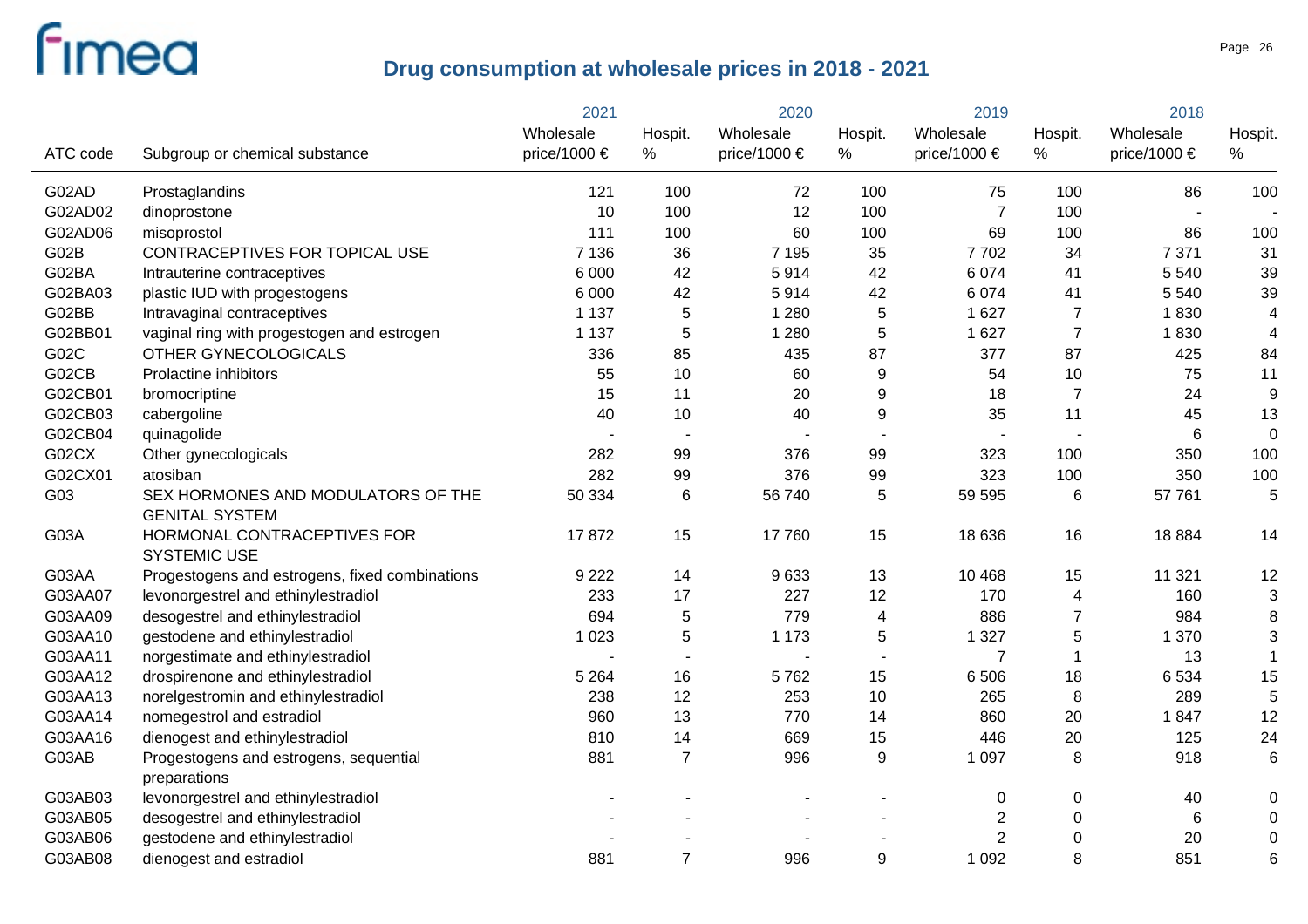|          |                                                     | 2021         |                | 2020                  |                | 2019             |                  | 2018         |                |
|----------|-----------------------------------------------------|--------------|----------------|-----------------------|----------------|------------------|------------------|--------------|----------------|
|          |                                                     | Wholesale    | Hospit.        | Wholesale             | Hospit.        | Wholesale        | Hospit.          | Wholesale    | Hospit.        |
| ATC code | Subgroup or chemical substance                      | price/1000 € | $\%$           | price/1000 $\epsilon$ | $\%$           | price/1000 $\in$ | %                | price/1000 € | %              |
| G03AC    | Progestogens                                        | 6 9 0 0      | 21             | 6 1 7 3               | 21             | 5 9 9 5          | 22               | 5 5 4 7      | 19             |
| G03AC01  | norethisterone                                      | 60           | $\overline{4}$ | 165                   | $\sqrt{3}$     | 228              | $\overline{2}$   | 240          | $\overline{2}$ |
| G03AC03  | levonorgestrel                                      | 247          | 15             | 267                   | 23             | 274              | 18               | 272          | 23             |
| G03AC08  | etonogestrel                                        | 1 0 5 9      | 58             | 985                   | 59             | 1 0 3 1          | 56               | 925          | 49             |
| G03AC09  | desogestrel                                         | 3586         | 12             | 4 100                 | 12             | 4 4 6 2          | 16               | 4 1 1 1      | 14             |
| G03AC10  | drospirenone                                        | 1949         | 18             | 656                   | 22             |                  | $\sim$           |              |                |
| G03AD    | Emergency contraceptives                            | 869          | $\overline{2}$ | 958                   | $\overline{2}$ | 1 0 7 7          | $\overline{2}$   | 1 0 9 8      | $\overline{c}$ |
| G03AD01  | levonorgestrel                                      | 428          | $\overline{2}$ | 464                   | $\overline{2}$ | 521              | $\mathfrak{S}$   | 554          | $\overline{c}$ |
| G03AD02  | ulipristal                                          | 441          | $\overline{2}$ | 494                   | $\overline{c}$ | 556              | 1                | 544          | $\mathbf 1$    |
| G03B     | <b>ANDROGENS</b>                                    | 5971         | 0              | 5915                  | $\mathbf 0$    | 5809             | $\mathbf 0$      | 4 9 4 3      | $\Omega$       |
| G03BA    | 3-oxoandrosten (4) derivatives                      | 5971         | 0              | 5915                  | $\mathbf 0$    | 5809             | $\mathbf 0$      | 4 9 4 3      | $\Omega$       |
| G03BA03  | testosterone                                        | 5971         | 0              | 5915                  | 0              | 5809             | $\mathbf 0$      | 4 9 4 3      | 0              |
| G03C     | <b>ESTROGENS</b>                                    | 14 8 85      | 1              | 22 135                | 1              | 23 5 83          | 1                | 22 3 20      |                |
| G03CA    | Natural and semisynthetic estrogens, plain          | 14 704       | $\mathbf 1$    | 21 9 22               | 1              | 23 349           | -1               | 21 998       |                |
| G03CA03  | estradiol                                           | 12 042       | 0              | 18 980                | 1              | 20 944           | -1               | 20 137       |                |
| G03CA04  | estriol                                             | 2 6 6 2      | $\mathbf{1}$   | 2942                  | 1              | 2 4 0 4          | $\mathbf 1$      | 1861         |                |
| G03CC    | Estrogens, combinations with other drugs            |              |                | 7                     | $\mathbf 0$    | 15               | $\mathbf 0$      |              |                |
| G03CC07  | conjugated estrogens and bazedoxifene               |              |                | $\overline{7}$        | 0              | 15               | $\boldsymbol{0}$ |              |                |
| G03CX    | Other estrogens                                     | 180          | 1              | 205                   |                | 219              | $\mathbf 0$      | 322          | $\Omega$       |
| G03CX01  | tibolone                                            | 180          | 1              | 205                   |                | 219              | $\mathbf 0$      | 322          | $\Omega$       |
| G03D     | <b>PROGESTOGENS</b>                                 | 1 504        | 0              | 1 4 9 0               |                | 1 4 6 3          | $\mathbf 0$      | 1 4 7 3      |                |
| G03DA    | Pregnen (4) derivatives                             | 449          |                | 427                   | $\overline{2}$ | 449              |                  | 533          | $\Omega$       |
| G03DA02  | medroxyprogesterone                                 | 64           |                | 70                    | 1              | 56               | 1                | 40           |                |
| G03DA04  | progesterone                                        | 385          | 1              | 357                   | $\overline{c}$ | 393              | $\boldsymbol{0}$ | 493          | $\Omega$       |
| G03DB    | Pregnadien derivatives                              | 611          | 0              | 619                   |                | 490              | $\mathbf 0$      | 428          | $\Omega$       |
| G03DB01  | dydrogesterone                                      | 311          | 0              | 317                   |                | 240              | $\mathbf 0$      | 206          | $\Omega$       |
| G03DB08  | dienogest                                           | 300          | 0              | 302                   |                | 250              | $\mathbf 0$      | 222          | $\Omega$       |
| G03DC    | Estren derivatives                                  | 443          | 1              | 445                   |                | 524              | $\mathbf 0$      | 512          |                |
| G03DC02  | norethisterone                                      | 397          | 1              | 445                   | 1              | 478              | $\mathbf 0$      | 456          | $\Omega$       |
| G03DC03  | lynestrenol                                         | 46           | 1              |                       |                | 47               | $\mathbf{1}$     | 57           | $\overline{2}$ |
| G03F     | PROGESTOGENS AND ESTROGENS IN<br><b>COMBINATION</b> | 4 1 9 2      | 0              | 3 9 3 5               | $\pmb{0}$      | 4 2 3 7          | $\mathbf 0$      | 4 1 5 4      | 0              |
| G03FA    | Progestogens and estrogens, combinations            | 3 4 5 8      | 0              | 3 2 4 9               | 0              | 3 4 5 8          | 0                | 3 3 5 1      | 0              |
| G03FA01  | norethisterone and estrogen                         | 1 4 2 2      | $\Omega$       | 1 0 8 5               | $\Omega$       | 1 3 6 6          | $\mathbf 0$      | 1 2 6 8      | $\Omega$       |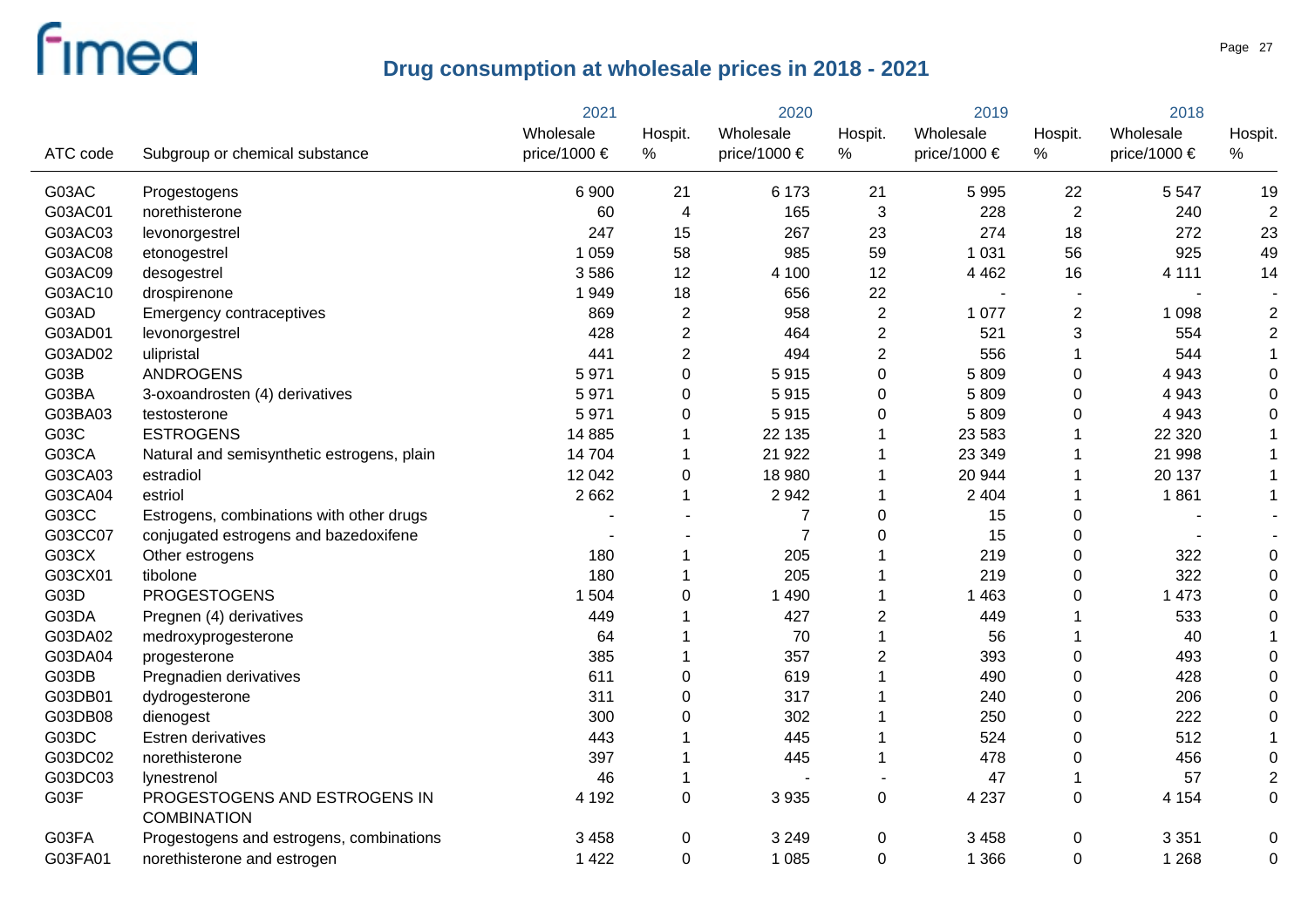|          |                                                            | 2021           |                | 2020             |                | 2019         |                  | 2018         |                  |
|----------|------------------------------------------------------------|----------------|----------------|------------------|----------------|--------------|------------------|--------------|------------------|
|          |                                                            | Wholesale      | Hospit.        | Wholesale        | Hospit.        | Wholesale    | Hospit.          | Wholesale    | Hospit.          |
| ATC code | Subgroup or chemical substance                             | price/1000 €   | $\%$           | price/1000 $\in$ | %              | price/1000 € | $\%$             | price/1000 € | $\%$             |
| G03FA12  | medroxyprogesterone and estrogen                           | 500            | 0              | 515              | 0              | 527          | $\mathbf 0$      | 548          | $\pmb{0}$        |
| G03FA14  | dydrogesterone and estrogen                                | 1 2 9 7        | 0              | 1 4 0 3          | 0              | 1 2 5 0      | $\boldsymbol{0}$ | 1 1 8 8      | $\pmb{0}$        |
| G03FA17  | drospirenone and estrogen                                  | 238            | 0              | 246              | 0              | 315          | $\mathbf 0$      | 347          | $\pmb{0}$        |
| G03FB    | Progestogens and estrogens, sequential<br>preparations     | 735            | 0              | 686              | 0              | 778          | $\boldsymbol{0}$ | 803          | $\boldsymbol{0}$ |
| G03FB05  | norethisterone and estrogen                                | 266            | 0              | 185              | 0              | 287          | $\mathbf 0$      | 291          | $\boldsymbol{0}$ |
| G03FB06  | medroxyprogesterone and estrogen                           | 16             | 0              | 21               | 0              | 28           | $\boldsymbol{0}$ | 33           | $\pmb{0}$        |
| G03FB08  | dydrogesterone and estrogen                                | 452            | 0              | 479              | 0              | 464          | $\boldsymbol{0}$ | 478          | $\boldsymbol{0}$ |
| G03G     | GONADOTROPHINS AND OTHER OVULATION<br><b>STIMULANTS</b>    | 4 8 3 2        | 1              | 4 3 0 3          | 1              | 4 3 9 2      | $\mathbf 0$      | 4 4 0 1      | $\boldsymbol{0}$ |
| G03GA    | Gonadotrophins                                             | 4 8 3 2        | 1              | 4 3 0 3          | 1              | 4 3 9 2      | 0                | 4 4 0 1      | $\pmb{0}$        |
| G03GA01  | chorionic gonadotrophin                                    | 125            | 0              | 109              | 0              | 59           | $\mathbf 0$      | 144          | 0                |
| G03GA02  | human menopausal gonadotrophin                             | 1 667          | 0              | 1 3 2 7          | 0              | 1 2 1 4      | $\mathbf 0$      | 1 1 3 8      | 0                |
| G03GA04  | urofollitropin                                             | 24             | 0              | 38               | 0              | 26           | $\mathbf 0$      | 56           | 0                |
| G03GA05  | follitropin alfa                                           | 1962           | $\overline{2}$ | 1783             | $\overline{2}$ | 1860         | $\mathbf 0$      | 1769         | 0                |
| G03GA06  | follitropin beta                                           |                |                | 13               | 1              | 43           | $\mathbf 0$      | 216          | 0                |
| G03GA07  | lutropin alfa                                              |                |                |                  | 0              | 1            | $\boldsymbol{0}$ | 1            | 8                |
| G03GA08  | choriogonadotropin alfa                                    | 206            | 0              | 191              | 0              | 235          | $\boldsymbol{0}$ | 178          | $\mathbf 0$      |
| G03GA09  | corifollitropin alfa                                       | 176            | 0              | 177              | 0              | 249          | $\mathbf 0$      | 290          | 0                |
| G03GA30  | combinations                                               | 672            | 0              | 662              | 0              | 706          | $\boldsymbol{0}$ | 610          | $\mathbf 0$      |
| G03H     | <b>ANTIANDROGENS</b>                                       | 592            | 1              | 938              | 1              | 1 1 5 2      |                  | 1 2 6 1      |                  |
| G03HA    | Antiandrogens, plain preparations                          | 90             | 6              | 103              | 6              | 121          | 5                | 135          | $\overline{7}$   |
| G03HA01  | cyproterone                                                | 90             | 6              | 103              | 6              | 121          | 5                | 135          | $\overline{7}$   |
| G03HB    | Antiandrogens and estrogens                                | 503            |                | 835              |                | 1 0 3 1      | 1                | 1 1 2 6      |                  |
| G03HB01  | cyproterone and estrogen                                   | 503            | 1              | 835              |                | 1 0 3 1      | -1               | 1 1 2 6      |                  |
| G03X     | OTHER SEX HORMONES AND MODULATORS<br>OF THE GENITAL SYSTEM | 486            | 64             | 264              | 73             | 323          | 48               | 325          | 47               |
| G03XB    | Progesterone receptor modulators                           | 324            | 97             | 203              | 95             | 311          | 50               | 325          | 47               |
| G03XB01  | mifepristone                                               | 316            | 99             | 194              | 99             | 155          | 99               | 152          | 100              |
| G03XB02  | ulipristal                                                 | $\overline{7}$ | 0              | 9                | 0              | 156          | $\pmb{0}$        | 173          | $\boldsymbol{0}$ |
| G03XX    | Other sex hormones and modulators of the genital<br>system | 162            | 0              | 61               |                | 12           | $\boldsymbol{0}$ |              |                  |
| G03XX01  | prasterone                                                 | 162            | 0              | 61               |                | 12           | 0                |              |                  |
| G04      | <b>UROLOGICALS</b>                                         | 30 905         | $\overline{2}$ | 36 612           | $\overline{2}$ | 41 494       | $\overline{2}$   | 41 728       | $\overline{2}$   |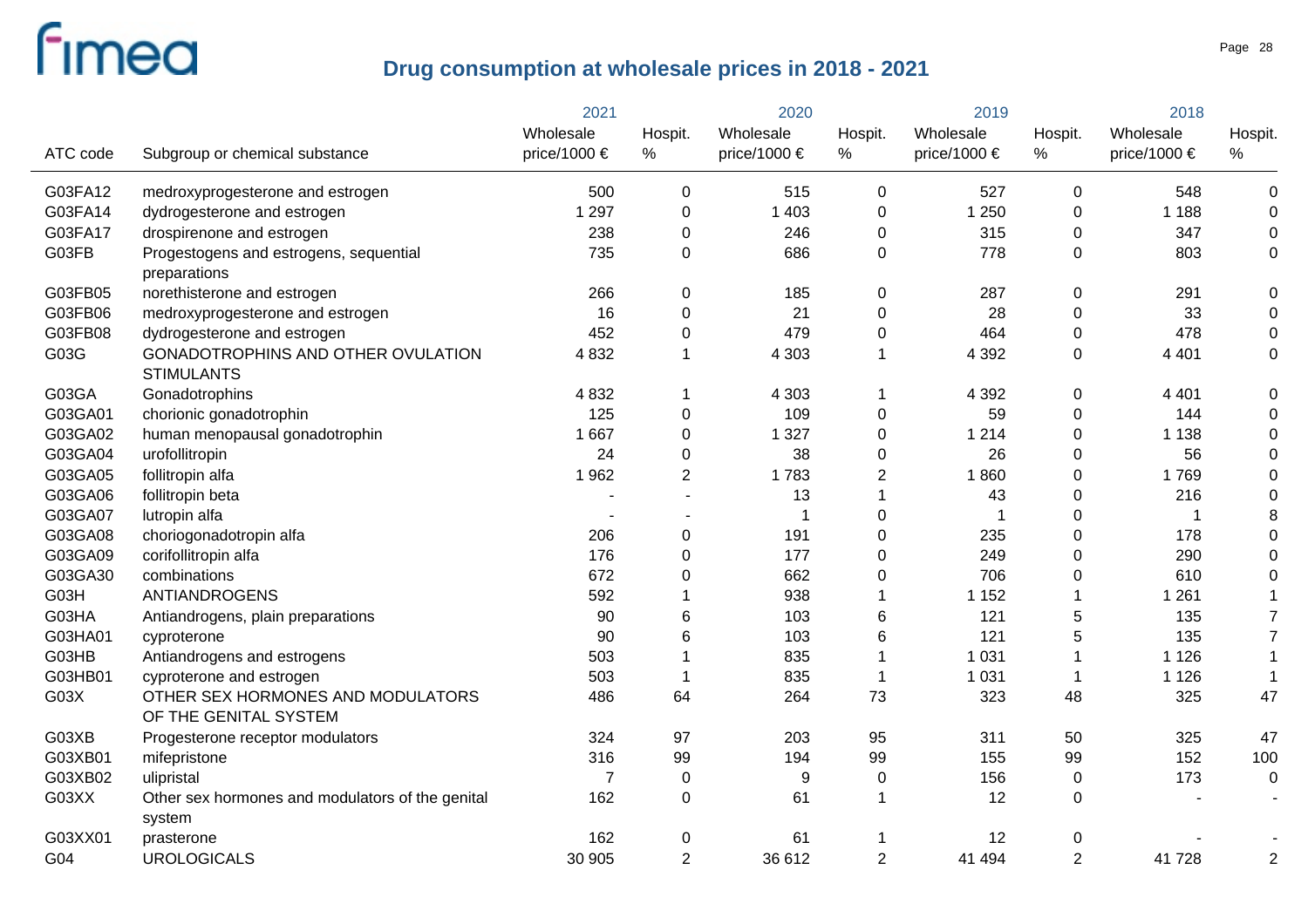|                 |                                                                                  | 2021         |                | 2020         |                         | 2019             |                           | 2018         |                |
|-----------------|----------------------------------------------------------------------------------|--------------|----------------|--------------|-------------------------|------------------|---------------------------|--------------|----------------|
|                 |                                                                                  | Wholesale    | Hospit.        | Wholesale    | Hospit.                 | Wholesale        | Hospit.                   | Wholesale    | Hospit.        |
| ATC code        | Subgroup or chemical substance                                                   | price/1000 € | $\%$           | price/1000 € | $\%$                    | price/1000 $\in$ | %                         | price/1000 € | %              |
| G04B            | <b>UROLOGICALS</b>                                                               | 18728        | $\overline{c}$ | 19732        | $\mathbf{2}$            | 20 965           | $\overline{c}$            | 20 941       | 2              |
| G04BD           | Drugs for urinary frequency and incontinence                                     | 12 4 78      | 3              | 11 975       | 3                       | 12 301           | $\overline{2}$            | 12 376       | $\overline{2}$ |
| G04BD04         | oxybutynin                                                                       | 134          | $\overline{2}$ | 202          | $\overline{2}$          | 211              | $\overline{2}$            | 217          | $\overline{2}$ |
| G04BD07         | tolterodine                                                                      | 229          | 3              | 289          | 3                       | 310              | $\overline{4}$            | 406          |                |
| G04BD08         | solifenacin                                                                      | 548          | $\overline{2}$ | 671          | 3                       | 1 4 6 3          | $\sqrt{3}$                | 2 3 4 0      | $\overline{2}$ |
| G04BD09         | trospium                                                                         | 189          | 1              | 194          | 1                       | 205              |                           | 229          |                |
| G04BD10         | darifenacin                                                                      | 39           | $\overline{c}$ | 38           | $\overline{\mathbf{c}}$ | 51               | $\ensuremath{\mathsf{3}}$ | 84           |                |
| G04BD11         | fesoterodine                                                                     | 559          | $\overline{c}$ | 611          | $\overline{c}$          | 718              | $\sqrt{2}$                | 841          | $\overline{2}$ |
| G04BD12         | mirabegron                                                                       | 10781        | 3              | 9971         | 3                       | 9 3 4 3          | $\sqrt{2}$                | 8 2 5 9      | $\overline{2}$ |
| G04BE           | Drugs used in erectile dysfunction                                               | 5 1 8 4      | 1              | 6 6 6 8      | 1                       | 7613             | $\mathbf 1$               | 7 4 5 0      |                |
| G04BE01         | alprostadil                                                                      | 560          | 0              | 419          | 0                       | 666              | $\pmb{0}$                 | 825          | $\mathbf 1$    |
| G04BE03         | sildenafil                                                                       | 2 2 3 8      | $\overline{2}$ | 2 2 8 5      | $\overline{2}$          | 2 1 6 2          | $\overline{c}$            | 1744         | 3              |
| G04BE08         | tadalafil                                                                        | 2 1 5 3      | 0              | 3678         | 0                       | 4516             | $\boldsymbol{0}$          | 4 6 21       | 0              |
| G04BE09         | vardenafil                                                                       | 66           | 0              | 76           | 0                       | 105              | $\boldsymbol{0}$          | 128          | $\Omega$       |
| G04BE10         | avanafil                                                                         | 51           | 0              | 56           | 0                       | 60               | $\boldsymbol{0}$          | 69           | $\Omega$       |
| G04BE30         | combinations                                                                     | 116          |                | 155          | 1                       | 105              | $\overline{2}$            | 62           | $\overline{2}$ |
| G04BX           | Other urologicals                                                                | 1 0 6 6      | 4              | 1 0 8 9      | 4                       | 1 0 5 1          | $\overline{2}$            | 1 1 1 5      | $\overline{c}$ |
| G04BX01         | magnesium hydroxide                                                              | 1 0 2 3      | 4              | 1 0 4 2      | 4                       | 1 0 0 7          | $\overline{2}$            | 1 0 7 1      | 3              |
| G04BX14         | dapoxetine                                                                       | 43           | 0              | 47           | 0                       | 44               | $\mathsf 0$               | 45           | $\Omega$       |
| G04C            | DRUGS USED IN BENIGN PROSTATIC<br><b>HYPERTROPHY</b>                             | 12 177       | $\overline{2}$ | 16880        | $\overline{2}$          | 20 5 28          | $\sqrt{2}$                | 20787        | $\overline{2}$ |
| G04CA           | Alpha-adrenoreceptor antagonists                                                 | 7 1 4 1      | $\overline{2}$ | 11 2 27      | 1                       | 14 681           | 1                         | 14 689       | $\overline{2}$ |
| G04CA01         | alfuzosin                                                                        | 1 3 7 1      | $\mathbf 1$    | 1 9 0 1      | 1                       | 1981             | $\mathbf 1$               | 2527         |                |
| G04CA02         | tamsulosin                                                                       | 3 4 7 3      | $\overline{c}$ | 3 4 8 9      | $\overline{\mathbf{c}}$ | 3 4 9 4          | $\overline{c}$            | 3 4 4 9      | $\overline{c}$ |
| G04CA52         | tamsulosin and dutasteride                                                       | 2 2 2 9      | $\overline{2}$ | 5773         | 1                       | 9 1 2 6          | 1                         | 8631         | $\mathbf{1}$   |
| G04CA53         | tamsulosin and solifenacin                                                       | 68           | 0              | 64           | 0                       | 81               | $\pmb{0}$                 | 82           | $\mathbf 1$    |
| G04CB           | Testosterone-5-alpha reductase inhibitors                                        | 4 6 7 4      | $\overline{c}$ | 5 2 3 2      | $\overline{c}$          | 5 3 5 3          | $\overline{c}$            | 5 4 8 1      | $\overline{c}$ |
| G04CB01         | finasteride                                                                      | 4 2 5 6      | $\overline{2}$ | 4788         | $\overline{2}$          | 4866             | $\overline{2}$            | 4778         | $\overline{2}$ |
| G04CB02         | dutasteride                                                                      | 419          | $\overline{2}$ | 444          | $\overline{2}$          | 487              | $\overline{2}$            | 702          | 3              |
| G04CX           | Other drugs used in benign prostatic hypertrophy                                 | 361          | 0              | 421          | $\mathbf 0$             | 495              | $\boldsymbol{0}$          | 618          | 0              |
| G04CX02         | sabalis serrulatae fructus                                                       | 361          | 0              | 421          | $\mathbf 0$             | 495              | $\boldsymbol{0}$          | 618          | $\Omega$       |
| H               | <b>SYSTEMIC HORMONAL PREPARATIONS,</b><br><b>EXCL. SEX HORMONES AND INSULINS</b> | 46 081       | 19             | 49 705       | 18                      | 48 409           | 19                        | 47 033       | 20             |
| H <sub>01</sub> | PITUITARY, HYPOTHALAMIC HORMONES AND<br><b>ANALOGUES</b>                         | 25 3 65      | 10             | 29 25 6      | 9                       | 28 232           | 9                         | 26 788       | 10             |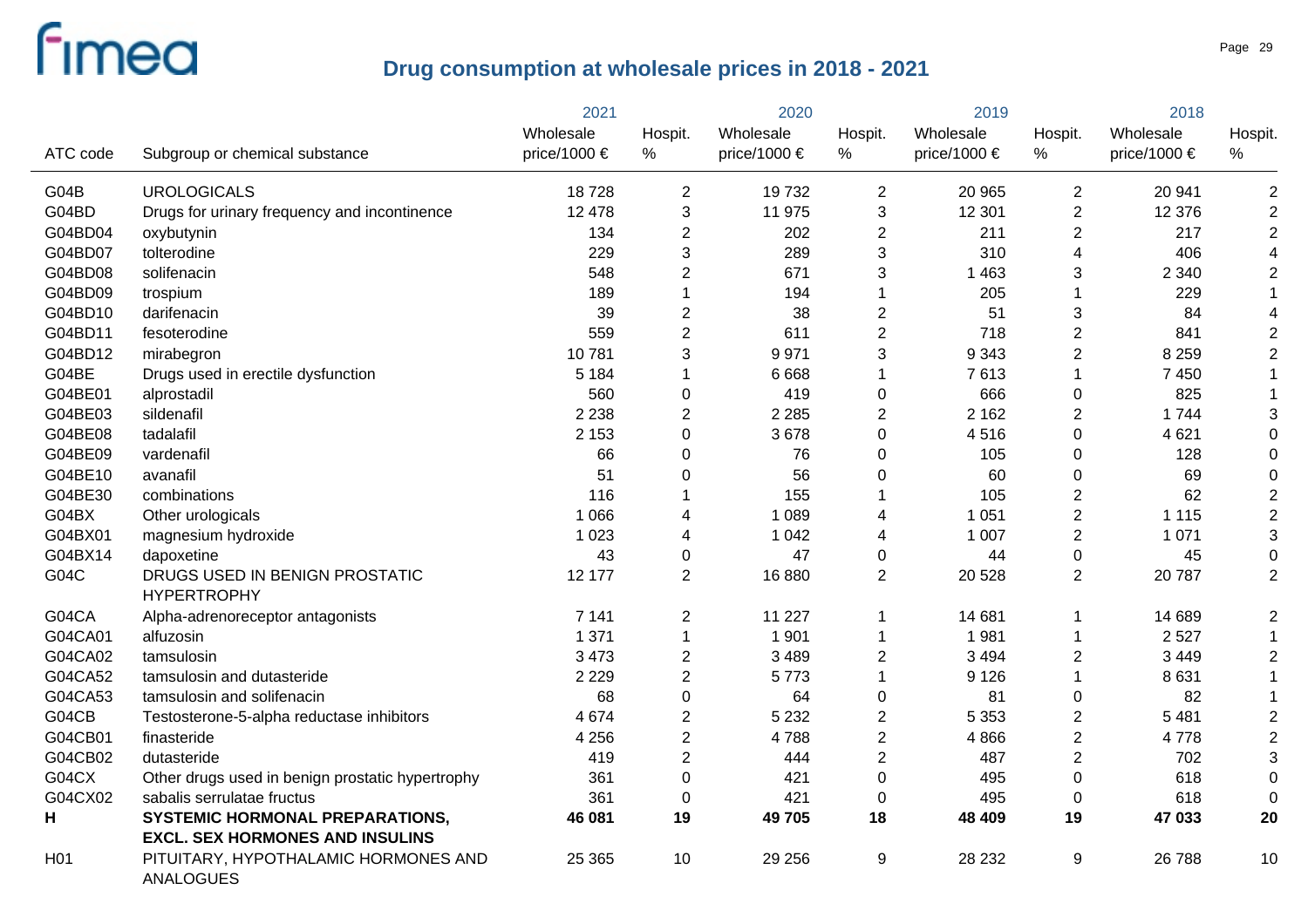|                    |                                                          | 2021         | 2020             |                       | 2019                    |                  | 2018            |              |                |
|--------------------|----------------------------------------------------------|--------------|------------------|-----------------------|-------------------------|------------------|-----------------|--------------|----------------|
|                    |                                                          | Wholesale    | Hospit.          | Wholesale             | Hospit.                 | Wholesale        | Hospit.         | Wholesale    | Hospit.        |
| ATC code           | Subgroup or chemical substance                           | price/1000 € | $\%$             | price/1000 $\epsilon$ | $\%$                    | price/1000 $\in$ | %               | price/1000 € | ℅              |
| <b>H01A</b>        | ANTERIOR PITUITARY LOBE HORMONES AND<br><b>ANALOGUES</b> | 9 9 0 6      | 10               | 9957                  | 11                      | 9637             | 13              | 8914         | 14             |
| H01AB              | Thyrotrophin                                             | 994          | 100              | 1 1 0 3               | 100                     | 1 2 2 0          | 100             | 1 2 3 8      | 100            |
| H01AB01            | thyrotrophin alfa                                        | 994          | 100              | 1 1 0 3               | 100                     | 1 2 2 0          | 100             | 1 2 3 8      | 100            |
| H01AC              | Somatropin and somatropin agonists                       | 8 3 9 5      | 0                | 8 3 2 4               | 0                       | 7936             | 0               | 7 2 3 5      | 0              |
| <b>H01AC01</b>     | somatropin                                               | 8 3 9 5      | 0                | 8 3 2 4               | 0                       | 7936             | $\mathbf 0$     | 7 2 3 5      | 0              |
| H01AX              | Other anterior pituitary hormones and analogues          | 518          | 1                | 530                   | 0                       | 480              | 0               | 441          | $\mathbf 1$    |
| H01AX01            | pegvisomant                                              | 518          | 1                | 530                   | $\mathbf 0$             | 480              | $\mathbf 0$     | 441          | $\mathbf{1}$   |
| H01B               | POSTERIOR PITUITARY LOBE HORMONES                        | 2717         | 36               | 2610                  | 33                      | 2669             | 28              | 2 4 4 0      | 25             |
| H01BA              | Vasopressin and analogues                                | 2 4 6 2      | 30               | 2 4 0 1               | 27                      | 2 4 9 3          | 23              | 2 2 5 0      | 19             |
| H01BA01            | vasopressin (argipressin)                                | 128          | 100              | 137                   | 100                     | 85               | 100             |              |                |
| H01BA02            | desmopressin                                             | 1813         | 5                | 1873                  | $6\phantom{1}$          | 2 0 3 8          | $6\phantom{1}6$ | 1932         | 5              |
| <b>H01BA04</b>     | terlipressin                                             | 521          | 100              | 391                   | 100                     | 370              | 100             | 318          | 100            |
| H <sub>01</sub> BB | Oxytocin and analogues                                   | 255          | 100              | 209                   | 100                     | 176              | 100             | 190          | 100            |
| H01BB02            | oxytocin                                                 | 55           | 100              | 99                    | 100                     | 125              | 100             | 177          | 100            |
| H01BB03            | carbetocin                                               | 201          | 100              | 110                   | 100                     | 51               | 100             | 13           | 100            |
| <b>H01C</b>        | <b>HYPOTHALAMIC HORMONES</b>                             | 12742        | $\overline{4}$   | 16 689                | 4                       | 15 9 26          | 4               | 15 4 34      | 4              |
| H01CA              | Gonadotrophin-releasing hormones                         | 298          | 0                | 245                   | 0                       | 215              | $\mathbf 0$     | 232          | $\mathbf 0$    |
| <b>H01CA02</b>     | nafarelin                                                | 298          | $\mathbf 0$      | 245                   | $\mathbf 0$             | 215              | $\mathbf 0$     | 232          | $\mathbf 0$    |
| H01CB              | Somatostatin and analogues                               | 12 105       | $\overline{5}$   | 16 152                | 5                       | 15 404           | $\overline{4}$  | 14 763       | 5              |
| H01CB02            | octreotide                                               | 3873         | 13               | 7 4 3 0               | $\boldsymbol{9}$        | 7 5 0 7          | 8               | 7797         | 8              |
| H01CB03            | lanreotide                                               | 8 1 7 9      | $\mathbf{1}$     | 8697                  | $\mathbf{1}$            | 7853             | $\mathbf{1}$    | 6921         |                |
| H01CB05            | pasireotide                                              | 53           | 32               | 25                    | 40                      | 45               | $\mathbf 0$     | 45           | 0              |
| H01CC              | Anti gonadotropin releasing hormones                     | 338          | $\boldsymbol{2}$ | 292                   | 4                       | 306              | $\mathbf 0$     | 439          | 0              |
| H01CC01            | ganirelix                                                | 329          | $\overline{2}$   | 278                   | $\overline{\mathbf{4}}$ | 287              | $\mathbf 0$     | 376          | 0              |
| H01CC02            | cetrorelix                                               | 9            | 0                | 13                    | $\pmb{0}$               | 19               | $\mathbf 0$     | 62           | 0              |
| H01CC54            | relugolix, estradiol and norethisterone                  | $\Omega$     | $\pmb{0}$        | $\overline{a}$        |                         |                  |                 |              |                |
| H <sub>02</sub>    | CORTICOSTEROIDS FOR SYSTEMIC USE                         | 11 056       | 52               | 10 451                | 55                      | 10 259           | 57              | 10 538       | 58             |
| <b>H02A</b>        | CORTICOSTEROIDS FOR SYSTEMIC USE,                        | 8877         | 50               | 8 3 8 0               | 52                      | 7898             | 54              | 8 3 0 3      | 55             |
|                    | <b>PLAIN</b>                                             |              |                  |                       |                         |                  |                 |              |                |
| H <sub>02</sub> AA | Mineralocorticoids                                       | 129          | $\,6$            | 148                   | $\overline{7}$          | 152              | $\overline{7}$  | 154          | $\overline{7}$ |
| H02AA02            | fludrocortisone                                          | 129          | $6\phantom{1}6$  | 148                   | $\overline{7}$          | 152              | $\overline{7}$  | 154          | $\overline{7}$ |
| H <sub>02</sub> AB | Glucocorticoids                                          | 8748         | 51               | 8 2 3 2               | 53                      | 7746             | 55              | 8 1 4 9      | 56             |
| H02AB01            | betamethasone                                            | 230          | 87               | 236                   | 88                      | 233              | 87              | 216          | 87             |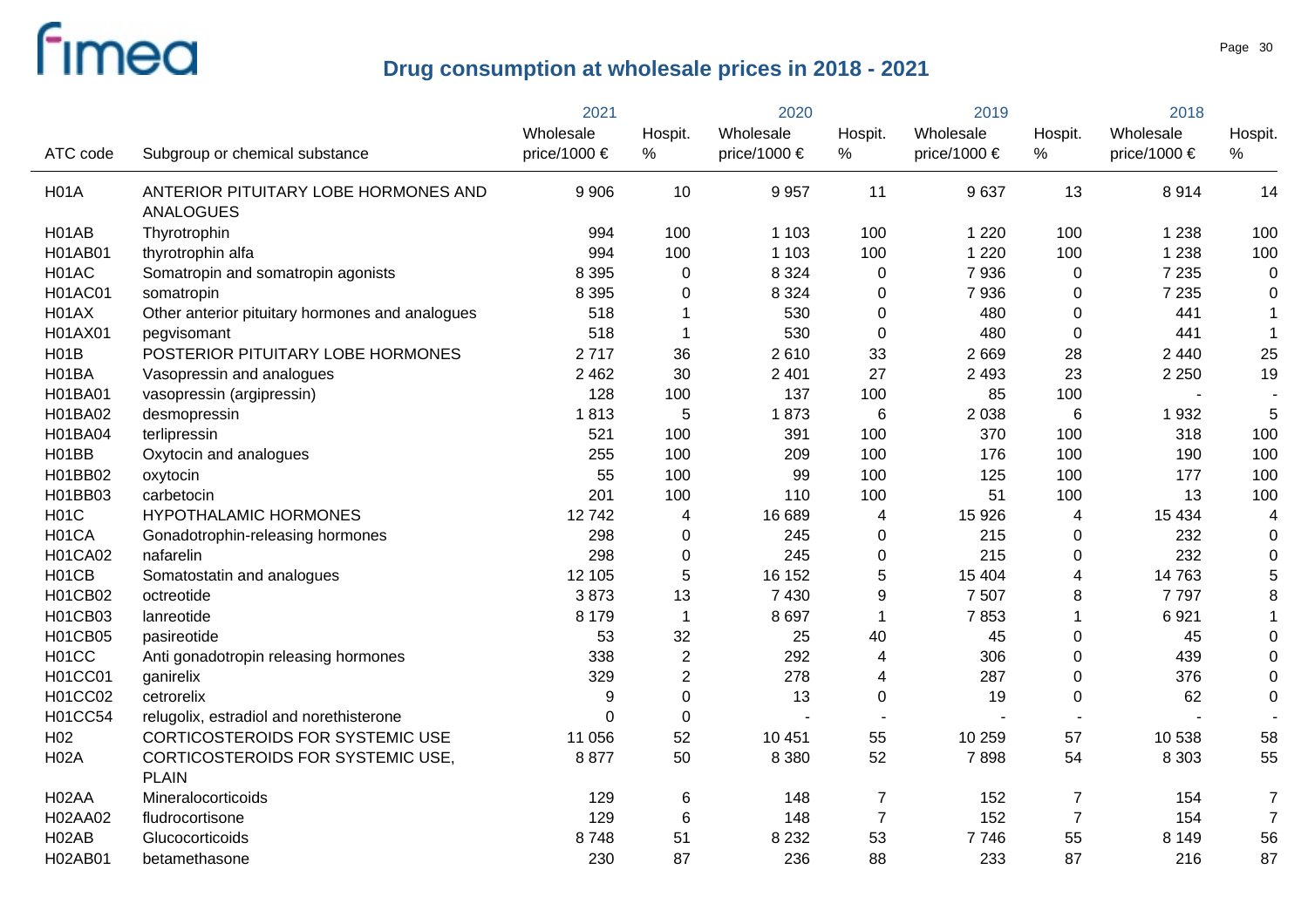|                   |                                                          | 2021         |                | 2020         |                | 2019         |                | 2018             |                |
|-------------------|----------------------------------------------------------|--------------|----------------|--------------|----------------|--------------|----------------|------------------|----------------|
|                   |                                                          | Wholesale    | Hospit.        | Wholesale    | Hospit.        | Wholesale    | Hospit.        | Wholesale        | Hospit.        |
| ATC code          | Subgroup or chemical substance                           | price/1000 € | %              | price/1000 € | %              | price/1000 € | %              | price/1000 $\in$ | %              |
| H02AB02           | dexamethasone                                            | 2912         | 57             | 2 4 4 9      | 58             | 1 5 2 3      | 77             | 1 5 4 4          | 78             |
| <b>H02AB04</b>    | methylprednisolone                                       | 1725         | 69             | 1742         | 74             | 1768         | 72             | 1941             | 76             |
| H02AB06           | prednisolone                                             | 1 4 5 3      | 13             | 1 3 4 2      | 14             | 1 600        | 21             | 1 540            | 20             |
| <b>H02AB07</b>    | prednisone                                               | 95           | 5              | 85           | 4              | 90           | 5              | 132              | $\overline{7}$ |
| H02AB08           | triamcinolone                                            | 845          | 71             | 897          | 72             | 851          | 76             | 878              | 76             |
| H02AB09           | hydrocortisone                                           | 1 4 8 8      | 40             | 1 4 8 2      | 41             | 1680         | 38             | 1898             | 36             |
| H02B              | CORTICOSTEROIDS FOR SYSTEMIC USE,<br><b>COMBINATIONS</b> | 2 1 7 9      | 62             | 2 0 7 0      | 64             | 2 3 6 1      | 65             | 2 2 3 5          | 70             |
| H02BX             | Corticosteroids for systemic use, combinations           | 2 1 7 9      | 62             | 2070         | 64             | 2 3 6 1      | 65             | 2 2 3 5          | 70             |
| H02BX01           | methylprednisolone, combinations                         | 2 1 7 9      | 62             | 2070         | 64             | 2 3 6 1      | 65             | 2 2 3 5          | 70             |
| H <sub>03</sub>   | <b>THYROID THERAPY</b>                                   | 6938         | $\overline{2}$ | 6976         | $\overline{2}$ | 6909         | $\overline{2}$ | 6875             | $\overline{c}$ |
| <b>H03A</b>       | <b>THYROID PREPARATIONS</b>                              | 6 3 2 2      | $\overline{2}$ | 6 3 2 3      | 1              | 6 2 3 6      | 1              | 6 1 6 6          | $\mathbf 1$    |
| H03AA             | Thyroid hormones                                         | 6 3 2 2      | $\overline{2}$ | 6 3 2 3      |                | 6 2 3 6      | 1              | 6 1 6 6          | $\mathbf 1$    |
| H03AA01           | levothyroxine sodium                                     | 6 3 2 2      | $\overline{2}$ | 6 3 2 3      | 1              | 6 2 3 6      | 1              | 6 1 6 6          | $\mathbf 1$    |
| <b>H03B</b>       | <b>ANTITHYROID PREPARATIONS</b>                          | 616          | 4              | 652          | 4              | 672          | 5              | 709              | 5              |
| H03BB             | Sulphur-containing imidazole derivatives                 | 616          | 4              | 652          | 4              | 672          | 5              | 709              | 5              |
| H03BB01           | carbimazole                                              | 616          | 4              | 652          | $\overline{4}$ | 672          | 5              | 709              | 5              |
| H <sub>04</sub>   | PANCREATIC HORMONES                                      | 302          | 47             | 225          | 60             | 264          | 61             | 251              | 65             |
| H <sub>04</sub> A | <b>GLYCOGENOLYTIC HORMONES</b>                           | 302          | 47             | 225          | 60             | 264          | 61             | 251              | 65             |
| H04AA             | Glycogenolytic hormones                                  | 302          | 47             | 225          | 60             | 264          | 61             | 251              | 65             |
| <b>H04AA01</b>    | glucagon                                                 | 302          | 47             | 225          | 60             | 264          | 61             | 251              | 65             |
| H <sub>05</sub>   | <b>CALCIUM HOMEOSTASIS</b>                               | 2419         | 13             | 2797         | 11             | 2745         | 12             | 2 5 8 0          | 13             |
| <b>H05A</b>       | PARATHYROID HORMONES AND ANALOGUES                       | 721          | 11             | 817          | $\overline{7}$ | 1 2 2 5      | $\overline{7}$ | 1 3 4 3          | 5              |
| H05AA             | Parathyroid hormones and analogues                       | 721          | 11             | 817          | $\overline{7}$ | 1 2 2 5      | $\overline{7}$ | 1 3 4 3          | 5              |
| H05AA02           | teriparatide                                             | 721          | 11             | 817          | $\overline{7}$ | 1 2 2 5      | $\overline{7}$ | 1 3 4 3          | 5              |
| <b>H05B</b>       | ANTI-PARATHYROID AGENTS                                  | 1698         | 14             | 1981         | 13             | 1519         | 16             | 1 2 3 7          | 22             |
| H05BA             | Calcitonin preparations                                  | 38           | 97             | 28           | 98             | 55           | 97             | 99               | 98             |
| H05BA01           | calcitonin (salmon synthetic)                            | 38           | 97             | 28           | 98             | 55           | 97             | 99               | 98             |
| H05BX             | Other anti-parathyroid agents                            | 1 6 6 0      | 12             | 1953         | 11             | 1 4 6 4      | 13             | 1 1 3 7          | 16             |
| H05BX01           | cinacalcet                                               | 1 502        | $\,6$          | 1779         | $\,6$          | 1 3 1 0      | 9              | 983              | 10             |
| H05BX02           | paricalcitol                                             | 124          | 62             | 155          | 59             | 136          | 50             | 144              | 49             |
| H05BX04           | etelcalcetide                                            | 34           | 100            | 18           | 100            | 18           | 98             | 10               | 100            |
| J                 | <b>ANTIINFECTIVES FOR SYSTEMIC USE</b>                   | 245 153      | 77             | 256 850      | 77             | 268 024      | 77             | 246 558          | 74             |
| J <sub>01</sub>   | ANTIBACTERIALS FOR SYSTEMIC USE                          | 39 033       | 56             | 41 585       | 58             | 44 746       | 49             | 49 651           | 50             |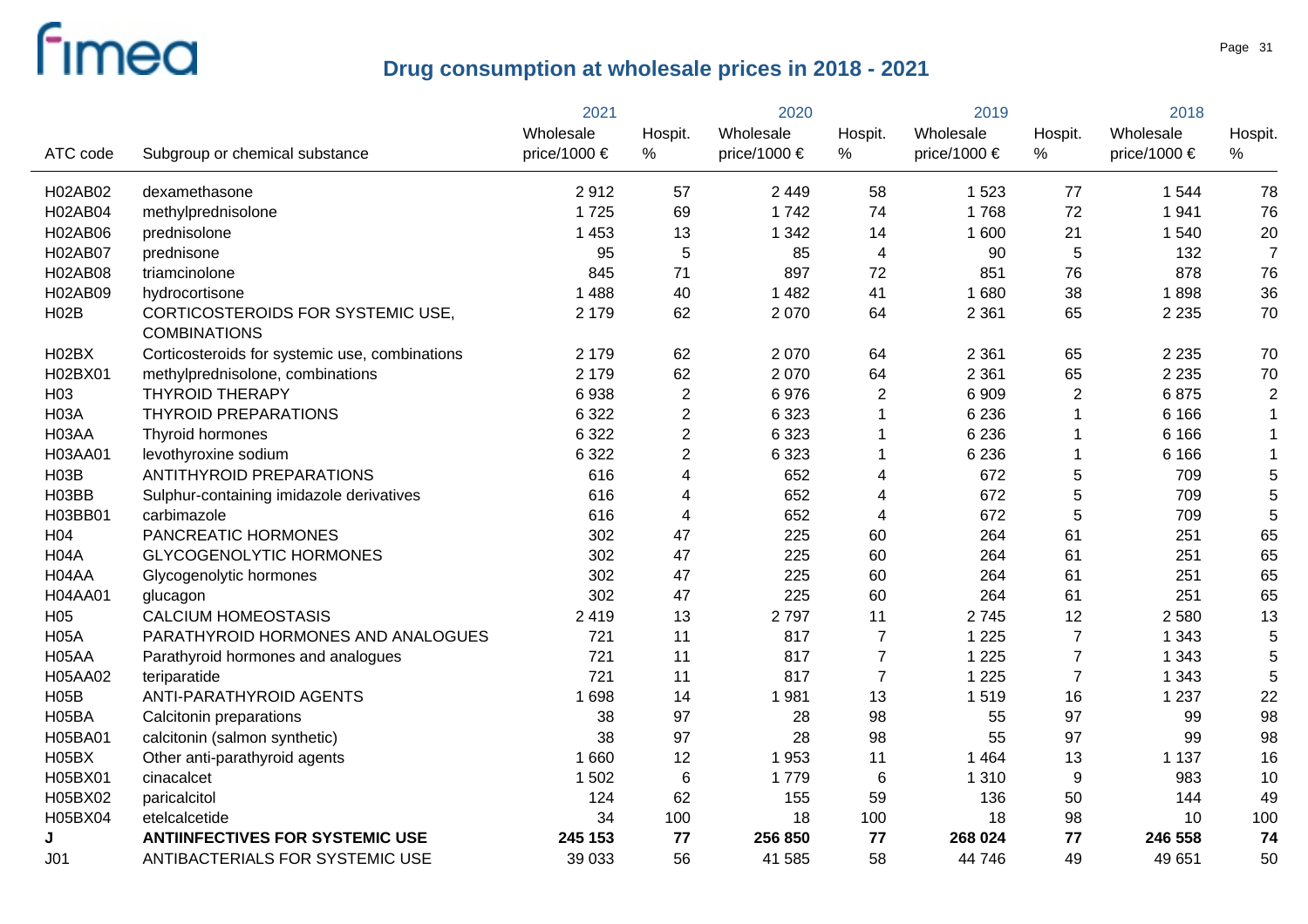|                |                                                                 | 2021           |                | 2020           |                | 2019           |                | 2018           |                |
|----------------|-----------------------------------------------------------------|----------------|----------------|----------------|----------------|----------------|----------------|----------------|----------------|
|                |                                                                 | Wholesale      | Hospit.        | Wholesale      | Hospit.        | Wholesale      | Hospit.        | Wholesale      | Hospit.        |
| ATC code       | Subgroup or chemical substance                                  | price/1000 €   | %              | price/1000 €   | %              | price/1000 €   | %              | price/1000 €   | %              |
| JO1A           | <b>TETRACYCLINES</b>                                            | 1 5 9 4        | 20             | 1745           | 26             | 2 2 9 4        | 31             | 2 4 0 4        | 32             |
| J01AA          | Tetracyclines                                                   | 1 5 9 4        | 20             | 1745           | 26             | 2 2 9 4        | 31             | 2 4 0 4        | 32             |
| J01AA02        | doxycycline                                                     | 666            | 10             | 730            | 11             | 1 1 4 3        | 17             | 1 2 0 3        | 18             |
| J01AA04        | lymecycline                                                     | 482            | $\mathbf 1$    | 469            | $\mathbf 1$    | 453            | $\overline{1}$ | 463            | $\mathbf 1$    |
| <b>J01AA07</b> | tetracycline                                                    | 204            | 3              | 185            | $\overline{2}$ | 189            | $\overline{2}$ | 189            | $\overline{2}$ |
| J01AA12        | tigecycline                                                     | 241            | 100            | 362            | 100            | 510            | 100            | 550            | 100            |
| JO1C           | BETA-LACTAM ANTIBACTERIALS, PENICILLINS                         | 16 352         | 60             | 16723          | 64             | 16 984         | 48             | 17 033         | 44             |
| J01CA          | Penicillins with extended spectrum                              | 4 9 3 6        | 27             | 4933           | 24             | 6840           | 17             | 7 2 1 5        | 19             |
| J01CA01        | ampicillin                                                      | 1 0 1 0        | 100            | 870            | 100            | 760            | 100            | 959            | 100            |
| <b>J01CA04</b> | amoxicillin                                                     | 2690           | 9              | 2612           | 10             | 4 4 3 8        | $\overline{7}$ | 4689           | 6              |
| <b>J01CA08</b> | pivmecillinam                                                   | 1 2 3 6        | $\overline{7}$ | 1 4 5 0        | $\,6$          | 1 642          | 6              | 1 5 6 7        | $\overline{7}$ |
| J01CE          | Beta-lactamase sensitive penicillins                            | 1 673          | 40             | 1 5 6 4        | 46             | 2 0 3 9        | 53             | 2 1 2 3        | 55             |
| J01CE01        | benzylpenicillin                                                | 647            | 95             | 723            | 94             | 1 0 5 6        | 100            | 1 1 4 1        | 100            |
| J01CE02        | phenoxymethylpenicillin                                         | 1 0 2 6        | 6              | 841            | 5              | 983            | $\overline{4}$ | 981            | 3              |
| J01CF          | Beta-lactamase resistant penicillins                            | 1 2 8 2        | 58             | 993            | 59             | 1 0 2 8        | 61             | 826            | 62             |
| J01CF02        | cloxacillin                                                     | 744            | 91             | 534            | 100            | 574            | 100            | 479            | 100            |
| J01CF05        | flucloxacillin                                                  | 538            | 11             | 459            | 12             | 454            | 11             | 347            | 10             |
| <b>J01CR</b>   | Combinations of penicillins, incl. beta-lactamase<br>inhibitors | 8 4 6 2        | 84             | 9 2 3 3        | 88             | 7 0 7 7        | 74             | 6868           | 66             |
| J01CR02        | amoxicillin and beta-lactamase inhibitor                        | 1 4 5 3        | 10             | 1 2 9 1        | 14             | 2 0 0 6        | 9              | 2 4 8 6        | $\overline{7}$ |
| <b>J01CR05</b> | piperacillin and beta-lactamase inhibitor                       | 7 0 0 9        | 100            | 7942           | 100            | 5 0 7 1        | 100            | 4 3 8 2        | 100            |
| <b>J01D</b>    | OTHER BETA-LACTAM ANTIBACTERIALS                                | 10 359         | 62             | 11 181         | 62             | 12 636         | 60             | 14 674         | 62             |
| J01DB          | First-generation cephalosporins                                 | 4 0 5 8        | 8              | 4 3 7 9        | $\overline{7}$ | 5 1 9 0        | 6              | 5774           | 5              |
| J01DB01        | cefalexin                                                       | 4 0 3 7        | 8              | 4 3 6 5        | $\,6$          | 5 1 8 8        | 6              | 5771           | 5              |
| J01DB04        | cefazolin                                                       | 21             | 98             | 13             | 100            | $\overline{2}$ | 100            | 3              | 100            |
| J01DC          | Second-generation cephalosporins                                | 2830           | 98             | 3 1 5 7        | 98             | 3883           | 98             | 4 4 7 2        | 98             |
| J01DC02        | cefuroxime                                                      | 2830           | 98             | 3 1 5 7        | 98             | 3883           | 98             | 4 4 7 0        | 98             |
| J01DC04        | cefaclor                                                        |                |                |                |                |                |                | $\overline{2}$ | $\mathbf 0$    |
| J01DD          | Third-generation cephalosporins                                 | 1 3 5 0        | 93             | 1 3 9 1        | 95             | 1 2 4 6        | 95             | 1 3 2 4        | 95             |
| J01DD01        | cefotaxime                                                      | $\overline{2}$ | 100            | $\overline{2}$ | 100            | $\overline{2}$ | 100            | 3              | 92             |
| J01DD02        | ceftazidime                                                     | 63             | 100            | 68             | 100            | 108            | 100            | 186            | 100            |
| J01DD04        | ceftriaxone                                                     | 1 0 0 9        | 93             | 1 1 2 1        | 94             | 958            | 94             | 1 0 1 4        | 93             |
| J01DD52        | ceftazidime and beta-lactamase inhibitor                        | 276            | 93             | 200            | 99             | 178            | 100            | 121            | 100            |
| J01DE          | Fourth-generation cephalosporins                                | 32             | 100            | 6              | 100            | $\overline{4}$ | 100            | 5              | 100            |
|                |                                                                 |                |                |                |                |                |                |                |                |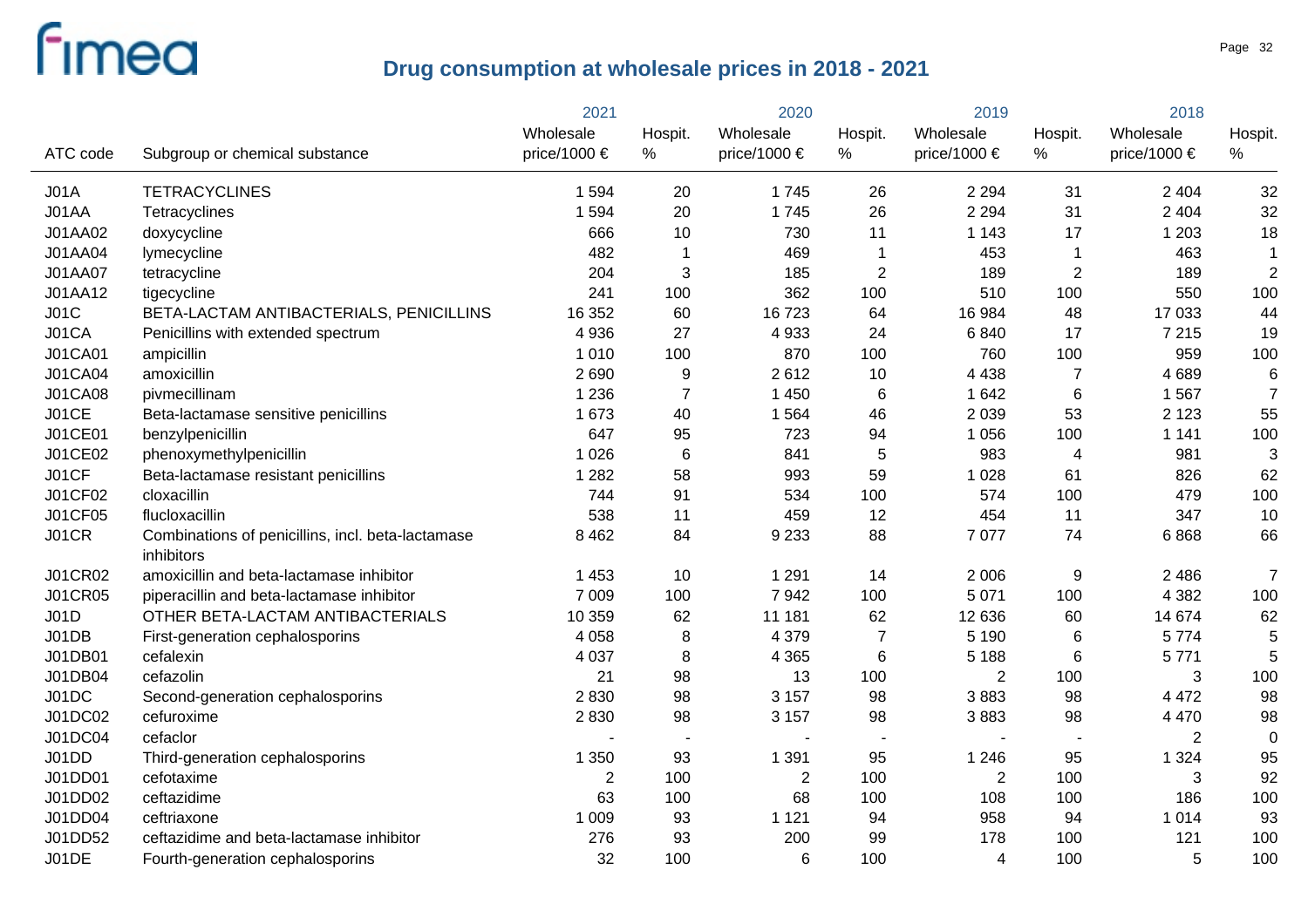|                |                                                                     | 2021         |                | 2020         |                          | 2019         |                | 2018         |                          |  |
|----------------|---------------------------------------------------------------------|--------------|----------------|--------------|--------------------------|--------------|----------------|--------------|--------------------------|--|
|                |                                                                     | Wholesale    | Hospit.        | Wholesale    | Hospit.                  | Wholesale    | Hospit.        | Wholesale    | Hospit.                  |  |
| ATC code       | Subgroup or chemical substance                                      | price/1000 € | $\%$           | price/1000 € | %                        | price/1000 € | %              | price/1000 € | $\%$                     |  |
| J01DE01        | cefepime                                                            | 32           | 100            | 6            | 100                      | 4            | 100            | 5            | 100                      |  |
| J01DF          | Monobactams                                                         | 49           | 100            | 32           | 95                       | 41           | 100            | 43           | 100                      |  |
| J01DF01        | aztreonam                                                           | 49           | 100            | 32           | 95                       | 41           | 100            | 43           | 100                      |  |
| J01DH          | Carbapenems                                                         | 1922         | 99             | 1921         | 100                      | 2 0 5 9      | 100            | 2750         | 100                      |  |
| J01DH02        | meropenem                                                           | 816          | 100            | 910          | 100                      | 1 0 4 9      | 100            | 1 640        | 100                      |  |
| J01DH03        | ertapenem                                                           | 1 0 0 7      | 100            | 1 0 1 1      | 100                      | 1 0 1 0      | 100            | 1 1 1 1      | 100                      |  |
| J01DH51        | imipenem and cilastatin                                             | 38           | 100            |              | $\blacksquare$           |              |                |              |                          |  |
| J01DH52        | meropenem and vaborbactam                                           | 3            | 100            |              | $\blacksquare$           |              |                |              | $\overline{\phantom{a}}$ |  |
| J01DH56        | imipenem, cilastatin and relebactam                                 | 58           | 86             |              | $\overline{\phantom{a}}$ |              |                |              | $\blacksquare$           |  |
| J01DI          | Other cephalosporins and penems                                     | 119          | 100            | 297          | 100                      | 214          | 100            | 306          | 100                      |  |
| J01DI02        | ceftaroline fosamil                                                 | 119          | 100            | 127          | 100                      | 83           | 100            | 77           | 100                      |  |
| J01DI54        | ceftolozane and beta-lactamase inhibitor                            |              | $\blacksquare$ | 170          | 100                      | 131          | 100            | 229          | 100                      |  |
| JO1E           | SULFONAMIDES AND TRIMETHOPRIM                                       | 1 3 8 4      | 8              | 1 3 6 7      | 8                        | 1 5 4 0      | $\overline{7}$ | 1 477        | 10                       |  |
| J01EA          | Trimethoprim and derivatives                                        | 808          | $\overline{7}$ | 817          | 6                        | 879          | $\,6$          | 818          | 6                        |  |
| J01EA01        | trimethoprim                                                        | 808          | $\overline{7}$ | 817          | 6                        | 879          | $\,6$          | 818          | 6                        |  |
| J01EE          | Combinations of sulfonamides and trimethoprim,<br>incl. derivatives | 576          | 10             | 550          | 11                       | 661          | 9              | 659          | 15                       |  |
| J01EE01        | sulfamethoxazole and trimethoprim                                   | 231          | 12             | 209          | 13                       | 181          | 17             | 162          | 41                       |  |
| J01EE02        | sulfadiazine and trimethoprim                                       | 345          | 9              | 342          | 9                        | 480          | 6              | 498          | 6                        |  |
| JO1F           | MACROLIDES, LINCOSAMIDES AND<br><b>STREPTOGRAMINS</b>               | 2 2 6 3      | 52             | 2 4 9 6      | 47                       | 3 0 6 5      | 36             | 3754         | 35                       |  |
| J01FA          | Macrolides                                                          | 1 0 2 9      | 48             | 1 1 0 3      | 44                       | 1 507        | 29             | 1 6 6 2      | 23                       |  |
| <b>J01FA01</b> | erythromycin                                                        | 96           | 100            | 93           | 100                      | 77           | 100            | 79           | 99                       |  |
| <b>J01FA06</b> | roxithromycin                                                       | 70           | 12             | 100          | 11                       | 165          | 12             | 153          | 8                        |  |
| J01FA09        | clarithromycin                                                      | 176          | 33             | 215          | 30                       | 369          | 19             | 449          | 19                       |  |
| J01FA10        | azithromycin                                                        | 688          | 49             | 694          | 46                       | 896          | 30             | 982          | 21                       |  |
| J01FF          | Lincosamides                                                        | 1 2 3 4      | 55             | 1 3 9 3      | 49                       | 1 5 5 8      | 42             | 2 0 9 2      | 45                       |  |
| <b>J01FF01</b> | clindamycin                                                         | 1 2 3 4      | 55             | 1 3 9 3      | 49                       | 1 5 5 8      | 42             | 2 0 9 2      | 45                       |  |
| J01G           | AMINOGLYCOSIDE ANTIBACTERIALS                                       | 840          | 47             | 1 0 7 6      | 49                       | 1 1 9 7      | 49             | 1 1 9 4      | 51                       |  |
| J01GB          | Other aminoglycosides                                               | 840          | 47             | 1 0 7 6      | 49                       | 1 1 9 7      | 49             | 1 1 9 4      | 51                       |  |
| J01GB01        | tobramycin                                                          | 595          | 26             | 725          | 25                       | 848          | 28             | 794          | 27                       |  |
| J01GB03        | gentamicin                                                          | 120          | 93             | 119          | 97                       | 157          | 98             | 211          | 99                       |  |
| J01GB06        | amikacin                                                            | 125          | 100            | 232          | 100                      | 192          | 100            | 190          | 100                      |  |
| <b>J01M</b>    | QUINOLONE ANTIBACTERIALS                                            | 1815         | 42             | 2 4 4 1      | 52                       | 2 605        | 45             | 3 4 7 3      | 43                       |  |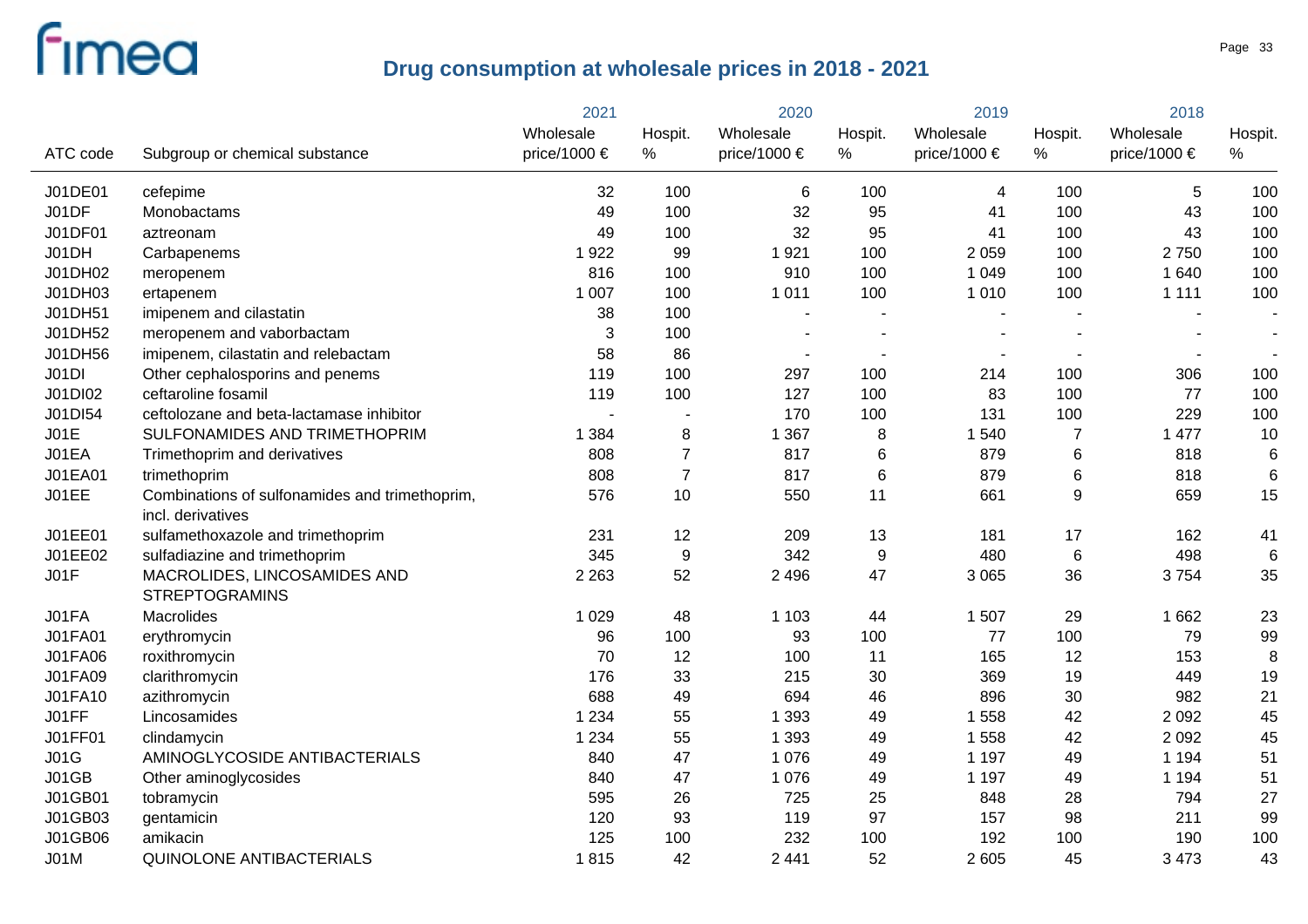|                 |                                    | 2021         | 2020                     |                  | 2019           |                  | 2018                    |                |             |
|-----------------|------------------------------------|--------------|--------------------------|------------------|----------------|------------------|-------------------------|----------------|-------------|
|                 |                                    | Wholesale    | Hospit.                  | Wholesale        | Hospit.        | Wholesale        | Hospit.                 | Wholesale      | Hospit.     |
| ATC code        | Subgroup or chemical substance     | price/1000 € | $\%$                     | price/1000 €     | $\%$           | price/1000 $\in$ | %                       | price/1000 €   | $\%$        |
| J01MA           | Fluoroquinolones                   | 1815         | 42                       | 2 4 4 1          | 52             | 2 605            | 45                      | 3 4 7 3        | 43          |
| J01MA02         | ciprofloxacin                      | 1 0 8 8      | 30                       | 1 2 3 6          | 37             | 1 4 4 2          | 35                      | 1761           | 29          |
| J01MA12         | levofloxacin                       | 547          | 53                       | 808              | 59             | 778              | 52                      | 1 1 7 5        | 52          |
| J01MA14         | moxifloxacin                       | 180          | 81                       | 398              | 86             | 385              | 70                      | 538            | 70          |
| JO1X            | OTHER ANTIBACTERIALS               | 4 4 2 6      | 63                       | 4556             | 64             | 4 4 2 4          | 63                      | 5 6 4 2        | 66          |
| J01XA           | Glycopeptide antibacterials        | 1 0 3 1      | 97                       | 1 0 5 1          | 98             | 1 0 8 3          | 100                     | 1 4 9 7        | 100         |
| J01XA01         | vancomycin                         | 768          | 96                       | 749              | 97             | 799              | 100                     | 1 1 7 5        | 100         |
| J01XA02         | teicoplanin                        | 42           | 100                      | 188              | 100            | 193              | 100                     | 279            | 100         |
| J01XA04         | dalbavancin                        | 220          | 100                      | 115              | 100            | 90               | 100                     | 43             | 100         |
| J01XB           | Polymyxins                         | 147          | 3                        | 177              | 8              | 160              | 22                      | 119            | $\pmb{0}$   |
| J01XB01         | colistin                           | 147          | 3                        | 177              | 8              | 160              | 22                      | 119            | $\mathbf 0$ |
| J01XC           | Steroid antibacterials             |              |                          |                  | 10             | 12               | 13                      | 12             | 13          |
| J01XC01         | fusidic acid                       |              | $\overline{\phantom{a}}$ |                  | 10             | 12               | 13                      | 12             | 13          |
| J01XD           | Imidazole derivatives              | 921          | 100                      | 1 0 3 5          | 100            | 692              | 100                     | 982            | 100         |
| J01XD01         | metronidazole                      | 921          | 100                      | 1 0 3 5          | 100            | 692              | 100                     | 982            | 100         |
| JO1XE           | Nitrofuran derivatives             | 558          | 3                        | 558              | 3              | 471              | 4                       | 605            | 3           |
| J01XE01         | nitrofurantoin                     | 558          | 3                        | 558              | 3              | 471              | $\overline{4}$          | 605            | 3           |
| J01XX           | Other antibacterials               | 1769         | 49                       | 1734             | 47             | 2 0 0 6          | 47                      | 2 4 2 6        | 51          |
| J01XX01         | fosfomycin                         | 9            | 98                       | $\boldsymbol{9}$ | 100            | 11               | 100                     | 10             | 100         |
| J01XX05         | methenamine                        | 849          | 3                        | 840              | 3              | 931              | $\overline{\mathbf{4}}$ | 1 0 3 0        | 5           |
| J01XX08         | linezolid                          | 359          | 79                       | 434              | 74             | 552              | 70                      | 816            | 74          |
| J01XX09         | daptomycin                         | 552          | 100                      | 450              | 100            | 511              | 100                     | 568            | 100         |
| J01XX11         | tedizolid                          |              |                          |                  |                |                  |                         | $\overline{2}$ | $\mathbf 0$ |
| J <sub>02</sub> | ANTIMYCOTICS FOR SYSTEMIC USE      | 12518        | 75                       | 13 217           | 76             | 17 956           | 81                      | 16810          | 76          |
| JO2A            | ANTIMYCOTICS FOR SYSTEMIC USE      | 12518        | 75                       | 13 217           | 76             | 17 956           | 81                      | 16810          | 76          |
| J02AA           | Antibiotics                        | 1925         | 100                      | 1778             | 100            | 2691             | 100                     | 2 3 5 9        | 100         |
| J02AA01         | amphotericin                       | 1925         | 100                      | 1778             | 100            | 2691             | 100                     | 2 3 5 9        | 100         |
| J02AB           | Imidazole derivatives              | -1           | 100                      | 9                | $\pmb{0}$      |                  | 100                     |                | 100         |
| J02AB02         | ketoconazole                       | -1           | 100                      | 9                | 0              | 1                | 100                     | -1             | 100         |
| J02AC           | Triazole and tetrazole derivatives | 3826         | 20                       | 4 1 1 2          | 25             | 4708             | 29                      | 5 2 4 5        | 24          |
| J02AC01         | fluconazole                        | 1885         | 12                       | 2 0 8 1          | 14             | 2 5 0 8          | 12                      | 2844           | 12          |
| J02AC02         | itraconazole                       | 388          | $\overline{2}$           | 383              | $\overline{2}$ | 379              | $\overline{2}$          | 392            | 3           |
| <b>J02AC03</b>  | voriconazole                       | 239          | 41                       | 246              | 56             | 666              | 71                      | 796            | 51          |
| <b>J02AC04</b>  | posaconazole                       | 534          | 44                       | 718              | 45             | 688              | 47                      | 873            | 48          |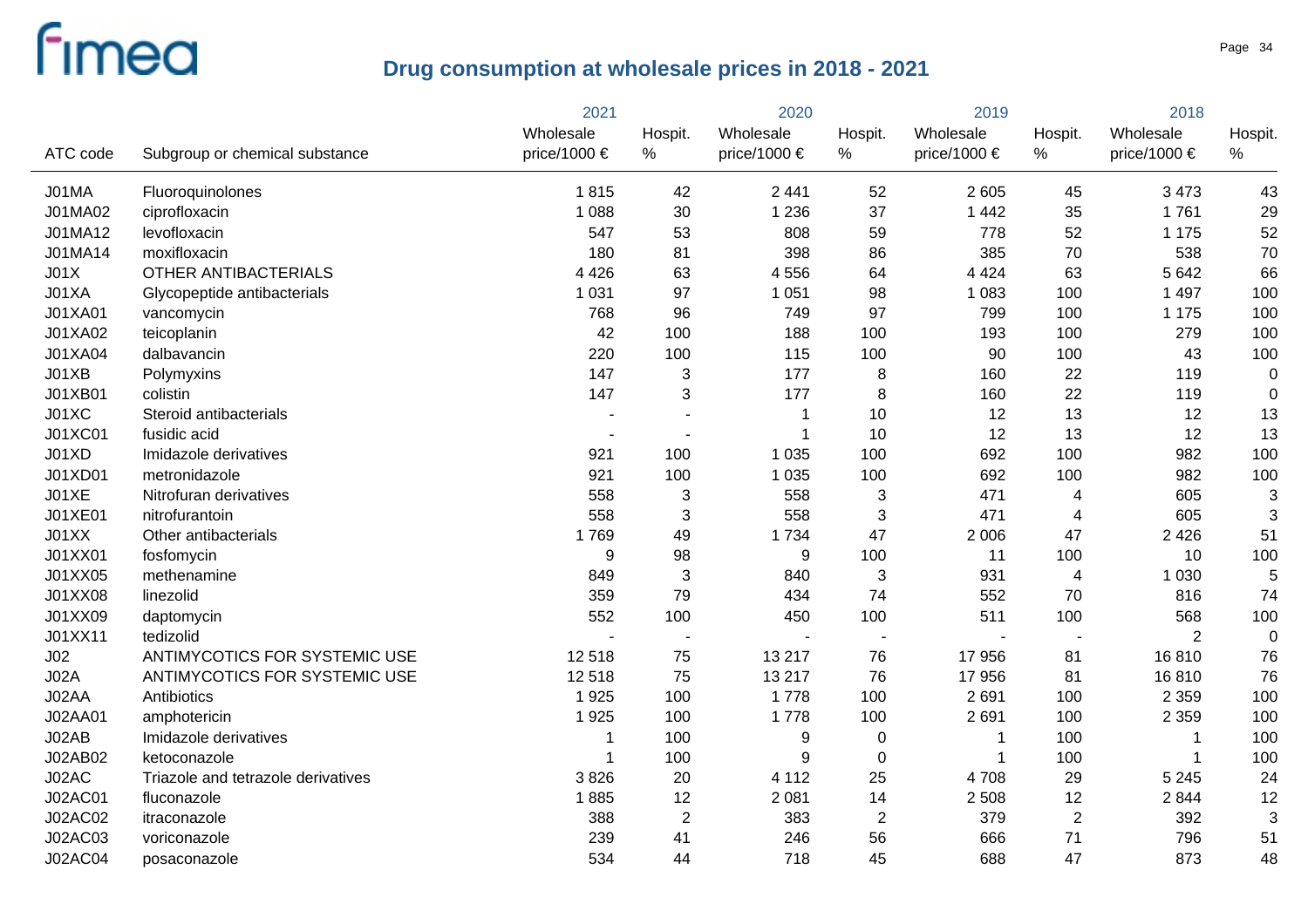|                |                                                                       | 2021           |                          | 2020                     |                          | 2019             |                | 2018             |         |
|----------------|-----------------------------------------------------------------------|----------------|--------------------------|--------------------------|--------------------------|------------------|----------------|------------------|---------|
|                |                                                                       | Wholesale      | Hospit.                  | Wholesale                | Hospit.                  | Wholesale        | Hospit.        | Wholesale        | Hospit. |
| ATC code       | Subgroup or chemical substance                                        | price/1000 €   | $\%$                     | price/1000 €             | $\%$                     | price/1000 $\in$ | $\%$           | price/1000 $\in$ | $\%$    |
| <b>J02AC05</b> | isavuconazole                                                         | 779            | 24                       | 684                      | 38                       | 466              | 51             | 341              | 27      |
| J02AX          | Other antimycotics for systemic use                                   | 6766           | 100                      | 7318                     | 100                      | 10 555           | 100            | 9 2 0 5          | 100     |
| J02AX04        | caspofungin                                                           | 1 1 0 8        | 100                      | 1848                     | 100                      | 4 3 7 7          | 100            | 3 4 5 8          | 100     |
| J02AX05        | micafungin                                                            | 2521           | 100                      | 2 5 8 7                  | 100                      | 4 3 8 8          | 100            | 3 9 3 4          | 100     |
| J02AX06        | anidulafungin                                                         | 3 1 3 7        | 100                      | 2883                     | 100                      | 1790             | 100            | 1814             | 100     |
| J04            | ANTIMYCOBACTERIALS                                                    | 739            | 89                       | 767                      | 87                       | 986              | 85             | 1 0 6 9          | 90      |
| J04A           | DRUGS FOR TREATMENT OF TUBERCULOSIS                                   | 739            | 89                       | 767                      | 87                       | 986              | 85             | 1 0 6 9          | 90      |
| J04AA          | Aminosalicylic acid and derivatives                                   |                |                          | $\sqrt{2}$               | 100                      |                  |                | 22               | 100     |
| J04AA01        | aminosalicylic acid                                                   | $\sim$         | $\sim$                   | $\sqrt{2}$               | 100                      | $\blacksquare$   |                | 22               | 100     |
| J04AB          | Antibiotics                                                           | 358            | 78                       | 370                      | 75                       | 393              | 75             | 444              | 77      |
| J04AB02        | rifampicin                                                            | 257            | 71                       | 305                      | 70                       | 300              | 69             | 377              | 73      |
| J04AB04        | rifabutin                                                             | 101            | 98                       | 64                       | 94                       | 93               | 96             | 68               | 97      |
| J04AC          | Hydrazides                                                            | 86             | 97                       | 109                      | 98                       | 98               | 98             | 84               | 98      |
| <b>J04AC01</b> | isoniazid                                                             | 86             | 97                       | 109                      | 98                       | 98               | 98             | 84               | 98      |
| J04AK          | Other drugs for treatment of tuberculosis                             | 296            | 100                      | 286                      | 99                       | 496              | 90             | 518              | 100     |
| J04AK01        | pyrazinamide                                                          | 62             | 99                       | 85                       | 100                      | 61               | 98             | 72               | 100     |
| J04AK02        | ethambutol                                                            | 165            | 100                      | 155                      | 99                       | 179              | 99             | 191              | 100     |
| <b>J04AK05</b> | bedaquiline                                                           | 70             | 100                      | 46                       | 100                      | 255              | 82             | 255              | 100     |
| J05            | ANTIVIRALS FOR SYSTEMIC USE                                           | 127 779        | 93                       | 127 751                  | 94                       | 140 132          | 94             | 113 144          | 93      |
| JO5A           | <b>DIRECT ACTING ANTIVIRALS</b>                                       | 127 779        | 93                       | 127 751                  | 94                       | 140 132          | 94             | 113 144          | 93      |
| J05AB          | Nucleosides and nucleotides excl. reverse<br>transcriptase inhibitors | 10 700         | 36                       | 10 4 95                  | 37                       | 11 161           | 35             | 10 645           | 38      |
| J05AB01        | aciclovir                                                             | 2 605          | 22                       | 2873                     | 28                       | 2730             | 20             | 2703             | 24      |
| J05AB06        | ganciclovir                                                           | 143            | 100                      | 174                      | 100                      | 251              | 100            | 168              | 100     |
| J05AB09        | famciclovir                                                           | 118            | 9                        | 134                      | $\bf 8$                  | 140              | $\overline{7}$ | 137              | 5       |
| J05AB11        | valaciclovir                                                          | 4786           | 3                        | 4512                     | 3                        | 5 0 6 1          | 3              | 4543             | 3       |
| J05AB14        | valganciclovir                                                        | 3 0 4 8        | 100                      | 2802                     | 100                      | 2 9 8 0          | 99             | 3 0 9 4          | 100     |
| J05AE          | Protease inhibitors                                                   | 298            | 100                      | 496                      | 100                      | 1878             | 100            | 2 6 5 2          | 100     |
| J05AE01        | saquinavir                                                            | $\blacksquare$ | $\overline{\phantom{a}}$ | $\overline{\phantom{a}}$ | $\blacksquare$           | 8                | 100            | 12               | 100     |
| J05AE03        | ritonavir                                                             | 88             | 100                      | 104                      | 99                       | 141              | 100            | 198              | 100     |
| <b>J05AE07</b> | fosamprenavir                                                         | $\blacksquare$ |                          | $\blacksquare$           | $\overline{\phantom{a}}$ |                  |                | 6                | 100     |
| <b>J05AE08</b> | atazanavir                                                            | 69             | 100                      | 142                      | 100                      | 451              | 100            | 669              | 100     |
| J05AE10        | darunavir                                                             | 141            | 100                      | 250                      | 100                      | 1 277            | 100            | 1767             | 100     |
| J05AF          | Nucleoside and nucleotide reverse transcriptase<br>inhibitors         | 1 2 1 9        | 100                      | 1 1 4 2                  | 100                      | 1 277            | 100            | 1 1 8 1          | 99      |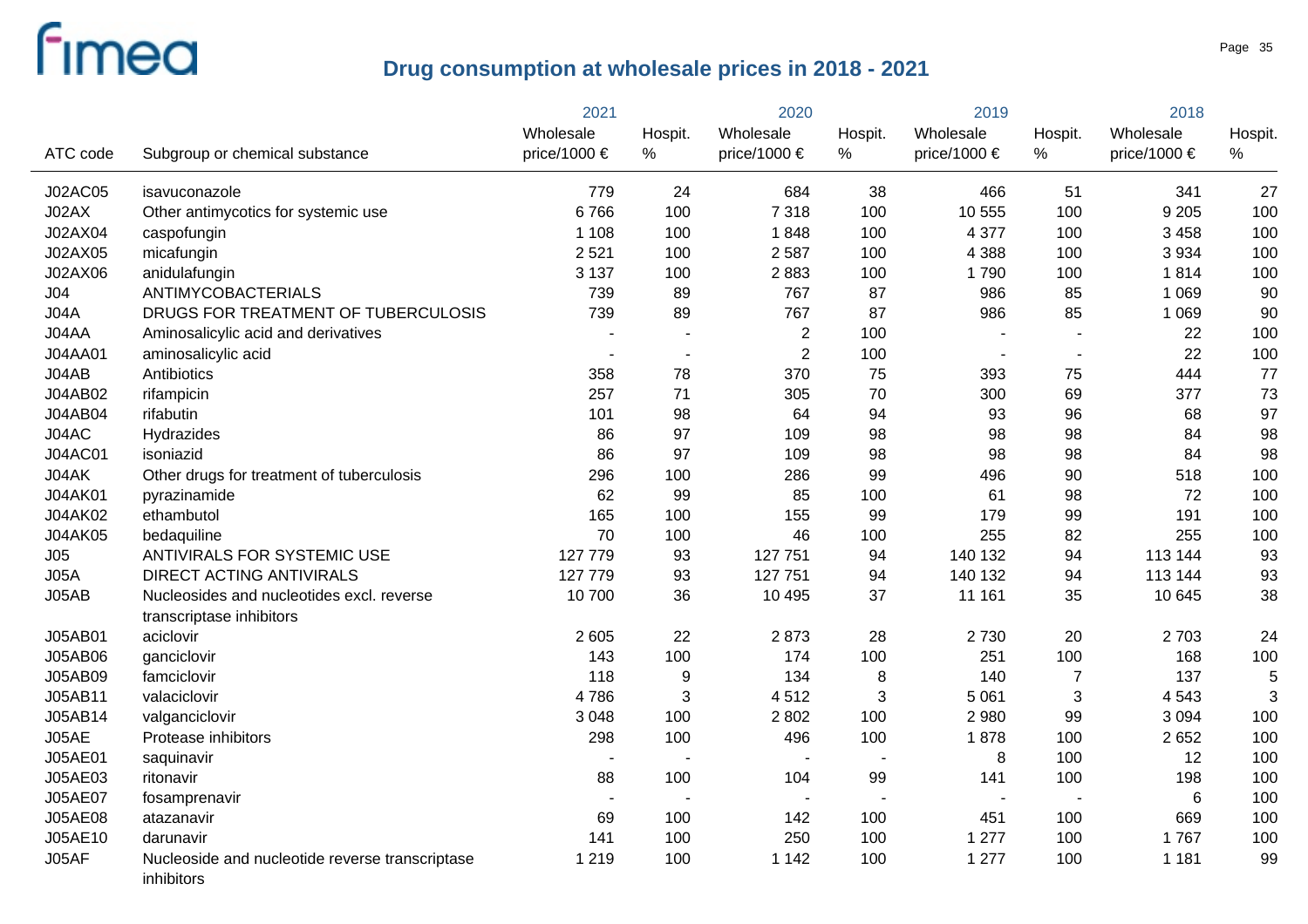|                |                                                             | 2021         | 2020    |                | 2019    |                  | 2018           |              |         |
|----------------|-------------------------------------------------------------|--------------|---------|----------------|---------|------------------|----------------|--------------|---------|
|                |                                                             | Wholesale    | Hospit. | Wholesale      | Hospit. | Wholesale        | Hospit.        | Wholesale    | Hospit. |
| ATC code       | Subgroup or chemical substance                              | price/1000 € | $\%$    | price/1000 €   | $\%$    | price/1000 $\in$ | $\%$           | price/1000 € | %       |
| J05AF01        | zidovudine                                                  | 2            | 100     |                |         | 4                | 100            | 14           | 100     |
| J05AF05        | lamivudine                                                  | 38           | 100     | 50             | 100     | 65               | 97             | 77           | 98      |
| <b>J05AF06</b> | abacavir                                                    | 39           | 100     | 45             | 100     | 69               | 100            | 81           | 100     |
| <b>J05AF07</b> | tenofovir disoproxil                                        | 769          | 100     | 655            | 100     | 695              | 100            | 639          | 100     |
| <b>J05AF08</b> | adefovir dipivoxil                                          | 30           | 100     | 31             | 100     | 38               | 100            | 32           | 100     |
| J05AF09        | emtricitabine                                               | 8            | 100     | 8              | 100     | 11               | 100            | 9            | 100     |
| J05AF10        | entecavir                                                   | 106          | 97      | 117            | 99      | 167              | 100            | 118          | 96      |
| J05AF13        | tenofovir alafenamide                                       | 226          | 100     | 235            | 100     | 229              | 100            | 211          | 100     |
| J05AG          | Non-nucleoside reverse transcriptase inhibitors             | 959          | 100     | 761            | 100     | 885              | 100            | 964          | 100     |
| <b>J05AG01</b> | nevirapine                                                  | 180          | 100     | 207            | 100     | 475              | 100            | 496          | 100     |
| J05AG03        | efavirenz                                                   | 111          | 100     | 115            | 100     | 81               | 100            | 116          | 100     |
| <b>J05AG04</b> | etravirine                                                  | 53           | 100     | 83             | 100     | 160              | 100            | 202          | 100     |
| <b>J05AG05</b> | rilpivirine                                                 | 210          | 100     | 133            | 100     | 117              | 100            | 151          | 100     |
| <b>J05AG06</b> | doravirine                                                  | 405          | 100     | 223            | 100     | 52               | 100            |              |         |
| J05AH          | Neuraminidase inhibitors                                    | 16           | 42      | 358            | 14      | 783              | 37             | 1 4 0 9      | 33      |
| J05AH02        | oseltamivir                                                 | 16           | 42      | 358            | 14      | 783              | 37             | 1 4 0 9      | 33      |
| J05AJ          | Integrase inhibitors                                        | 7516         | 100     | 7 0 4 5        | 100     | 7 1 7 9          | 100            | 7 207        | 100     |
| J05AJ01        | raltegravir                                                 | 2 0 9 4      | 100     | 2 1 7 9        | 100     | 2 2 3 2          | 100            | 2 1 9 5      | 100     |
| J05AJ03        | dolutegravir                                                | 5 2 9 5      | 100     | 4866           | 100     | 4 9 4 6          | 100            | 5012         | 100     |
| J05AJ04        | cabotegravir                                                | 127          | 100     |                |         |                  | $\sim$         |              |         |
| J05AP          | Antivirals for treatment of HCV infections                  | 82773        | 100     | 84 527         | 100     | 90 289           | 100            | 64 610       | 100     |
| J05AP01        | ribavirin                                                   | 6            | 100     | 42             | 99      | 283              | 100            | 545          | 100     |
| J05AP08        | sofosbuvir                                                  |              |         | 126            | 100     | 42               | 100            | 42           | 100     |
| J05AP09        | dasabuvir                                                   |              |         | $\sim$         |         | $\sim$           | $\sim$         | -1           | 100     |
| J05AP51        | sofosbuvir and ledipasvir                                   | 148          | 100     | 361            | 100     | 49               | 100            | 312          | 100     |
| J05AP53        | ombitasvir, paritaprevir and ritonavir                      |              |         | $\blacksquare$ |         | $\blacksquare$   | $\blacksquare$ | 14           | 100     |
| J05AP54        | elbasvir and grazoprevir                                    | 2 0 2 3      | 100     | 4 3 8 8        | 100     | 17 130           | 100            | 22 937       | 100     |
| J05AP55        | sofosbuvir and velpatasvir                                  | 50 135       | 100     | 58 351         | 100     | 63 353           | 100            | 40 246       | 100     |
| J05AP56        | sofosbuvir, velpatasvir and voxilaprevir                    | 1582         | 100     | 1 2 0 5        | 100     | 216              | 100            | 108          | 100     |
| J05AP57        | glecaprevir and pibrentasvir                                | 28 879       | 100     | 20 054         | 100     | 9 2 1 5          | 100            | 406          | 100     |
| J05AR          | Antivirals for treatment of HIV infections,<br>combinations | 22 149       | 100     | 21 672         | 100     | 26 192           | 100            | 24 398       | 100     |
| <b>J05AR01</b> | zidovudine and lamivudine                                   |              |         | 12             | 100     | 30               | 100            | 23           | 97      |
| <b>J05AR02</b> | lamivudine and abacavir                                     | 131          | 100     | 155            | 99      | 401              | 99             | 792          | 100     |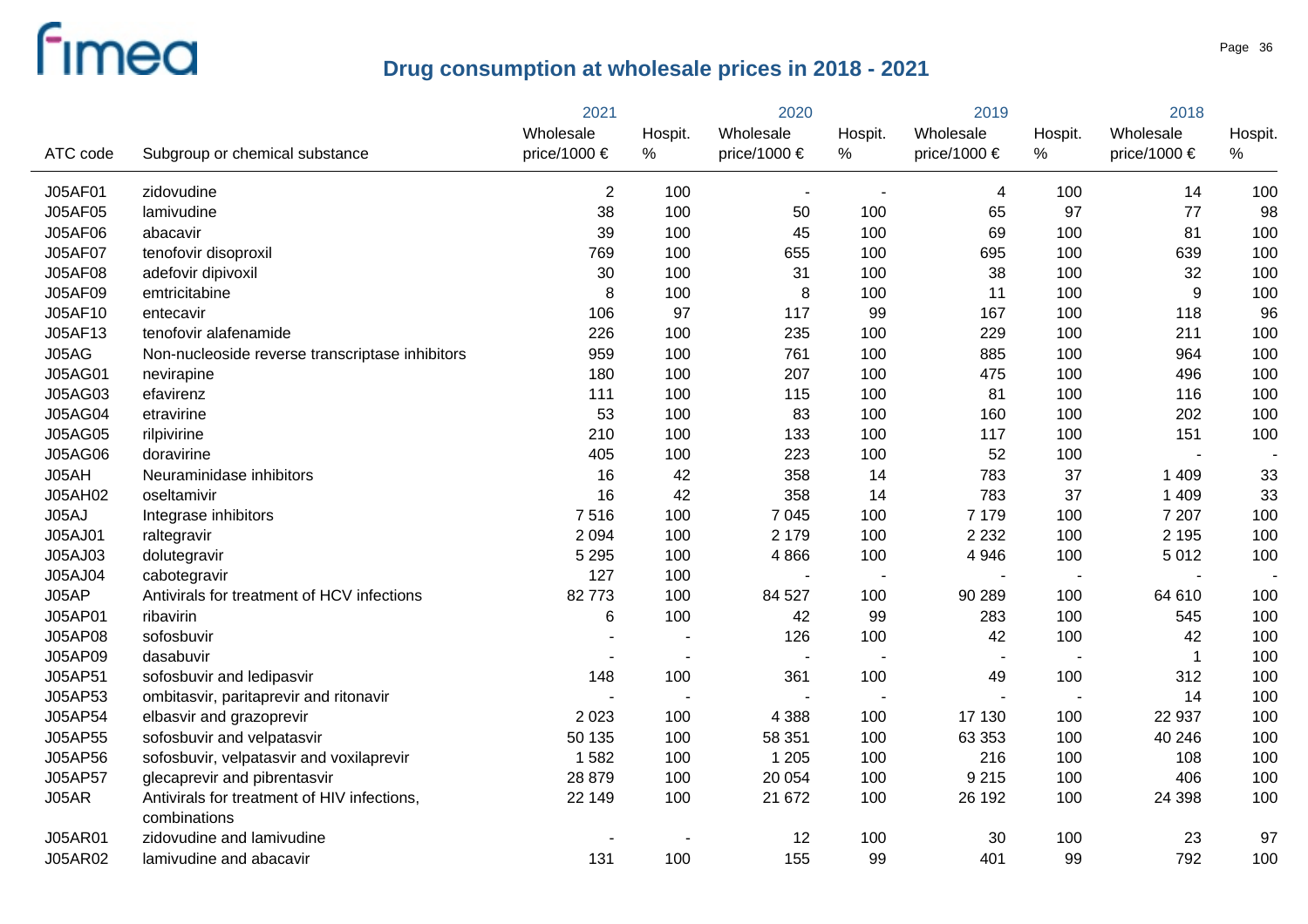|                |                                                                      | 2021         | 2020                     |                          | 2019                     |                  | 2018    |                  |         |
|----------------|----------------------------------------------------------------------|--------------|--------------------------|--------------------------|--------------------------|------------------|---------|------------------|---------|
|                |                                                                      | Wholesale    | Hospit.                  | Wholesale                | Hospit.                  | Wholesale        | Hospit. | Wholesale        | Hospit. |
| ATC code       | Subgroup or chemical substance                                       | price/1000 € | %                        | price/1000 €             | %                        | price/1000 $\in$ | %       | price/1000 $\in$ | %       |
| <b>J05AR03</b> | tenofovir disoproxil and emtricitabine                               | 1 4 9 9      | 95                       | 1 2 1 5                  | 94                       | 2 2 8 1          | 99      | 2757             | 100     |
| J05AR04        | zidovudine, lamivudine and abacavir                                  |              |                          |                          | $\overline{\phantom{a}}$ | 4                | 100     | 11               | 100     |
| <b>J05AR06</b> | emtricitabine, tenofovir disoproxil and efavirenz                    | 123          | 100                      | 194                      | 97                       | 736              | 100     | 1 2 4 9          | 100     |
| <b>J05AR08</b> | emtricitabine, tenofovir disoproxil and rilpivirine                  | 112          | 93                       | 137                      | 100                      | 198              | 98      | 203              | 97      |
| <b>J05AR09</b> | emtricitabine, tenofovir disoproxil, elvitegravir and<br>cobicistat  | 60           | 100                      | 96                       | 100                      | 156              | 100     | 205              | 100     |
| J05AR10        | lopinavir and ritonavir                                              | 3            | 100                      | 27                       | 98                       | 79               | 100     | 138              | 100     |
| J05AR13        | lamivudine, abacavir and dolutegravir                                | 5 2 2 0      | 100                      | 6 1 2 4                  | 100                      | 7 3 8 5          | 100     | 6992             | 100     |
| J05AR14        | darunavir and cobicistat                                             | 153          | 100                      | 242                      | 100                      | 218              | 100     | 177              | 100     |
| J05AR17        | emtricitabine and tenofovir alafenamide                              | 2 3 3 1      | 100                      | 2651                     | 100                      | 3810             | 100     | 5 1 7 1          | 100     |
| J05AR18        | emtricitabine, tenofovir alafenamide, elvitegravir<br>and cobicistat | 859          | 100                      | 1 0 9 2                  | 100                      | 1 4 1 6          | 100     | 3 1 3 6          | 100     |
| J05AR19        | emtricitabine, tenofovir alafenamide and rilpivirine                 | 1 0 5 7      | 100                      | 1 4 2 0                  | 100                      | 1896             | 100     | 2 0 5 0          | 100     |
| J05AR20        | emtricitabine, tenofovir alafenamide and bictegravir                 | 4889         | 100                      | 4 6 3 2                  | 100                      | 5411             | 100     | 942              | 100     |
| J05AR21        | dolutegravir and rilpivirine                                         | 195          | 100                      | 215                      | 100                      | 182              | 100     | 59               | 100     |
| <b>J05AR22</b> | emtricitabine, tenofovir alafenamide, darunavir<br>and cobicistat    | 892          | 100                      | 1010                     | 100                      | 1 4 5 8          | 100     | 495              | 100     |
| J05AR24        | lamivudine, tenofovir disoproxil and doravirine                      | 3013         | 100                      | 1 9 0 1                  | 100                      | 456              | 100     |                  |         |
| J05AR25        | lamivudine and dolutegravir                                          | 1612         | 100                      | 549                      | 100                      | 74               | 100     |                  |         |
| J05AX          | Other antivirals                                                     | 2 1 5 0      | 32                       | 1 2 5 6                  | 65                       | 488              | 100     | $77 \,$          | 100     |
| J05AX07        | enfuvirtide                                                          |              | $\overline{\phantom{a}}$ | $\overline{\phantom{a}}$ |                          |                  |         | $\overline{2}$   | 100     |
| J05AX09        | maraviroc                                                            | 87           | 100                      | 82                       | 97                       | 83               | 100     | 75               | 100     |
| J05AX18        | letermovir                                                           | 2 0 6 2      | 29                       | 1 1 7 3                  | 62                       | 405              | 100     |                  |         |
| J05AX25        | baloxavir marboxil                                                   | -1           | $\mathbf 0$              |                          | $\blacksquare$           |                  |         |                  |         |
| J06            | IMMUNE SERA AND IMMUNOGLOBULINS                                      | 49 8 24      | 73                       | 51 951                   | 80                       | 43 065           | 80      | 40 635           | 81      |
| JO6B           | <b>IMMUNOGLOBULINS</b>                                               | 49 8 24      | 73                       | 51 951                   | 80                       | 43 065           | 80      | 40 635           | 81      |
| J06BA          | Immunoglobulins, normal human                                        | 48 283       | 72                       | 50 570                   | 80                       | 41 450           | 79      | 39 070           | 80      |
| J06BA01        | immunoglobulins, normal human, for extravascular<br>adm.             | 13884        | $\sqrt{3}$               | 10 595                   | 3                        | 8816             | 3       | 7853             | 3       |
| J06BA02        | immunoglobulins, normal human, for intravascular<br>adm.             | 34 399       | 100                      | 39 974                   | 100                      | 32 634           | 100     | 31 217           | 100     |
| J06BB          | Specific immunoglobulins                                             | 691          | 100                      | 645                      | 100                      | 617              | 100     | 618              | 100     |
| J06BB01        | anti-D (rh) immunoglobulin                                           | 691          | 100                      | 645                      | 100                      | 617              | 100     | 618              | 100     |
| J06BC          | Antibacterial monoclonal antibodies                                  | 313          | 100                      | 186                      | 100                      | 204              | 100     | 153              | 100     |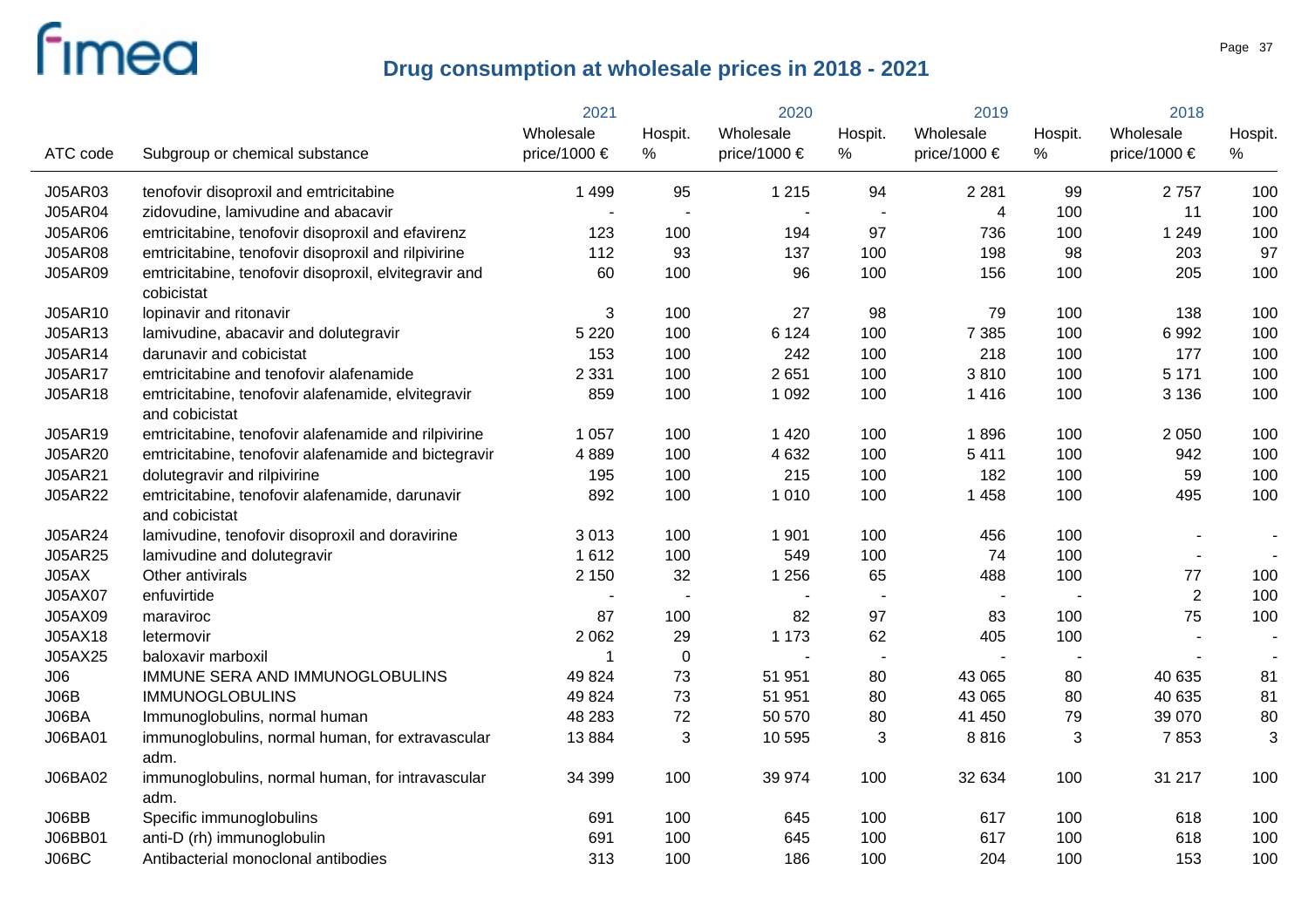|                |                                                                                          | 2021         | 2020           |                       | 2019             |              | 2018                    |              |                |
|----------------|------------------------------------------------------------------------------------------|--------------|----------------|-----------------------|------------------|--------------|-------------------------|--------------|----------------|
|                |                                                                                          | Wholesale    | Hospit.        | Wholesale             | Hospit.          | Wholesale    | Hospit.                 | Wholesale    | Hospit.        |
| ATC code       | Subgroup or chemical substance                                                           | price/1000 € | $\%$           | price/1000 $\epsilon$ | %                | price/1000 € | $\%$                    | price/1000 € | %              |
| J06BC03        | bezlotoxumab                                                                             | 313          | 100            | 186                   | 100              | 204          | 100                     | 153          | 100            |
| J06BD          | Antiviral monoclonal antibodies                                                          | 537          | 100            | 550                   | 100              | 794          | 100                     | 793          | 100            |
| J06BD01        | palivizumab                                                                              | 537          | 100            | 550                   | 100              | 794          | 100                     | 793          | 100            |
| J07            | <b>VACCINES</b>                                                                          | 15 25 9      | $\overline{7}$ | 21 579                | 9                | 21 141       | 10                      | 25 250       | 18             |
| <b>J07A</b>    | <b>BACTERIAL VACCINES</b>                                                                | 2 4 5 4      | 34             | 9670                  | 17               | 4 9 64       | 32                      | 6 4 0 3      | 46             |
| J07AE          | Cholera vaccines                                                                         | 50           | 19             | 50                    | 28               | 124          | 13                      | 140          | 12             |
| <b>J07AE01</b> | cholera, inactivated, whole cell                                                         | 50           | 19             | 50                    | 28               | 124          | 13                      | 140          | 12             |
| J07AG          | Haemophilus influenzae B vaccines                                                        | 20           | 92             | 19                    | 96               | 20           | 95                      | 3            | 94             |
| <b>J07AG01</b> | haemophilus influenzae B, purified antigen<br>conjugated                                 | 20           | 92             | 19                    | 96               | 20           | 95                      | 3            | 94             |
| J07AH          | Meningococcal vaccines                                                                   | 526          | 87             | 1 2 1 2               | 96               | 1 2 1 3      | 87                      | 847          | 80             |
| <b>J07AH08</b> | meningococcus A, C, Y, W-135, tetravalent<br>purified polysaccharides antigen conjugated | 503          | 88             | 1 1 7 8               | 96               | 1 200        | 87                      | 829          | 81             |
| <b>J07AH09</b> | meningococcus B, multicomponent vaccine                                                  | 23           | 63             | 34                    | 84               | 13           | 37                      | 17           | 20             |
| J07AJ          | Pertussis vaccines                                                                       | 92           | $\mathbf 0$    | 93                    | 1                | 86           | 4                       | 259          | 3              |
| J07AJ52        | pertussis, purified antigen, combinations with<br>toxoids                                | 92           | $\mathbf 0$    | 93                    | 1                | 86           | 4                       | 259          | 3              |
| J07AL          | Pneumococcal vaccines                                                                    | 1 3 9 3      | 24             | 7967                  | 5                | 3017         | 15                      | 4 6 6 9      | 47             |
| <b>J07AL01</b> | pneumococcus, purified polysaccharides antigen                                           | 52           | 29             | 96                    | 13               | 146          | 71                      | 83           | 18             |
| <b>J07AL02</b> | pneumococcus, purified polysaccharides antigen<br>conjugated                             | 1 3 4 1      | 23             | 7871                  | 5                | 2872         | 12                      | 4586         | 48             |
| J07AM          | Tetanus vaccines                                                                         | 307          | $\overline{c}$ | 258                   | $\boldsymbol{2}$ | 256          | 1                       | 283          | $\mathbf 1$    |
| J07AM51        | tetanus toxoid, combinations with diphtheria toxoid                                      | 307          | $\overline{2}$ | 258                   | $\overline{2}$   | 256          | 1                       | 283          | $\mathbf{1}$   |
| J07AP          | Typhoid vaccines                                                                         | 66           | 22             | 72                    | 23               | 247          | 9                       | 202          | 5              |
| <b>J07AP01</b> | typhoid, oral, live attenuated                                                           | 12           | 4              | 29                    | 5                | 116          | 6                       | 143          | 3              |
| J07AP03        | typhoid, purified polysaccharide antigen                                                 | 54           | 26             | 44                    | 35               | 131          | 12                      | 59           | 12             |
| JO7B           | <b>VIRAL VACCINES</b>                                                                    | 12792        | $\overline{2}$ | 11886                 | 3                | 16 140       | 3                       | 18 8 20      | 9              |
| J07BA          | Encephalitis vaccines                                                                    | 4 5 5 3      | 1              | 4 2 0 1               | 1                | 4 8 0 7      | 1                       | 5792         | 15             |
| J07BA01        | encephalitis, tick borne, inactivated, whole virus                                       | 4 4 1 3      |                | 4 0 6 1               |                  | 4513         | 1                       | 5 2 2 6      | 16             |
| J07BA02        | encephalitis, Japanese, inactivated, whole virus                                         | 140          |                | 141                   |                  | 294          | $\overline{2}$          | 567          | $\mathbf 1$    |
| J07BB          | Influenza vaccines                                                                       | 5 0 9 1      |                | 3 4 2 4               |                  | 2 9 4 1      | $\mathbf 1$             | 2686         | $\overline{c}$ |
| J07BB02        | influenza, purified antigen                                                              | 4 9 5 2      |                | 3 2 8 6               |                  | 2867         | 1                       | 2 5 8 9      | $\overline{c}$ |
| J07BB03        | influenza, live attenuated                                                               | 139          | 0              | 138                   |                  | 74           | 0                       | 98           | 0              |
| J07BC          | Hepatitis vaccines                                                                       | 1850         | 8              | 3 4 5 5               | 6                | 7 2 7 6      | $\overline{\mathbf{4}}$ | 9 1 9 4      | 8              |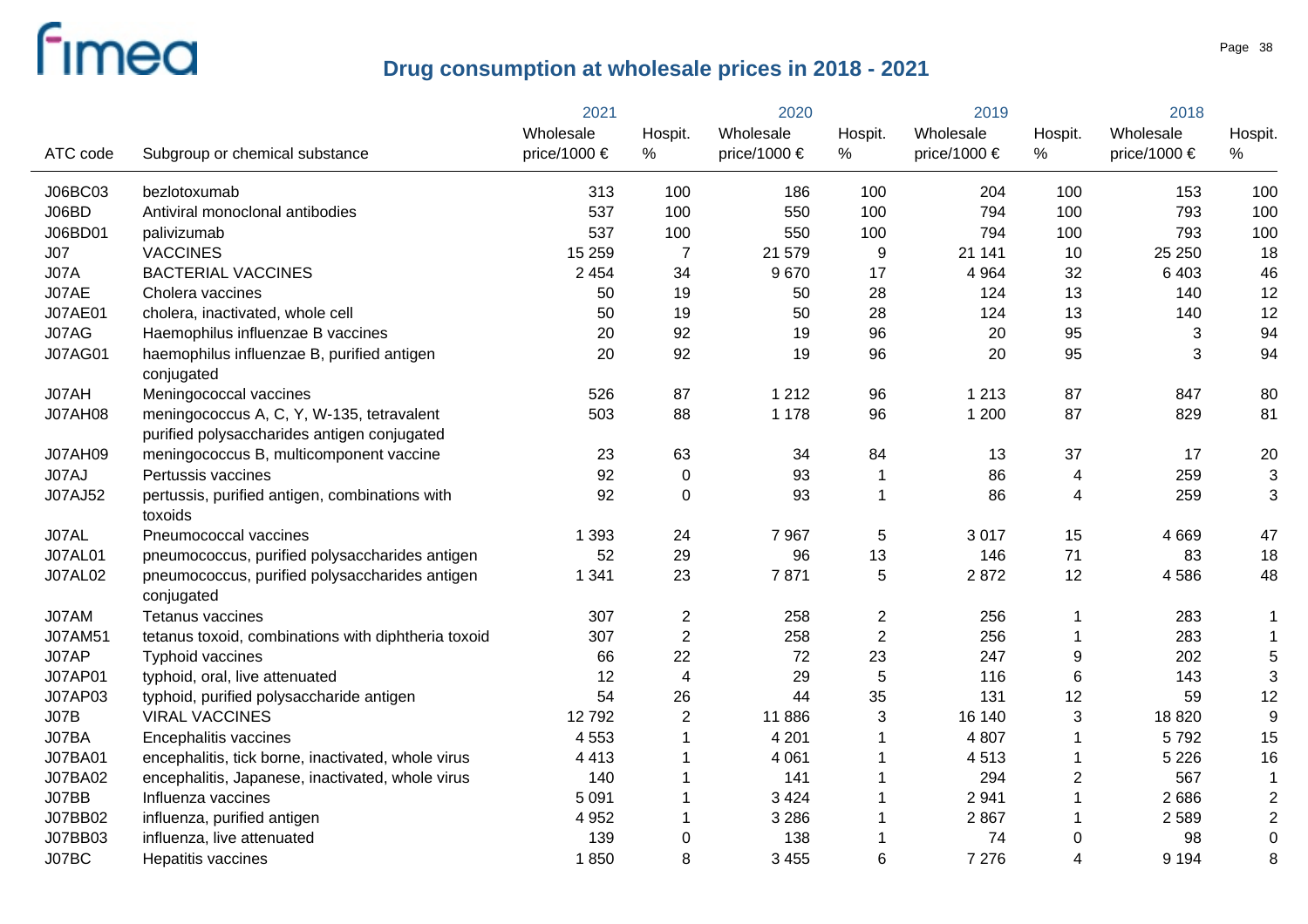|                 |                                                                             | 2021         | 2020           |                       | 2019             |                  | 2018             |              |             |
|-----------------|-----------------------------------------------------------------------------|--------------|----------------|-----------------------|------------------|------------------|------------------|--------------|-------------|
|                 |                                                                             | Wholesale    | Hospit.        | Wholesale             | Hospit.          | Wholesale        | Hospit.          | Wholesale    | Hospit.     |
| ATC code        | Subgroup or chemical substance                                              | price/1000 € | $\%$           | price/1000 $\epsilon$ | %                | price/1000 $\in$ | %                | price/1000 € | %           |
| J07BC01         | hepatitis B, purified antigen                                               | 519          | 16             | 606                   | 17               | 1 0 1 7          | 16               | 1 4 1 0      | 26          |
| J07BC02         | hepatitis A, inactivated, whole virus                                       | 323          | 6              | 456                   | 3                | 957              | $\overline{2}$   | 1 309        | $\,6$       |
| J07BC20         | combinations                                                                | 1 0 0 8      | 5              | 2 3 9 3               | 3                | 5 3 0 2          | $\overline{2}$   | 6475         | 4           |
| J07BD           | Measles vaccines                                                            | 52           | 1              | 69                    | 0                | 103              | 0                | 122          | 0           |
| J07BD52         | measles, combinations with mumps and rubella,<br>live attenuated            | 52           | 1              | 69                    | $\mathbf 0$      | 103              | $\Omega$         | 122          | 0           |
| J07BD54         | measles, combinations with mumps, rubella and<br>varicella, live attenuated | $\mathbf 0$  |                |                       |                  |                  |                  |              |             |
| J07BF           | Poliomyelitis vaccines                                                      | 20           | 20             | 24                    | 17               | 35               | 19               | 26           | 31          |
| J07BF03         | poliomyelitis, trivalent, inactivated, whole virus                          | 20           | 20             | 24                    | 17               | 35               | 19               | 26           | 31          |
| J07BH           | Rota virus diarrhea vaccines                                                | 5            | $\mathbf 0$    | 5                     | 16               | 5                | $\mathbf 0$      | 3            | 0           |
| J07BH02         | rota virus, pentavalent, live, reassorted                                   | 5            | 0              | 5                     | 16               | 5                | $\mathbf 0$      | 3            | $\mathbf 0$ |
| J07BK           | Varicella zoster vaccines                                                   | 746          | 1              | 335                   | $\overline{c}$   | 351              | $\sqrt{2}$       | 420          | 3           |
| J07BK01         | varicella, live attenuated                                                  | 86           | $\overline{2}$ | 96                    | 6                | 160              | $\overline{4}$   | 288          | 5           |
| J07BK02         | zoster, live attenuated                                                     | 180          | 0              | 239                   | 1                | 191              | 0                | 132          |             |
| J07BK03         | zoster, purified antigen                                                    | 480          |                | $\blacksquare$        |                  |                  |                  |              |             |
| J07BL           | Yellow fever vaccines                                                       | 85           | 6              | 116                   | 9                | 328              | $\mathbf 5$      | 383          |             |
| <b>J07BL01</b>  | yellow fever, live attenuated                                               | 85           | 6              | 116                   | $\boldsymbol{9}$ | 328              | $\overline{5}$   | 383          |             |
| J07BM           | Papillomavirus vaccines                                                     | 391          | 3              | 257                   | 8                | 295              | $\boldsymbol{9}$ | 192          | 6           |
| J07BM02         | papillomavirus (human types 16, 18)                                         |              |                | $\mathbf 0$           |                  |                  |                  |              |             |
| J07BM03         | ppapillomavirus (human types 6, 11, 16, 18, 31,<br>33, 45, 52, 58)          | 391          | 3              | 257                   | 8                | 295              | $\boldsymbol{9}$ | 192          | 6           |
| J07BX           | Other viral vaccines                                                        | $\mathbf 0$  |                |                       |                  |                  |                  |              |             |
| J07BX03         | covid-19 vaccines                                                           | $\Omega$     |                |                       |                  |                  |                  |              |             |
| <b>J07C</b>     | BACTERIAL AND VIRAL VACCINES, COMBINED                                      | 13           | 0              | 23                    | $\pmb{0}$        | 37               | $\boldsymbol{0}$ | 27           |             |
| J07CA           | Bacterial and viral vaccines, combined                                      | 13           | 0              | 23                    | 0                | 37               | $\mathbf 0$      | 27           |             |
| <b>J07CA02</b>  | diphtheria, pertussis, poliomyelitis, tetanus                               | 5            | 0              | 11                    | 0                | 7                | $\mathbf 0$      | 13           |             |
| <b>J07CA06</b>  | diphtheria, Haemophilus influenzae B, pertussis,<br>poliomyelitis, tetanus  | 8            | 0              | 6                     | 0                | 6                | $\mathbf 0$      | 5            | 0           |
| <b>J07CA10</b>  | typhoid - hepatitis A                                                       |              |                | 6                     | $\mathbf 0$      | 24               | $\mathbf 0$      | 9            | $\Omega$    |
| L               | <b>ANTINEOPLASTIC AND</b>                                                   | 895 597      | 44             | 813 329               | 42               | 782 987          | 44               | 690 320      | 44          |
|                 | <b>IMMUNOMODULATING AGENTS</b>                                              |              |                |                       |                  |                  |                  |              |             |
| L <sub>01</sub> | <b>ANTINEOPLASTIC AGENTS</b>                                                | 381 975      | 68             | 328 360               | 68               | 308 377          | 70               | 259 675      | 75          |
| L01A            | <b>ALKYLATING AGENTS</b>                                                    | 6 3 9 1      | 75             | 6 2 1 7               | 73               | 6 1 1 1          | 69               | 4917         | 65          |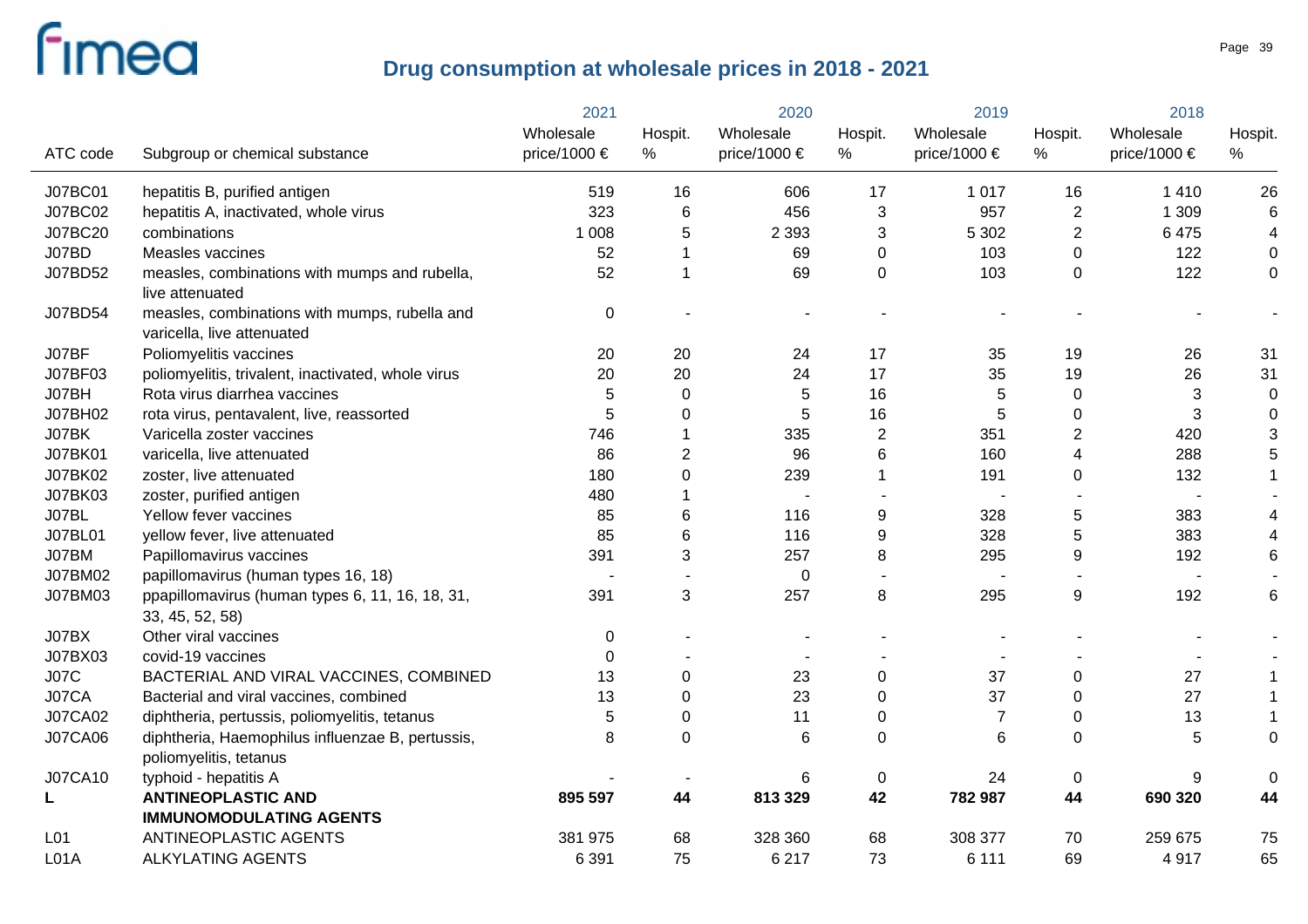|          |                                | 2021         |                          |                |                | 2019             |                          | 2018                     |                |
|----------|--------------------------------|--------------|--------------------------|----------------|----------------|------------------|--------------------------|--------------------------|----------------|
|          |                                | Wholesale    | Hospit.                  | Wholesale      | Hospit.        | Wholesale        | Hospit.                  | Wholesale                | Hospit.        |
| ATC code | Subgroup or chemical substance | price/1000 € | %                        | price/1000 €   | %              | price/1000 $\in$ | %                        | price/1000 €             | %              |
| L01AA    | Nitrogen mustard analogues     | 2 607        | 97                       | 2805           | 95             | 2 6 6 6          | 94                       | 2 5 3 8                  | 94             |
| L01AA01  | cyclophosphamide               | 706          | 95                       | 712            | 96             | 753              | 96                       | 816                      | 96             |
| L01AA02  | chlorambucil                   | 33           | 13                       | 96             | 14             | 112              | 15                       | 113                      | 16             |
| L01AA03  | melphalan                      | 400          | 96                       | 457            | 93             | 65               | 40                       | 63                       | 39             |
| L01AA05  | chlormethine                   |              | $\overline{\phantom{a}}$ | 10             | 100            |                  | $\overline{\phantom{a}}$ |                          |                |
| L01AA06  | ifosfamide                     | 361          | 100                      | 451            | 100            | 501              | 100                      | 407                      | 100            |
| L01AA09  | bendamustine                   | 1 1 0 5      | 100                      | 1 0 8 0        | 100            | 1 2 3 5          | 100                      | 1 1 3 8                  | 100            |
| L01AB    | Alkyl sulphonates              | 721          | 100                      | 646            | 100            | 224              | 100                      | 119                      | 100            |
| L01AB01  | busulfan                       | 197          | 100                      | 120            | 100            | 108              | 100                      | 119                      | 100            |
| L01AB02  | treosulfan                     | 523          | 100                      | 525            | 100            | 116              | 100                      | $\overline{\phantom{a}}$ |                |
| L01AC    | Ethylene imines                | 743          | 100                      | 460            | 100            | 537              | 100                      | 407                      | 100            |
| L01AC01  | thiotepa                       | 743          | 100                      | 460            | 100            | 537              | 100                      | 407                      | 100            |
| L01AD    | Nitrosoureas                   | 617          | 100                      | 634            | 99             | 786              | 100                      | 42                       | 99             |
| L01AD01  | carmustine                     | 533          | 100                      | 547            | 100            | 716              | 100                      | 13                       | 100            |
| L01AD02  | lomustine                      | 30           | 94                       | 29             | 85             | 19               | 94                       | 29                       | 99             |
| L01AD04  | streptozocin                   | 54           | 100                      | 57             | 100            | 51               | 100                      |                          |                |
| L01AX    | Other alkylating agents        | 1 704        | 10                       | 1672           | 8              | 1899             | 10                       | 1812                     | 13             |
| L01AX03  | temozolomide                   | 1 6 2 2      | 5                        | 1 603          | 4              | 1802             | 5                        | 1 6 9 4                  | $\overline{7}$ |
| L01AX04  | dacarbazine                    | 82           | 100                      | 69             | 100            | 97               | 100                      | 118                      | 100            |
| LO1B     | <b>ANTIMETABOLITES</b>         | 16 331       | 82                       | 17 391         | 82             | 17 659           | 84                       | 16 623                   | 87             |
| L01BA    | Folic acid analogues           | 6887         | 99                       | 6 3 4 9        | 98             | 6 4 2 0          | 98                       | 6942                     | 98             |
| L01BA01  | methotrexate                   | 444          | 82                       | 421            | 70             | 475              | 69                       | 636                      | 73             |
| L01BA04  | pemetrexed                     | 6 4 4 3      | 100                      | 5928           | 100            | 5 9 4 4          | 100                      | 6 3 0 6                  | 100            |
| L01BB    | Purine analogues               | 616          | 37                       | 537            | 39             | 646              | 47                       | 475                      | 69             |
| L01BB02  | mercaptopurine                 | 371          | 4                        | 299            | $\,6$          | 250              | 5                        | 90                       | 18             |
| L01BB04  | cladribine                     | 64           | 100                      | 94             | 100            | 62               | 90                       | 101                      | 98             |
| L01BB05  | fludarabine                    | 114          | 71                       | 103            | 57             | 179              | 44                       | 176                      | 60             |
| L01BB06  | clofarabine                    | 14           | 100                      | 38             | 100            | 119              | 100                      | 107                      | 100            |
| L01BB07  | nelarabine                     | 53           | 100                      | $\overline{4}$ | 100            | 35               | 100                      |                          |                |
| L01BC    | Pyrimidine analogues           | 8829         | 72                       | 10 505         | 74             | 10 594           | 78                       | 9 2 0 6                  | 80             |
| L01BC01  | cytarabine                     | 151          | 100                      | 156            | 100            | 98               | 100                      | 212                      | 100            |
| L01BC02  | fluorouracil                   | 320          | 99                       | 403            | 100            | 359              | 100                      | 374                      | 100            |
| L01BC05  | gemcitabine                    | 651          | 100                      | 531            | 100            | 997              | 100                      | 1 1 4 7                  | 100            |
| L01BC06  | capecitabine                   | 800          | $\overline{2}$           | 955            | $\overline{2}$ | 1 1 4 5          | $\overline{2}$           | 1 2 2 1                  | $\overline{2}$ |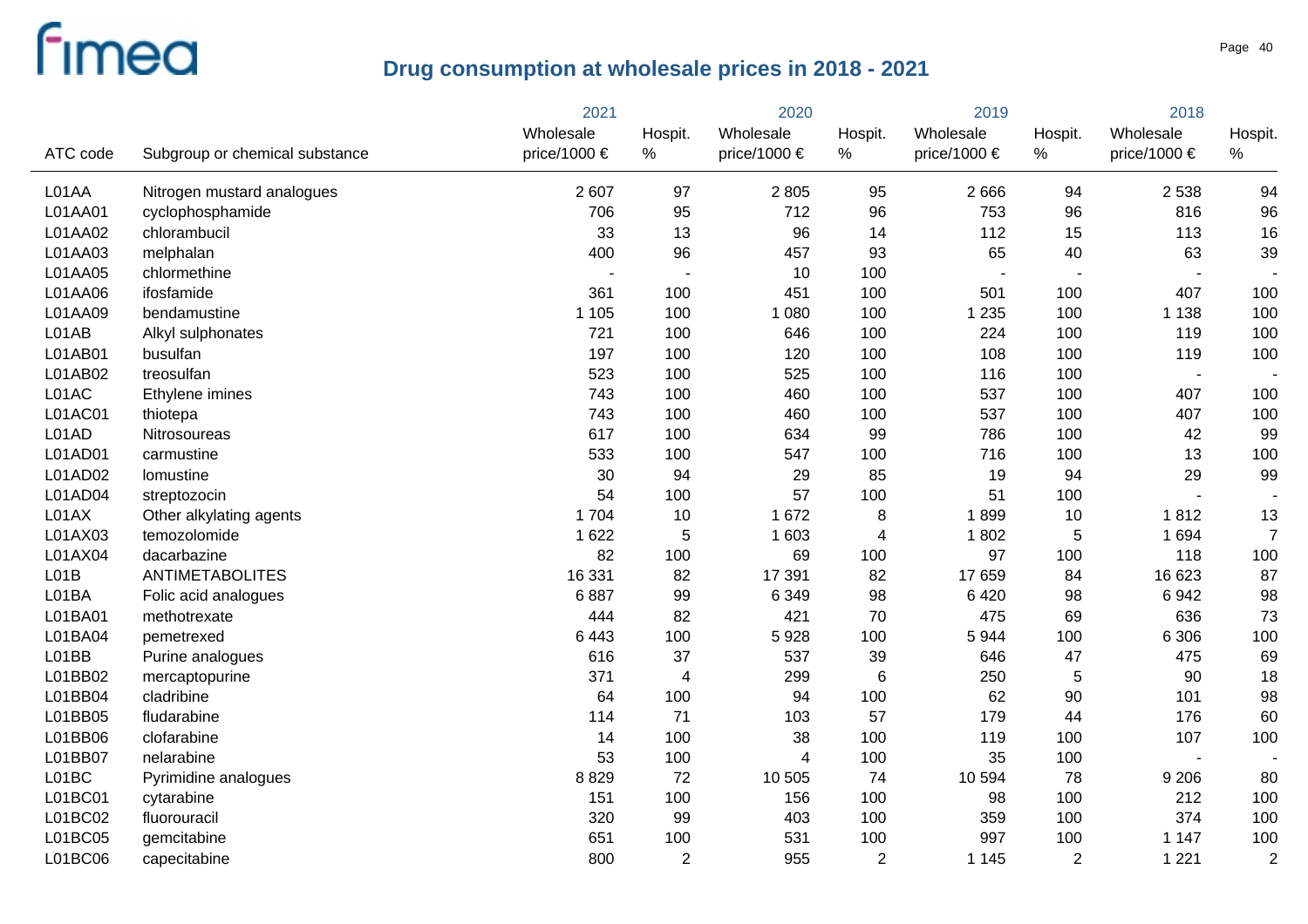|          |                                                        | 2021         |                          | 2020           |                          | 2019             |                | 2018             |                  |
|----------|--------------------------------------------------------|--------------|--------------------------|----------------|--------------------------|------------------|----------------|------------------|------------------|
|          |                                                        | Wholesale    | Hospit.                  | Wholesale      | Hospit.                  | Wholesale        | Hospit.        | Wholesale        | Hospit.          |
| ATC code | Subgroup or chemical substance                         | price/1000 € | %                        | price/1000 €   | $\%$                     | price/1000 $\in$ | $\%$           | price/1000 $\in$ | %                |
| L01BC07  | azacitidine                                            | 4 9 2 2      | 100                      | 6417           | 100                      | 6 3 5 3          | 100            | 5 3 3 0          | 100              |
| L01BC08  | decitabine                                             | 257          | 100                      | 216            | 100                      | 386              | 100            | 231              | 100              |
| L01BC52  | fluorouracil, combinations                             | 5            | 0                        | 6              | 0                        | $\overline{2}$   | 0              | -1               | $\boldsymbol{0}$ |
| L01BC53  | tegafur, combinations                                  | 96           | 8                        | 100            | 9                        | 127              | 8              | 144              | $6\phantom{1}6$  |
| L01BC59  | trifluridine, combinations                             | 1 6 2 7      | $\mathbf 0$              | 1720           | $\mathbf{1}$             | 1 1 2 6          | 0              | 545              | $\mathbf{1}$     |
| LO1C     | PLANT ALKALOIDS AND OTHER NATURAL<br><b>PRODUCTS</b>   | 14 658       | 95                       | 13 972         | 94                       | 14743            | 90             | 13 684           | 90               |
| L01CA    | Vinca alkaloids and analogues                          | 1 0 6 7      | 58                       | 1 1 8 7        | 52                       | 1847             | 37             | 1833             | 38               |
| L01CA01  | vinblastine                                            | 55           | 100                      | 36             | 96                       | 27               | 100            | 27               | 100              |
| L01CA02  | vincristine                                            | 248          | 100                      | 177            | 99                       | 105              | 99             | 140              | 100              |
| L01CA03  | vindesine                                              |              | $\overline{\phantom{a}}$ | $\blacksquare$ | $\overline{\phantom{a}}$ |                  | $\blacksquare$ | 5                | 100              |
| L01CA04  | vinorelbine                                            | 661          | 33                       | 810            | 31                       | 1570             | 25             | 1 5 3 0          | 25               |
| L01CA05  | vinflunine                                             | 103          | 100                      | 165            | 100                      | 145              | 100            | 132              | 100              |
| L01CB    | Podophyllotoxin derivatives                            | 402          | 72                       | 452            | 76                       | 350              | 72             | 336              | 72               |
| L01CB01  | etoposide                                              | 402          | 72                       | 452            | 76                       | 350              | 72             | 336              | 72               |
| L01CD    | Taxanes                                                | 11772        | 100                      | 11 102         | 100                      | 11 010           | 100            | 10 062           | 100              |
| L01CD01  | paclitaxel                                             | 6 6 8 9      | 100                      | 6 1 9 8        | 100                      | 5410             | 100            | 5789             | 100              |
| L01CD02  | docetaxel                                              | 726          | 100                      | 739            | 100                      | 922              | 100            | 890              | 100              |
| L01CD04  | cabazitaxel                                            | 4 3 5 7      | 100                      | 4 1 6 5        | 100                      | 4 6 7 9          | 100            | 3 3 8 3          | 100              |
| L01CE    | Topoisomerase 1 (TOP1) inhibitors                      | 871          | 85                       | 700            | 85                       | 951              | 84             | 809              | 88               |
| L01CE01  | topotecan                                              | 175          | 30                       | 185            | 45                       | 238              | 35             | 156              | 37               |
| L01CE02  | irinotecan                                             | 697          | 99                       | 515            | 100                      | 713              | 100            | 653              | 100              |
| L01CX    | Other plant alkaloids and other natural products       | 546          | 100                      | 530            | 100                      | 585              | 100            | 644              | 100              |
| L01CX01  | trabectedin                                            | 546          | 100                      | 530            | 100                      | 585              | 100            | 644              | 100              |
| L01D     | CYTOTOXIC ANTIBIOTICS AND RELATED<br><b>SUBSTANCES</b> | 2 5 8 3      | 100                      | 2612           | 99                       | 3 2 4 8          | 99             | 4 3 0 8          | 99               |
| L01DB    | Anthracyclines and related substances                  | 2 0 7 2      | 100                      | 2 1 7 6        | 100                      | 2684             | 100            | 3848             | 100              |
| L01DB01  | doxorubicin                                            | 1 4 2 1      | 100                      | 1488           | 100                      | 1770             | 100            | 1933             | 100              |
| L01DB03  | epirubicin                                             | 229          | 100                      | 275            | 100                      | 491              | 100            | 1 3 4 3          | 100              |
| L01DB06  | idarubicin                                             | 299          | 100                      | 268            | 100                      | 257              | 100            | 329              | 100              |
| L01DB07  | mitoxantrone                                           | 114          | 99                       | 113            | 100                      | 99               | 100            | 162              | 100              |
| L01DB11  | pixantrone                                             | 8            | 100                      | 32             | 100                      | 67               | 100            | 82               | 100              |
| L01DC    | Other cytotoxic antibiotics                            | 511          | 98                       | 436            | 98                       | 564              | 97             | 460              | 96               |
| L01DC01  | bleomycin                                              | 151          | 100                      | 102            | 100                      | 82               | 100            | 73               | 100              |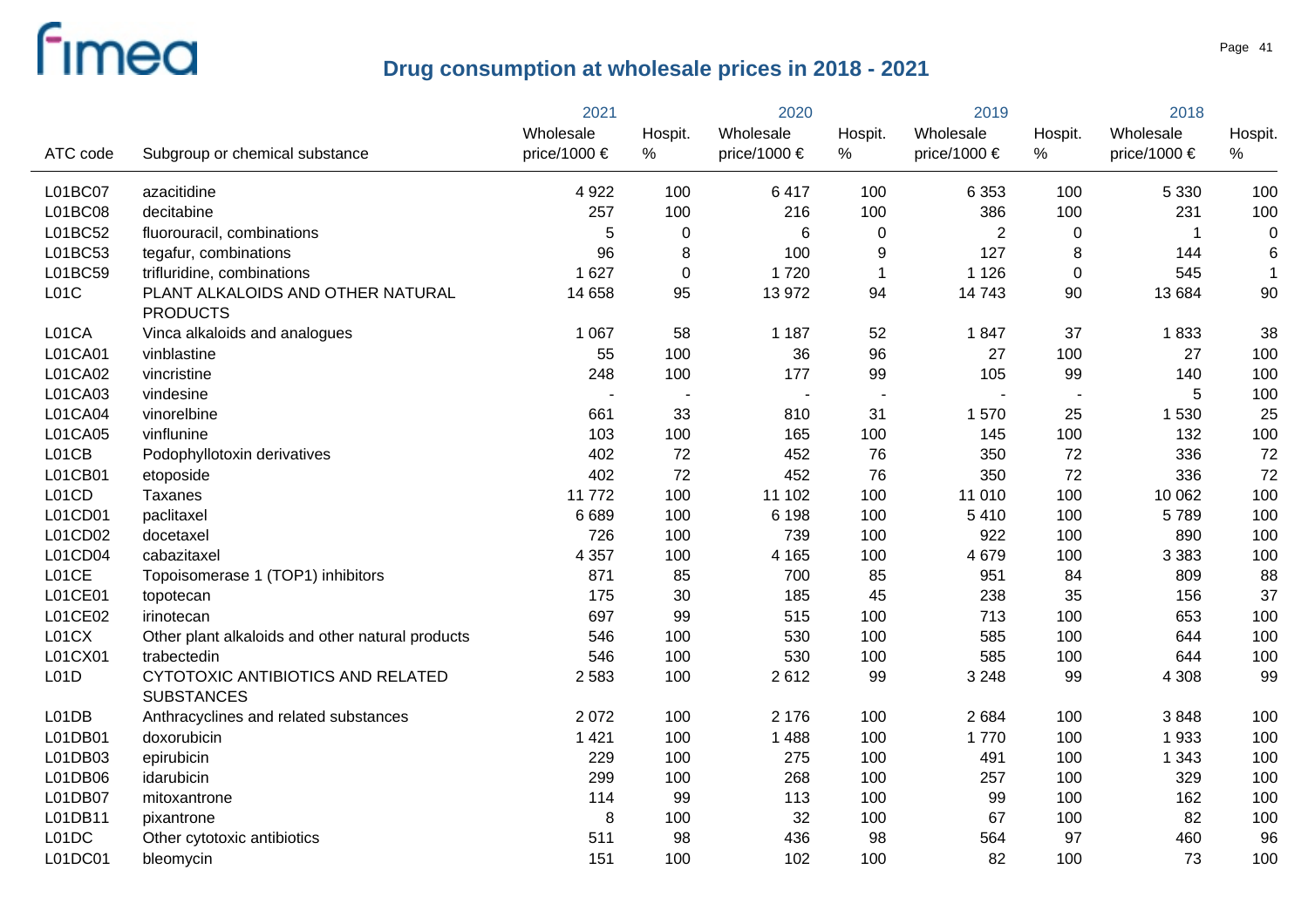|          |                                                                       | 2021         | 2020                    |                  | 2019           |                  | 2018             |              |                  |
|----------|-----------------------------------------------------------------------|--------------|-------------------------|------------------|----------------|------------------|------------------|--------------|------------------|
|          |                                                                       | Wholesale    | Hospit.                 | Wholesale        | Hospit.        | Wholesale        | Hospit.          | Wholesale    | Hospit.          |
| ATC code | Subgroup or chemical substance                                        | price/1000 € | $\%$                    | price/1000 $\in$ | %              | price/1000 $\in$ | %                | price/1000 € | %                |
| L01DC03  | mitomycin                                                             | 360          | 97                      | 334              | 97             | 483              | 96               | 387          | 95               |
| L01E     | PROTEIN KINASE INHIBITORS                                             | 101 932      | 4                       | 91 282           | 4              | 82710            | $\overline{4}$   | 60 094       | 5                |
| L01EA    | BCR-ABL tyrosine kinase inhibitors                                    | 9764         | 2                       | 10865            | 3              | 11 942           | $\overline{2}$   | 12 257       | 3                |
| L01EA01  | imatinib                                                              | 4 0 31       | 0                       | 4913             | 0              | 5 5 0 1          | $\overline{1}$   | 5977         | $\mathbf{1}$     |
| L01EA02  | dasatinib                                                             | 1885         | 4                       | 2 1 7 4          | 6              | 2752             | 3                | 2621         | 5                |
| L01EA03  | nilotinib                                                             | 2 6 6 8      | 1                       | 2576             | 1              | 2 5 4 8          | $\boldsymbol{0}$ | 2 5 0 5      | $\mathbf 1$      |
| L01EA04  | bosutinib                                                             | 444          | 0                       | 342              | $\mathbf 0$    | 293              | 0                | 436          | $\overline{2}$   |
| L01EA05  | ponatinib                                                             | 735          | 4                       | 860              | 20             | 849              | 8                | 718          | 18               |
| L01EB    | Epidermal growth factor receptor (EGFR) tyrosine<br>kinase inhibitors | 6926         | 1                       | 5 2 5 7          | -1             | 4873             | $\mathbf{1}$     | 3928         | $\boldsymbol{9}$ |
| L01EB01  | gefitinib                                                             | 65           | 2                       | 232              | 1              | 618              | $\overline{c}$   | 904          | 4                |
| L01EB02  | erlotinib                                                             | 144          | $\overline{c}$          | 553              | 3              | 992              | $\mathbf{1}$     | 1 5 2 3      | 3                |
| L01EB03  | afatinib                                                              | 1 3 4 1      | $\overline{2}$          | 1806             |                | 1729             | 1                | 1 1 0 6      | $\mathbf 2$      |
| L01EB04  | osimertinib                                                           | 5 3 7 5      | 1                       | 2666             |                | 1 5 3 3          | $\overline{c}$   | 396          | 62               |
| L01EC    | B-Raf serine-threonine kinase (BRAF) inhibitors                       | 6799         | 1                       | 5820             |                | 6 3 2 4          | $\overline{2}$   | 5783         | $\mathbf 1$      |
| L01EC01  | vemurafenib                                                           | 138          | 2                       | 225              |                | 400              | $\mathbf{1}$     | 635          | $\mathbf 2$      |
| L01EC02  | dabrafenib                                                            | 5 0 0 6      | 1                       | 4 6 9 4          |                | 5 6 7 5          | $\overline{c}$   | 5 1 4 7      | $\mathbf{1}$     |
| L01EC03  | encorafenib                                                           | 1656         |                         | 900              | 0              | 249              | 8                |              |                  |
| L01ED    | Anaplastic lymphoma kinase (ALK) inhibitors                           | 3 9 6 4      | 5                       | 3592             | 7              | 2 6 9 0          | $\sqrt{3}$       | 1581         | 5                |
| L01ED01  | crizotinib                                                            | 966          | 5                       | 1 1 6 9          | 4              | 1 4 6 8          | $\overline{2}$   | 1 540        | 5                |
| L01ED03  | alectinib                                                             | 2 5 3 2      | $\overline{2}$          | 2 0 6 1          | $\overline{2}$ | 1 1 7 4          | $\overline{2}$   | 41           | 28               |
| L01ED04  | brigatinib                                                            | 163          | 62                      | 223              | 68             | 48               | 56               |              |                  |
| L01ED05  | lorlatinib                                                            | 302          | $\pmb{0}$               | 139              | 0              |                  |                  |              |                  |
| L01EE    | Mitogen-activated protein kinase (MEK) inhibitors                     | 4831         | $\overline{2}$          | 3695             |                | 3 1 6 8          | 3                | 1976         | $\overline{2}$   |
| L01EE01  | trametinib                                                            | 3 4 1 8      | 3                       | 2892             |                | 2 9 3 9          | $\sqrt{2}$       | 1976         | $\overline{2}$   |
| L01EE03  | binimetinib                                                           | 1 4 1 3      | 1                       | 803              |                | 229              | $\boldsymbol{9}$ |              |                  |
| L01EF    | Cyclin-dependent kinase (CDK) inhibitors                              | 17 321       | 0                       | 14 5 8 6         | 0              | 11 040           | $\pmb{0}$        | 1 1 4 1      |                  |
| L01EF01  | palbociclib                                                           | 15 952       | 0                       | 14 4 39          | 0              | 11 002           | $\pmb{0}$        | 1 1 4 1      | 1                |
| L01EF02  | ribociclib                                                            | 103          | 0                       | 76               | 0              | 38               | $\pmb{0}$        |              |                  |
| L01EF03  | abemaciclib                                                           | 1 2 6 6      | $\overline{\mathbf{c}}$ | 72               | 3              |                  |                  |              |                  |
| L01EG    | Mammalian target of rapamycin (mTOR) kinase<br>inhibitors             | 1 4 9 5      | $\overline{2}$          | 1 609            | 8              | 1 6 1 3          | 9                | 2010         | 8                |
| L01EG01  | temsirolimus                                                          | 25           | 100                     | 61               | 100            | 59               | 100              | 34           | 100              |
| L01EG02  | everolimus                                                            | 1 4 6 9      | 1                       | 1548             | 5              | 1 5 5 4          | 5                | 1976         | 6                |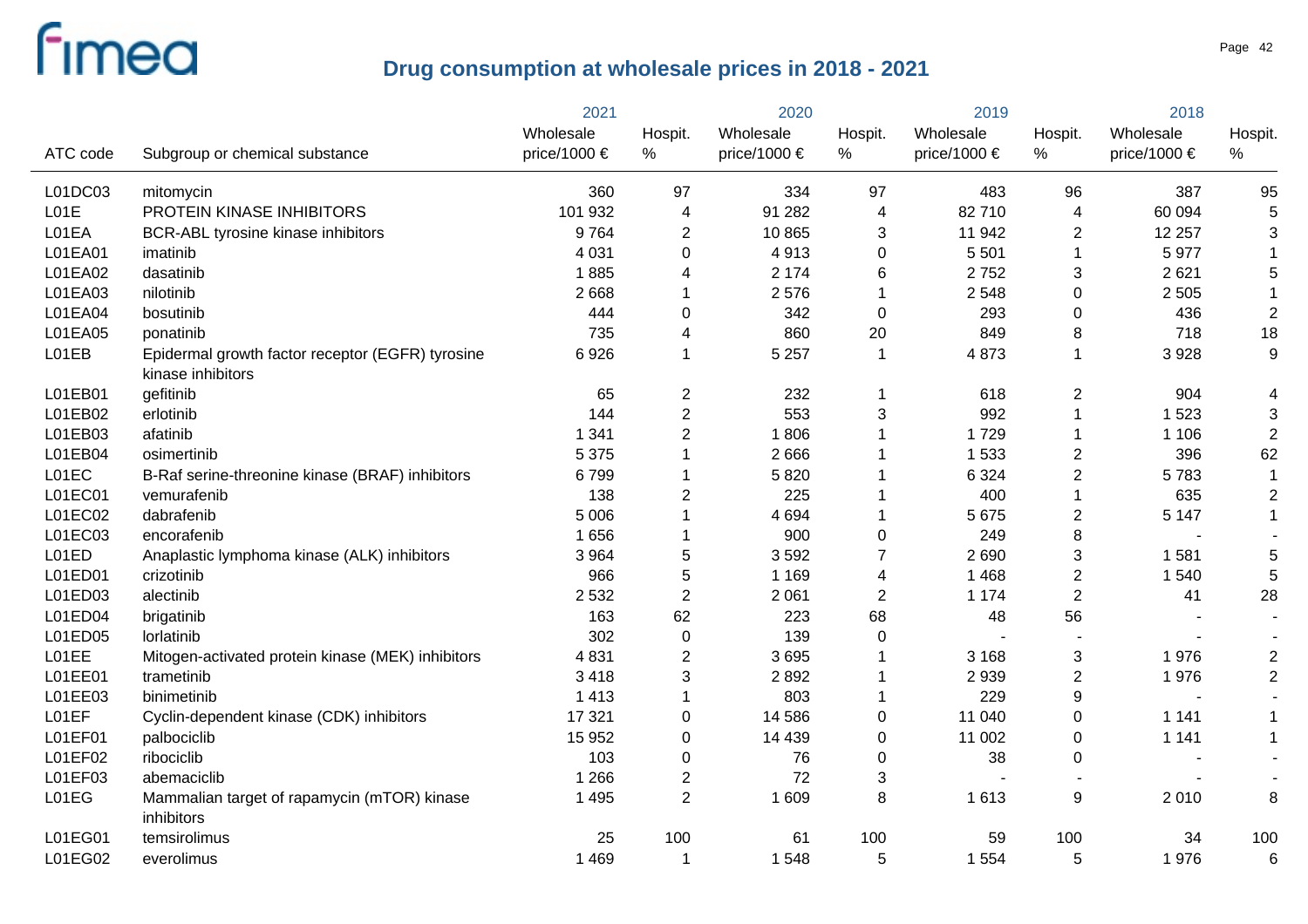|          |                                                                                   | 2021             | 2020           |              | 2019             |                  | 2018                     |                  |                  |
|----------|-----------------------------------------------------------------------------------|------------------|----------------|--------------|------------------|------------------|--------------------------|------------------|------------------|
|          |                                                                                   | Wholesale        | Hospit.        | Wholesale    | Hospit.          | Wholesale        | Hospit.                  | Wholesale        | Hospit.          |
| ATC code | Subgroup or chemical substance                                                    | price/1000 $\in$ | %              | price/1000 € | %                | price/1000 $\in$ | $\%$                     | price/1000 $\in$ | %                |
| L01EH    | Human epidermal growth factor receptor 2 (HER2)<br>tyrosine kinase inhibitors     | 477              | 9              | 436          | 3                | 541              | $\pmb{0}$                | 618              | $\mathbf 1$      |
| L01EH01  | lapatinib                                                                         | 417              | $\mathbf{1}$   | 436          | 3                | 541              | 0                        | 618              | 1                |
| L01EH02  | neratinib                                                                         | 60               | 69             |              | $\blacksquare$   |                  | $\overline{\phantom{a}}$ |                  |                  |
| L01EJ    | Janus-associated kinase (JAK) inhibitors                                          | 6561             | 21             | 5631         | 17               | 4720             | 17                       | 3818             | 12               |
| L01EJ01  | ruxolitinib                                                                       | 6561             | 21             | 5631         | 17               | 4720             | 17                       | 3818             | 12               |
| L01EK    | Vascular endothelial growth factor receptor<br>(VEGFR) tyrosine kinase inhibitors | 970              | $\mathbf 0$    | 911          | $\mathbf 0$      | 1 1 0 2          | $\pmb{0}$                | 1 6 6 1          | $\boldsymbol{0}$ |
| L01EK01  | axitinib                                                                          | 970              | $\mathbf 0$    | 911          | 0                | 1 1 0 2          | 0                        | 1 6 6 1          | 0                |
| L01EL    | Bruton's tyrosine kinase (BTK) inhibitors                                         | 14 8 55          | $\mathbf 1$    | 12 908       |                  | 10 349           | 1                        | 4 4 1 3          | $\mathbf 5$      |
| L01EL01  | ibrutinib                                                                         | 14 8 55          | $\mathbf 1$    | 12 908       |                  | 10 349           | 1                        | 4 4 1 3          | $\,$ 5 $\,$      |
| L01EM    | Phosphatidylinositol-3-kinase (Pi3K) inhibitors                                   | 821              | 10             | 1 0 2 4      |                  | 1 4 9 0          | $\overline{\mathbf{c}}$  | 2 3 5 1          | 4                |
| L01EM01  | idelalisib                                                                        | 729              | 1              | 1 0 2 4      |                  | 1 4 9 0          | $\overline{c}$           | 2 3 5 1          | 4                |
| L01EM03  | alpelisib                                                                         | 92               | 79             |              |                  |                  | $\sim$                   |                  |                  |
| L01EX    | Other protein kinase inhibitors                                                   | 27 149           | 6              | 24 947       | 6                | 22 859           | $\overline{7}$           | 18 556           | $\,6$            |
| L01EX01  | sunitinib                                                                         | 3 2 0 3          | $\overline{2}$ | 3792         |                  | 5 5 4 7          | 1                        | 5886             | $\sqrt{2}$       |
| L01EX02  | sorafenib                                                                         | 1578             | 13             | 1880         | 14               | 1882             | 15                       | 2 2 1 7          | 13               |
| L01EX03  | pazopanib                                                                         | 1 6 1 3          | $\overline{2}$ | 2 0 4 5      | $\overline{2}$   | 2 4 1 1          | $\overline{c}$           | 2889             | $\overline{1}$   |
| L01EX04  | vandetanib                                                                        | 44               | 67             | 30           | 100              | 108              | 100                      | 145              | 100              |
| L01EX05  | regorafenib                                                                       | 708              | $\overline{2}$ | 926          | $\boldsymbol{0}$ | 1 1 4 5          | 1                        | 1 3 6 9          | $\boldsymbol{0}$ |
| L01EX07  | cabozantinib                                                                      | 10 078           | $\overline{2}$ | 8588         | $\overline{2}$   | 6 3 5 0          | 4                        | 1827             | 1                |
| L01EX08  | lenvatinib                                                                        | 1 6 6 7          | $\overline{2}$ | 1 1 0 6      | 4                | 543              | 3                        | 375              | $\boldsymbol{0}$ |
| L01EX09  | nintedanib                                                                        | 5 2 9 8          | $\mathbf{1}$   | 4562         | -1               | 3841             | $\mathbf{1}$             | 3 2 3 8          | $\mathbf{1}$     |
| L01EX10  | midostaurin                                                                       | 1723             | 53             | 1813         | 44               | 1 0 3 1          | 77                       | 610              | 100              |
| L01EX12  | larotrectinib                                                                     | 253              | $\overline{4}$ | 86           | 85               |                  |                          |                  |                  |
| L01EX13  | gilteritinib                                                                      | 952              | 11             | 119          | 14               |                  |                          |                  |                  |
| L01EX22  | selpercatinib                                                                     | 32               | 100            |              |                  |                  |                          |                  |                  |
| L01F     | MONOCLONAL ANTIBODIES AND ANTIBODY<br><b>DRUG CONJUGATES</b>                      | 188 801          | 100            | 162 695      | 100              | 153 457          | 100                      | 131 869          | 100              |
| L01FA    | CD20 (Clusters of Differentiation 20) inhibitors                                  | 34 450           | 100            | 30 374       | 100              | 37 411           | 100                      | 36 723           | 100              |
| L01FA01  | rituximab                                                                         | 32 065           | 100            | 28 912       | 100              | 35 693           | 100                      | 35 153           | 100              |
| L01FA02  | ofatumumab                                                                        |                  |                |              |                  | 13               | 100                      | 222              | 100              |
| L01FA03  | obinutuzumab                                                                      | 2 3 8 6          | 100            | 1 4 6 1      | 100              | 1705             | 100                      | 1 3 4 9          | 100              |
| L01FB    | CD22 (Clusters of Differentiation 22) inhibitors                                  | 229              | 100            | 399          | 100              | 309              | 100                      | 339              | 100              |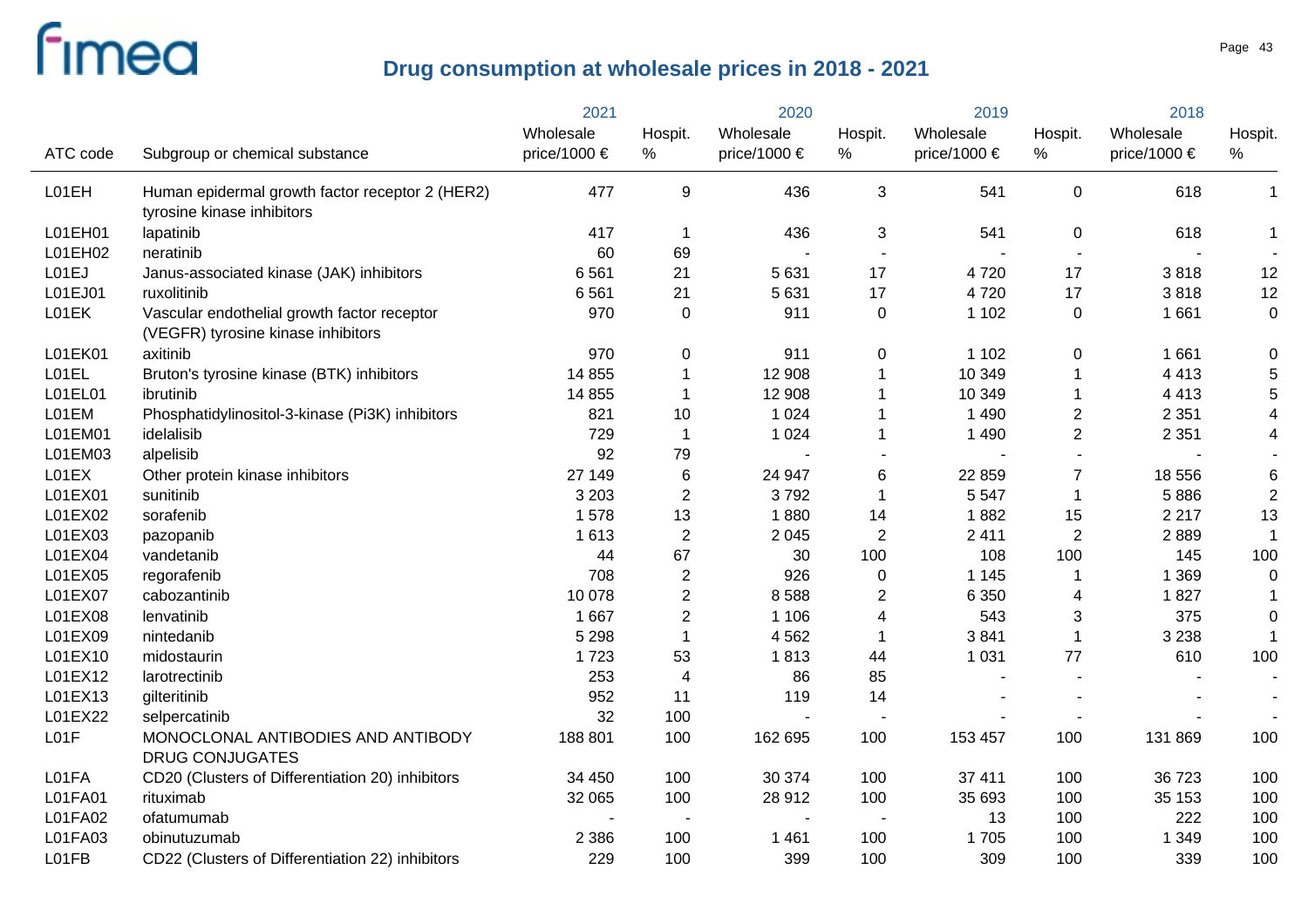|          |                                                                           | 2021         | 2020                     |                       | 2019           |                  | 2018                     |                  |         |
|----------|---------------------------------------------------------------------------|--------------|--------------------------|-----------------------|----------------|------------------|--------------------------|------------------|---------|
|          |                                                                           | Wholesale    | Hospit.                  | Wholesale             | Hospit.        | Wholesale        | Hospit.                  | Wholesale        | Hospit. |
| ATC code | Subgroup or chemical substance                                            | price/1000 € | %                        | price/1000 $\epsilon$ | %              | price/1000 $\in$ | %                        | price/1000 $\in$ | %       |
| L01FB01  | inotuzumab ozogamicin                                                     | 229          | 100                      | 399                   | 100            | 309              | 100                      | 339              | 100     |
| L01FC    | CD38 (Clusters of Differentiation 38) inhibitors                          | 11 053       | 100                      | 6 187                 | 100            | 5 6 7 0          | 100                      | 5 3 8 3          | 100     |
| L01FC01  | daratumumab                                                               | 10 535       | 100                      | 6 1 8 7               | 100            | 5 6 7 0          | 100                      | 5 3 8 3          | 100     |
| L01FC02  | isatuximab                                                                | 518          | 100                      | $\blacksquare$        | $\sim$         | $\blacksquare$   | $\sim$                   |                  |         |
| L01FD    | HER2 (Human Epidermal Growth Factor Receptor<br>2) inhibitors             | 43 841       | 100                      | 48 908                | 100            | 43 5 21          | 100                      | 39 627           | 100     |
| L01FD01  | trastuzumab                                                               | 27 361       | 100                      | 30 979                | 100            | 27 840           | 100                      | 26 044           | 100     |
| L01FD02  | pertuzumab                                                                | 9934         | 100                      | 12 253                | 100            | 10894            | 100                      | 9849             | 100     |
| L01FD03  | trastuzumab emtansine                                                     | 6 3 9 6      | 100                      | 5 6 7 6               | 100            | 4787             | 100                      | 3734             | 100     |
| L01FD04  | trastuzumab deruxtecan                                                    | 151          | 100                      | $\sim$                | $\blacksquare$ | $\sim$           | $\sim$                   |                  |         |
| L01FE    | <b>EGFR (Epidermal Growth Factor Receptor)</b><br>inhibitors              | 7 0 5 3      | 100                      | 6879                  | 100            | 7667             | 100                      | 6988             | 100     |
| L01FE01  | cetuximab                                                                 | 2 1 4 3      | 100                      | 2 1 0 4               | 100            | 3 0 5 3          | 100                      | 2 5 8 0          | 100     |
| L01FE02  | panitumumab                                                               | 4910         | 100                      | 4775                  | 100            | 4613             | 100                      | 4 4 0 3          | 100     |
| L01FE03  | necitumumab                                                               |              | $\overline{\phantom{a}}$ |                       | $\blacksquare$ |                  | $\sim$                   | 6                | 100     |
| L01FF    | PD-1/PDL-1 (Programmed cell death protein<br>1/death ligand 1) inhibitors | 54 923       | 100                      | 39 612                | 100            | 28 765           | 100                      | 15 378           | 100     |
| L01FF01  | nivolumab                                                                 | 15 351       | 100                      | 12 3 4 7              | 100            | 10 989           | 100                      | 8 2 0 0          | 100     |
| L01FF02  | pembrolizumab                                                             | 33 503       | 100                      | 22 3 96               | 100            | 14753            | 100                      | 6 3 6 5          | 100     |
| L01FF03  | durvalumab                                                                | 1 6 2 2      | 99                       | 863                   | 100            | 346              | 100                      |                  |         |
| L01FF04  | avelumab                                                                  | 219          | 100                      | $\overline{2}$        | $\mathbf 0$    | 63               | 100                      |                  |         |
| L01FF05  | atezolizumab                                                              | 4 0 9 4      | 100                      | 3894                  | 100            | 2 5 9 1          | 100                      | 813              | 100     |
| L01FF06  | cemiplimab                                                                | 121          | 100                      | 109                   | 100            | 23               | 100                      |                  |         |
| L01FF07  | dostarlimab                                                               | 14           | 100                      | $\sim$                | $\blacksquare$ |                  | $\overline{\phantom{a}}$ |                  |         |
| L01FG    | VEGF/VEGFR (Vascular Endothelial Growth<br>Factor) inhibitors             | 30 352       | 100                      | 26 535                | 100            | 25 763           | 100                      | 24 592           | 100     |
| L01FG01  | bevacizumab                                                               | 29 801       | 100                      | 25 984                | 100            | 25 352           | 100                      | 24 275           | 100     |
| L01FG02  | ramucirumab                                                               | 551          | 100                      | 551                   | 100            | 411              | 100                      | 317              | 100     |
| L01FX    | Other monoclonal antibodies and antibody drug<br>conjugates               | 6899         | 100                      | 3801                  | 100            | 4 3 5 2          | 100                      | 2839             | 100     |
| L01FX02  | gemtuzumab ozogamicin                                                     | 43           | 100                      | 137                   | 100            | 101              | 100                      | 14               | 100     |
| L01FX04  | ipilimumab                                                                | 2 3 2 8      | 100                      | 1 2 4 0               | 100            | 840              | 100                      | 170              | 100     |
| L01FX05  | brentuximab vedotin                                                       | 1926         | 100                      | 1 1 6 0               | 100            | 1 0 6 3          | 100                      | 921              | 100     |
| L01FX07  | blinatumomab                                                              | 1 6 5 2      | 100                      | 1 1 5 6               | 100            | 2 0 5 0          | 100                      | 363              | 100     |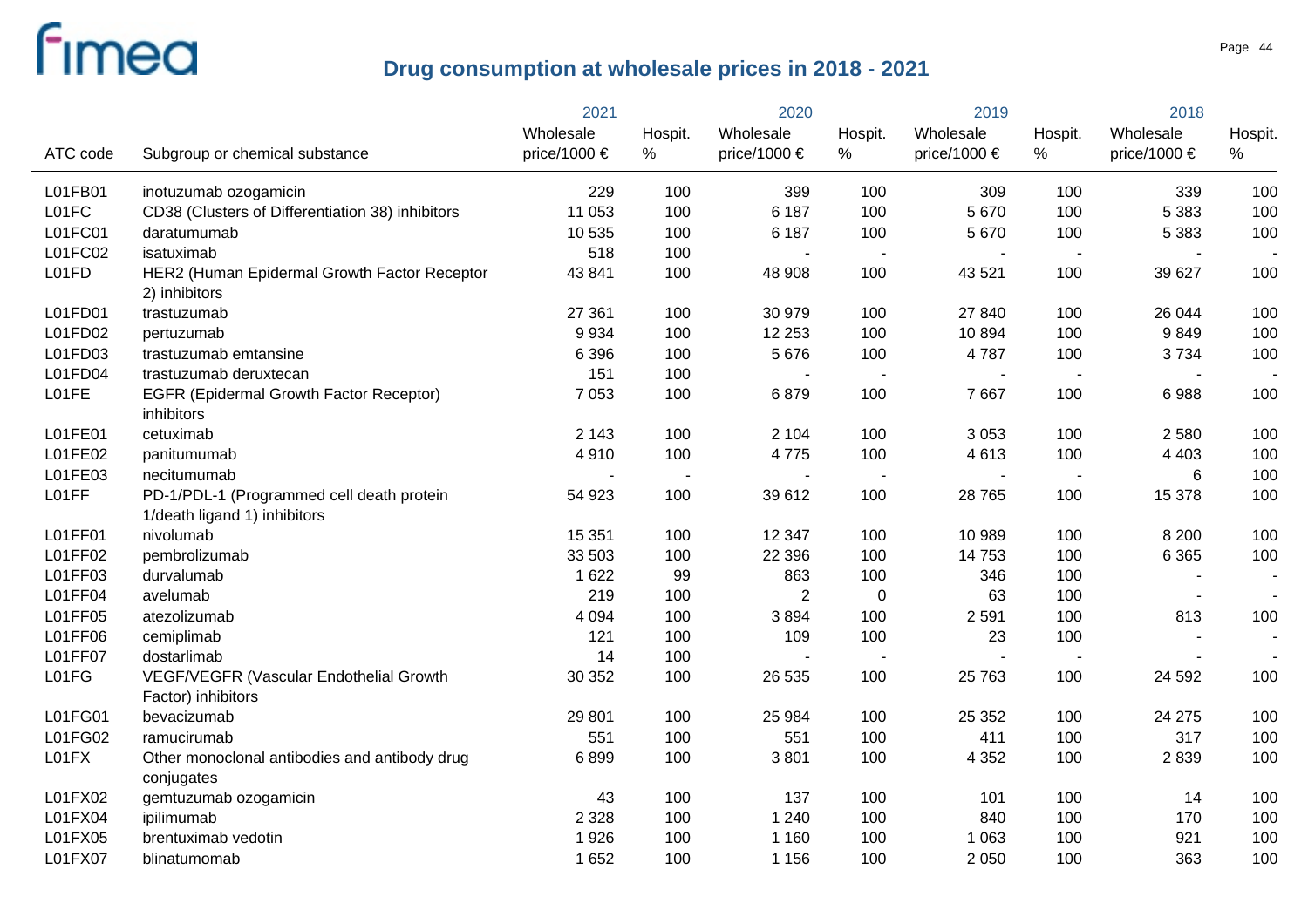|          |                                                    | 2021         | 2020                     |                | 2019                     |                  | 2018                     |              |                |
|----------|----------------------------------------------------|--------------|--------------------------|----------------|--------------------------|------------------|--------------------------|--------------|----------------|
|          |                                                    | Wholesale    | Hospit.                  | Wholesale      | Hospit.                  | Wholesale        | Hospit.                  | Wholesale    | Hospit.        |
| ATC code | Subgroup or chemical substance                     | price/1000 € | $\%$                     | price/1000 €   | %                        | price/1000 $\in$ | %                        | price/1000 € | %              |
| L01FX08  | elotuzumab                                         | 125          | 100                      | 42             | 100                      | 199              | 100                      | 63           | 100            |
| L01FX09  | mogamulizumab                                      | 33           | 100                      | $\blacksquare$ |                          |                  |                          |              |                |
| L01FX10  | olaratumab                                         |              | $\overline{\phantom{a}}$ |                | $\overline{\phantom{a}}$ | 99               | 100                      | 1 3 0 8      | 100            |
| L01FX14  | polatuzumab vedotin                                | 792          | 100                      | 66             | 100                      |                  | $\overline{\phantom{a}}$ |              |                |
| L01X     | OTHER ANTINEOPLASTIC AGENTS                        | 51 280       | 61                       | 34 191         | 67                       | 30 447           | 77                       | 28 180       | 91             |
| L01XA    | Platinum compounds                                 | 1 3 1 5      | 100                      | 1 3 1 9        | 100                      | 1 0 8 7          | 100                      | 1 2 2 3      | 100            |
| L01XA01  | cisplatin                                          | 254          | 100                      | 273            | 100                      | 249              | 100                      | 234          | 100            |
| L01XA02  | carboplatin                                        | 502          | 100                      | 469            | 100                      | 336              | 100                      | 326          | 99             |
| L01XA03  | oxaliplatin                                        | 558          | 100                      | 577            | 100                      | 503              | 100                      | 662          | 100            |
| L01XD    | Sensitizers used in photodynamic/radiation therapy | 947          | 99                       | 1 0 5 1        | 99                       | 1 0 0 5          | 99                       | 935          | 100            |
| L01XD03  | methyl aminolevulinate                             | 730          | 99                       | 820            | 99                       | 751              | 99                       | 698          | 100            |
| L01XD04  | aminolevulinic acid                                | 217          | 100                      | 231            | 100                      | 254              | 100                      | 237          | 100            |
| L01XF    | Retinoids for cancer treatment                     | 336          | 100                      | 391            | 100                      | 385              | 100                      | 411          | 100            |
| L01XF01  | tretinoin                                          | 46           | 100                      | 32             | 99                       | 31               | 100                      | 49           | 99             |
| L01XF03  | bexarotene                                         | 290          | 100                      | 359            | 100                      | 354              | 100                      | 362          | 100            |
| L01XG    | Proteasome inhibitors                              | 17968        | 84                       | 17723          | 88                       | 19761            | 90                       | 20 535       | 99             |
| L01XG01  | bortezomib                                         | 7 0 0 3      | 100                      | 8 0 0 1        | 100                      | 10 295           | 100                      | 11 4 12      | 100            |
| L01XG02  | carfilzomib                                        | 8 0 5 1      | 100                      | 7531           | 100                      | 7 3 4 8          | 100                      | 8 6 7 3      | 100            |
| L01XG03  | ixazomib                                           | 2914         | 3                        | 2 1 9 0        | 3                        | 2 1 1 9          | 5                        | 450          | 71             |
| L01XJ    | Hedgehog pathway inhibitors                        | 499          | 3                        | 319            | 4                        | 293              | 10                       | 258          | 5              |
| L01XJ01  | vismodegib                                         | 499          | 3                        | 319            | 4                        | 293              | 10                       | 258          | 5              |
| L01XK    | Poly (ADP-ribose) polymerase (PARP) inhibitors     | 9588         |                          | 4683           | 0                        | 1813             | $\boldsymbol{0}$         | 713          | $\mathbf{1}$   |
| L01XK01  | olaparib                                           | 3 5 0 4      | 1                        | 2 2 4 9        | 1                        | 1513             | $\pmb{0}$                | 713          | $\mathbf{1}$   |
| L01XK02  | niraparib                                          | 6 0 8 4      | 0                        | 2 4 3 3        | 0                        | 300              | $\pmb{0}$                |              |                |
| L01XX    | Other antineoplastic agents                        | 12 646       | 42                       | 8 3 4 0        | 52                       | 5890             | 52                       | 4 10 6       | 64             |
| L01XX05  | hydroxycarbamide                                   | 476          | $\overline{2}$           | 533            | $\overline{2}$           | 493              | $\overline{2}$           | 468          | $\overline{2}$ |
| L01XX11  | estramustine                                       | -1           | 13                       | -1             | 19                       | 3                | 8                        | 6            | $\overline{2}$ |
| L01XX23  | mitotane                                           | 196          | $\,6$                    | 197            | 4                        | 178              | 5                        | 256          | $\overline{4}$ |
| L01XX24  | pegaspargase                                       | 486          | 100                      | 622            | 100                      | 486              | 96                       | 630          | 99             |
| L01XX27  | arsenic trioxide                                   | 357          | 100                      | 298            | 100                      | 341              | 100                      | 172          | 100            |
| L01XX35  | anagrelide                                         | 221          | $\mathbf 1$              | 351            | $\overline{1}$           | 395              | $\mathbf 1$              | 677          | $\mathbf 1$    |
| L01XX41  | eribulin                                           | 1612         | 100                      | 1 3 5 8        | 100                      | 1 0 7 8          | 99                       | 1 1 8 2      | 100            |
| L01XX44  | aflibercept                                        | 350          | 100                      | 295            | 100                      | 380              | 100                      | 509          | 100            |
| L01XX51  | talimogene laherparepvec                           | 552          | 100                      | 347            | 100                      | 55               | 100                      |              |                |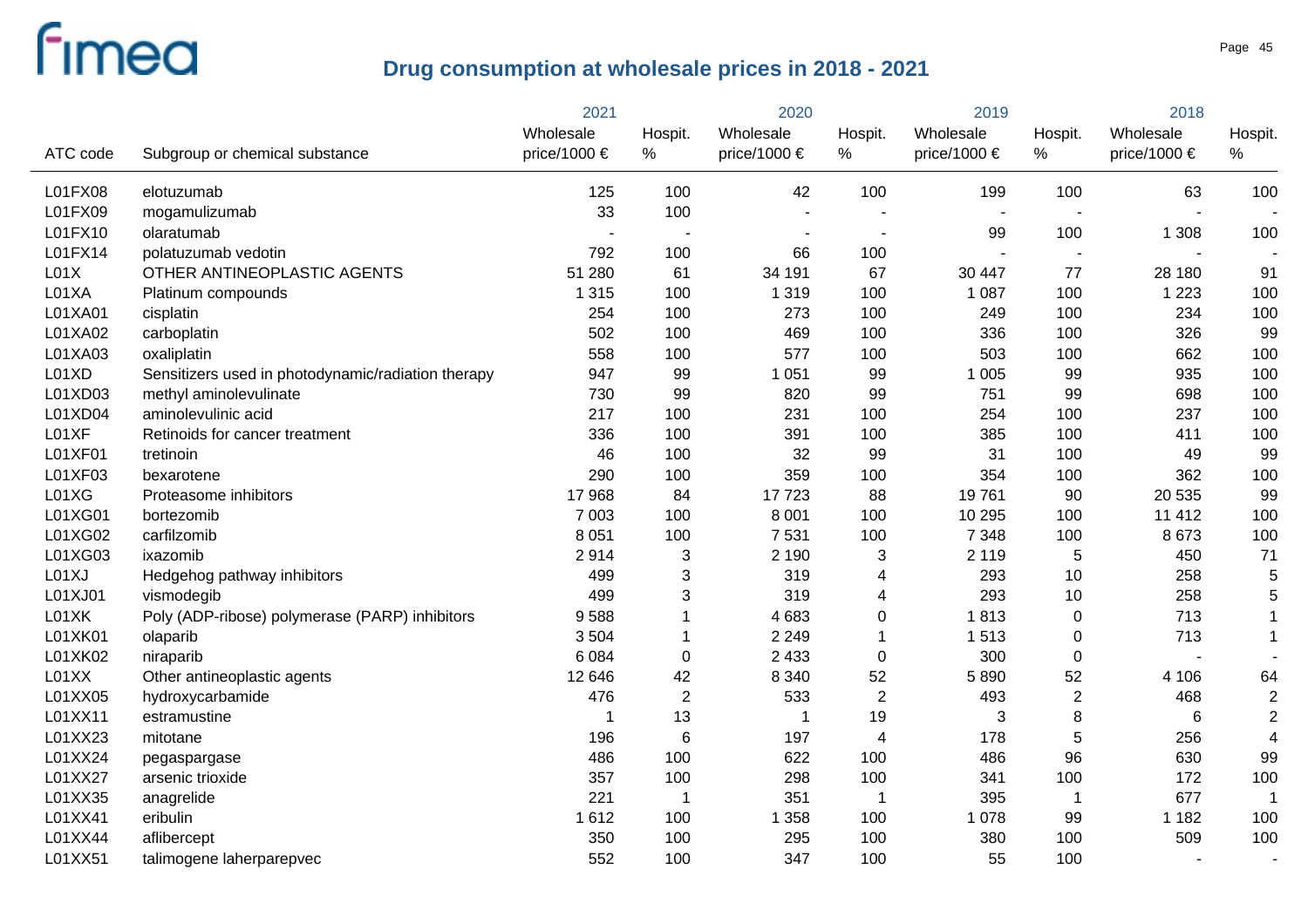|                  |                                              | 2021         | 2020             |                | 2019           |                  | 2018            |              |                |
|------------------|----------------------------------------------|--------------|------------------|----------------|----------------|------------------|-----------------|--------------|----------------|
|                  |                                              | Wholesale    | Hospit.          | Wholesale      | Hospit.        | Wholesale        | Hospit.         | Wholesale    | Hospit.        |
| ATC code         | Subgroup or chemical substance               | price/1000 € | $\%$             | price/1000 €   | %              | price/1000 $\in$ | %               | price/1000 € | %              |
| L01XX52          | venetoclax                                   | 8 3 9 4      | 23               | 4 3 3 8        | 32             | 2 4 8 2          | 28              | 207          | 49             |
| L01XY            | Combinations of antineoplastic agents        | 7982         | 100              | 366            | 100            | 213              | 100             |              |                |
| L01XY01          | cytarabine and daunorubicin                  | 284          | 100              | 366            | 100            | 213              | 100             |              |                |
| L01XY02          | pertuzumab and trastuzumab                   | 7698         | 100              |                |                |                  |                 |              |                |
| L <sub>02</sub>  | <b>ENDOCRINE THERAPY</b>                     | 72 991       | 3                | 70 383         | $\overline{2}$ | 65 173           | 3               | 55 965       | 3              |
| L <sub>02A</sub> | HORMONES AND RELATED AGENTS                  | 11772        | 4                | 12 168         | 5              | 12 182           | 5               | 11 781       | 5              |
| L02AB            | Progestogens                                 | 92           | 9                | 89             | 8              | 94               | $6\phantom{1}6$ | 101          | $\overline{7}$ |
| L02AB02          | medroxyprogesterone                          | 92           | 9                | 89             | 8              | 94               | $\,6$           | 101          | $\overline{7}$ |
| L02AE            | Gonadotrophin releasing hormone analogues    | 11 680       | 4                | 12 0 79        | 5              | 12 089           | 5               | 11 680       | 5              |
| L02AE01          | buserelin                                    |              | $\sim$           |                |                | 16               | $\mathbf 0$     | 28           | 0              |
| L02AE02          | leuprorelin                                  | 7 9 9 4      | 5                | 8531           | 6              | 8 8 3 5          | 5               | 9074         | 5              |
| L02AE03          | goserelin                                    | 991          | 4                | 1 2 1 3        | 4              | 1 3 4 2          | $\,6$           | 1 4 0 9      | 5              |
| L02AE04          | triptorelin                                  | 2695         | 1                | 2 3 3 5        | $\overline{c}$ | 1896             | $\sqrt{2}$      | 1 1 7 0      | 3              |
| L02B             | HORMONE ANTAGONISTS AND RELATED              | 61 219       | $\overline{2}$   | 58 215         | $\overline{2}$ | 52 991           | $\overline{2}$  | 44 184       | $\overline{2}$ |
|                  | <b>AGENTS</b>                                |              |                  |                |                |                  |                 |              |                |
| L02BA            | Anti-estrogens                               | 2 0 3 2      | 8                | 3661           | 7              | 3543             | 6               | 2 9 4 6      | 5              |
| L02BA01          | tamoxifen                                    | 453          |                  | 515            | 1              | 549              | $\mathbf{1}$    | 551          |                |
| L02BA02          | toremifene                                   | 9            | 3                | $\overline{7}$ | 0              | 11               | $\mathbf 0$     | 12           |                |
| L02BA03          | fulvestrant                                  | 1570         | 10               | 3 1 3 8        | 8              | 2 9 8 3          | $\overline{7}$  | 2 3 8 4      | 6              |
| L02BB            | Anti-androgens                               | 40 221       | 1                | 34 846         | 1              | 32 374           | $\mathbf{1}$    | 27 317       |                |
| L02BB01          | flutamide                                    | 14           | 3                | 16             | 4              | 27               | 5               | 36           | 5              |
| L02BB03          | bicalutamide                                 | 2676         | 3                | 1949           | 3              | 1 3 0 8          | $\overline{2}$  | 1 3 7 3      | $\overline{2}$ |
| L02BB04          | enzalutamide                                 | 35 784       |                  | 32729          | 1              | 31 039           | $\mathbf{1}$    | 25 909       | $\mathbf{1}$   |
| L02BB05          | apalutamid                                   | 681          |                  | 114            | $\overline{2}$ |                  |                 |              |                |
| L02BB06          | darolutamide                                 | 1 0 6 5      | $\boldsymbol{0}$ | 38             | 0              |                  |                 |              |                |
| L02BG            | Aromatase inhibitors                         | 2 3 7 9      | $\overline{2}$   | 2882           | $\overline{2}$ | 2758             | $\sqrt{2}$      | 1 1 6 6      | $\overline{c}$ |
| L02BG03          | anastrozole                                  | 243          | 3                | 278            | 3              | 330              | $\mathfrak{S}$  | 173          | $\overline{2}$ |
| L02BG04          | letrozole                                    | 1 5 5 1      | $\overline{2}$   | 2 0 3 1        | 1              | 1983             |                 | 828          |                |
| L02BG06          | exemestane                                   | 584          | $\sqrt{2}$       | 573            | 3              | 445              | 3               | 165          | 3              |
| L02BX            | Other hormone antagonists and related agents | 16 587       | 5                | 16825          | $\mathfrak{B}$ | 14 316           | $\overline{4}$  | 12754        |                |
| L02BX02          | degarelix                                    | 2 1 6 2      | 22               | 2 1 3 8        | 19             | 1938             | 19              | 1969         | 17             |
| L02BX03          | abiraterone                                  | 14 4 25      | $\overline{2}$   | 14 688         | $\mathbf 1$    | 12 378           | $\mathbf 1$     | 10785        |                |
| L03              | <b>IMMUNOSTIMULANTS</b>                      | 27 498       | 16               | 31 137         | 16             | 31 838           | 13              | 37 862       | 14             |
| L <sub>03A</sub> | <b>IMMUNOSTIMULANTS</b>                      | 27 498       | 16               | 31 137         | 16             | 31 838           | 13              | 37 862       | 14             |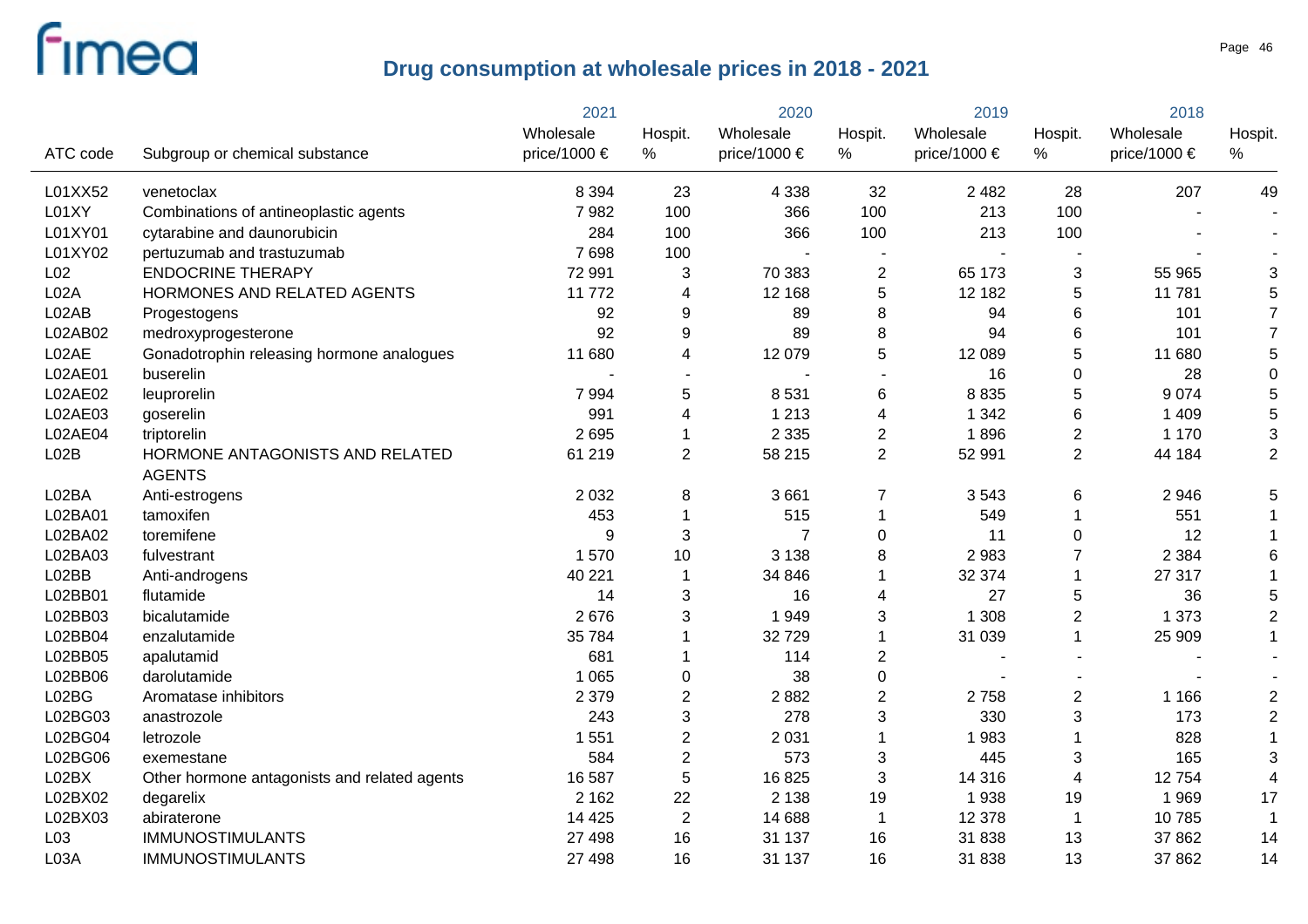|                  |                                | 2021         | 2020             |                | 2019             |              | 2018           |                  |                |
|------------------|--------------------------------|--------------|------------------|----------------|------------------|--------------|----------------|------------------|----------------|
|                  |                                | Wholesale    | Hospit.          | Wholesale      | Hospit.          | Wholesale    | Hospit.        | Wholesale        | Hospit.        |
| ATC code         | Subgroup or chemical substance | price/1000 € | %                | price/1000 €   | $\%$             | price/1000 € | $\%$           | price/1000 $\in$ | $\%$           |
| L03AA            | Colony stimulating factors     | 14 0 53      | 12               | 16 115         | 15               | 15 704       | 16             | 19 383           | 16             |
| L03AA02          | filgrastim                     | 2 1 7 6      | 29               | 2704           | 33               | 2 607        | 37             | 3 2 4 7          | 39             |
| L03AA10          | lenograstim                    | 21           | 29               | 29             | 23               | 18           | 49             | 28               | 34             |
| L03AA13          | pegfilgrastim                  | 8 4 2 9      | 13               | 9916           | 15               | 9 2 9 9      | 17             | 9 3 3 0          | 15             |
| L03AA14          | lipegfilgrastim                | 3 4 2 7      | $\mathbf{1}$     | 3 4 6 7        | 1                | 3780         | $\mathbf 1$    | 6777             | $\overline{7}$ |
| L03AB            | Interferons                    | 7 0 8 0      | 13               | 7863           | 8                | 8 9 9 9      | $\overline{2}$ | 10 4 96          | $\overline{c}$ |
| L03AB04          | interferon alfa-2a             |              |                  |                |                  | 670          | 1              | 205              | $\mathbf{1}$   |
| L03AB05          | interferon alfa-2b             |              | ÷                |                | $\overline{a}$   | 57           |                | 778              | $\mathbf{1}$   |
| L03AB07          | interferon beta-1a             | 4 0 8 4      | $\pmb{0}$        | 4793           | $\pmb{0}$        | 5 6 8 4      | $\pmb{0}$      | 6762             | $\mathbf 0$    |
| L03AB08          | interferon beta-1b             | 482          | $\mathbf 0$      | 713            | $\boldsymbol{0}$ | 790          | $\mathbf 0$    | 1 0 5 0          | $\mathbf 0$    |
| L03AB10          | peginterferon alfa-2b          |              | $\sim$           |                | $\sim$           |              |                | 21               | 100            |
| L03AB11          | peginterferon alfa-2a          | 776          | 99               | 607            | 99               | 145          | 97             | 140              | 100            |
| L03AB13          | peginterferon beta-1a          | 1 6 2 1      | $\boldsymbol{0}$ | 1712           | $\mathbf 0$      | 1 6 5 3      | $\mathbf 0$    | 1 540            | $\mathbf 0$    |
| L03AB15          | ropeginterferon alfa-2b        | 117          | 100              | 37             | 100              |              | $\overline{a}$ |                  |                |
| L03AX            | Other immunostimulants         | 6 3 6 5      | 29               | 7 1 5 9        | 27               | 7 1 3 5      | 20             | 7983             | 24             |
| L03AX03          | <b>BCG</b> vaccine             | 977          | 100              | 918            | 100              | 627          | 100            | 714              | 99             |
| L03AX13          | glatiramer acetate             | 4 5 0 8      | $\mathbf 0$      | 5 2 1 3        | $\mathbf 0$      | 5 6 8 4      | $\mathbf 0$    | 6 1 0 5          | 0              |
| L03AX16          | plerixafor                     | 880          | 100              | 1 0 28         | 100              | 824          | 100            | 1 1 6 5          | 100            |
| L <sub>04</sub>  | <b>IMMUNOSUPPRESSANTS</b>      | 413 133      | 31               | 383 448        | 30               | 377 599      | 32             | 336 818          | 31             |
| L <sub>04A</sub> | <b>IMMUNOSUPPRESSANTS</b>      | 413 133      | 31               | 383 448        | 30               | 377 599      | 32             | 336 818          | 31             |
| L04AA            | Selective immunosuppressants   | 100 388      | 46               | 89 4 86        | 44               | 82 246       | 44             | 65 739           | 42             |
| L04AA04          | antithymocyte immunoglobulin   | 148          | 100              | 104            | 100              | 166          | 100            | 249              | 100            |
| L04AA06          | mycophenolic acid              | 4 8 4 7      | 5                | 4839           | 4                | 4743         | 5              | 4577             | 5              |
| L04AA10          | sirolimus                      | 255          | 16               | 193            | 16               | 191          | 16             | 159              | 18             |
| L04AA13          | leflunomide                    | 632          | $\overline{2}$   | 611            | 1                | 416          | $\overline{2}$ | 379              | $\overline{2}$ |
| L04AA18          | everolimus                     | 149          | 97               | 172            | 97               | 157          | 97             | 89               | 98             |
| L04AA23          | natalizumab                    | 7 9 0 2      | 100              | 7 0 2 7        | 100              | 7 4 4 4      | 100            | 7 1 6 8          | 100            |
| L04AA24          | abatacept                      | 8 0 6 5      | 32               | 7512           | 34               | 7 4 3 0      | 37             | 7914             | 36             |
| L04AA25          | eculizumab                     | 557          | 100              | $\blacksquare$ |                  |              |                |                  |                |
| L04AA26          | belimumab                      | 562          | 100              | 478            | 100              | 412          | 100            | 379              | 100            |
| L04AA27          | fingolimod                     | 11 654       | $\boldsymbol{0}$ | 12 807         | 0                | 13 974       | $\mathbf 0$    | 14 370           | $\mathbf 0$    |
| L04AA28          | belatacept                     |              |                  | 5              | 100              |              |                |                  |                |
| L04AA29          | tofacitinib                    | 6438         | $\mathbf{2}$     | 5 5 7 4        | 1                | 5 2 2 6      | 4              | 2 3 5 7          | 3              |
| L04AA31          | teriflunomide                  | 7699         | $\overline{0}$   | 7721           | $\mathbf 0$      | 7417         | 0              | 6 5 4 4          | 0              |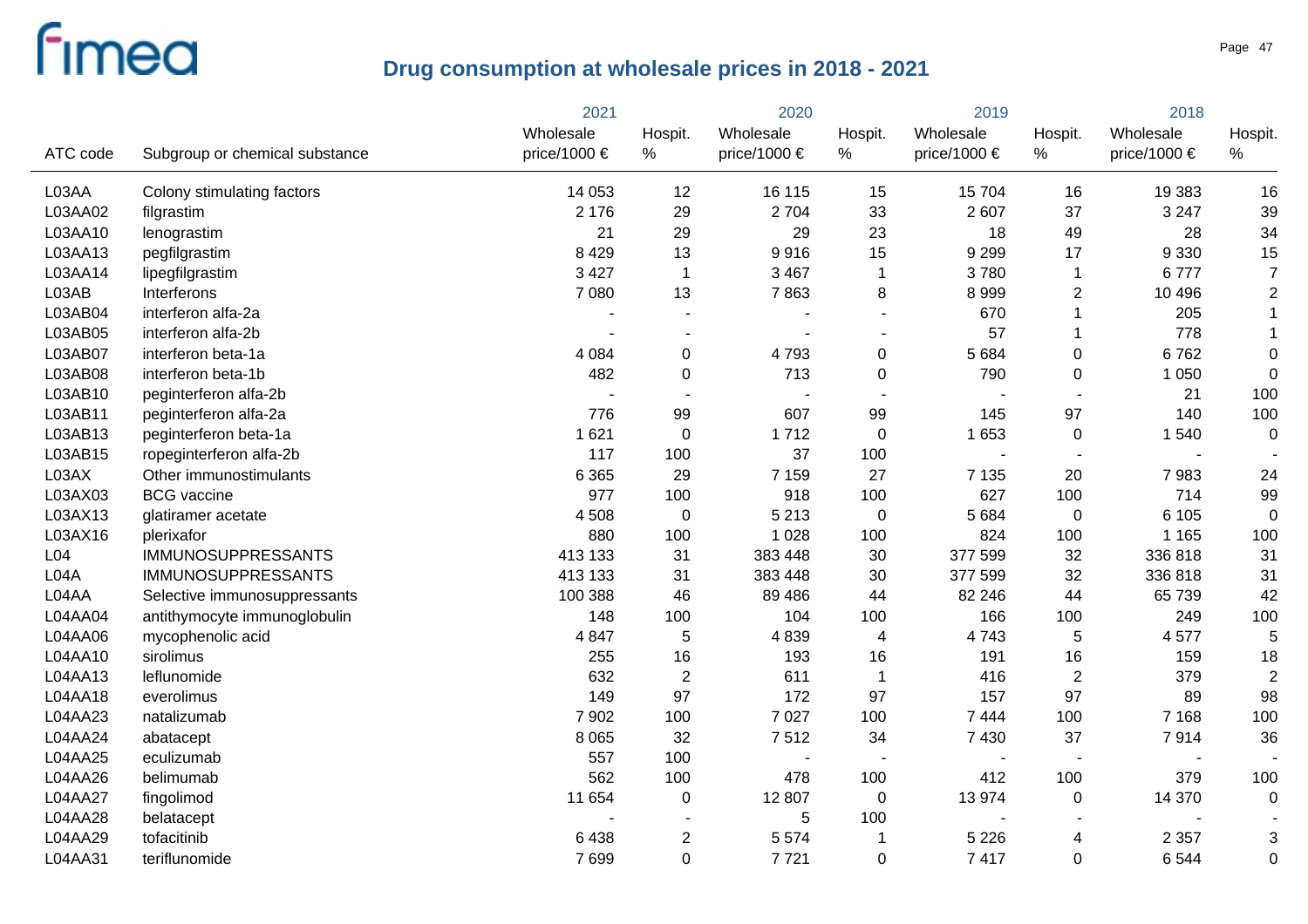|          |                                                | 2021         |                          | 2020         |              | 2019             |                         | 2018             |                          |
|----------|------------------------------------------------|--------------|--------------------------|--------------|--------------|------------------|-------------------------|------------------|--------------------------|
|          |                                                | Wholesale    | Hospit.                  | Wholesale    | Hospit.      | Wholesale        | Hospit.                 | Wholesale        | Hospit.                  |
| ATC code | Subgroup or chemical substance                 | price/1000 € | $\%$                     | price/1000 € | %            | price/1000 $\in$ | %                       | price/1000 $\in$ | %                        |
| L04AA32  | apremilast                                     | 3 6 6 0      | $\mathbf{1}$             | 3601         | $\mathbf{1}$ | 2847             | $\mathbf 0$             | 2 0 6 1          | $\mathbf 0$              |
| L04AA33  | vedolizumab                                    | 22 508       | 93                       | 20 271       | 100          | 19 173           | 100                     | 13 688           | 100                      |
| L04AA34  | alemtuzumab                                    | 69           | 100                      | 83           | 100          | 427              | 100                     | 985              | 97                       |
| L04AA36  | ocrelizumab                                    | 11 186       | 100                      | 8537         | 100          | 5 1 1 8          | 100                     | 1700             | 100                      |
| L04AA37  | baricitinib                                    | 4 1 5 4      | $\mathbf 1$              | 4 4 7 7      | $\mathbf 1$  | 4 0 4 9          | -1                      | 2 2 0 8          | $\overline{c}$           |
| L04AA40  | cladribine                                     | 6 3 9 6      | $\mathbf 0$              | 5 2 4 0      | 0            | 3 0 5 7          | $\mathbf 0$             | 913              | 5                        |
| L04AA43  | ravulizumab                                    | 1721         | 100                      |              | $\sim$       |                  |                         |                  | $\overline{\phantom{a}}$ |
| L04AA44  | upadacitinib                                   | 1751         |                          | 235          | 0            |                  |                         |                  | $\overline{\phantom{a}}$ |
| L04AA45  | filgotinib                                     | 14           | $\mathbf 0$              |              |              |                  |                         |                  | $\blacksquare$           |
| L04AA52  | ofatumumab                                     | 20           | 100                      |              | $\sim$       |                  |                         |                  |                          |
| L04AB    | Tumor necrosis factor alpha (TNF-a) inhibitors | 161 533      | 40                       | 163 610      | 39           | 177 800          | 43                      | 172 902          | 39                       |
| L04AB01  | etanercept                                     | 22 092       | 0                        | 24 182       | 0            | 23 508           | $\mathbf 0$             | 26 327           | $\mathbf 0$              |
| L04AB02  | infliximab                                     | 64 4 29      | 100                      | 63 663       | 100          | 75 481           | 100                     | 66 381           | 100                      |
| L04AB04  | adalimumab                                     | 44 756       | 1                        | 47 071       | $\mathbf 1$  | 50 244           | $\overline{\mathbf{1}}$ | 51 988           | $\overline{c}$           |
| L04AB05  | certolizumab pegol                             | 6523         | 0                        | 6 6 0 6      | 0            | 6895             | -1                      | 6 2 0 6          | $\overline{c}$           |
| L04AB06  | golimumab                                      | 23 7 32      | $\mathbf 1$              | 22 088       | $\mathbf{1}$ | 21 672           | $\overline{\mathbf{1}}$ | 22 001           |                          |
| L04AC    | Interleukin inhibitors                         | 62 048       | 21                       | 48 846       | 18           | 40 641           | 19                      | 34 078           | 21                       |
| L04AC01  | daclizumab                                     |              | $\overline{\phantom{a}}$ |              |              |                  |                         | 14               | $\mathbf 0$              |
| L04AC02  | basiliximab                                    | 513          | 100                      | 386          | 100          | 349              | 100                     | 256              | 100                      |
| L04AC03  | anakinra                                       | 587          | 12                       | 539          | 9            | 465              | 9                       | 466              | 11                       |
| L04AC05  | ustekinumab                                    | 22 212       | 25                       | 17729        | 25           | 13 5 22          | 18                      | 12 005           | 17                       |
| L04AC07  | tocilizumab                                    | 10710        | 59                       | 7892         | 47           | 9 0 6 5          | 54                      | 9 0 0 1          | 54                       |
| L04AC08  | canakinumab                                    | 312          | 100                      | 156          | 100          |                  |                         |                  |                          |
| L04AC10  | secukinumab                                    | 9883         | $\pmb{0}$                | 9749         | 0            | 9863             | $\mathbf 0$             | 9818             | 0                        |
| L04AC11  | siltuximab                                     | 38           | 100                      |              |              | 3                | 100                     |                  |                          |
| L04AC12  | brodalumab                                     | 262          | $\mathbf 0$              | 205          | 0            | 134              | $\mathbf 0$             | 14               | $\mathbf 0$              |
| L04AC13  | ixekizumab                                     | 6710         | 0                        | 4870         | $\mathbf{1}$ | 3785             | $\mathbf 0$             | 1923             | $\mathbf 0$              |
| L04AC14  | sarilumab                                      | 1 6 3 9      | 6                        | 1 0 8 1      | 0            | 731              | $\pmb{0}$               | 197              | $\mathbf 0$              |
| L04AC16  | guselkumab                                     | 5914         | 0                        | 4 6 5 5      | 1            | 2715             | $\pmb{0}$               | 382              | $\mathbf 0$              |
| L04AC18  | risankizumab                                   | 3 2 3 7      | 1                        | 1584         | 0            | 8                | $\pmb{0}$               |                  |                          |
| L04AC19  | satralizumab                                   | 31           | 100                      | $\sim$       |              |                  |                         |                  |                          |
| L04AD    | Calcineurin inhibitors                         | 11 371       | 5                        | 11799        | 5            | 12 122           | $\sqrt{5}$              | 11 653           |                          |
| L04AD01  | ciclosporin                                    | 3 900        | 3                        | 4 4 1 8      | 4            | 4744             | 4                       | 4933             | 4                        |
| L04AD02  | tacrolimus                                     | 7 4 7 2      | 6                        | 7 3 8 0      | 5            | 7 3 7 8          | 6                       | 6721             | 6                        |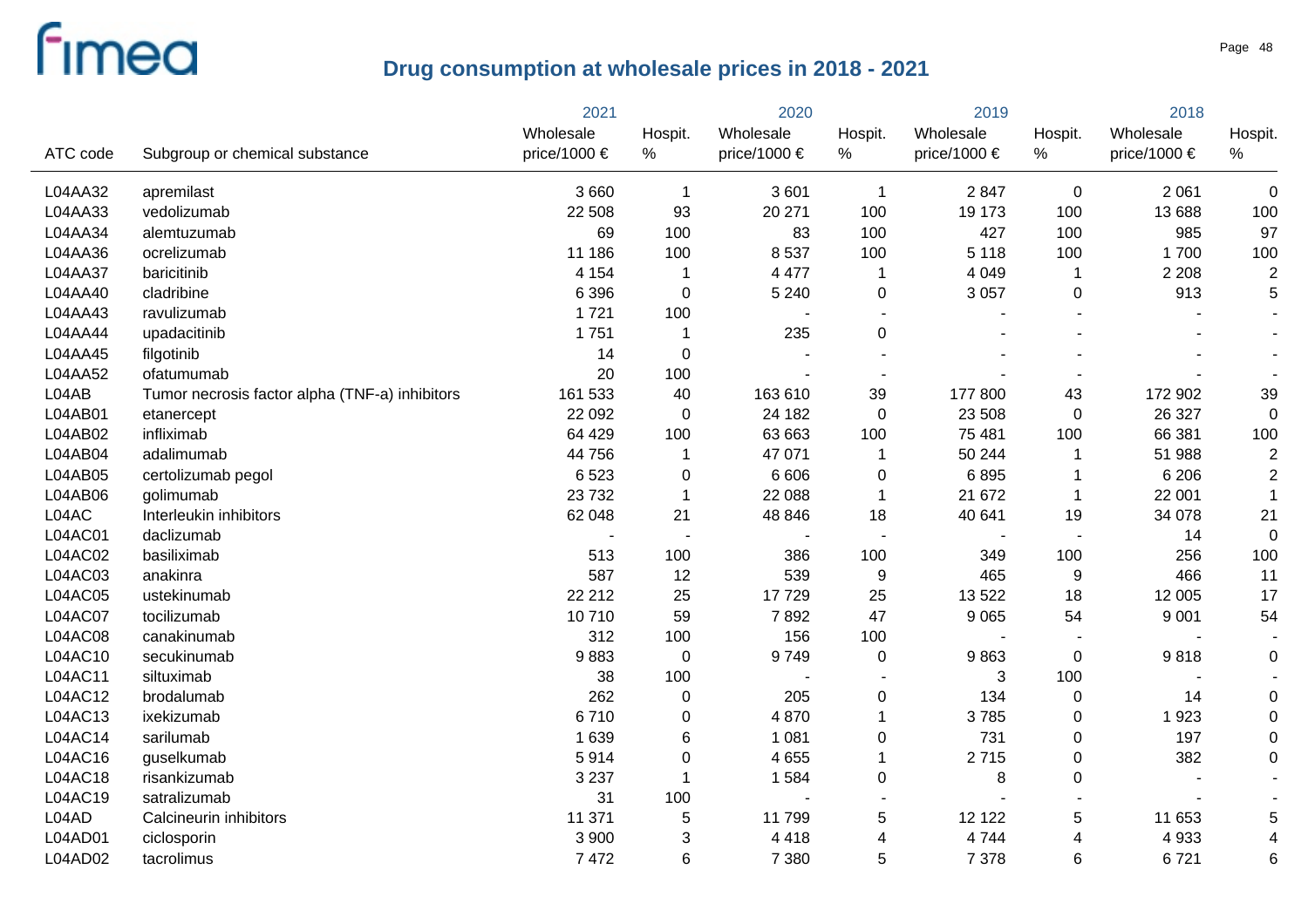|                |                                                              | 2021                      |                 | 2020                      |                | 2019                          |                | 2018                      |                         |
|----------------|--------------------------------------------------------------|---------------------------|-----------------|---------------------------|----------------|-------------------------------|----------------|---------------------------|-------------------------|
| ATC code       | Subgroup or chemical substance                               | Wholesale<br>price/1000 € | Hospit.<br>$\%$ | Wholesale<br>price/1000 € | Hospit.<br>%   | Wholesale<br>price/1000 $\in$ | Hospit.<br>%   | Wholesale<br>price/1000 € | Hospit.<br>%            |
|                |                                                              |                           |                 |                           |                |                               |                |                           |                         |
| L04AX          | Other immunosuppressants                                     | 77 793                    | $\overline{2}$  | 69 707                    | $\overline{2}$ | 64 791                        | $\overline{2}$ | 52 445                    | 4                       |
| L04AX01        | azathioprine                                                 | 1 0 2 1                   | $\mathbf 1$     | 919                       | $\mathbf{1}$   | 861                           | $\overline{1}$ | 1 0 7 8                   |                         |
| L04AX02        | thalidomide                                                  | 71                        | 15              | 72                        | 25             | 78                            | 39             | 94                        | 23                      |
| L04AX03        | methotrexate                                                 | 10 324                    | $\Omega$        | 9591                      | $\mathbf 1$    | 8 3 4 0                       | $\mathbf 0$    | 7 4 1 1                   | $\mathbf 0$             |
| L04AX04        | lenalidomide                                                 | 35 168                    | 4               | 31 671                    | 3              | 30 185                        | 4              | 24 3 32                   | 6                       |
| L04AX05        | pirfenidone                                                  | 6 100                     | 1               | 6083                      | 1              | 5 6 4 3                       | -1             | 4 2 7 7                   | $\overline{2}$          |
| L04AX06        | pomalidomide                                                 | 10 598                    | $\overline{c}$  | 8 2 5 9                   | 1              | 6 4 5 1                       | 4              | 1 6 3 9                   | 22                      |
| L04AX07        | dimethyl fumarate                                            | 14 5 11                   | $\mathbf 0$     | 13 112                    | 0              | 13 2 33                       | 0              | 13614                     | $\mathbf 0$             |
| Μ              | <b>MUSCULO-SKELETAL SYSTEM</b>                               | 99 602                    | 20              | 97 739                    | 20             | 102 380                       | 22             | 101 935                   | 23                      |
| M01            | ANTIINFLAMMATORY AND ANTIRHEUMATIC<br><b>PRODUCTS</b>        | 42 307                    | 2               | 42 916                    | $\overline{2}$ | 46 077                        | 2              | 45 5 64                   | $\overline{c}$          |
| M01A           | ANTIINFLAMMATORY AND ANTIRHEUMATIC<br>PRODUCTS, NON-STEROIDS | 42 071                    | $\overline{2}$  | 42 707                    | $\overline{2}$ | 45 938                        | 2              | 45 486                    | $\overline{2}$          |
| M01AB          | Acetic acid derivatives and related substances               | 2012                      | 6               | 2 1 2 0                   | 6              | 2 2 4 6                       | 6              | 2 2 9 3                   | 6                       |
| M01AB01        | indometacin                                                  | 122                       |                 | 138                       | 1              | 128                           | -1             | 136                       | 1                       |
| M01AB05        | diclofenac                                                   | 1781                      | 4               | 1862                      | 4              | 1982                          | 5              | 2 0 0 4                   | 5                       |
| M01AB15        | ketorolac                                                    | 49                        | 84              | 49                        | 84             | 53                            | 82             | 61                        | 81                      |
| M01AB55        | diclofenac, combinations                                     | 61                        | 0               | 71                        | 0              | 83                            | -1             | 92                        | $\mathbf{1}$            |
| M01AC          | Oxicams                                                      | 287                       | $\overline{2}$  | 339                       | $\overline{2}$ | 365                           | -1             | 414                       |                         |
| M01AC06        | meloxicam                                                    | 287                       | $\overline{2}$  | 339                       | $\overline{2}$ | 365                           | -1             | 414                       |                         |
| M01AE          | Propionic acid derivatives                                   | 32 694                    | $\overline{2}$  | 32 555                    | $\overline{c}$ | 34 742                        | -1             | 33749                     |                         |
| <b>M01AE01</b> | ibuprofen                                                    | 29 341                    | $\mathbf 1$     | 28 997                    | $\mathbf{1}$   | 30 671                        | -1             | 29 5 20                   |                         |
| M01AE02        | naproxen                                                     | 1 4 3 4                   | $\overline{2}$  | 1 4 0 5                   | $\overline{2}$ | 1 6 4 9                       | $\overline{2}$ | 1882                      | $\overline{2}$          |
| M01AE03        | ketoprofen                                                   | 391                       | 1               | 421                       | $\mathbf{1}$   | 462                           | $\overline{1}$ | 494                       | $\mathbf{1}$            |
| M01AE17        | dexketoprofen                                                | 172                       | 81              | 162                       | 82             | 201                           | 84             | 192                       | 83                      |
| M01AE51        | ibuprofen, combinations                                      | 456                       | $\mathbf 0$     | 691                       | 0              | 868                           | $\mathbf 0$    | 777                       | $\mathbf 0$             |
| M01AE52        | naproxen and esomeprazole                                    | 901                       |                 | 878                       | 1              | 892                           | $\mathbf 0$    | 884                       | $\mathbf 0$             |
| M01AG          | Fenamates                                                    | 71                        | 1               | 84                        | 4              | 92                            | 3              | 93                        | 3                       |
| M01AG01        | mefenamic acid                                               | 4                         | 20              | 16                        | 18             | 17                            | 14             | 18                        | 17                      |
| M01AG02        | tolfenamic acid                                              | 67                        | $\mathbf 0$     | 68                        | 0              | 75                            | $\mathbf 0$    | 75                        | $\mathbf 0$             |
| M01AH          | Coxibs                                                       | 2651                      | 4               | 3 2 3 8                   | 3              | 3744                          | 3              | 4 0 1 3                   | $\overline{\mathbf{4}}$ |
| M01AH01        | celecoxib                                                    | 155                       | 3               | 178                       | $\overline{c}$ | 214                           | $\overline{2}$ | 240                       | $\overline{2}$          |
| M01AH04        | parecoxib                                                    | 53                        | 98              | 51                        | 99             | 50                            | 98             | 50                        | 99                      |
| M01AH05        | etoricoxib                                                   | 2 4 4 2                   | $\overline{2}$  | 3 0 0 9                   | $\mathbf{1}$   | 3 4 8 0                       | $\overline{2}$ | 3723                      | $\overline{2}$          |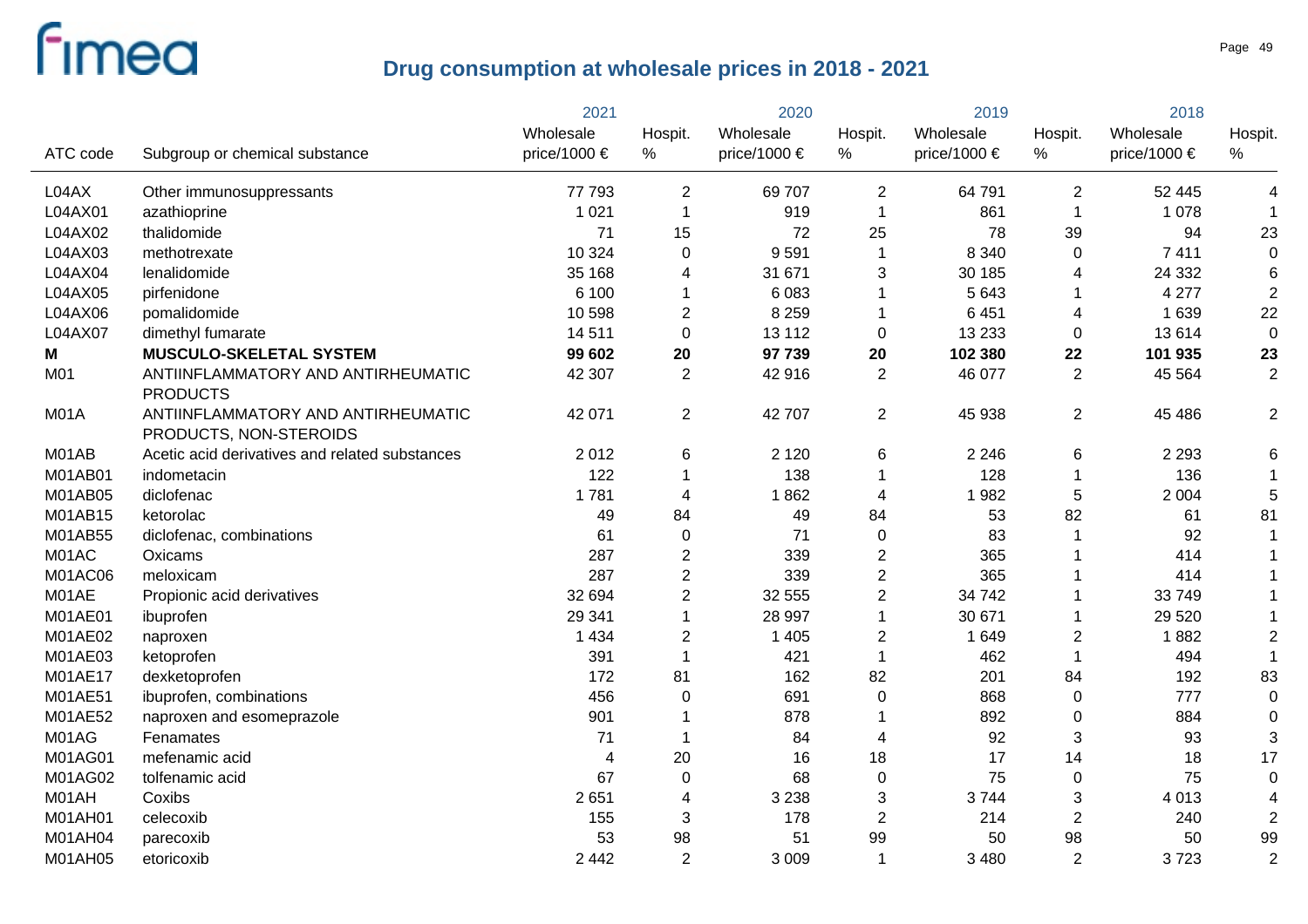|             |                                                                | 2021         |                | 2020                  |                | 2019         |              | 2018         |              |
|-------------|----------------------------------------------------------------|--------------|----------------|-----------------------|----------------|--------------|--------------|--------------|--------------|
|             |                                                                | Wholesale    | Hospit.        | Wholesale             | Hospit.        | Wholesale    | Hospit.      | Wholesale    | Hospit.      |
| ATC code    | Subgroup or chemical substance                                 | price/1000 € | $\%$           | price/1000 $\epsilon$ | $\%$           | price/1000 € | $\%$         | price/1000 € | %            |
| M01AX       | Other antiinflammatory and antirheumatic agents,               | 4 3 5 6      | $\overline{1}$ | 4 3 7 1               | $\mathbf{1}$   | 4749         | $\mathbf{1}$ | 4 9 24       | $\mathbf{1}$ |
|             | non-steroids                                                   |              |                |                       |                |              |              |              |              |
| M01AX01     | nabumetone                                                     |              | 3              | 8                     |                | 14           | 1            | 18           | $\mathbf{1}$ |
| M01AX05     | glucosamine                                                    | 1764         | $\mathbf 1$    | 1795                  | 1              | 2 0 5 4      | 1            | 2 4 6 1      | $\mathbf{1}$ |
| M01AX25     | chondroitin sulfate                                            | 2 5 9 1      | $\overline{0}$ | 2568                  | $\mathbf 0$    | 2681         | 0            | 2 4 4 6      | 0            |
| M01C        | SPECIFIC ANTIRHEUMATIC AGENTS                                  | 236          | $\mathbf{0}$   | 209                   | 0              | 139          | -1           | 78           | $\mathbf{1}$ |
| M01CB       | Gold preparations                                              |              |                |                       |                | 34           | 1            | 78           | $\mathbf{1}$ |
| M01CB01     | sodium aurothiomalate                                          |              |                |                       |                | 34           | 1            | 78           | $\mathbf{1}$ |
| M01CX       | Other specific antirheumatic agents                            | 236          | $\mathbf 0$    | 209                   | $\pmb{0}$      | 105          | 0            |              |              |
| M02         | TOPICAL PRODUCTS FOR JOINT AND<br><b>MUSCULAR PAIN</b>         | 14 574       | $\mathbf{1}$   | 14 134                | 1              | 12 9 54      | $\mathbf 1$  | 12 945       | $\mathbf{1}$ |
| M02A        | TOPICAL PRODUCTS FOR JOINT AND<br><b>MUSCULAR PAIN</b>         | 14 574       | $\mathbf{1}$   | 14 134                | $\mathbf{1}$   | 12 9 54      | $\mathbf{1}$ | 12 945       | $\mathbf{1}$ |
| M02AA       | Antiinflammatory preparations, non-steroids for<br>topical use | 13764        | $\mathbf{1}$   | 13 260                | $\mathbf{1}$   | 12 048       | $\mathbf{1}$ | 11 958       | $\mathbf 1$  |
| M02AA07     | piroxicam                                                      | 846          | $\mathbf 1$    | 881                   | $\overline{2}$ | 864          | 3            | 898          | 3            |
| M02AA10     | ketoprofen                                                     | 96           | 24             | 96                    | 23             | 98           | 25           | 94           | 26           |
| M02AA13     | ibuprofen                                                      | 1 0 3 9      | $\mathbf 1$    | 761                   | $\pmb{0}$      | 1 1 1 6      | $\mathbf 0$  | 616          | $\mathbf 0$  |
| M02AA15     | diclofenac                                                     | 11783        | 0              | 11 523                | $\pmb{0}$      | 9970         | 0            | 10 350       | 0            |
| M02AC       | Preparations with salicylic acid derivatives                   | 810          | 5              | 873                   | 5              | 907          | 6            | 987          | 6            |
| M03         | <b>MUSCLE RELAXANTS</b>                                        | 15 956       | 59             | 14 652                | 62             | 15 240       | 64           | 14 3 28      | 63           |
| <b>M03A</b> | MUSCLE RELAXANTS, PERIPHERALLY<br><b>ACTING AGENTS</b>         | 10727        | 72             | 9753                  | 76             | 10 168       | 79           | 10 2 28      | 81           |
| M03AB       | Choline derivatives                                            | 561          | 99             | 639                   | 99             | 500          | 99           | 637          | 99           |
| M03AB01     | suxamethonium                                                  | 561          | 99             | 639                   | 99             | 500          | 99           | 637          | 99           |
| M03AC       | Other quaternary ammonium compounds                            | 847          | 98             | 1 0 8 3               | 99             | 1860         | 99           | 1911         | 99           |
| M03AC09     | rocuronium bromide                                             | 727          | 98             | 915                   | 99             | 1759         | 99           | 1799         | 99           |
| M03AC10     | mivacurium chloride                                            | 15           | 83             | 14                    | 87             | 22           | 89           | 22           | 93           |
| M03AC11     | cisatracurium                                                  | 105          | 100            | 154                   | 100            | 80           | 100          | 89           | 100          |
| M03AX       | Other muscle relaxants, peripherally acting agents             | 9319         | 69             | 8 0 3 1               | 72             | 7808         | 73           | 7680         | 75           |
| M03AX01     | botulinum toxin                                                | 9319         | 69             | 8 0 3 1               | 72             | 7808         | 73           | 7680         | 75           |
| M03B        | MUSCLE RELAXANTS, CENTRALLY ACTING<br><b>AGENTS</b>            | 5 2 2 9      | 31             | 4899                  | 32             | 5 0 7 1      | 33           | 4 100        | 20           |
| M03BC       | Ethers, chemically close to antihistamines                     | 1 4 6 2      | 28             | 1 1 4 3               | 37             | 1 2 4 6      | 39           | 1 0 7 8      | 43           |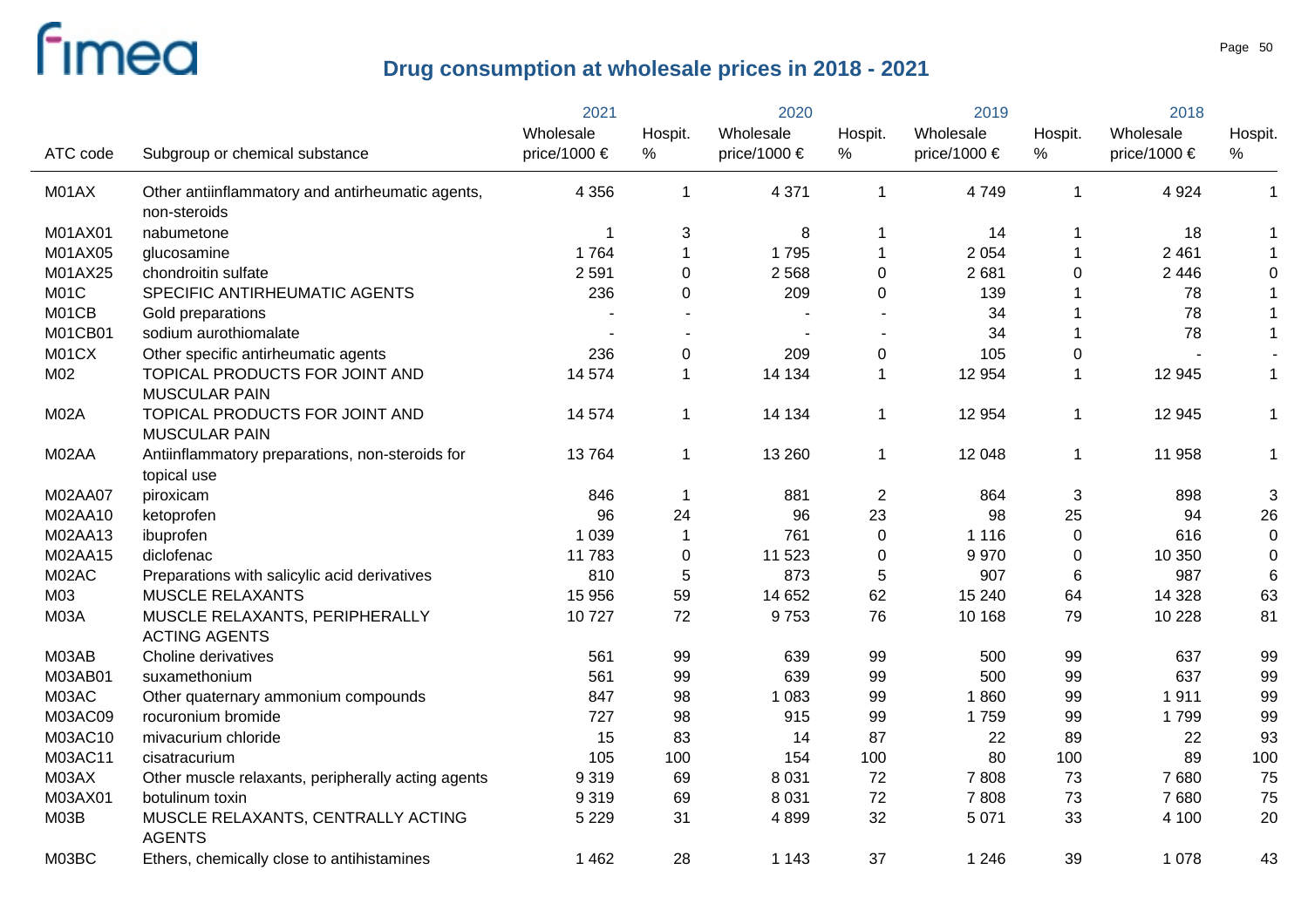|          |                                                     | 2021         |                | 2020             |                | 2019         |                | 2018         |                           |
|----------|-----------------------------------------------------|--------------|----------------|------------------|----------------|--------------|----------------|--------------|---------------------------|
|          |                                                     | Wholesale    | Hospit.        | Wholesale        | Hospit.        | Wholesale    | Hospit.        | Wholesale    | Hospit.                   |
| ATC code | Subgroup or chemical substance                      | price/1000 € | $\%$           | price/1000 $\in$ | %              | price/1000 € | %              | price/1000 € | $\%$                      |
| M03BC01  | orphenadrine (citrate)                              | 1 2 9 6      | 31             | 1 0 2 6          | 42             | 1 0 9 8      | 45             | 953          | 49                        |
| M03BC51  | orphenadrine, combinations                          | 166          | $\pmb{0}$      | 117              | $\pmb{0}$      | 147          | $\mathbf 0$    | 125          | $\mathbf 1$               |
| M03BX    | Other centrally acting agents                       | 3767         | 33             | 3756             | 31             | 3826         | 31             | 3 0 2 2      | 12                        |
| M03BX01  | baclofen                                            | 1716         | 70             | 1617             | 69             | 1 6 5 2      | 68             | 818          | 38                        |
| M03BX02  | tizanidine                                          | 2 0 5 1      | $\mathbf 1$    | 2 1 3 8          | $\overline{2}$ | 2 1 7 4      | $\overline{2}$ | 2 2 0 3      | $\mathbf 2$               |
| M04      | <b>ANTIGOUT PREPARATIONS</b>                        | 1 4 9 0      | $\mathbf{2}$   | 1791             | $\overline{2}$ | 1 940        | $\overline{c}$ | 1935         | $\ensuremath{\mathsf{3}}$ |
| M04A     | <b>ANTIGOUT PREPARATIONS</b>                        | 1 4 9 0      | $\overline{c}$ | 1791             | $\overline{2}$ | 1 940        | $\overline{2}$ | 1935         | $\ensuremath{\mathsf{3}}$ |
| M04AA    | Preparations inhibiting uric acid production        | 1 4 7 4      | $\overline{2}$ | 1739             | $\overline{2}$ | 1897         | $\mathbf{2}$   | 1898         | $\ensuremath{\mathsf{3}}$ |
| M04AA01  | allopurinol                                         | 1 2 0 8      | $\overline{c}$ | 1 4 9 3          | $\overline{2}$ | 1 5 6 7      | $\sqrt{2}$     | 1501         | $\boldsymbol{2}$          |
| M04AA03  | febuxostat                                          | 266          | 3              | 246              | 3              | 330          | $\sqrt{3}$     | 397          | $\overline{\mathbf{4}}$   |
| M04AC    | Preparations with no effect on uric acid metabolism | 16           | 22             | 52               | 12             | 43           | 17             | 37           | 16                        |
| M04AC01  | colchicine                                          | 16           | 22             | 52               | 12             | 43           | 17             | 37           | 16                        |
| M05      | DRUGS FOR TREATMENT OF BONE DISEASES                | 18 002       | 14             | 16916            | 15             | 16517        | 12             | 16 114       | 14                        |
| M05B     | DRUGS AFFECTING BONE STRUCTURE AND                  | 18 002       | 14             | 16916            | 15             | 16517        | 12             | 16 114       | 14                        |
|          | <b>MINERALIZATION</b>                               |              |                |                  |                |              |                |              |                           |
| M05BA    | Bisphosphonates                                     | 2872         | 57             | 3 1 9 9          | 54             | 2710         | 41             | 3 0 8 3      | 44                        |
| M05BA02  | clodronic acid                                      | 78           | $\overline{2}$ | 86               | $\overline{2}$ | 126          | $\overline{2}$ | 167          | -1                        |
| M05BA03  | pamidronic acid                                     | 42           | 100            | 43               | 100            | 51           | 100            | 91           | 100                       |
| M05BA04  | alendronic acid                                     | 700          | 1              | 895              | $\overline{c}$ | 953          | $\overline{2}$ | 946          | $\mathbf 2$               |
| M05BA06  | ibandronic acid                                     | 138          | $\mathbf{2}$   | 168              | $\mathfrak{S}$ | 204          | 6              | 261          | $\boldsymbol{9}$          |
| M05BA07  | risedronic acid                                     | 317          | 3              | 335              | $\mathbf{3}$   | 355          | 3              | 389          | 4                         |
| M05BA08  | zoledronic acid                                     | 1 5 9 7      | 99             | 1 6 7 2          | 99             | 1 0 2 1      | 99             | 1 2 2 9      | 99                        |
| M05BB    | Bisphosphonates, combinations                       | 110          | 1              | 121              | $\overline{2}$ | 139          | $\mathbf 1$    | 264          | $\mathbf{1}$              |
| M05BB03  | alendronic acid and colecalciferol                  | 110          | 1              | 121              | $\overline{2}$ | 139          | $\mathbf 1$    | 264          | $\mathbf{1}$              |
| M05BC    | Bone morphogenetic proteins                         | 67           | 100            | 46               | 100            | 55           | 100            | 40           | 100                       |
| M05BC01  | dibotermin alfa                                     | 67           | 100            | 46               | 100            | 55           | 100            | 40           | 100                       |
| M05BX    | Other drugs affecting mineralization                | 14 953       | 5              | 13 550           | $\,6$          | 13613        | 6              | 12727        | $\,6$                     |
| M05BX04  | denosumab                                           | 14 3 98      | 5              | 13 550           | $\,6$          | 13613        | 6              | 12727        | 6                         |
| M05BX05  | burosumab                                           | 555          | $\sqrt{2}$     |                  |                |              |                |              |                           |
| M09      | OTHER DRUGS FOR DISORDERS OF THE                    | 7 2 7 3      | 99             | 7 3 3 0          | 98             | 9652         | 98             | 11 051       | 98                        |
|          | MUSCULO-SKELETAL SYSTEM                             |              |                |                  |                |              |                |              |                           |
| M09A     | OTHER DRUGS FOR DISORDERS OF THE                    | 7 2 7 3      | 99             | 7 3 3 0          | 98             | 9652         | 98             | 11 051       | 98                        |
|          | MUSCULO-SKELETAL SYSTEM                             |              |                |                  |                |              |                |              |                           |
| M09AB    | Enzymes                                             |              |                | 9                | 100            | 1 2 3 0      | 96             | 1 0 2 1      | 97                        |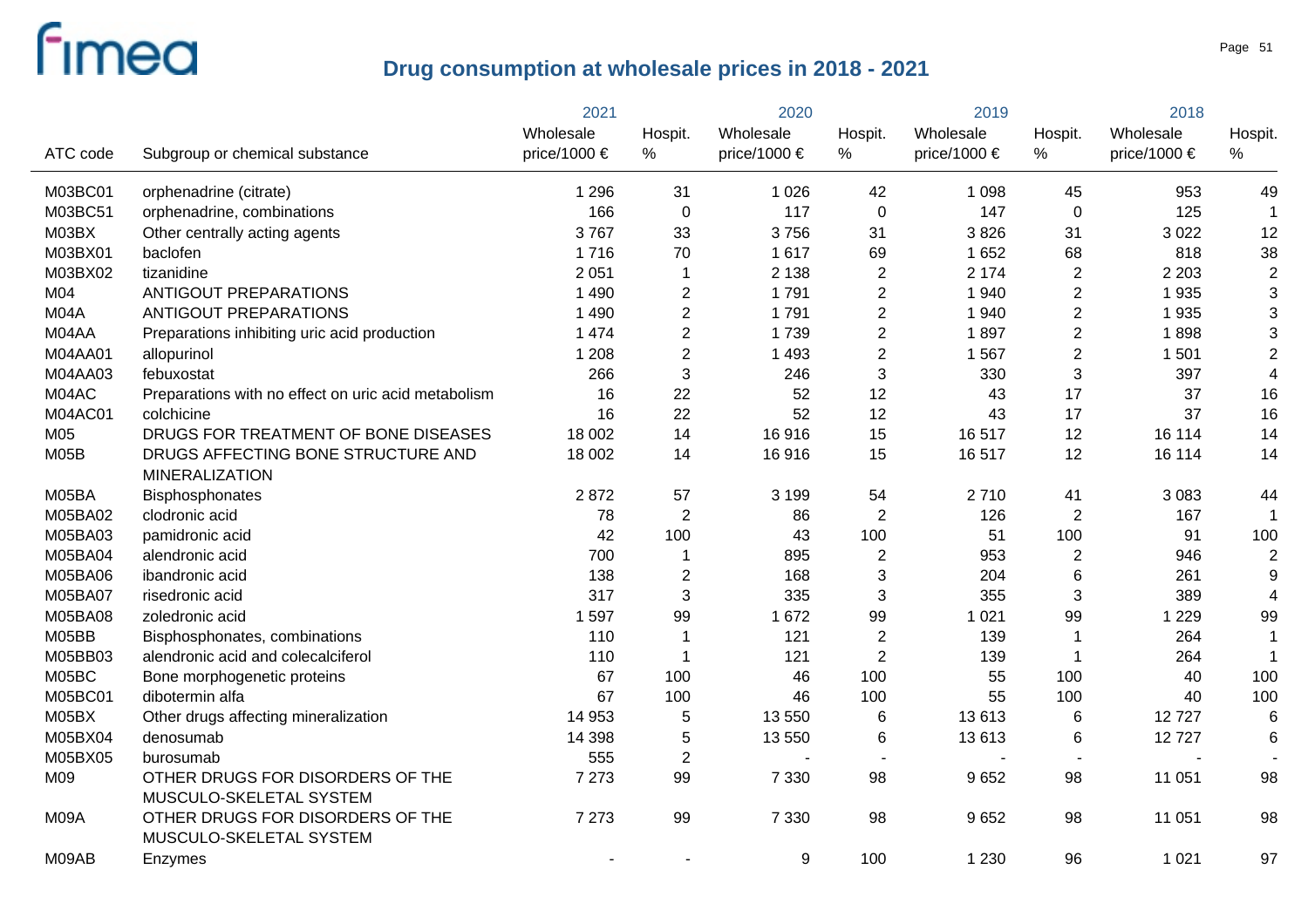|                |                                                             | 2021           |         | 2020         |         | 2019         |                | 2018             |         |
|----------------|-------------------------------------------------------------|----------------|---------|--------------|---------|--------------|----------------|------------------|---------|
|                |                                                             | Wholesale      | Hospit. | Wholesale    | Hospit. | Wholesale    | Hospit.        | Wholesale        | Hospit. |
| ATC code       | Subgroup or chemical substance                              | price/1000 €   | $\%$    | price/1000 € | %       | price/1000 € | $\%$           | price/1000 $\in$ | %       |
| M09AB02        | collagenase clostridium histolyticum                        |                |         | 9            | 100     | 1 2 3 0      | 96             | 1 0 2 1          | 97      |
| M09AX          | Other drugs for disorders of the musculo-skeletal<br>system | 7 2 7 3        | 99      | 7 3 2 1      | 98      | 8 4 2 2      | 98             | 10 0 29          | 98      |
| M09AX01        | hyaluronic acid                                             | 107            | 34      | 154          | 26      | 422          | 68             | 613              | 75      |
| M09AX07        | nusinersen                                                  | 7 1 6 6        | 100     | 7 1 6 6      | 100     | 7999         | 100            | 9416             | 100     |
| N              | <b>NERVOUS SYSTEM</b>                                       | 395 936        | 31      | 384 854      | 30      | 361 114      | 28             | 344 806          | 29      |
| <b>N01</b>     | <b>ANESTHETICS</b>                                          | 17 409         | 86      | 17 622       | 88      | 19 233       | 89             | 19862            | 89      |
| <b>N01A</b>    | ANESTHETICS, GENERAL                                        | 7 3 8 2        | 96      | 8586         | 96      | 9825         | 97             | 10 483           | 96      |
| N01AB          | Halogenated hydrocarbons                                    | 2 0 3 0        | 97      | 2 3 7 2      | 98      | 2746         | 98             | 3 1 3 6          | 98      |
| <b>N01AB06</b> | isoflurane                                                  | 11             | 88      | 12           | 100     | 13           | 100            | 10               | 100     |
| <b>N01AB07</b> | desflurane                                                  | 285            | 100     | 390          | 100     | 588          | 100            | 698              | 100     |
| <b>N01AB08</b> | sevoflurane                                                 | 1 7 3 4        | 96      | 1971         | 97      | 2 1 4 4      | 97             | 2 4 2 8          | 97      |
| N01AF          | Barbiturates, plain                                         | 27             | 98      | 50           | 99      | 27           | 99             | 108              | 99      |
| <b>N01AF03</b> | thiopental                                                  | 27             | 98      | 50           | 99      | 27           | 99             | 108              | 99      |
| N01AH          | Opioid anesthetics                                          | 1797           | 94      | 1710         | 94      | 1566         | 95             | 1708             | 95      |
| <b>N01AH01</b> | fentanyl                                                    | 247            | 99      | 235          | 99      | 236          | 98             | 222              | 98      |
| <b>N01AH02</b> | alfentanil                                                  | 124            | 85      | 139          | 88      | 166          | 92             | 167              | 93      |
| <b>N01AH03</b> | sufentanil                                                  | 30             | 100     | 30           | 100     | 36           | 100            | 37               | 100     |
| <b>N01AH06</b> | remifentanil                                                | 1 3 9 5        | 94      | 1 3 0 5      | 94      | 1 1 2 9      | 95             | 1 2 8 2          | 94      |
| N01AX          | Other general anesthetics                                   | 3528           | 95      | 4 4 5 3      | 96      | 5 4 8 6      | 97             | 5 5 3 1          | 96      |
| N01AX03        | ketamine                                                    | 47             | 93      | 26           | 89      | 53           | 91             | 52               | 88      |
| N01AX10        | propofol                                                    | 2728           | 95      | 3 3 3 8      | 96      | 4 0 1 9      | 96             | 4 2 3 1          | 96      |
| N01AX14        | esketamine                                                  | 753            | 98      | 1 0 8 9      | 99      | 1 4 1 3      | 98             | 1 2 4 7          | 97      |
| N01B           | ANESTHETICS, LOCAL                                          | 10 0 27        | 80      | 9 0 3 7      | 80      | 9 4 0 8      | 80             | 9 3 7 9          | 81      |
| N01BB          | Amides                                                      | 9 4 9 6        | 79      | 8578         | 79      | 8 9 3 2      | 80             | 8 9 6 0          | 80      |
| N01BB01        | bupivacaine                                                 | 602            | 98      | 621          | 97      | 795          | 88             | 878              | 90      |
| N01BB02        | lidocaine                                                   | 2 3 0 7        | 79      | 1790         | 77      | 1838         | 79             | 1913             | 82      |
| N01BB03        | mepivacaine                                                 | 4              | 14      | 5            | 11      | $\mathbf 5$  | 12             | 5                | 19      |
| N01BB04        | prilocaine                                                  | $\overline{7}$ | 98      | 1            | 82      |              | $\overline{a}$ |                  |         |
| N01BB09        | ropivacaine                                                 | 1793           | 97      | 1561         | 97      | 1 5 4 7      | 97             | 1 4 5 3          | 96      |
| N01BB10        | levobupivacaine                                             | 867            | 96      | 975          | 98      | 1 0 1 0      | 99             | 983              | 99      |
| N01BB20        | combinations                                                | 1 0 6 0        | 44      | 1 0 3 6      | 45      | 1 0 9 8      | 48             | 1 0 9 9          | 51      |
| N01BB51        | bupivacaine, combinations                                   | 37             | 88      | 24           | 92      | 44           | 80             | 39               | 89      |
| N01BB52        | lidocaine, combinations                                     | 1 3 1 8        | 80      | 1 2 1 9      | 81      | 1 1 2 2      | 81             | 1 0 8 2          | 82      |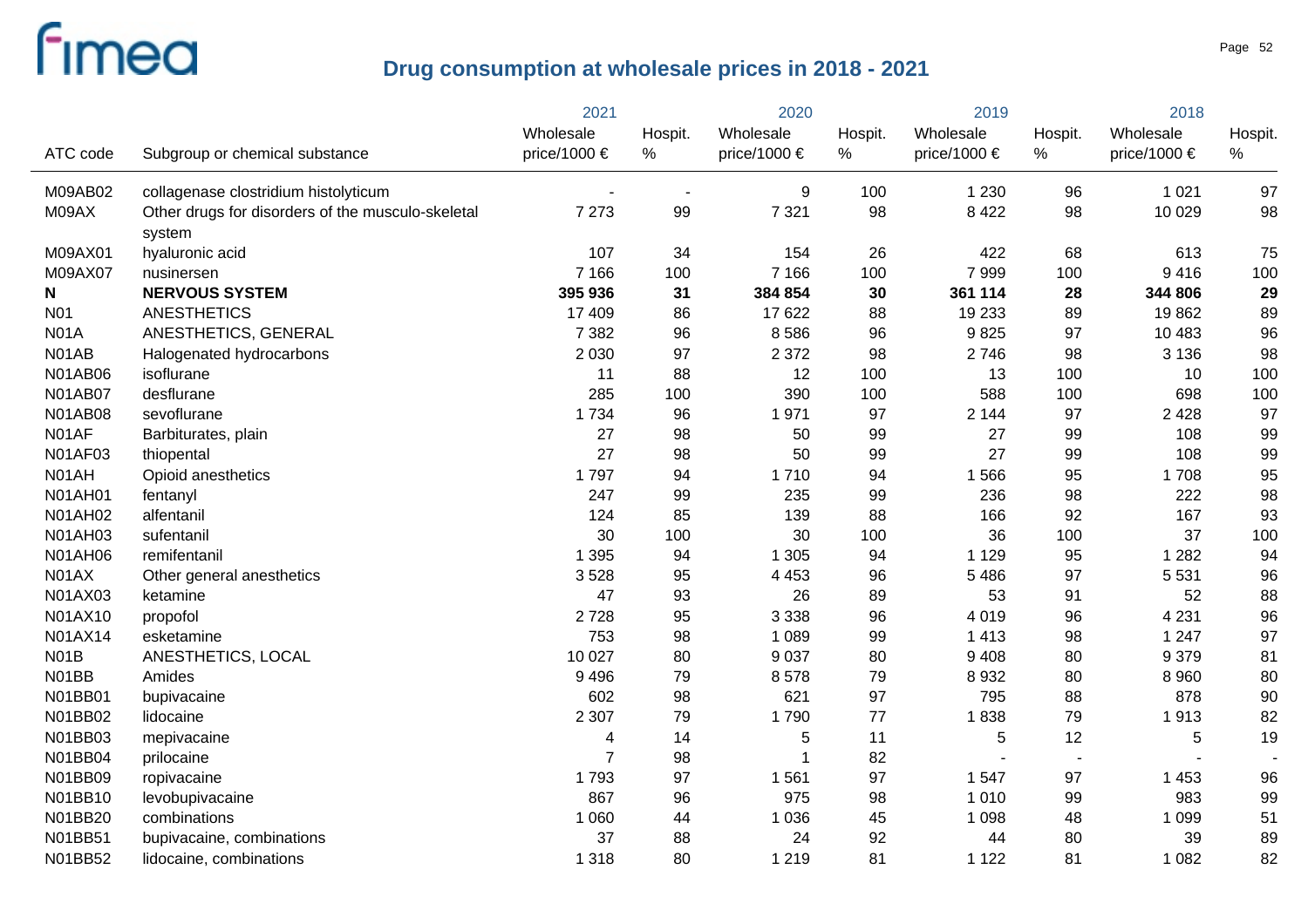|                 |                                                   | 2021         |             | 2020         |                  | 2019         |                | 2018             |                |
|-----------------|---------------------------------------------------|--------------|-------------|--------------|------------------|--------------|----------------|------------------|----------------|
|                 |                                                   | Wholesale    | Hospit.     | Wholesale    | Hospit.          | Wholesale    | Hospit.        | Wholesale        | Hospit.        |
| ATC code        | Subgroup or chemical substance                    | price/1000 € | %           | price/1000 € | %                | price/1000 € | $\%$           | price/1000 $\in$ | $\%$           |
| N01BB54         | prilocaine, combinations                          | 146          | 60          | 149          | 62               | 118          | 62             | 145              | 61             |
| N01BB58         | articaine, combinations                           | 1 3 5 5      | 66          | 1 1 9 6      | 66               | 1 3 5 5      | 68             | 1 3 6 4          | 67             |
| N01BX           | Other local anesthetics                           | 531          | 83          | 459          | 83               | 476          | 88             | 419              | 90             |
| N01BX04         | capsaicin                                         | 531          | 83          | 459          | 83               | 476          | 88             | 419              | 90             |
| N <sub>02</sub> | <b>ANALGESICS</b>                                 | 81 454       | 11          | 82 234       | 11               | 74 569       | 13             | 64 068           | 16             |
| <b>N02A</b>     | <b>OPIOIDS</b>                                    | 24 053       | 25          | 24 806       | 24               | 25 819       | 25             | 27 635           | 24             |
| N02AA           | Natural opium alkaloids                           | 10782        | 47          | 10 347       | 49               | 10 195       | 50             | 10 4 31          | 50             |
| N02AA01         | morphine                                          | 1 3 9 3      | 85          | 1 6 5 0      | 87               | 1 4 0 3      | 87             | 1 6 4 6          | 86             |
| <b>N02AA03</b>  | hydromorphone                                     | 581          | 73          | 544          | 70               | 618          | 71             | 511              | 63             |
| <b>N02AA05</b>  | oxycodone                                         | 5 1 8 1      | 45          | 4 9 5 6      | 45               | 5 0 9 0      | 48             | 4 9 2 4          | 48             |
| N02AA55         | oxycodone and naloxone                            | 3627         | 32          | 3 1 9 6      | 30               | 3 0 8 3      | 32             | 3 3 4 9          | 34             |
| N02AB           | Phenylpiperidine derivatives                      | 3 0 0 8      | 16          | 3073         | 17               | 3 2 2 0      | 21             | 3845             | 20             |
| N02AB03         | fentanyl                                          | 3 0 0 8      | 16          | 3073         | 17               | 3 2 2 0      | 21             | 3845             | 20             |
| N02AE           | Oripavine derivatives                             | 4698         | 6           | 5 0 8 7      | $\overline{7}$   | 5 1 3 0      | $\, 8$         | 5 4 8 9          | 8              |
| <b>N02AE01</b>  | buprenorphine                                     | 4698         | 6           | 5 0 8 7      | $\overline{7}$   | 5 1 3 0      | 8              | 5 4 8 9          | 8              |
| N02AJ           | Opioids in combination with non-opioid analgesics | 3 0 2 4      | 1           | 3 2 3 0      | 1                | 3664         | 1              | 3 9 0 4          | $\mathbf{1}$   |
| <b>N02AJ06</b>  | codeine and paracetamol                           | 2 5 2 2      |             | 2749         | 1                | 3073         | 1              | 3 3 0 7          | $\mathbf 1$    |
| <b>N02AJ08</b>  | codeine and ibuprofen                             | 254          | 0           | 265          | $\mathbf 0$      | 294          | $\mathbf 0$    | 341              | $\mathbf 0$    |
| N02AJ13         | tramadol and paracetamol                          | 239          |             | 208          | 1                | 289          | 1              | 251              |                |
| N02AJ14         | taramadol and dexketoprofen                       | 9            | 0           | 9            | $\boldsymbol{0}$ | 8            | $\pmb{0}$      | 4                | 0              |
| N02AX           | Other opioids                                     | 2 5 4 1      | 4           | 3 0 6 9      | 4                | 3610         | 4              | 3 9 6 6          | 4              |
| N02AX02         | tramadol                                          | 2 5 4 1      | 4           | 3 0 6 9      | 4                | 3610         | 4              | 3 9 6 6          | 4              |
| <b>N02B</b>     | OTHER ANALGESICS AND ANTIPYRETICS                 | 29 3 21      | 11          | 31 528       | $\mathsf g$      | 28 4 19      | 11             | 29 9 22          | 11             |
| N02BA           | Salicylic acid and derivatives                    | 2714         | 1           | 3 3 8 8      | $\pmb{0}$        | 1 506        | $\mathbf 1$    | 4 5 6 9          | $\mathbf 0$    |
| N02BA01         | acetylsalicylic acid                              | 966          | 1           | 1 0 3 3      | 1                | 998          | $\mathbf 1$    | 1 1 4 2          | $\mathbf 1$    |
| N02BA51         | acetylsalicylic acid, combinations excl.          | 1749         | 0           | 2 3 5 5      | $\pmb{0}$        | 509          | $\pmb{0}$      | 3 4 2 7          | $\overline{0}$ |
|                 | psycholeptics                                     |              |             |              |                  |              |                |                  |                |
| N02BE           | Anilides                                          | 26 359       | 12          | 27 950       | 10               | 26 732       | 11             | 25 2 29          | 12             |
| N02BE01         | paracetamol                                       | 26 002       | 12          | 27 351       | 10               | 25 8 68      | 11             | 24 749           | 13             |
| N02BE51         | paracetamol, combinations excl. psycholeptics     | 358          | $\pmb{0}$   | 600          | $\pmb{0}$        | 864          | $\mathbf 0$    | 480              | $\mathbf 0$    |
| N02BG           | Other analgesics and antipyretics                 | 247          | 57          | 189          | 52               | 181          | 47             | 123              | 17             |
| N02BG09         | methoxyflurane                                    | 131          | 95          | 88           | 94               | 75           | 99             | $\overline{2}$   | 100            |
| N02BG10         | cannabinoids                                      | 116          | 15          | 101          | 17               | 105          | 10             | 121              | 16             |
| <b>N02C</b>     | <b>ANTIMIGRAINE PREPARATIONS</b>                  | 28 081       | $\mathbf 0$ | 25 900       | $\mathbf 0$      | 20 332       | $\overline{2}$ | 6511             | $\overline{7}$ |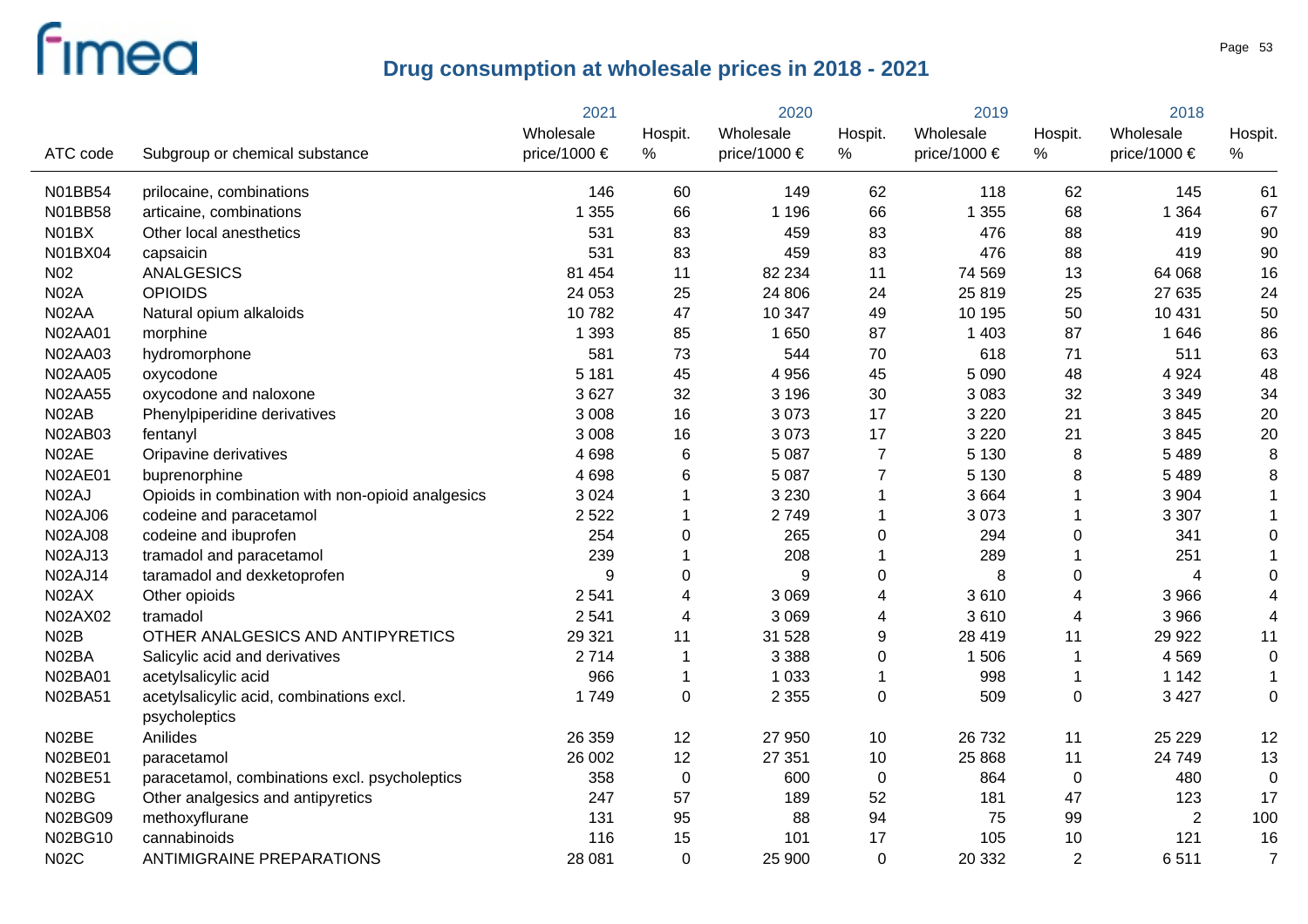|                |                                                       | 2021         | 2020           |              | 2019           |                  | 2018                     |                  |                         |
|----------------|-------------------------------------------------------|--------------|----------------|--------------|----------------|------------------|--------------------------|------------------|-------------------------|
|                |                                                       | Wholesale    | Hospit.        | Wholesale    | Hospit.        | Wholesale        | Hospit.                  | Wholesale        | Hospit.                 |
| ATC code       | Subgroup or chemical substance                        | price/1000 € | $\%$           | price/1000 € | %              | price/1000 $\in$ | $\%$                     | price/1000 $\in$ | %                       |
| N02CC          | Selective 5HT1-receptor agonists                      | 7700         | $\mathbf 1$    | 7876         | 1              | 8 0 5 6          | -1                       | 6 0 0 4          | 1                       |
| <b>N02CC01</b> | sumatriptan                                           | 4 5 5 7      | $\overline{2}$ | 4718         | $\overline{2}$ | 4 8 20           | $\boldsymbol{2}$         | 2793             | $\overline{\mathbf{c}}$ |
| N02CC02        | naratriptan                                           | 76           | 0              | 79           | 0              | 94               | 0                        | 152              | $\mathbf 0$             |
| N02CC03        | zolmitriptan                                          | 793          |                | 865          | 1              | 909              | -1                       | 817              |                         |
| <b>N02CC04</b> | rizatriptan                                           | 769          | 0              | 700          | $\mathbf 0$    | 669              | 0                        | 645              | 0                       |
| <b>N02CC05</b> | almotriptan                                           | 502          | 0              | 440          | 0              | 448              | 0                        | 437              | $\mathbf 0$             |
| <b>N02CC06</b> | eletriptan                                            | 419          | 0              | 479          | 0              | 543              | 0                        | 592              | $\mathbf 0$             |
| <b>N02CC07</b> | frovatriptan                                          | 583          | $\mathbf 0$    | 595          | 0              | 574              | $\mathbf 0$              | 567              | $\mathbf 0$             |
| N02CD          | Calcitonin gene-related peptide (CGRP)<br>antagonists | 20 381       | 0              | 18 0 24      | $\mathbf 0$    | 12 276           | 3                        | 507              | 79                      |
| N02CD01        | erenumab                                              | 10 209       | 0              | 13 2 84      | 0              | 12 247           | 3                        | 507              | 79                      |
| N02CD02        | galcanezumab                                          | 2 6 3 3      | $\mathbf 0$    | 288          | 0              |                  |                          |                  |                         |
| N02CD03        | fremanezumab                                          | 7 5 3 9      | $\mathbf 0$    | 4 4 5 2      | 0              | 29               | 0                        |                  |                         |
| N03            | <b>ANTIEPILEPTICS</b>                                 | 47 344       | 8              | 47 959       | 9              | 52 676           | 9                        | 54 745           | 9                       |
| <b>N03A</b>    | <b>ANTIEPILEPTICS</b>                                 | 47 344       | 8              | 47 959       | 9              | 52 676           | 9                        | 54 745           | 9                       |
| N03AB          | Hydantoin derivatives                                 | 657          | 86             | 723          | 86             | 1 0 4 6          | 89                       | 907              | 86                      |
| N03AB02        | phenytoin                                             | 96           | 6              | 107          | 5              | 127              | 8                        | 138              | $\overline{7}$          |
| <b>N03AB05</b> | fosphenytoin                                          | 561          | 100            | 616          | 100            | 919              | 100                      | 769              | 100                     |
| N03AE          | Benzodiazepine derivatives                            | 434          | $\overline{2}$ | 471          | $\overline{2}$ | 501              | 3                        | 533              | 3                       |
| <b>N03AE01</b> | clonazepam                                            | 434          | $\overline{2}$ | 471          | $\overline{2}$ | 501              | 3                        | 533              | 3                       |
| N03AF          | Carboxamide derivatives                               | 4 9 0 0      | $\overline{2}$ | 4 9 9 3      | 3              | 4 9 4 2          | $\overline{\mathbf{4}}$  | 4912             | 4                       |
| N03AF01        | carbamazepine                                         | 1 0 0 7      | 4              | 1 0 9 7      | 6              | 1 1 5 9          | $\overline{7}$           | 1 2 4 6          | 9                       |
| N03AF02        | oxcarbazepine                                         | 3 1 6 5      | $\overline{2}$ | 3 1 8 0      | $\overline{2}$ | 3 1 1 7          | $\sqrt{3}$               | 3073             | 3                       |
| <b>N03AF03</b> | rufinamide                                            | 251          | 3              | 235          | 5              | 220              | 6                        | 204              | 6                       |
| <b>N03AF04</b> | eslicarbazepine                                       | 477          |                | 481          | $\overline{2}$ | 447              | $\overline{2}$           | 389              | 3                       |
| N03AG          | Fatty acid derivatives                                | 4 5 5 2      | 9              | 4700         | 9              | 4717             | 10                       | 4795             | 11                      |
| N03AG01        | valproic acid                                         | 4 4 7 4      | $\mathsf g$    | 4617         | 9              | 4 6 3 4          | 10                       | 4707             | 11                      |
| <b>N03AG04</b> | vigabatrin                                            | 78           | 10             | 83           | 9              | 83               | $9\,$                    | 89               | 10                      |
| N03AX          | Other antiepileptics                                  | 36 801       | 8              | 37 073       | 8              | 41 470           | 8                        | 43 597           | 8                       |
| N03AX09        | lamotrigine                                           | 4517         | $\overline{2}$ | 4 5 5 9      | 3              | 4749             | $\sqrt{3}$               | 4 8 3 0          | 3                       |
| N03AX11        | topiramate                                            | 1 4 2 3      | 4              | 1 504        | 4              | 1 5 6 7          | $\overline{\mathcal{A}}$ | 1 6 3 5          | 5                       |
| N03AX12        | gabapentin                                            | 6824         | 5              | 6542         | 5              | 6 1 5 0          | 5                        | 6 0 0 5          | 5                       |
| N03AX14        | levetiracetam                                         | 8 1 6 8      | 9              | 8698         | 8              | 8 6 3 3          | 11                       | 8 2 2 6          | 13                      |
| N03AX15        | zonisamide                                            | 801          | $\overline{2}$ | 833          | $\overline{2}$ | 857              | 3                        | 920              | 3                       |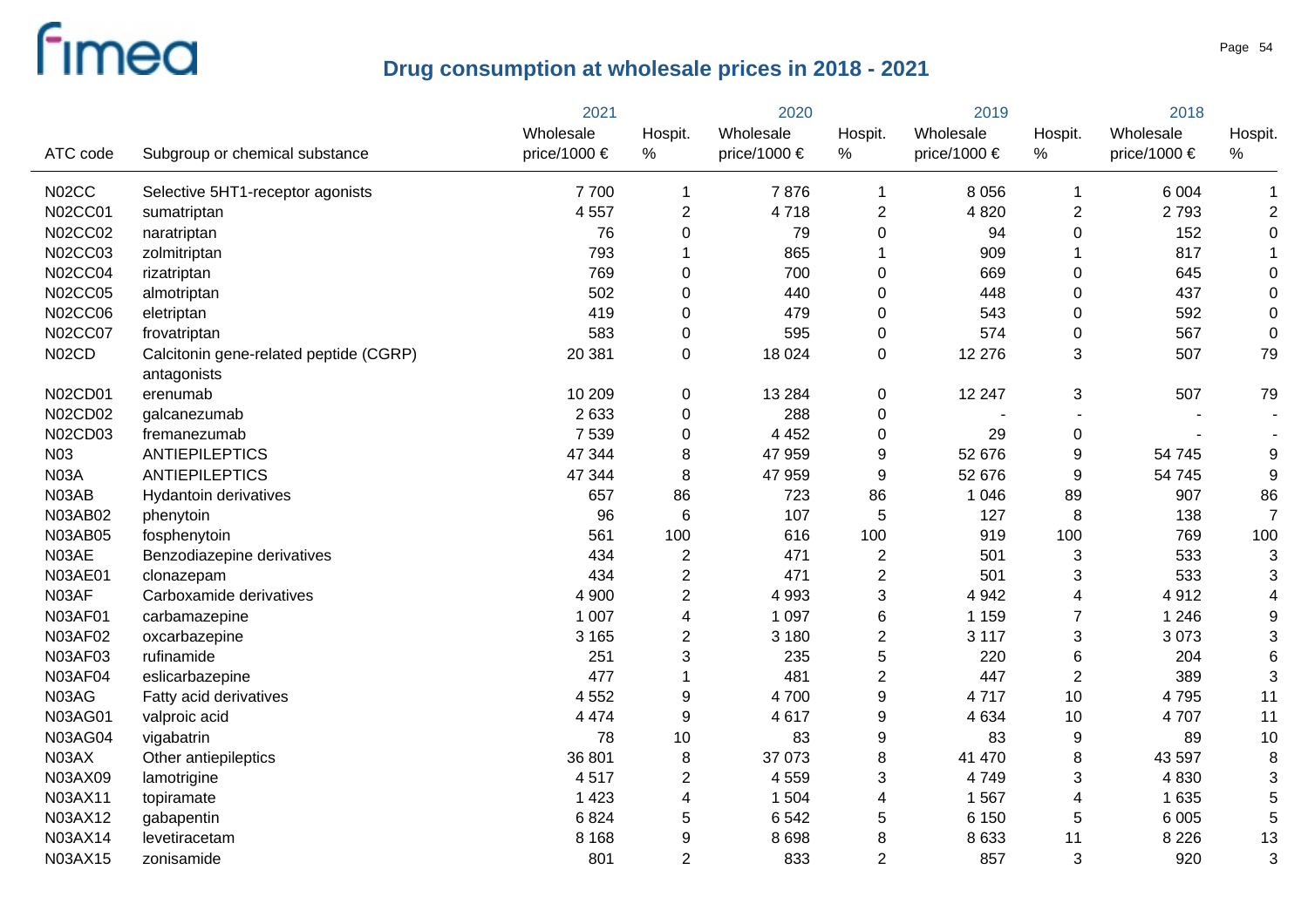|                 |                                                         | 2021         | 2020                      |                          | 2019           |              | 2018                    |                  |                |
|-----------------|---------------------------------------------------------|--------------|---------------------------|--------------------------|----------------|--------------|-------------------------|------------------|----------------|
|                 |                                                         | Wholesale    | Hospit.                   | Wholesale                | Hospit.        | Wholesale    | Hospit.                 | Wholesale        | Hospit.        |
| ATC code        | Subgroup or chemical substance                          | price/1000 € | $\%$                      | price/1000 €             | %              | price/1000 € | $\%$                    | price/1000 $\in$ | ℅              |
| N03AX16         | pregabalin                                              | 5 2 4 1      | 4                         | 6564                     | 3              | 12512        | 4                       | 16 541           | 4              |
| N03AX17         | stiripentol                                             | 338          | $\boldsymbol{2}$          | 341                      | 3              | 319          | -1                      | 293              | 3              |
| N03AX18         | lacosamide                                              | 6 0 5 0      | 19                        | 5 5 6 1                  | 21             | 4839         | 22                      | 4 1 8 3          | 23             |
| N03AX22         | perampanel                                              | 1 0 2 1      | $\overline{7}$            | 958                      | 6              | 884          | $\overline{7}$          | 737              | $\overline{7}$ |
| N03AX23         | brivaracetam                                            | 1968         | 9                         | 1513                     | 14             | 960          | 16                      | 226              | 29             |
| N03AX24         | cannabidiol                                             | 448          | 6                         | $\overline{\phantom{a}}$ |                |              |                         |                  |                |
| N <sub>04</sub> | <b>ANTI-PARKINSON DRUGS</b>                             | 16 353       | 4                         | 16870                    | 4              | 17 305       | 5                       | 18761            | 5              |
| <b>N04A</b>     | <b>ANTICHOLINERGIC AGENTS</b>                           | 87           | 5                         | 91                       | 5              | 94           | 4                       | 102              | 5              |
| N04AA           | Tertiary amines                                         | 87           | 5                         | 91                       | 5              | 94           | 4                       | 102              | 5              |
| <b>N04AA02</b>  | biperiden                                               | 87           | 5                         | 91                       | 5              | 94           | 4                       | 102              | 5              |
| N04B            | DOPAMINERGIC AGENTS                                     | 16 265       | 4                         | 16779                    | 4              | 17 211       | 5                       | 18 659           | 5              |
| N04BA           | Dopa and dopa derivatives                               | 13 0 76      | 4                         | 13 127                   | 4              | 13 1 20      | 5                       | 13 4 17          | 5              |
| N04BA02         | levodopa and decarboxylase inhibitor                    | 9853         | 3                         | 10853                    | 4              | 11 210       | 5                       | 11 295           | 5              |
| <b>N04BA03</b>  | levodopa, decarboxylase inhibitor and COMT<br>inhibitor | 3 2 2 3      | 5                         | 2 2 7 4                  | 6              | 1910         | 5                       | 2 1 2 2          | 6              |
| N04BC           | Dopamine agonists                                       | 2 5 2 4      | $\ensuremath{\mathsf{3}}$ | 2983                     | 3              | 3 3 7 7      | 3                       | 4 4 4 5          | 3              |
| <b>N04BC01</b>  | bromocriptine                                           | $\mathbf{0}$ | 27                        | 6                        | 18             | 6            | 12                      | 8                | 19             |
| <b>N04BC04</b>  | ropinirole                                              | 331          | $\overline{2}$            | 464                      | $\overline{2}$ | 589          | $\overline{2}$          | 821              | $\overline{2}$ |
| <b>N04BC05</b>  | pramipexole                                             | 1 3 4 7      | $\overline{2}$            | 1514                     | 3              | 1802         | $\overline{2}$          | 2694             | $\overline{2}$ |
| <b>N04BC06</b>  | cabergoline                                             | 74           | 6                         | 74                       | $\overline{7}$ | 71           | $\overline{\mathbf{4}}$ | 68               | 5              |
| <b>N04BC07</b>  | apomorphine                                             | 250          | 3                         | 357                      | 5              | 344          | $\overline{7}$          | 246              | 10             |
| <b>N04BC09</b>  | rotigotine                                              | 521          | 3                         | 568                      | 3              | 566          | $\overline{\mathbf{4}}$ | 609              | 4              |
| N04BD           | Monoamine oxidase type B inhibitors                     | 460          | 3                         | 500                      | 4              | 558          | 3                       | 615              | 4              |
| N04BD01         | selegiline                                              | 325          | 3                         | 342                      | $\overline{2}$ | 368          | $\overline{2}$          | 356              | 3              |
| N04BD02         | rasagiline                                              | 134          | 4                         | 158                      | 6              | 190          | 5                       | 257              | 5              |
| N04BD03         | safinamide                                              | -1           | 0                         | $\mathbf 1$              | 20             | $\mathbf 0$  | $\pmb{0}$               | 2                | 8              |
| N04BX           | Other dopamingergic agents                              | 205          | 5                         | 169                      | $6\phantom{1}$ | 155          | 9                       | 182              | $\overline{7}$ |
| N04BX02         | entacapone                                              | 174          | 6                         | 169                      | 6              | 155          | $\boldsymbol{9}$        | 182              | $\overline{7}$ |
| N04BX04         | opicapone                                               | 31           | 4                         | $\overline{\phantom{0}}$ |                |              |                         |                  |                |
| N <sub>05</sub> | <b>PSYCHOLEPTICS</b>                                    | 74 115       | 14                        | 72 988                   | 14             | 70 482       | 14                      | 69 958           | 14             |
| <b>N05A</b>     | <b>ANTIPSYCHOTICS</b>                                   | 52 700       | 10                        | 51 762                   | 11             | 50 473       | 11                      | 49 941           | 11             |
| N05AA           | Phenothiazines with aliphatic side chain                | 337          | 6                         | 347                      | 6              | 362          | 6                       | 361              | $\overline{7}$ |
| <b>N05AA02</b>  | levomepromazine                                         | 337          | 6                         | 347                      | 6              | 362          | 6                       | 361              | $\overline{7}$ |
| N05AB           | Phenothiazines with piperazine structure                | 551          | 5                         | 568                      | 5              | 571          | 5                       | 573              | 5              |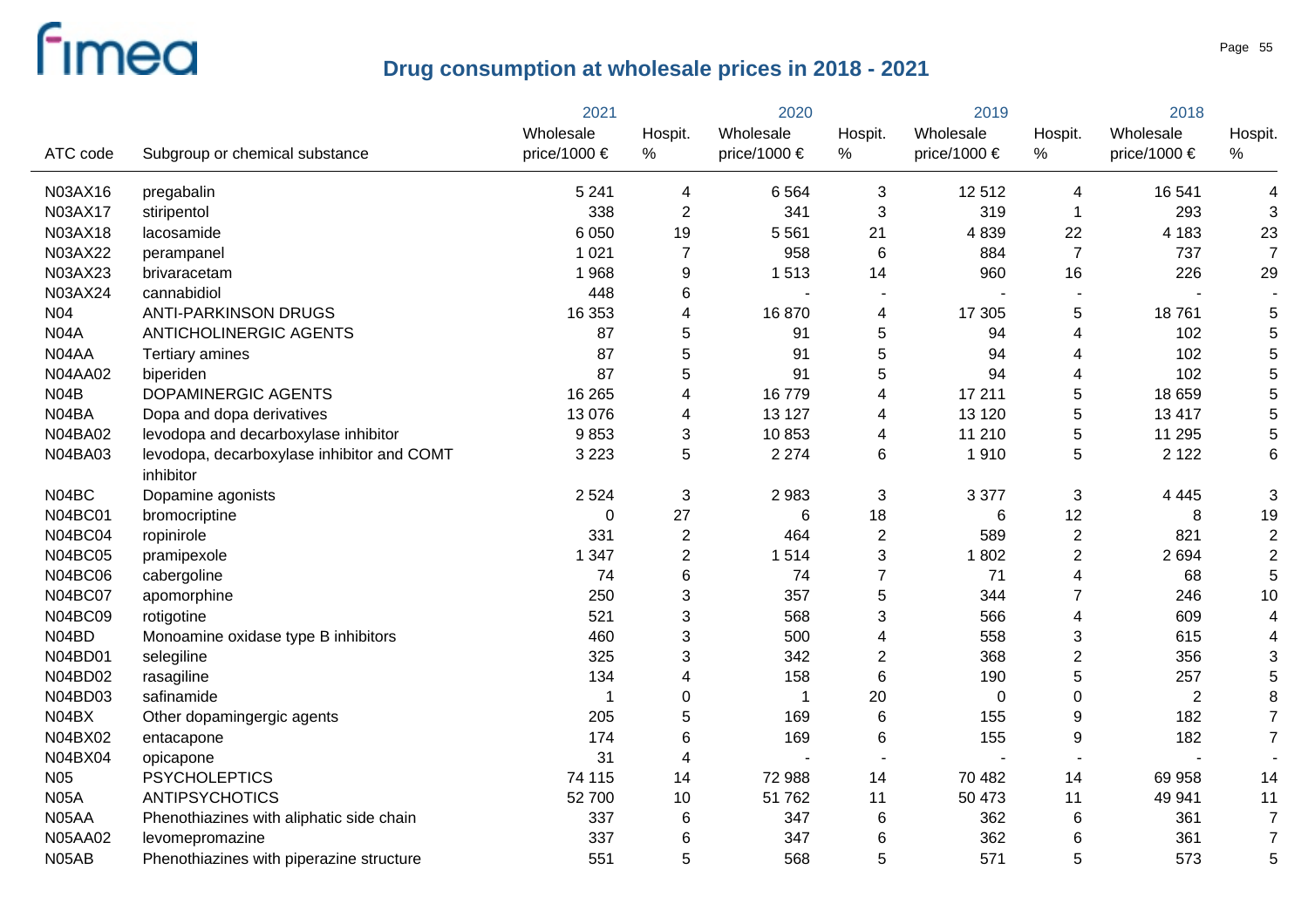|                |                                                  | 2021         |                 | 2020                  |                | 2019             |                | 2018         |                |
|----------------|--------------------------------------------------|--------------|-----------------|-----------------------|----------------|------------------|----------------|--------------|----------------|
|                |                                                  | Wholesale    | Hospit.         | Wholesale             | Hospit.        | Wholesale        | Hospit.        | Wholesale    | Hospit.        |
| ATC code       | Subgroup or chemical substance                   | price/1000 € | %               | price/1000 $\epsilon$ | %              | price/1000 $\in$ | $\%$           | price/1000 € | %              |
| <b>N05AB03</b> | perphenazine                                     | 530          | 5               | 549                   | 6              | 551              | $\overline{5}$ | 550          | 6              |
| <b>N05AB04</b> | prochlorperazine                                 | 20           | $\overline{2}$  | 19                    | $\overline{2}$ | 21               | $\overline{2}$ | 22           | $\overline{2}$ |
| N05AC          | Phenothiazines with piperidine structure         |              |                 |                       |                |                  |                | 8            | 5              |
| <b>N05AC01</b> | periciazine                                      |              |                 |                       |                |                  |                | 8            | 5              |
| N05AD          | <b>Butyrophenone derivatives</b>                 | 420          | 43              | 499                   | 50             | 502              | 49             | 523          | 47             |
| N05AD01        | haloperidol                                      | 336          | 29              | 360                   | 32             | 346              | 26             | 371          | 27             |
| <b>N05AD08</b> | droperidol                                       | 84           | 97              | 139                   | 97             | 157              | 98             | 152          | 98             |
| N05AE          | Indole derivatives                               | 1 6 4 3      | $6\phantom{1}6$ | 1 5 5 1               | $\overline{7}$ | 1 4 8 0          | $\overline{7}$ | 1 3 0 4      | 8              |
| N05AE03        | sertindole                                       | 363          | 5               | 387                   | $\overline{4}$ | 412              | 6              | 431          | 6              |
| <b>N05AE04</b> | ziprasidone                                      | 580          | 3               | 592                   | 4              | 603              | $\overline{4}$ | 611          | 5              |
| <b>N05AE05</b> | lurasidone                                       | 700          | 9               | 572                   | 12             | 465              | 13             | 262          | 17             |
| N05AF          | Thioxanthene derivatives                         | 553          | 14              | 579                   | 13             | 594              | 12             | 621          | 12             |
| <b>N05AF01</b> | flupentixol                                      | 69           | 3               | 69                    | $\sqrt{3}$     | 70               | 3              | 71           | 4              |
| <b>N05AF03</b> | chlorprothixene                                  | 230          | 3               | 247                   | 3              | 262              | $\overline{4}$ | 267          | 3              |
| <b>N05AF05</b> | zuclopenthixol                                   | 254          | 27              | 263                   | 24             | 263              | 22             | 283          | 23             |
| N05AH          | Diazepines, oxazepines, thiazepines and oxepines | 20 4 94      | 11              | 20 079                | 12             | 19820            | 12             | 20745        | 12             |
| N05AH01        | loxapine                                         |              | $\blacksquare$  |                       |                |                  |                | 5            | 100            |
| <b>N05AH02</b> | clozapine                                        | 3530         | 9               | 3884                  | 9              | 3874             | 9              | 4 9 5 3      | 9              |
| N05AH03        | olanzapine                                       | 12 5 62      | 15              | 12 2 8 2              | 16             | 11 991           | 16             | 11 605       | 16             |
| <b>N05AH04</b> | quetiapine                                       | 4 2 9 4      | 3               | 3798                  | $\mathbf{3}$   | 3833             | 3              | 4 0 5 8      | 4              |
| <b>N05AH05</b> | asenapine                                        | 107          | 13              | 114                   | 15             | 122              | 16             | 125          | 15             |
| N05AL          | <b>Benzamides</b>                                | 93           | $\overline{7}$  | 102                   | 8              | 100              | $\overline{7}$ | 109          | 9              |
| <b>N05AL01</b> | sulpiride                                        | 93           | $\overline{7}$  | 102                   | $\, 8$         | 100              | $\overline{7}$ | 109          | 9              |
| N05AN          | Lithium                                          | 626          | 6               | 621                   | $\,6\,$        | 615              | $\,6$          | 607          | 6              |
| N05AN01        | lithium                                          | 626          | 6               | 621                   | 6              | 615              | $\,6$          | 607          | 6              |
| N05AX          | Other antipsychotics                             | 27 985       | 9               | 27 416                | 10             | 26 4 26          | 10             | 25 094       | 10             |
| N05AX08        | risperidone                                      | 7928         | 5               | 8 6 6 9               | $\,$ 5 $\,$    | 9 3 3 3          | $\mathbf 5$    | 10 159       | 6              |
| N05AX12        | aripiprazole                                     | 8 5 6 3      | 10              | 8 2 6 9               | 10             | 7 5 8 7          | 11             | 6946         | 13             |
| N05AX13        | paliperidone                                     | 10 560       | 11              | 10 257                | 12             | 9436             | 13             | 7987         | 12             |
| N05AX15        | cariprazine                                      | 524          | 22              | 143                   | 56             | 61               | 56             | 1            | 50             |
| N05AX16        | brexpiprazole                                    | 410          | 16              | 77                    | 23             | 10               | 23             |              |                |
| <b>N05B</b>    | <b>ANXIOLYTICS</b>                               | 7 0 8 2      | 30              | 6937                  | 26             | 6 0 3 3          | 12             | 6 3 8 2      | 12             |
| N05BA          | Benzodiazepine derivatives                       | 5748         | 35              | 5 607                 | 30             | 4719             | 13             | 5 0 6 5      | 13             |
| N05BA01        | diazepam                                         | 1 1 3 6      | 23              | 1 3 1 4               | 28             | 1 4 5 4          | 30             | 1 650        | 34             |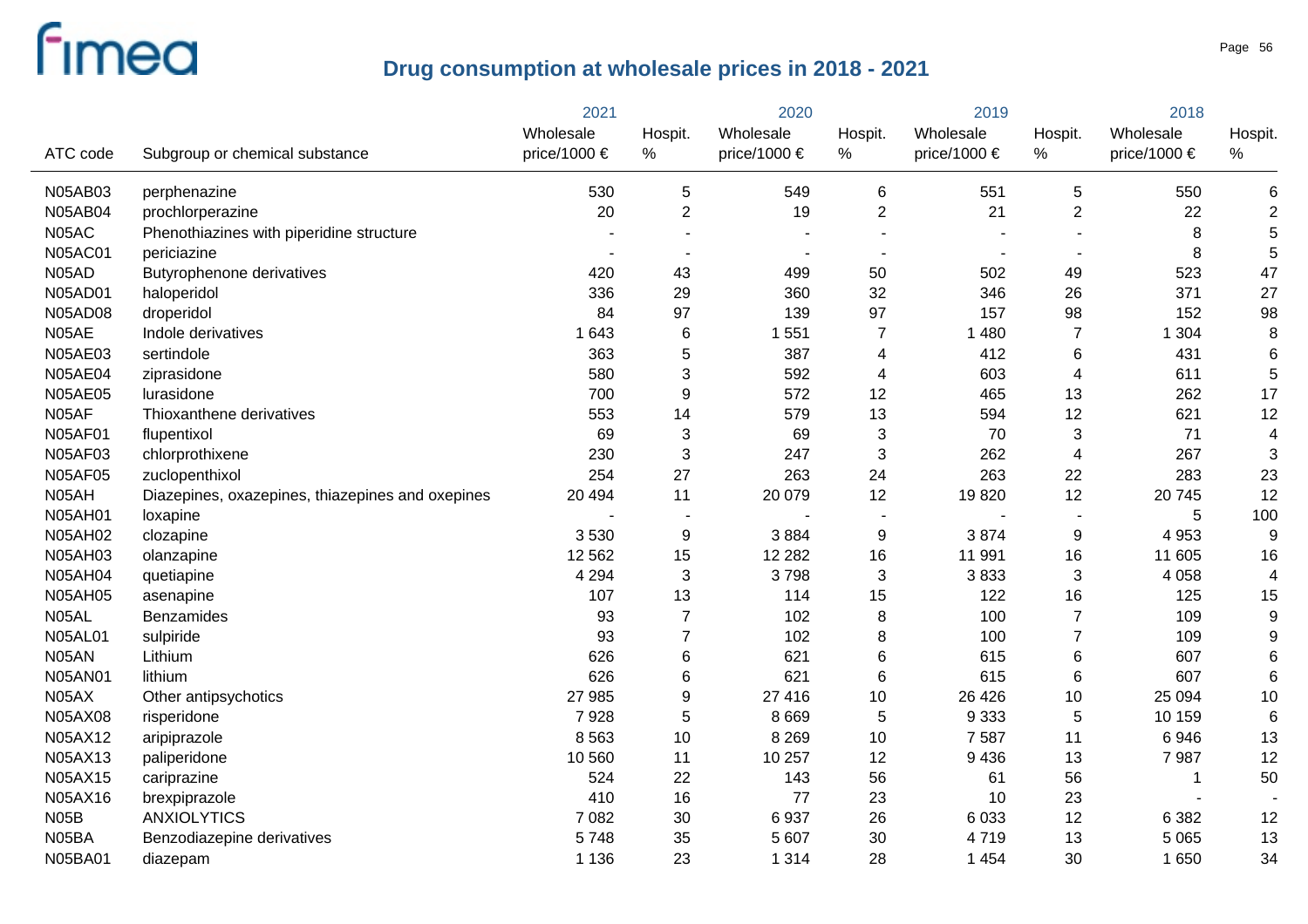|                |                                             | 2021         |                | 2020                  |                         | 2019             |                           | 2018         |                |
|----------------|---------------------------------------------|--------------|----------------|-----------------------|-------------------------|------------------|---------------------------|--------------|----------------|
|                |                                             | Wholesale    | Hospit.        | Wholesale             | Hospit.                 | Wholesale        | Hospit.                   | Wholesale    | Hospit.        |
| ATC code       | Subgroup or chemical substance              | price/1000 € | %              | price/1000 $\epsilon$ | %                       | price/1000 $\in$ | %                         | price/1000 € | $\%$           |
| N05BA02        | chlordiazepoxide                            |              |                |                       |                         |                  |                           | 54           | 13             |
| <b>N05BA04</b> | oxazepam                                    | 1 6 4 6      | 4              | 1698                  | $\overline{4}$          | 1753             | $\overline{4}$            | 1767         | 3              |
| <b>N05BA06</b> | lorazepam                                   | 2 0 6 5      | 82             | 1578                  | 78                      | 446              | 25                        | 402          | 8              |
| N05BA09        | clobazam                                    | 133          | 4              | 129                   | 4                       | 113              | $\overline{4}$            | 121          |                |
| N05BA12        | alprazolam                                  | 768          | 1              | 888                   | 1                       | 953              | $\mathbf 1$               | 1 0 7 1      |                |
| N05BB          | Diphenylmethane derivatives                 | 682          | 4              | 726                   | 4                       | 727              | $\mathbf 5$               | 752          | 5              |
| N05BB01        | hydroxyzine                                 | 682          | 4              | 726                   | 4                       | 727              | $\sqrt{5}$                | 752          | 5              |
| N05BE          | Azaspirodecanedione derivatives             | 653          | 11             | 604                   | 12                      | 586              | 11                        | 565          | 9              |
| N05BE01        | buspirone                                   | 653          | 11             | 604                   | 12                      | 586              | 11                        | 565          | 9              |
| <b>N05C</b>    | <b>HYPNOTICS AND SEDATIVES</b>              | 14 3 33      | 21             | 14 289                | 21                      | 13 976           | 26                        | 13 635       | 26             |
| N05CD          | Benzodiazepine derivatives                  | 3 3 4 5      | 17             | 3515                  | 16                      | 3 3 7 2          | 14                        | 3 3 5 7      | 13             |
| <b>N05CD02</b> | nitrazepam                                  | 53           | 1              | 102                   | $\overline{2}$          | 112              | 3                         | 106          | $\overline{2}$ |
| <b>N05CD05</b> | triazolam                                   | 29           | 1              | 33                    | $\pmb{0}$               | 40               | $\mathbf 0$               | 38           | $\mathbf{1}$   |
| <b>N05CD07</b> | temazepam                                   | 1832         | 3              | 1800                  | $\mathbf{3}$            | 1798             | $\sqrt{3}$                | 1863         | 3              |
| <b>N05CD08</b> | midazolam                                   | 1 4 3 1      | 35             | 1579                  | 32                      | 1 4 2 2          | 29                        | 1 3 5 1      | 27             |
| N05CF          | Benzodiazepine related drugs                | 2 3 2 8      | $\overline{2}$ | 2 5 0 5               | $\boldsymbol{2}$        | 2511             | $\mathbf{2}$              | 2674         | $\sqrt{2}$     |
| <b>N05CF01</b> | zopiclone                                   | 1720         | $\overline{2}$ | 1886                  | $\overline{2}$          | 1912             | $\overline{2}$            | 2017         | $\overline{c}$ |
| <b>N05CF02</b> | zolpidem                                    | 608          | $\mathbf{1}$   | 619                   | $\mathbf 1$             | 598              | $\mathbf{1}$              | 657          |                |
| N05CH          | Melatonin receptor agonists                 | 6 0 4 5      | 4              | 5 6 6 9               | $\overline{4}$          | 5 1 3 8          | 5                         | 4 4 7 3      | 6              |
| <b>N05CH01</b> | melatonin                                   | 6 0 4 5      | 4              | 5 6 6 9               | 4                       | 5 1 3 8          | $\sqrt{5}$                | 4 4 7 3      | 6              |
| N05CM          | Other hypnotics and sedatives               | 2614         | 84             | 2 600                 | 83                      | 2 9 5 6          | 95                        | 3 1 3 1      | 90             |
| <b>N05CM09</b> | Valerianae radix                            | 416          | $\pmb{0}$      | 451                   | 0                       | 147              | $\mathbf 0$               | 309          | $\Omega$       |
| <b>N05CM18</b> | dexmedetomidine                             | 2 1 9 8      | 100            | 2 1 4 9               | 100                     | 2809             | 100                       | 2822         | 100            |
| N06            | <b>PSYCHOANALEPTICS</b>                     | 64 561       | 3              | 58 445                | $\sqrt{3}$              | 53 910           | 3                         | 49 989       | 3              |
| <b>N06A</b>    | ANTIDEPRESSANTS                             | 38 187       | 3              | 36 017                | $\overline{\mathbf{c}}$ | 33 496           | $\overline{c}$            | 31 386       | $\overline{2}$ |
| N06AA          | Non-selective monoamine reuptake inhibitors | 3 600        | $\overline{c}$ | 3 4 2 0               | $\overline{2}$          | 3 3 0 0          | $\mathbf{2}$              | 3 3 0 9      | $\overline{2}$ |
| <b>N06AA04</b> | clomipramine                                | 158          | 5              | 161                   | 4                       | 148              | $\sqrt{3}$                | 147          | 3              |
| <b>N06AA06</b> | trimipramine                                | 58           | $\overline{2}$ | 65                    | $\overline{\mathbf{c}}$ | 61               | $\ensuremath{\mathsf{3}}$ | 73           |                |
| N06AA09        | amitriptyline                               | 2891         | $\overline{2}$ | 2759                  | $\overline{2}$          | 2 4 9 3          | $\overline{2}$            | 2 3 6 4      | $\overline{2}$ |
| <b>N06AA10</b> | nortriptyline                               | 493          | $\overline{2}$ | 436                   | $\overline{2}$          | 422              | $\overline{2}$            | 392          | $\overline{2}$ |
| N06AA12        | doxepin                                     |              |                |                       |                         | 177              | $\overline{2}$            | 332          | 3              |
| N06AB          | Selective serotonin reuptake inhibitors     | 7 1 6 5      | $\overline{2}$ | 6822                  | $\overline{2}$          | 6620             | $\overline{2}$            | 6656         | $\overline{2}$ |
| <b>N06AB03</b> | fluoxetine                                  | 1 2 1 0      | $\overline{2}$ | 1 0 9 2               | $\overline{2}$          | 1 0 3 7          | $\overline{2}$            | 990          | $\overline{2}$ |
| <b>N06AB04</b> | citalopram                                  | 1 2 8 7      | $\overline{2}$ | 1 3 4 3               | $\overline{2}$          | 1 4 6 3          | $\overline{2}$            | 1580         | $\overline{2}$ |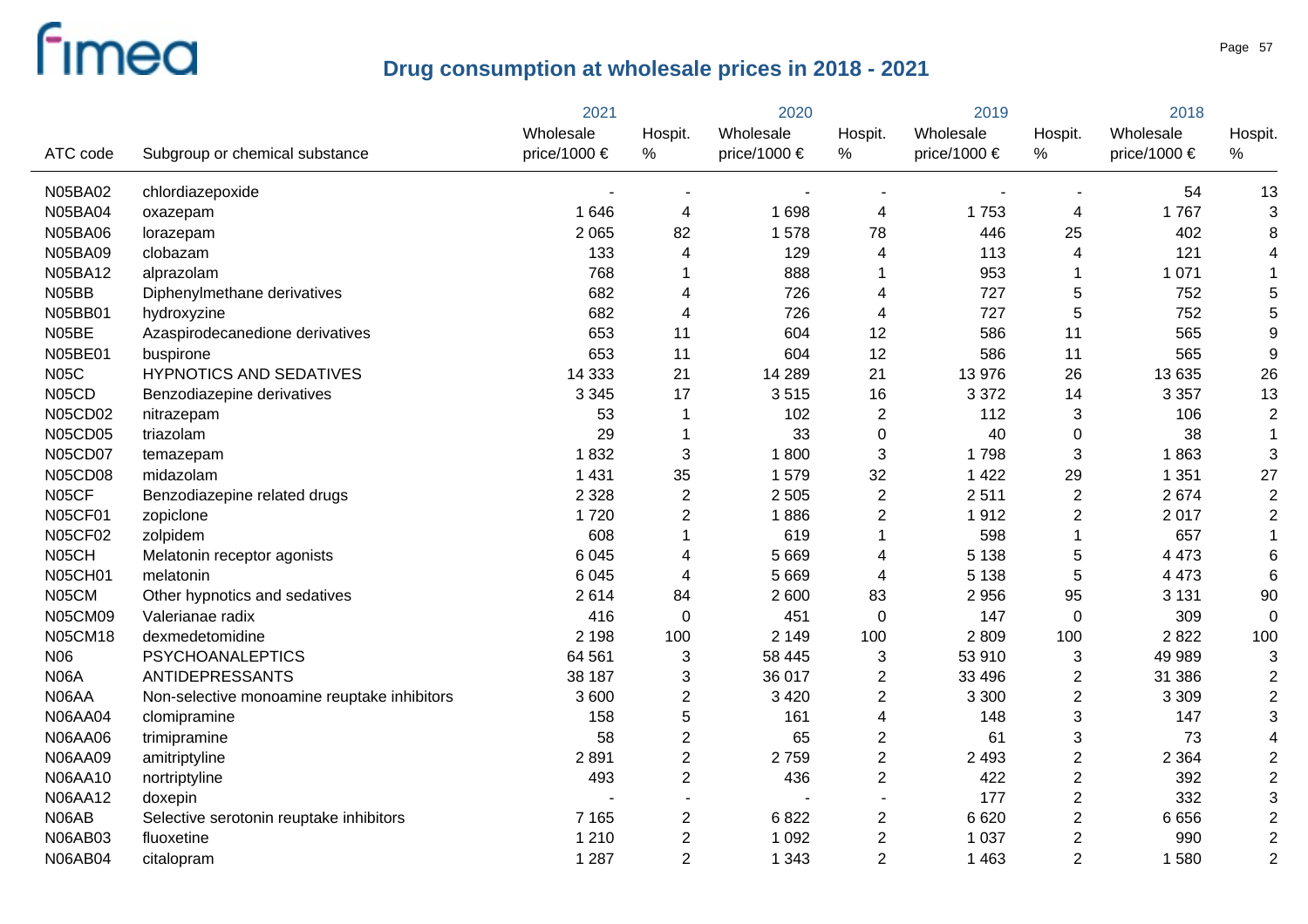|                |                                                          | 2021         | 2020           |                  | 2019           |              | 2018                      |              |                           |
|----------------|----------------------------------------------------------|--------------|----------------|------------------|----------------|--------------|---------------------------|--------------|---------------------------|
|                |                                                          | Wholesale    | Hospit.        | Wholesale        | Hospit.        | Wholesale    | Hospit.                   | Wholesale    | Hospit.                   |
| ATC code       | Subgroup or chemical substance                           | price/1000 € | %              | price/1000 $\in$ | %              | price/1000 € | %                         | price/1000 € | $\%$                      |
| <b>N06AB05</b> | paroxetine                                               | 570          | $\mathbf 1$    | 652              | $\mathbf 1$    | 701          | $\mathbf 1$               | 716          | 1                         |
| <b>N06AB06</b> | sertraline                                               | 1676         | $\overline{2}$ | 1611             | $\overline{2}$ | 1 4 1 3      | $\overline{c}$            | 1573         | $\overline{c}$            |
| <b>N06AB08</b> | fluvoxamine                                              | 73           | 1              | 76               | 1              | 78           | $\mathbf 1$               | 83           | $\mathbf 1$               |
| N06AB10        | escitalopram                                             | 2 3 4 8      | 2              | 2 0 4 9          | $\overline{c}$ | 1929         | $\overline{c}$            | 1714         | 3                         |
| N06AG          | Monoamine oxidase type A inhibitors                      | 260          | 1              | 268              |                | 267          | $\mathbf 1$               | 271          |                           |
| <b>N06AG02</b> | moclobemide                                              | 260          | 1              | 268              | 1              | 267          | $\mathbf 1$               | 271          |                           |
| N06AX          | Other antidepressants                                    | 27 163       | 3              | 25 506           | $\sqrt{3}$     | 23 309       | $\overline{2}$            | 21 150       | 3                         |
| N06AX03        | mianserin                                                | 180          | 3              | 190              | $\overline{2}$ | 241          | $\overline{2}$            | 273          | $\overline{2}$            |
| N06AX05        | trazodone                                                | 188          | $\overline{2}$ | 179              | 3              | 169          | 3                         | 139          | 3                         |
| N06AX11        | mirtazapine                                              | 5 2 7 7      | 4              | 5 0 8 0          | 4              | 4614         | $\overline{4}$            | 4 2 3 2      | 5                         |
| N06AX12        | bupropion                                                | 3 2 0 4      | 1              | 4 0 5 7          | $\mathbf 1$    | 4 0 8 8      | $\mathbf 1$               | 3670         |                           |
| N06AX16        | venlafaxine                                              | 7016         | $\overline{2}$ | 6982             | $\overline{2}$ | 6478         | $\overline{2}$            | 6 2 9 9      | $\mathbf 2$               |
| N06AX17        | milnacipran                                              |              |                | 23               |                | 51           | $\boldsymbol{2}$          | 68           | $\mathbf 2$               |
| N06AX18        | reboxetin                                                |              |                | 30               | $\overline{2}$ | 34           | $\mathbf 2$               | 33           | $\mathbf{1}$              |
| N06AX21        | duloxetine                                               | 2 0 4 9      | 3              | 1 3 0 8          | 4              | 1 2 2 8      | $\overline{2}$            | 1 1 4 7      | $\ensuremath{\mathsf{3}}$ |
| N06AX22        | agomelatine                                              | 727          | 3              | 778              | $\overline{2}$ | 860          | $\ensuremath{\mathsf{3}}$ | 1 2 4 0      | 3                         |
| N06AX26        | vortioxetine                                             | 8 2 7 9      | $\overline{2}$ | 6834             | $\sqrt{2}$     | 5 5 4 7      | 3                         | 4 0 4 9      | 3                         |
| N06AX27        | esketamine                                               | 243          | 91             | 45               | 73             |              |                           |              |                           |
| N06B           | PSYCHOSTIMULANTS, AGENTS USED FOR<br>ADHD AND NOOTROPICS | 20 090       | $\overline{2}$ | 16 115           | $\mathbf{3}$   | 13733        | 3                         | 11 432       | 4                         |
| N06BA          | Centrally acting sympathomimetics                        | 19621        | 1              | 15 5 6 2         | 1              | 13 3 3 3     | $\mathbf 1$               | 11 106       |                           |
| N06BA02        | dexamfetamine                                            | 817          | 1              | 739              | $\mathbf 0$    | 646          | $\boldsymbol{0}$          | 540          | 0                         |
| <b>N06BA04</b> | methylphenidate                                          | 9931         | 1              | 8 1 0 7          | $\mathbf 1$    | 7 2 0 1      | $\mathbf 1$               | 6086         |                           |
| <b>N06BA07</b> | modafinil                                                | 772          | 1              | 766              | 1              | 773          | 0                         | 712          |                           |
| N06BA09        | atomoxetine                                              | 836          | 5              | 876              | 5              | 1 2 8 0      | $\overline{\mathbf{4}}$   | 1588         | 5                         |
| N06BA12        | lisdexamfetamine                                         | 7 2 5 3      | 1              | 5 0 7 5          | $\mathbf{1}$   | 3 4 3 2      | $\mathbf{1}$              | 2 1 7 9      |                           |
| N06BA14        | solriamfetol                                             | 13           | 0              |                  |                |              |                           |              |                           |
| N06BC          | Xanthine derivatives                                     | 277          | 100            | 253              | 100            | 274          | 100                       | 275          | 100                       |
| <b>N06BC01</b> | caffeine                                                 | 277          | 100            | 253              | 100            | 274          | 100                       | 275          | 100                       |
| N06BX          | Other psychostimulants and nootropics                    | 192          | 6              | 300              | -1             | 127          | 5                         | 52           | 4                         |
| N06BX03        | piracetam                                                | 53           | 1              | 52               | $\mathbf{3}$   | 54           | 4                         | 52           | 4                         |
| N06BX13        | idebenone                                                | 140          | 8              | 248              | $\pmb{0}$      | 73           | 6                         |              |                           |
| <b>N06C</b>    | PSYCHOLEPTICS AND PSYCHOANALEPTICS<br>IN COMBINATION     | 421          | 1              | 439              |                | 457          | $\mathbf{1}$              | 468          | 1                         |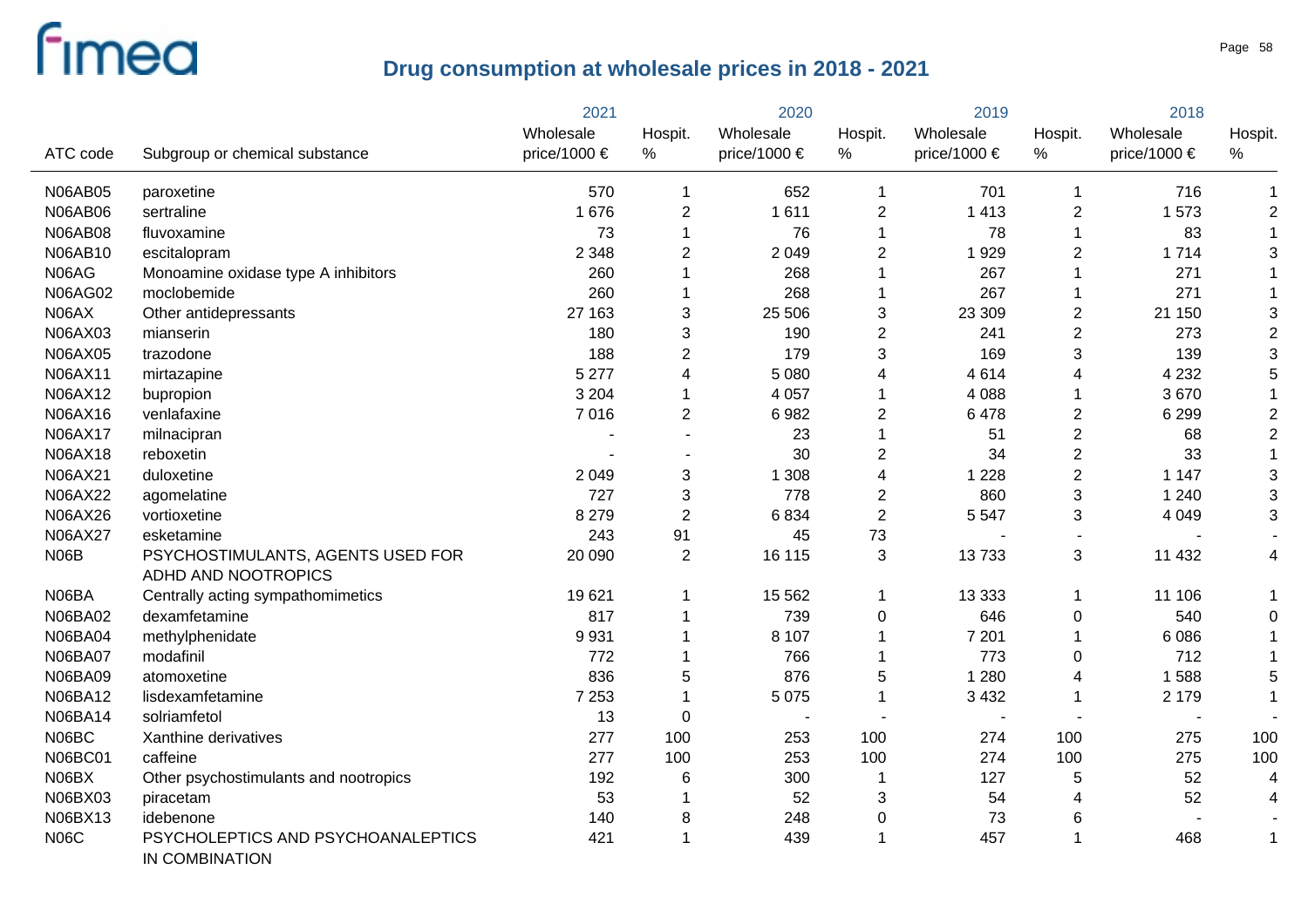|                |                                                   | 2021         |             | 2020         |                | 2019         |                | 2018         |                 |  |
|----------------|---------------------------------------------------|--------------|-------------|--------------|----------------|--------------|----------------|--------------|-----------------|--|
|                |                                                   | Wholesale    | Hospit.     | Wholesale    | Hospit.        | Wholesale    | Hospit.        | Wholesale    | Hospit.         |  |
| ATC code       | Subgroup or chemical substance                    | price/1000 € | $\%$        | price/1000 € | %              | price/1000 € | $\%$           | price/1000 € | ℅               |  |
| N06CA          | Antidepressants in combination with psycholeptics | 421          | 1           | 439          | 1              | 457          | -1             | 468          |                 |  |
| <b>N06CA01</b> | amitriptyline and psycholeptics                   | 421          | 1           | 439          | 1              | 457          | -1             | 468          |                 |  |
| <b>N06D</b>    | <b>ANTI-DEMENTIA DRUGS</b>                        | 5862         | 5           | 5874         | 5              | 6 2 2 5      | 5              | 6703         | 6               |  |
| N06DA          | Anticholinesterases                               | 4516         | 4           | 4 4 5 2      | 5              | 4 3 6 2      | 5              | 5 1 5 6      | 6               |  |
| N06DA02        | donepezil                                         | 733          | 3           | 649          | 3              | 467          | 4              | 411          | 3               |  |
| N06DA03        | rivastigmine                                      | 2 5 3 8      | 6           | 2 4 7 0      | 6              | 2643         | 7              | 3 4 9 0      | $\overline{7}$  |  |
| <b>N06DA04</b> | galantamine                                       | 1 2 4 5      | 3           | 1 3 3 2      | 4              | 1 2 5 2      | 3              | 1 2 5 5      | 4               |  |
| N06DX          | Other anti-dementia drugs                         | 1 3 4 7      | 5           | 1 4 2 3      | $6\phantom{1}$ | 1863         | 5              | 1 5 4 7      | $6\phantom{1}6$ |  |
| N06DX01        | memantine                                         | 1 3 4 7      | 5           | 1 4 2 3      | $6\phantom{1}$ | 1863         | 5              | 1 5 4 7      | $6\phantom{1}6$ |  |
| <b>N07</b>     | OTHER NERVOUS SYSTEM DRUGS                        | 94 700       | 86          | 88736        | 84             | 72 940       | 81             | 67 422       | 80              |  |
| <b>N07A</b>    | PARASYMPATHOMIMETICS                              | 448          | 36          | 489          | 43             | 460          | 38             | 471          | 44              |  |
| N07AA          | Anticholinesterases                               | 437          | 37          | 477          | 44             | 446          | 39             | 459          | 45              |  |
| <b>N07AA02</b> | pyridostigmine                                    | 279          | 3           | 271          | $\overline{2}$ | 277          | 3              | 255          | 3               |  |
| <b>N07AA51</b> | neostigmine, combinations                         | 158          | 98          | 206          | 99             | 168          | 98             | 204          | 98              |  |
| N07AX          | Other parasympathomimetics                        | 11           | 5           | 12           | 1              | 15           | -1             | 13           | $\overline{4}$  |  |
| N07AX01        | pilocarpine                                       | 11           | 5           | 12           | 1              | 15           | -1             | 13           | $\overline{4}$  |  |
| N07B           | DRUGS USED IN ADDICTIVE DISORDERS                 | 91 549       | 89          | 85 288       | 86             | 69728        | 84             | 64 651       | 83              |  |
| N07BA          | Drugs used in nicotine dependence                 | 76 475       | 89          | 75 109       | 86             | 64 720       | 85             | 60 704       | 84              |  |
| <b>N07BA01</b> | nicotine                                          | 75 207       | 91          | 71 691       | 90             | 61 368       | 90             | 57716        | 88              |  |
| <b>N07BA03</b> | varenicline                                       | 1 2 6 8      | 1           | 3418         | 1              | 3 3 5 2      | $\overline{1}$ | 2987         | $\mathbf 0$     |  |
| N07BB          | Drugs used in alcohol dependence                  | 567          | 5           | 604          | 6              | 642          | 6              | 658          | 5               |  |
| N07BB01        | disulfiram                                        | 366          | 6           | 396          | $\overline{7}$ | 410          | $\overline{7}$ | 417          | 6               |  |
| N07BB04        | naltrexone                                        | 156          | 5           | 156          | 5              | 157          | 5              | 150          | 5               |  |
| N07BB05        | nalmefene                                         | 44           | $\mathbf 0$ | 52           | $\overline{2}$ | 75           | $\overline{1}$ | 91           | 3               |  |
| N07BC          | Drugs used in opioid dependence                   | 14 507       | 91          | 9575         | 93             | 4 3 6 6      | 86             | 3 2 8 9      | 80              |  |
| <b>N07BC01</b> | buprenorphine                                     | 10512        | 95          | 7415         | 97             | 1739         | 98             | 17           | 95              |  |
| <b>N07BC02</b> | methadone                                         | 1 3 5 0      | 87          | 1586         | 90             | 1610         | 90             | 1 4 2 7      | 91              |  |
| <b>N07BC05</b> | levomethadone                                     | 321          | 67          | 74           | 73             |              |                |              |                 |  |
| <b>N07BC51</b> | buprenorphine, combinations                       | 2 3 2 3      | 75          | 500          | 52             | 1 0 1 7      | 61             | 1846         | 71              |  |
| <b>N07C</b>    | ANTIVERTIGO PREPARATIONS                          | 666          |             | 706          | 1              | 701          | -1             | 699          |                 |  |
| N07CA          | Antivertigo preparations                          | 666          |             | 706          | 1              | 701          | -1             | 699          |                 |  |
| <b>N07CA01</b> | betahistine                                       | 666          |             | 705          |                | 700          | -1             | 699          |                 |  |
| <b>N07CA52</b> | cinnarizine, combinations                         | 0            | $\pmb{0}$   |              | 0              |              | 6              | 0            | 0               |  |
| <b>N07X</b>    | OTHER NERVOUS SYSTEM DRUGS                        | 2 0 3 7      | 6           | 2 2 5 3      | 8              | 2 0 5 1      | 6              | 1 601        | $\overline{2}$  |  |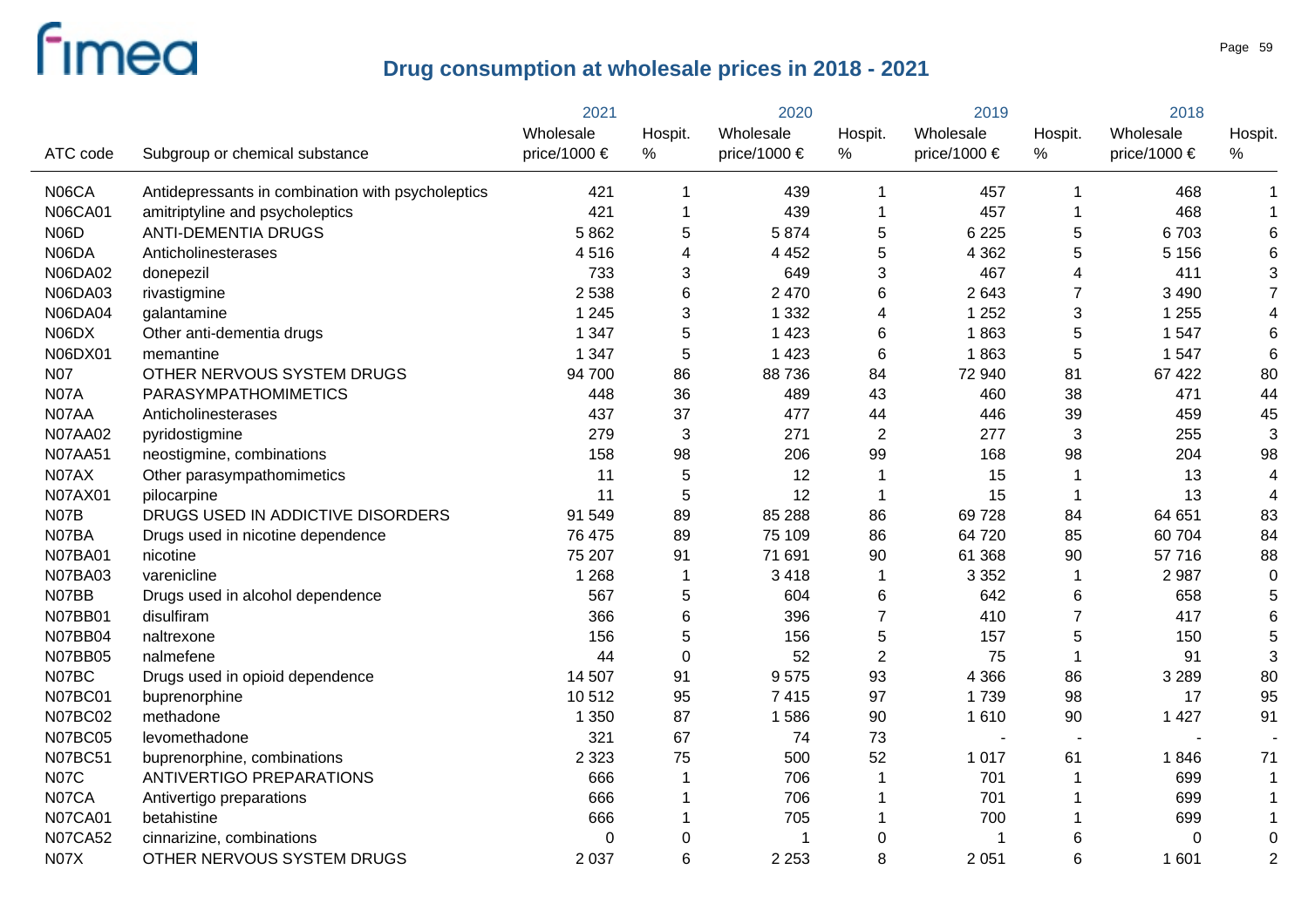|                |                                             | 2021         | 2020                    |              | 2019           |                  | 2018             |                  |                  |
|----------------|---------------------------------------------|--------------|-------------------------|--------------|----------------|------------------|------------------|------------------|------------------|
|                |                                             | Wholesale    | Hospit.                 | Wholesale    | Hospit.        | Wholesale        | Hospit.          | Wholesale        | Hospit.          |
| ATC code       | Subgroup or chemical substance              | price/1000 € | %                       | price/1000 € | %              | price/1000 $\in$ | $\%$             | price/1000 $\in$ | %                |
| N07XX          | Other nervous system drugs                  | 2 0 3 7      | 6                       | 2 2 5 3      | 8              | 2 0 5 1          | 6                | 1 601            | $\overline{2}$   |
| N07XX02        | riluzole                                    | 255          | 8                       | 210          | 8              | 179              | 8                | 208              | $6\phantom{1}6$  |
| N07XX04        | sodium oxybate                              | 605          |                         | 1 1 0 0      | $\mathbf{1}$   | 1 3 6 7          | $\mathbf 0$      | 1 2 3 1          | $\mathbf{1}$     |
| N07XX06        | tetrabenazine                               | 56           | 7                       | 63           | 11             | 80               | 8                | 83               | 10               |
| N07XX07        | fampridine                                  | 106          | 5                       | 106          | $\overline{7}$ | 74               | 10               | 79               | 8                |
| <b>N07XX08</b> | tafamidis                                   | 807          | 10                      | 654          | 22             | 285              | 31               |                  | $\blacksquare$   |
| N07XX11        | pitolisant                                  | 209          | $\mathbf 0$             | 120          | $\mathbf 0$    | 68               | $\overline{1}$   |                  | $\blacksquare$   |
| P              | <b>ANTIPARASITIC PRODUCTS, INSECTICIDES</b> | 6 3 6 2      | $\overline{\mathbf{4}}$ | 5780         | 4              | 6316             | $\mathbf{3}$     | 6 2 2 4          | 3                |
|                | <b>AND REPELLENTS</b>                       |              |                         |              |                |                  |                  |                  |                  |
| P01            | <b>ANTIPROTOZOALS</b>                       | 2 5 0 1      | 5                       | 2699         | 6              | 3 0 8 3          | 4                | 3 3 1 5          | 4                |
| <b>P01A</b>    | AGENTS AGAINST AMOEBIASIS AND OTHER         | 637          | 11                      | 690          | 11             | 763              | 9                | 828              | 9                |
|                | PROTOZOAL DISEASES                          |              |                         |              |                |                  |                  |                  |                  |
| P01AB          | Nitroimidazole derivatives                  | 637          | 11                      | 690          | 11             | 763              | $\boldsymbol{9}$ | 828              | 9                |
| P01AB01        | metronidazole                               | 637          | 11                      | 690          | 11             | 763              | $\boldsymbol{9}$ | 828              | $\boldsymbol{9}$ |
| P01B           | ANTIMALARIALS                               | 1864         | 3                       | 2 0 0 9      | 4              | 2 3 2 1          | $\overline{2}$   | 2 4 8 7          | 3                |
| P01BA          | Aminoquinolines                             | 1 6 9 1      |                         | 1755         | $\overline{c}$ | 1 5 9 4          | $\mathbf{1}$     | 1 555            |                  |
| P01BA02        | hydroxychloroquine                          | 1 6 9 1      | 1                       | 1755         | $\overline{c}$ | 1 5 9 4          | 1                | 1 555            | 1                |
| P01BB          | <b>Biguanides</b>                           | 136          | 23                      | 217          | 20             | 623              | 5                | 798              | $\overline{7}$   |
| P01BB51        | proguanil and atovaquone                    | 136          | 23                      | 217          | 20             | 623              | 5                | 798              | $\overline{7}$   |
| P01BC          | Quinine alkaloids                           | 37           | 1                       | 37           | $\,6\,$        | 104              | $\boldsymbol{0}$ | 134              | $\mathbf 0$      |
| P01BC02        | mefloquine                                  | 37           |                         | 37           | 6              | 104              | $\pmb{0}$        | 134              | $\mathbf 0$      |
| P02            | <b>ANTHELMINTICS</b>                        | 1927         | 5                       | 1515         | 0              | 1 679            | $\pmb{0}$        | 1 4 2 8          | $\mathbf 0$      |
| <b>P02C</b>    | ANTINEMATODAL AGENTS                        | 1927         | 5                       | 1515         | 0              | 1 679            | $\mathbf 0$      | 1 4 2 8          | $\mathbf 0$      |
| P02CF          | Avermectines                                | 557          | 15                      |              |                |                  |                  |                  |                  |
| P02CF01        | ivermectin                                  | 557          | 15                      |              |                |                  |                  |                  |                  |
| P02CX          | Other antinematodals                        | 1 370        | $\pmb{0}$               | 1515         | 0              | 1 679            | $\pmb{0}$        | 1 4 2 8          | $\mathbf 0$      |
| P02CX01        | pyrvinium                                   | 1 370        | $\boldsymbol{0}$        | 1515         | $\pmb{0}$      | 1 679            | $\pmb{0}$        | 1 4 2 8          | $\mathbf 0$      |
| P03            | ECTOPARASITICIDES, INCL. SCABICIDES,        | 1933         | 4                       | 1566         | 4              | 1 5 5 4          | 4                | 1 4 8 1          | 4                |
|                | <b>INSECTICIDES AND REPELLENTS</b>          |              |                         |              |                |                  |                  |                  |                  |
| P03A           | ECTOPARASITICIDES, INCL. SCABICIDES         | 1933         | 4                       | 1566         | 4              | 1 5 5 4          | 4                | 1 4 8 1          | 4                |
| P03AC          | Pyrethrines, incl. synthetic compounds      | 1933         | 4                       | 1566         | 4              | 1 5 5 4          | 4                | 1 4 8 1          | 4                |
| P03AC04        | permethrin                                  | 1933         | 4                       | 1566         | 4              | 1 5 5 4          | 4                | 1 4 8 1          | 4                |
| R              | <b>RESPIRATORY SYSTEM</b>                   | 150 957      | 4                       | 148 643      | 6              | 152 795          | 6                | 154 248          | 6                |
| R01            | <b>NASAL PREPARATIONS</b>                   | 24 117       | 1                       | 23 805       | 1              | 26 975           | $\overline{1}$   | 24 8 26          | 1                |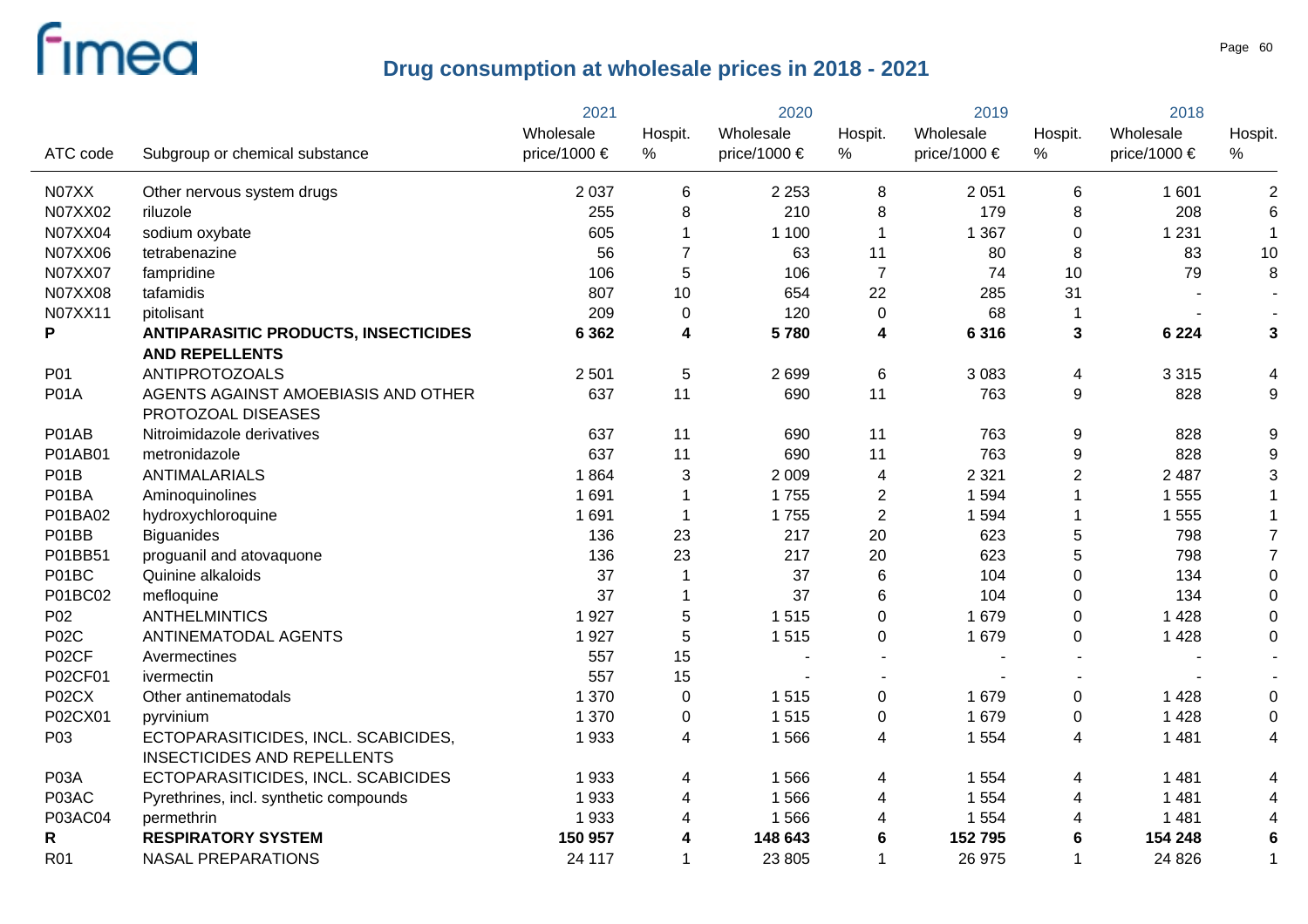$\overline{a}$ 

|                 |                                            | 2021         |                | 2020         |                | 2019         |                | 2018         |                |
|-----------------|--------------------------------------------|--------------|----------------|--------------|----------------|--------------|----------------|--------------|----------------|
|                 |                                            | Wholesale    | Hospit.        | Wholesale    | Hospit.        | Wholesale    | Hospit.        | Wholesale    | Hospit.        |
| ATC code        | Subgroup or chemical substance             | price/1000 € | $\%$           | price/1000 € | $\%$           | price/1000 € | %              | price/1000 € | $\%$           |
| <b>R01A</b>     | DECONGESTANTS AND OTHER NASAL              | 19 940       | 1              | 19756        | -1             | 20 917       | 1              | 19 048       | 1              |
|                 | PREPARATIONS FOR TOPICAL USE               |              |                |              |                |              |                |              |                |
| R01AA           | Sympathomimetics, plain                    | 5 3 4 9      |                | 5 2 9 4      | -1             | 5853         | 1              | 4 8 7 4      |                |
| R01AA05         | oxymetazoline                              | 253          | $\mathbf 0$    | 260          | 0              | 284          | 0              | 267          | 0              |
| R01AA07         | xylometazoline                             | 5 0 9 7      |                | 5 0 3 4      | -1             | 5 5 7 0      | 1              | 4 607        |                |
| R01AB           | Sympathomimetics, combinations excl.       | 517          | $\mathbf 0$    | 492          | 0              | 612          | 0              | 540          | 0              |
|                 | corticosteroids                            |              |                |              |                |              |                |              |                |
| R01AB06         | xylometazoline                             | 517          | 0              | 492          | 0              | 612          | $\pmb{0}$      | 540          | 0              |
| R01AC           | Antiallergic agents, excl. corticosteroids | 351          | $\mathbf 0$    | 246          | $\mathbf 0$    | 303          |                | 314          | 0              |
| R01AC01         | cromoglicic acid                           |              |                | 21           | $\Omega$       | 133          |                | 144          |                |
| R01AC02         | levocabastine                              | 212          | 0              | 137          | $\Omega$       | 98           | 0              | 104          | 0              |
| R01AC03         | azelastine                                 | 138          | 0              | 87           | $\Omega$       | 71           | 0              | 67           | 0              |
| R01AD           | Corticosteroids                            | 13 2 64      |                | 13 275       |                | 13709        | 1              | 12 8 88      |                |
| R01AD01         | beclometasone                              | 527          | $\mathbf 0$    | 535          | 0              | 506          | 0              | 549          | 0              |
| R01AD05         | budesonide                                 |              |                | 92           | $\Omega$       | 186          | 0              | 225          | 0              |
| R01AD08         | fluticasone                                | 2 3 6 9      |                | 2 3 6 1      |                | 2 3 6 8      | $\overline{2}$ | 2 2 2 3      | 2              |
| R01AD09         | mometasone                                 | 1891         |                | 1866         |                | 2 2 9 0      | 1              | 2 5 3 1      |                |
| R01AD11         | triamcinolone                              | 548          | $\mathbf 0$    | 537          | 0              | 506          | 0              | 479          | $\Omega$       |
| R01AD12         | fluticasone furoate                        | 2763         |                | 2836         | 1              | 3016         | 0              | 2841         |                |
| R01AD58         | fluticasone, combinations                  | 5 1 6 6      | $\mathbf 0$    | 5 0 4 8      | -1             | 4837         | 1              | 4 0 3 9      |                |
| R01AX           | Other nasal preparations                   | 459          | 16             | 449          | 16             | 440          | 10             | 432          | 8              |
| R01AX03         | ipratropium bromide                        | 183          | 8              | 186          | $\overline{7}$ | 164          | 8              | 159          | $\overline{7}$ |
| R01AX06         | mupirocin                                  | 162          | 33             | 163          | 35             | 149          | 20             | 130          | 16             |
| R01AX10         | various                                    | 114          | 3              | 100          | 3              | 127          | $\overline{2}$ | 143          | $\overline{2}$ |
| <b>R01B</b>     | NASAL DECONGESTANTS FOR SYSTEMIC USE       | 4 1 7 7      |                | 4 0 4 9      | -1             | 6 0 5 8      | 1              | 5779         |                |
| R01BA           | Sympathomimetics                           | 4 177        |                | 4 0 4 9      | -1             | 6 0 5 8      | 1              | 5779         |                |
| R01BA01         | phenylpropanolamine                        | 49           | 5              | 50           | 5              | 55           | 6              | 55           |                |
| R01BA52         | pseudoephedrine, combinations              | 4 1 2 8      |                | 3999         | -1             | 6 0 0 3      | 1              | 5724         |                |
| R <sub>02</sub> | <b>THROAT PREPARATIONS</b>                 | 5 3 9 1      |                | 5708         | $\pmb{0}$      | 7 5 5 6      | 0              | 7938         |                |
| <b>R02A</b>     | <b>THROAT PREPARATIONS</b>                 | 5 3 9 1      |                | 5708         | $\pmb{0}$      | 7 5 5 6      | 0              | 7938         |                |
| R02AA           | Antiseptics                                | 3 0 2 9      | $\pmb{0}$      | 2977         | $\pmb{0}$      | 4 2 5 9      | 0              | 4 2 4 1      |                |
| R02AA03         | dichlorobenzyl alcohol                     | 2782         | 0              | 2626         | 0              | 3637         | 0              | 3568         | 0              |
| R02AA05         | chlorhexidine                              |              | 0              | 12           | 5              | 28           | 9              | 47           |                |
| R02AA20         | various                                    | 243          | $\overline{2}$ | 338          | $\overline{2}$ | 594          | 1              | 626          | $\Omega$       |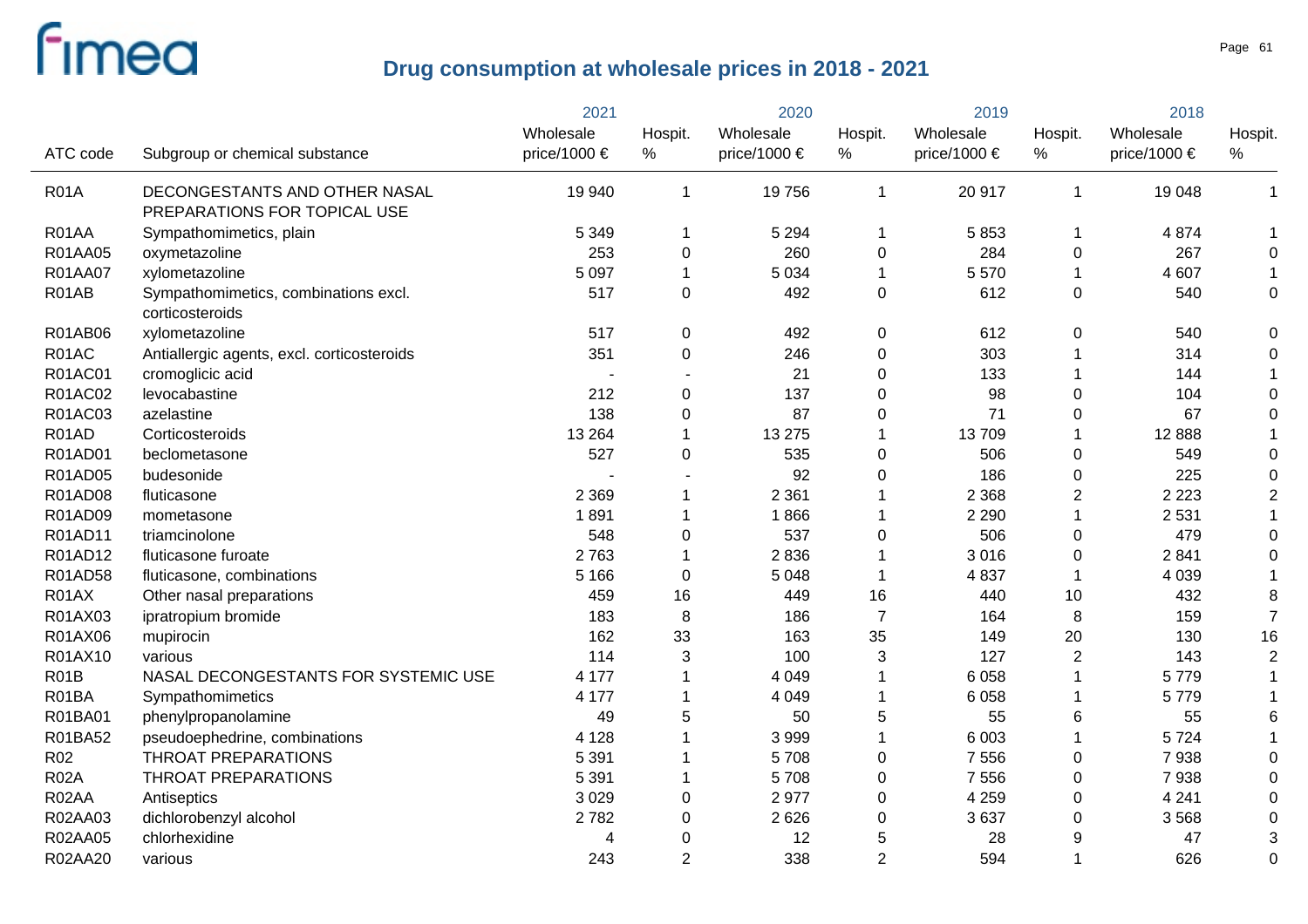|                 |                                                                                                    | 2021         |                         | 2020             |                | 2019         |                  | 2018         |                |
|-----------------|----------------------------------------------------------------------------------------------------|--------------|-------------------------|------------------|----------------|--------------|------------------|--------------|----------------|
|                 |                                                                                                    | Wholesale    | Hospit.                 | Wholesale        | Hospit.        | Wholesale    | Hospit.          | Wholesale    | Hospit.        |
| ATC code        | Subgroup or chemical substance                                                                     | price/1000 € | %                       | price/1000 $\in$ | %              | price/1000 € | $\%$             | price/1000 € | %              |
| R02AB           | Antibiotics                                                                                        | 1854         | 1                       | 2 0 6 5          | 1              | 2 2 3 2      | -1               | 2 4 5 6      | 1              |
| R02AB30         | gramicidin                                                                                         | 1854         | 1                       | 2 0 6 5          | 1              | 2 2 3 2      | $\overline{1}$   | 2 4 5 6      | 1              |
| R02AX           | Other throat preparations                                                                          | 508          | 0                       | 667              | 0              | 1 0 6 5      | 0                | 1 2 4 2      | 0              |
| R02AX01         | flurbiprofen                                                                                       | 132          | 0                       | 169              | 0              | 275          | 0                | 285          | $\mathbf 0$    |
| R02AX03         | benzydamine                                                                                        | 376          | $\mathbf 0$             | 498              | 0              | 790          | 0                | 956          | $\mathbf 0$    |
| R <sub>03</sub> | DRUGS FOR OBSTRUCTIVE AIRWAY<br><b>DISEASES</b>                                                    | 90 256       | 5                       | 93818            | 8              | 91 0 24      | 9                | 93 557       | 8              |
| <b>R03A</b>     | ADRENERGICS, INHALANTS                                                                             | 54 499       | 3                       | 55 927           | 3              | 53 770       | $\mathbf{3}$     | 56 601       | 3              |
| R03AC           | Selective beta-2-adrenoceptor agonists                                                             | 6976         | 3                       | 7570             | 3              | 7755         | $\overline{2}$   | 8 0 7 1      | $\overline{2}$ |
| R03AC02         | salbutamol                                                                                         | 4 9 6 8      | 3                       | 5 3 3 4          | 3              | 5516         | 3                | 5 6 3 5      | 3              |
| R03AC03         | terbutaline                                                                                        | 457          |                         | 519              | 1              | 507          | -1               | 555          |                |
| R03AC12         | salmeterol                                                                                         | 433          |                         | 481              | 1              | 482          | -1               | 520          |                |
| R03AC13         | formoterol                                                                                         | 883          | $\boldsymbol{2}$        | 966              | 1              | 945          | -1               | 1 0 0 1      |                |
| R03AC18         | indacaterol                                                                                        | 130          | $\overline{\mathbf{c}}$ | 160              | 3              | 183          | $\overline{2}$   | 229          | 3              |
| R03AC19         | olodaterol                                                                                         | 105          | 3                       | 109              | 3              | 122          | 3                | 132          | 3              |
| R03AK           | Adrenergics in combination with corticosteroids or<br>other drugs, excl. anticholinergics          | 36 196       | $\overline{2}$          | 38 253           | $\overline{2}$ | 37913        | $\overline{2}$   | 42 950       | 3              |
| <b>R03AK06</b>  | salmeterol and fluticasone                                                                         | 7 4 8 9      | 4                       | 9864             | 4              | 12 3 93      | 4                | 17 977       | 4              |
| R03AK07         | formoterol and budesonide                                                                          | 14 3 53      | 2                       | 15 132           | 1              | 14 4 21      | 1                | 14 932       |                |
| R03AK08         | formoterol and beclometasone                                                                       | 5 0 3 4      | 2                       | 4 4 9 7          | 2              | 3688         | $\overline{c}$   | 3 1 6 4      | $\overline{c}$ |
| R03AK10         | vilanterol and fluticasone furoate                                                                 | 7 1 3 6      |                         | 6 3 8 9          | $\mathbf{1}$   | 5 2 6 3      | 1                | 4710         | 1              |
| R03AK11         | formoterol and fluticasone                                                                         | 2 1 8 1      | 2                       | 2 3 6 9          | 2              | 2 1 4 8      | $\overline{2}$   | 2 1 6 8      | $\overline{2}$ |
| R03AK14         | indacaterol and mometasone                                                                         | 3            | $\overline{0}$          |                  | $\mathbf 0$    |              | $\sim$           |              |                |
| R03AL           | Adrenergics in combination with anticholinergics<br>incl. triple combinations with corticosteroids | 11 327       | 6                       | 10 104           | 6              | 8 1 0 3      | $\overline{7}$   | 5579         | 10             |
| R03AL01         | fenoterol and ipratropium bromide                                                                  | 286          | 24                      | 307              | 27             | 277          | 14               | 294          | 18             |
| R03AL02         | salbutamol and ipratropium bromide                                                                 | 182          | 38                      | 281              | 41             | 411          | 51               | 627          | 51             |
| R03AL03         | vilanterol and umeclidinium bromide                                                                | 1 1 6 5      | 3                       | 1 1 7 0          | $\overline{c}$ | 1 1 2 0      | $\boldsymbol{2}$ | 1 0 4 9      | 3              |
| <b>R03AL04</b>  | indacaterol and glycopyrronium bromide                                                             | 339          | 3                       | 369              | 3              | 448          | 3                | 523          | 3              |
| <b>R03AL05</b>  | formoterol and aclidinium bromide                                                                  | 122          | $\overline{2}$          | 142              | $\overline{c}$ | 169          | $\overline{2}$   | 205          | $\overline{c}$ |
| <b>R03AL06</b>  | olodaterol and tiotropium bromide                                                                  | 2 2 4 3      | 5                       | 2 3 4 6          | 5              | 2 1 6 5      | $\mathbf 5$      | 1759         | 5              |
| R03AL07         | formoterol and glycopyrronium bromide                                                              | 33           | 6                       | 21               | 3              | 7            | $\overline{c}$   |              |                |
| <b>R03AL08</b>  | vilanterol, umeclidinium bromide and fluticasone<br>furoate                                        | 2874         | 3                       | 2 5 8 5          | 3              | 1688         | 2                | 507          | 3              |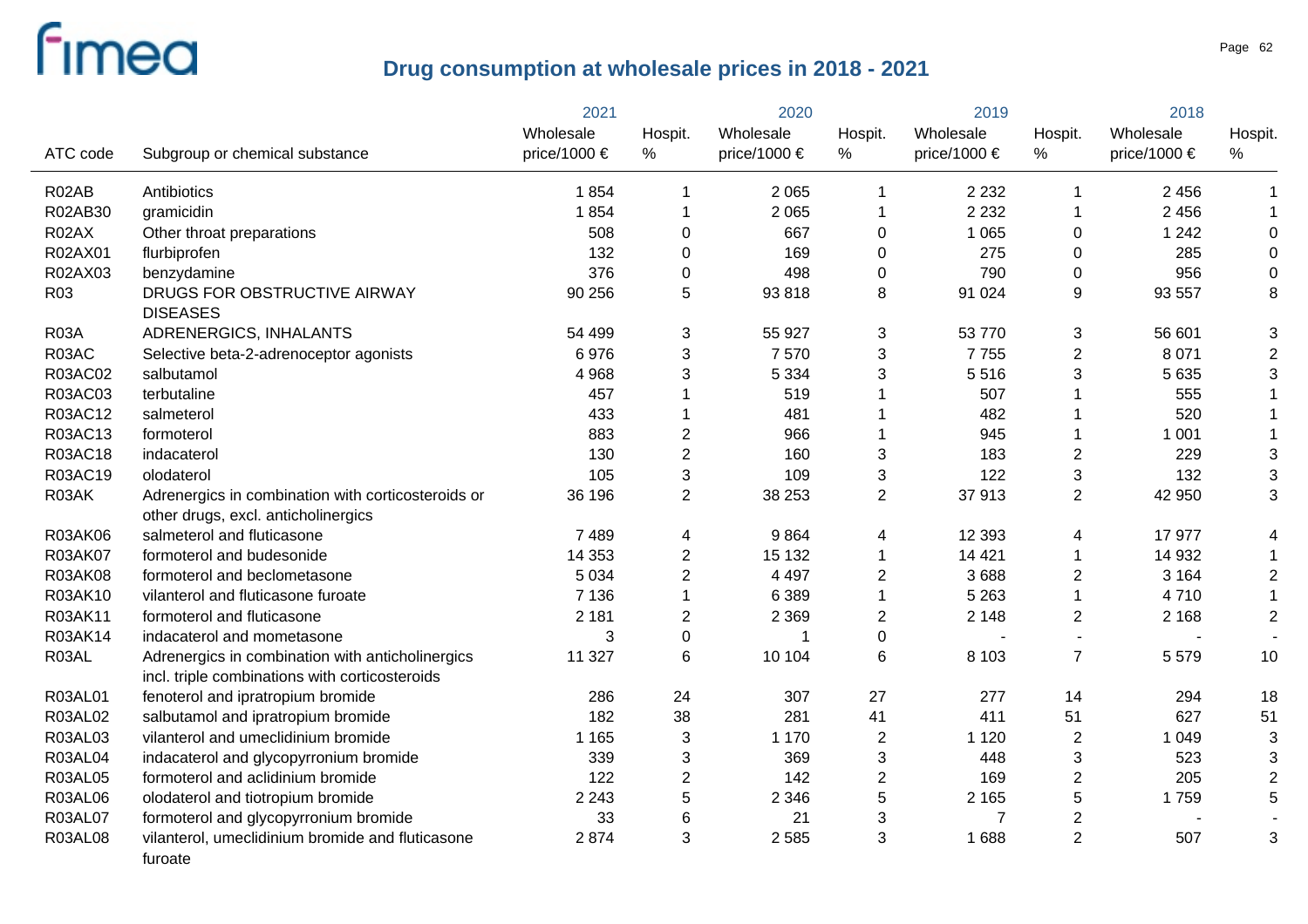|             |                                                                  | 2021         | 2020           |                       | 2019           |              | 2018             |              |                         |
|-------------|------------------------------------------------------------------|--------------|----------------|-----------------------|----------------|--------------|------------------|--------------|-------------------------|
|             |                                                                  | Wholesale    | Hospit.        | Wholesale             | Hospit.        | Wholesale    | Hospit.          | Wholesale    | Hospit.                 |
| ATC code    | Subgroup or chemical substance                                   | price/1000 € | %              | price/1000 $\epsilon$ | %              | price/1000 € | %                | price/1000 € | %                       |
| R03AL09     | formoterol, glycopyrronium bromide and                           | 3 9 6 9      | $\overline{7}$ | 2884                  | $\overline{7}$ | 1818         | 6                | 615          | 4                       |
|             | beclometasone                                                    |              |                |                       |                |              |                  |              |                         |
| R03AL11     | formoterol, glycopyrronium bromide and<br>budesonide             | 87           | $\overline{c}$ |                       |                |              |                  |              |                         |
| R03AL12     | indacaterol, glycopyrroinium bromide and<br>mometasone           | 26           | 0              | -1                    | 0              |              |                  |              |                         |
| <b>R03B</b> | OTHER DRUGS FOR OBSTRUCTIVE AIRWAY<br><b>DISEASES, INHALANTS</b> | 25 4 89      | 3              | 28 244                | 3              | 28 311       | 4                | 29 659       | 4                       |
| R03BA       | Glucocorticoids                                                  | 15 2 85      | 3              | 17 162                | 3              | 16 946       | 3                | 18 017       | 3                       |
| R03BA01     | beclometasone                                                    | 2 1 2 5      | 3              | 2 4 2 6               | $\overline{2}$ | 2 3 7 0      | $\overline{2}$   | 2 4 8 7      | $\overline{2}$          |
| R03BA02     | budesonide                                                       | 4 1 1 4      | 4              | 4728                  | 5              | 4 5 6 7      | 6                | 4 6 8 4      | 6                       |
| R03BA05     | fluticasone                                                      | 5418         | 2              | 6 2 0 8               | 3              | 6521         | 3                | 7 4 4 7      | 3                       |
| R03BA07     | mometasone                                                       | 124          | 1              | 150                   |                | 160          | -1               | 190          | $\mathbf 1$             |
| R03BA08     | ciclesonide                                                      | 3505         |                | 3650                  | $\mathbf 1$    | 3 3 2 8      | -1               | 3 2 0 8      |                         |
| R03BB       | Anticholinergics                                                 | 10 204       | 4              | 11 082                | 5              | 11 366       | 4                | 11 642       | 5                       |
| R03BB01     | ipratropium bromide                                              | 239          | 40             | 281                   | 45             | 264          | 40               | 277          | 41                      |
| R03BB04     | tiotropium bromide                                               | 9 2 9 7      | 4              | 10 073                | 4              | 10 3 26      | 3                | 10 503       | $\overline{\mathbf{4}}$ |
| R03BB05     | aclidinium bromide                                               | 61           | 3              | 74                    | $\overline{2}$ | 85           | $\boldsymbol{2}$ | 98           | $\overline{2}$          |
| R03BB06     | glycopyrronium bromide                                           | 133          | $\mathbf{2}$   | 154                   |                | 186          | $\boldsymbol{2}$ | 232          | $\sqrt{3}$              |
| R03BB07     | umeclidinium bromide                                             | 474          | 2              | 501                   | $\overline{2}$ | 505          | $\mathbf 2$      | 532          | $\boldsymbol{2}$        |
| <b>R03C</b> | ADRENERGICS FOR SYSTEMIC USE                                     | 80           |                | 74                    | 3              | 104          | $\overline{2}$   | 98           | $\overline{2}$          |
| R03CC       | Selective beta-2-adrenoceptor agonists                           | 80           |                | 74                    | 3              | 104          | $\boldsymbol{2}$ | 98           | $\sqrt{2}$              |
| R03CC02     | salbutamol                                                       | 80           | 1              | 74                    | 3              | 104          | $\overline{2}$   | 98           | $\overline{2}$          |
| <b>R03D</b> | OTHER SYSTEMIC DRUGS FOR                                         | 10 189       | 20             | 9573                  | 48             | 8838         | 67               | 7 1 9 9      | 68                      |
|             | OBSTRUCTIVE AIRWAY DISEASES                                      |              |                |                       |                |              |                  |              |                         |
| R03DA       | Xanthines                                                        | 144          | 4              | 196                   | 3              | 261          | 3                | 288          | 3                       |
| R03DA04     | theophylline                                                     | 144          | 4              | 193                   | 3              | 195          | 4                | 211          | 4                       |
| R03DA05     | aminophylline                                                    |              |                |                       | 4              | 3            | $\overline{2}$   | 3            | 4                       |
| R03DA54     | theophylline, combinations excl. psycholeptics                   |              |                | $\overline{2}$        | $\overline{4}$ | 63           | $\mathbf{1}$     | 74           |                         |
| R03DC       | Leukotriene receptor antagonists                                 | 1 3 3 6      | $\mathbf 1$    | 1 3 0 1               | 1              | 1 3 2 7      | 1                | 1 3 8 3      |                         |
| R03DC01     | zafirlukast                                                      |              |                |                       |                | 1            | 5                | 30           | $\mathbf 2$             |
| R03DC03     | montelukast                                                      | 1 3 3 6      | 1              | 1 3 0 1               | $\mathbf 1$    | 1 3 2 6      | $\mathbf 1$      | 1 3 5 2      | -1                      |
| R03DX       | Other systemic drugs for obstructive airway<br>diseases          | 8708         | 23             | 8 0 7 7               | 56             | 7 2 5 1      | 81               | 5 5 28       | 88                      |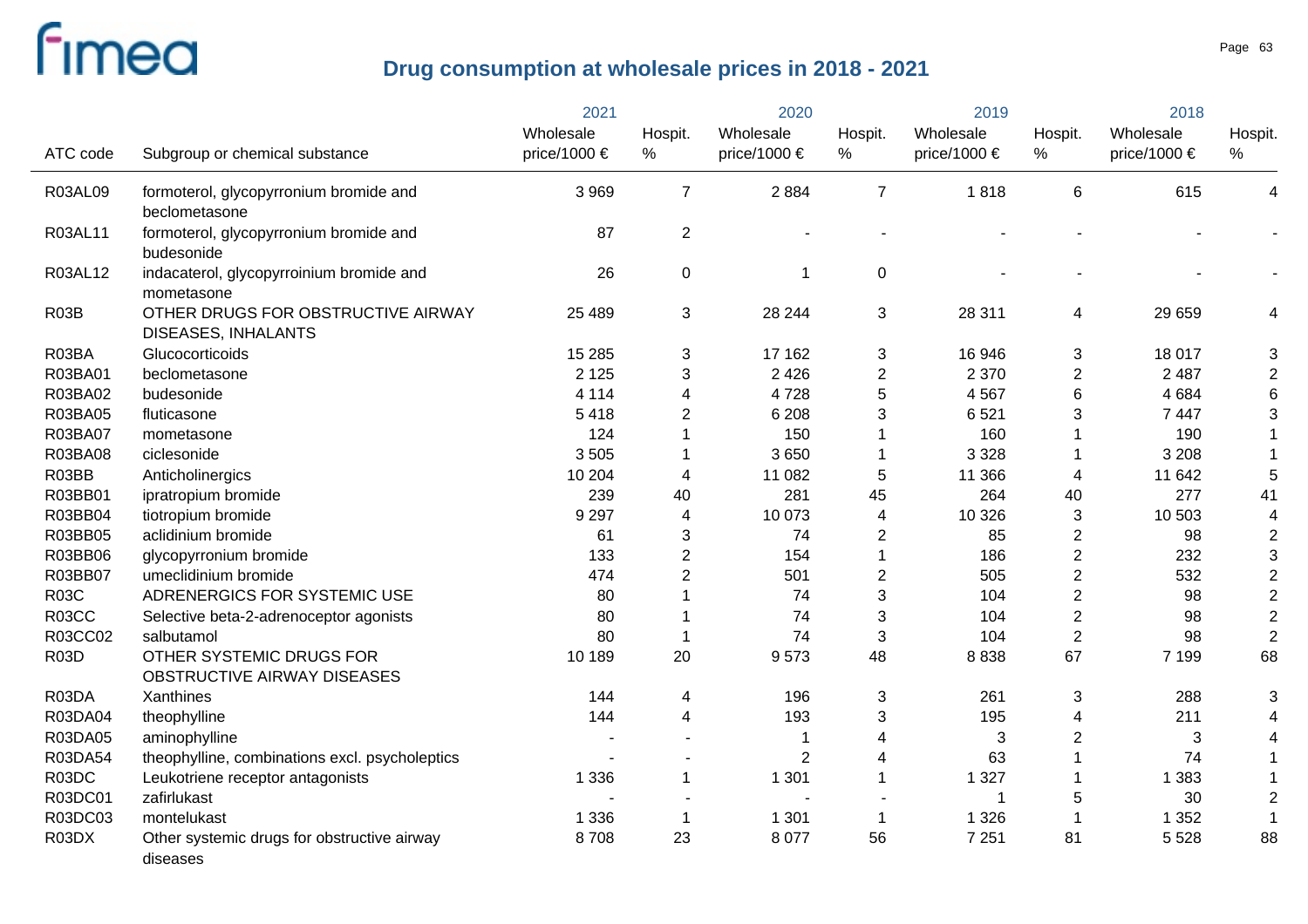|                   |                                                                    | 2021         |                | 2020                  |                | 2019             |                | 2018         |                         |
|-------------------|--------------------------------------------------------------------|--------------|----------------|-----------------------|----------------|------------------|----------------|--------------|-------------------------|
|                   |                                                                    | Wholesale    | Hospit.        | Wholesale             | Hospit.        | Wholesale        | Hospit.        | Wholesale    | Hospit.                 |
| ATC code          | Subgroup or chemical substance                                     | price/1000 € | %              | price/1000 $\epsilon$ | %              | price/1000 $\in$ | %              | price/1000 € | %                       |
| R03DX05           | omalizumab                                                         | 3741         | 30             | 3 3 4 7               | 40             | 3 3 0 4          | 65             | 2881         | 85                      |
| R03DX07           | roflumilast                                                        | 197          | 5              | 217                   | 5              | 221              | 5              | 236          | $\overline{7}$          |
| R03DX08           | reslizumab                                                         | 102          | 100            | 179                   | 100            | 363              | 100            | 424          | 100                     |
| R03DX09           | mepolizumab                                                        | 3 0 4 3      | 14             | 2756                  | 68             | 2 5 9 3          | 100            | 1881         | 100                     |
| R03DX10           | benralizumab                                                       | 1 6 2 6      | 21             | 1577                  | 74             | 771              | 100            | 106          | 100                     |
| R <sub>05</sub>   | COUGH AND COLD PREPARATIONS                                        | 6 1 7 5      | $\overline{2}$ | 7 100                 | $\overline{2}$ | 10 667           | $\overline{2}$ | 12 0 32      | $\overline{2}$          |
| <b>R05C</b>       | EXPECTORANTS, EXCL. COMBINATIONS<br>WITH COUGH SUPPRESSANTS        | 2 604        | 5              | 3 0 7 7               | 5              | 4 2 5 1          | $\overline{4}$ | 4 4 6 0      | $\overline{\mathbf{4}}$ |
| R05CA             | Expectorants                                                       | 111          | 0              | 112                   | 0              | 157              | $\mathbf 0$    | 248          | 0                       |
| R05CA03           | guaifenesin                                                        |              | $\sim$         | $\blacksquare$        |                | 14               | $\mathbf 0$    | 81           | 0                       |
| R05CA10           | combinations                                                       | 111          | 0              | 112                   | 0              | 144              | $\mathbf 0$    | 167          | $\Omega$                |
| R05CB             | Mucolytics                                                         | 2 4 9 4      | 5              | 2 9 6 5               | 5              | 4 0 9 4          | $\overline{4}$ | 4 2 1 1      |                         |
| R05CB01           | acetylcysteine                                                     | 452          | 4              | 562                   | 3              | 774              | 4              | 763          |                         |
| R05CB02           | bromhexine                                                         | 785          | 0              | 968                   | $\mathbf 0$    | 1 3 5 8          | $\mathbf 0$    | 1514         | 0                       |
| R05CB03           | carbocisteine                                                      | 49           | 1              | 58                    |                | 95               | $\pmb{0}$      | 108          | 0                       |
| <b>R05CB06</b>    | ambroxol                                                           | 335          | $\overline{4}$ | 429                   | $\overline{4}$ | 676              | $\sqrt{3}$     | 607          | 3                       |
| R05CB13           | dornase alfa (desoxyribonuclease)                                  | 380          | 10             | 388                   | 11             | 360              | 10             | 305          | $\overline{7}$          |
| R05CB15           | erdosteine                                                         | 492          | 11             | 561                   | 11             | 830              | 10             | 914          | 10                      |
| <b>R05D</b>       | COUGH SUPPRESSANTS, EXCL.<br><b>COMBINATIONS WITH EXPECTORANTS</b> | 1 3 3 6      | $\mathbf{1}$   | 1561                  | $\mathbf{1}$   | 2 3 2 9          | $\mathbf 0$    | 2 3 2 2      | $\mathbf{1}$            |
| R05DA             | Opium alkaloids and derivatives                                    | 1 1 2 3      | $\mathbf 1$    | 1 2 0 2               | 1              | 1839             | $\mathbf 1$    | 1742         |                         |
| R05DA01           | ethylmorphine                                                      | 495          | $\mathbf 1$    | 579                   | 1              | 867              | $\mathbf 0$    | 655          |                         |
| R05DA09           | dextromethorphan                                                   | 628          | $\mathbf 1$    | 622                   | $\mathbf 1$    | 972              | $\mathbf{1}$   | 1 0 8 7      |                         |
| R05DB             | Other cough suppressants                                           | 213          | 0              | 359                   | $\pmb{0}$      | 490              | $\mathbf 0$    | 580          | $\Omega$                |
| R05DB05           | pentoxyverine                                                      | 213          | 0              | 359                   | $\pmb{0}$      | 490              | $\mathbf 0$    | 580          | 0                       |
| R <sub>05</sub> F | COUGH SUPPRESSANTS AND<br><b>EXPECTORANTS, COMBINATIONS</b>        | 1 6 6 0      | $\mathbf 0$    | 1968                  | $\mathbf 0$    | 3 4 8 4          | $\mathbf{1}$   | 4541         |                         |
| R05FA             | Opium derivatives and expectorants                                 | 547          | 0              | 589                   | $\pmb{0}$      | 1715             | -1             | 2 5 6 5      |                         |
| R05FA02           | opium derivatives and expectorants                                 | 547          | 0              | 589                   | $\pmb{0}$      | 1715             | $\mathbf 1$    | 2 5 6 5      |                         |
| R05FB             | Other cough suppressants and expectorants                          | 1 1 1 3      | 0              | 1 3 8 0               | $\pmb{0}$      | 1769             | $\mathbf 0$    | 1976         | $\Omega$                |
| R05FB02           | cough suppressants and expectorants                                | 1 1 1 3      | 0              | 1 3 8 0               | $\mathbf 0$    | 1769             | $\mathbf 0$    | 1976         | $\Omega$                |
| <b>R05X</b>       | OTHER COLD PREPARATIONS                                            | 575          | 0              | 494                   | 0              | 603              | $\mathbf 0$    | 709          | $\Omega$                |
| R06               | ANTIHISTAMINES FOR SYSTEMIC USE                                    | 18 3 61      | 1              | 17 184                |                | 15 880           |                | 15 010       |                         |
| <b>R06A</b>       | ANTIHISTAMINES FOR SYSTEMIC USE                                    | 18 3 61      | $\mathbf 1$    | 17 184                | 1              | 15 880           | $\mathbf{1}$   | 15 010       | $\mathbf{1}$            |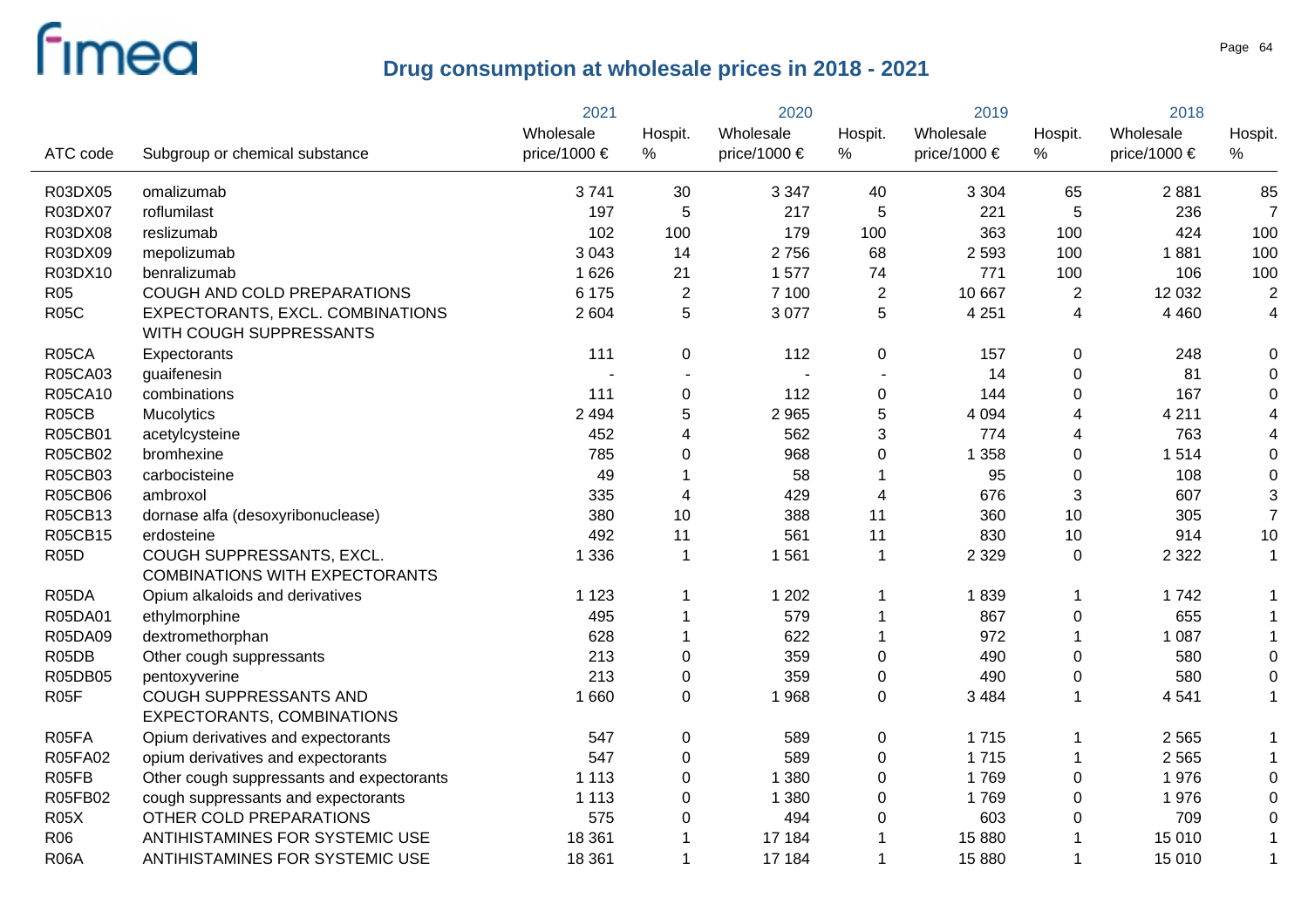|                |                                       | 2021         |                | 2020                     |             | 2019           |                  | 2018         |                  |
|----------------|---------------------------------------|--------------|----------------|--------------------------|-------------|----------------|------------------|--------------|------------------|
|                |                                       | Wholesale    | Hospit.        | Wholesale                | Hospit.     | Wholesale      | Hospit.          | Wholesale    | Hospit.          |
| ATC code       | Subgroup or chemical substance        | price/1000 € | $\%$           | price/1000 $\epsilon$    | %           | price/1000 €   | $\%$             | price/1000 € | $\%$             |
| R06AA          | Aminoalkyl ethers                     | 159          | 2              | 137                      | 1           | 108            | -1               | 81           | $\overline{2}$   |
| R06AA09        | doxylamine                            | 159          | $\overline{2}$ | 137                      |             | 108            | -1               | 81           | $\mathbf 2$      |
| R06AE          | Piperazine derivatives                | 9926         | 1              | 9 3 5 4                  | 1           | 8512           | -1               | 8 0 8 3      | 1                |
| R06AE03        | cyclizine                             | 35           | 0              | 14                       | 0           |                |                  | 94           | $\mathbf 0$      |
| R06AE05        | meclozine                             | 235          |                | 234                      | $\mathbf 0$ | 439            | $\mathsf 0$      | 320          | $\boldsymbol{0}$ |
| <b>R06AE07</b> | cetirizine                            | 8 2 1 5      | 1              | 7602                     | 1           | 6 6 0 9        | $\overline{1}$   | 6 2 0 1      | $\mathbf 1$      |
| R06AE09        | levocetirizine                        | 1 4 4 2      | 0              | 1 5 0 5                  | 0           | 1 4 6 4        | $\mathbf 0$      | 1 4 6 8      | $\pmb{0}$        |
| R06AX          | Other antihistamines for systemic use | 8 2 7 6      | 0              | 7694                     | 0           | 7 2 5 9        | $\boldsymbol{0}$ | 6847         | $\boldsymbol{0}$ |
| R06AX13        | loratadine                            | 725          | 0              | 751                      | 1           | 635            | $\overline{1}$   | 687          |                  |
| R06AX18        | acrivastine                           | 153          | 0              | 144                      | 0           | 144            | $\boldsymbol{0}$ | 157          | $\pmb{0}$        |
| R06AX22        | ebastine                              | 2677         | 0              | 2541                     | 0           | 2 3 3 5        | $\mathsf 0$      | 2 2 7 2      | $\boldsymbol{0}$ |
| R06AX26        | fexofenadine                          | 1863         | 0              | 1733                     | 0           | 1 6 6 4        | $\boldsymbol{0}$ | 1 4 3 1      | $\pmb{0}$        |
| R06AX27        | desloratadine                         | 2658         | 1              | 2 3 3 7                  | 1           | 2 3 0 7        | $\overline{1}$   | 2 1 4 3      |                  |
| R06AX28        | rupatadine                            |              |                |                          |             |                |                  | 0            | $\boldsymbol{0}$ |
| R06AX29        | bilastine                             | 200          | 0              | 187                      | $\pmb{0}$   | 174            | $\boldsymbol{0}$ | 155          | $\boldsymbol{0}$ |
| <b>R07</b>     | OTHER RESPIRATORY SYSTEM PRODUCTS     | 6656         | 13             | 1 0 2 7                  | 83          | 693            | 100              | 884          | 100              |
| <b>R07A</b>    | OTHER RESPIRATORY SYSTEM PRODUCTS     | 6656         | 13             | 1 0 2 7                  | 83          | 693            | 100              | 884          | 100              |
| R07AA          | Lung surfactants                      | 864          | 100            | 857                      | 100         | 693            | 100              | 884          | 100              |
| R07AA02        | natural phopholipids                  | 864          | 100            | 857                      | 100         | 693            | 100              | 884          | 100              |
| R07AX          | Other respiratory system products     | 5792         | $\pmb{0}$      | 170                      | $\pmb{0}$   |                |                  |              |                  |
| R07AX02        | ivacaftor                             | 2014         | 0              | 85                       | 0           |                |                  |              |                  |
| R07AX30        | ivacaftor and lumacaftor              | 644          | 0              | $\overline{\phantom{a}}$ |             |                |                  |              |                  |
| R07AX31        | ivacaftor and tezacaftor              | 71           | 0              | 85                       | 0           |                |                  |              |                  |
| R07AX32        | ivacaftor, tezacaftor and elexacaftor | 3 0 6 4      | 0              |                          |             |                |                  |              |                  |
| S              | <b>SENSORY ORGANS</b>                 | 71 271       | 45             | 68 478                   | 45          | 67 897         | 42               | 63 619       | 40               |
| S01            | <b>OPHTHALMOLOGICALS</b>              | 69 199       | 46             | 66 501                   | 46          | 65 799         | 43               | 61 590       | 41               |
| <b>S01A</b>    | <b>ANTIINFECTIVES</b>                 | 3601         | 18             | 3792                     | 17          | 4 6 7 8        | 14               | 4501         | 13               |
| S01AA          | Antibiotics                           | 2 9 5 3      | 19             | 3 1 0 3                  | 19          | 3 9 9 1        | 14               | 3815         | 13               |
| S01AA01        | chloramphenicol                       | 2576         | 17             | 2680                     | 17          | 3 4 0 5        | 13               | 3 2 2 3      | 13               |
| S01AA12        | tobramycin                            | 15           | 23             | 15                       | 24          | 15             | 18               | 9            | 28               |
| S01AA13        | fusidic acid                          | 208          | $\overline{7}$ | 276                      | $\bf 8$     | 421            | 6                | 459          | 5                |
| S01AA26        | azithromycin                          | 28           | $\mathbf 1$    | 30                       | -1          | 60             | $\pmb{0}$        | 58           | $\overline{0}$   |
| S01AA27        | cefuroxime                            | 126          | 84             | 103                      | 87          | 90             | 92               | 66           | 91               |
| S01AD          | Antivirals                            | 49           | $\overline{7}$ | 34                       | 12          | $\overline{4}$ | 12               | 35           | 8                |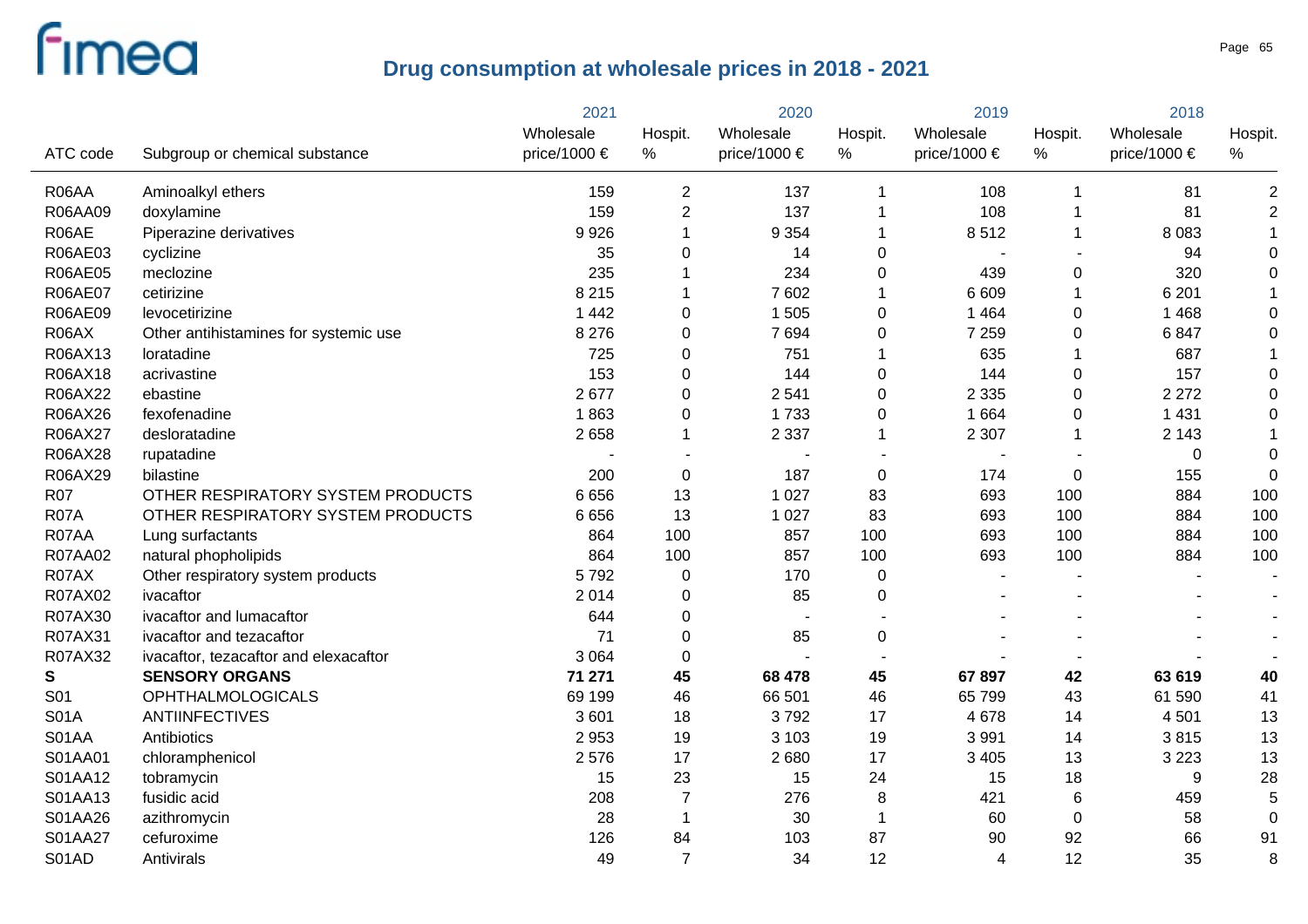|             |                                                              | 2021         | 2020           |                | 2019                      |                  | 2018                    |                  |                         |
|-------------|--------------------------------------------------------------|--------------|----------------|----------------|---------------------------|------------------|-------------------------|------------------|-------------------------|
|             |                                                              | Wholesale    | Hospit.        | Wholesale      | Hospit.                   | Wholesale        | Hospit.                 | Wholesale        | Hospit.                 |
| ATC code    | Subgroup or chemical substance                               | price/1000 € | $\%$           | price/1000 €   | %                         | price/1000 $\in$ | $\%$                    | price/1000 $\in$ | %                       |
| S01AD03     | aciclovir                                                    | 49           | $\overline{7}$ | 34             | 12                        | 4                | 12                      | 35               | 8                       |
| S01AE       | Fluoroquinolones                                             | 599          | 13             | 655            | 12                        | 683              | 12                      | 650              | 12                      |
| S01AE01     | ofloxacin                                                    | 67           | 32             | 79             | 35                        | 120              | 23                      | 127              | 19                      |
| S01AE05     | levofloxacin                                                 | 518          | 9              | 563            | 9                         | 549              | 9                       | 510              | 10                      |
| S01AE07     | moxifloxacin                                                 | 14           | 41             | 13             | 36                        | 14               | 30                      | 13               | 17                      |
| <b>S01B</b> | ANTIINFLAMMATORY AGENTS                                      | 4 0 3 0      | 38             | 3845           | 39                        | 3 6 6 8          | 38                      | 3 4 4 5          | 42                      |
| S01BA       | Corticosteroids, plain                                       | 3 0 3 3      | 50             | 3 0 4 3        | 49                        | 2 9 0 5          | 47                      | 2815             | 51                      |
| S01BA01     | dexamethasone                                                | 1616         | 71             | 1590           | 73                        | 1 501            | 74                      | 1 4 3 4          | 78                      |
| S01BA02     | hydrocortisone                                               | 130          | 1              | 113            | $\mathbf 1$               | 91               | $\mathbf 0$             | 57               | $\mathbf 0$             |
| S01BA04     | prednisolone                                                 | 778          | 3              | 856            | 4                         | 872              | $\overline{4}$          | 814              | $\overline{\mathbf{4}}$ |
| S01BA05     | triamcinolone                                                | 277          | 99             | 283            | 100                       | 225              | 100                     | 278              | 100                     |
| S01BA07     | fluorometholone                                              | 177          | 1              | 201            | 1                         | 217              | 1                       | 232              | 1                       |
| S01BA15     | fluocinolone acetonide                                       | 55           | 100            | $\blacksquare$ |                           |                  |                         |                  |                         |
| S01BC       | Antiinflammatory agents, non-steroids                        | 998          | $\overline{2}$ | 802            | $\overline{2}$            | 763              | $\overline{2}$          | 630              | 5                       |
| S01BC03     | diclofenac                                                   | 86           | 12             | 93             | 12                        | 86               | 10                      | 91               | 28                      |
| S01BC05     | ketorolac                                                    |              |                |                |                           |                  |                         | 6                | 14                      |
| S01BC10     | nepafenac                                                    | 827          | 1              | 645            | 1                         | 621              | $\mathbf{1}$            | 497              | $\mathbf{1}$            |
| S01BC11     | bromfenac                                                    | 85           | $\mathbf 0$    | 64             | $\mathbf{1}$              | 55               | $\boldsymbol{0}$        | 37               | $\mathbf 0$             |
| <b>S01C</b> | ANTIINFLAMMATORY AGENTS AND<br>ANTIINFECTIVES IN COMBINATION | 1 3 9 0      | 16             | 1 1 0 0        | 20                        | 1 1 3 8          | 18                      | 1 0 6 8          | 19                      |
| S01CA       | Corticosteroids and antiinfectives in combination            | 1 3 9 0      | 16             | 1 1 0 0        | 20                        | 1 1 3 8          | 18                      | 1 0 6 8          | 19                      |
| S01CA01     | dexamethasone and antiinfectives                             | 1 1 3 9      | 17             | 825            | 23                        | 856              | 22                      | 808              | 23                      |
| S01CA03     | hydrocortisone and antiinfectives                            | 251          | 11             | 274            | 10                        | 282              | $\, 8$                  | 260              | 8                       |
| <b>S01E</b> | ANTIGLAUCOMA PREPARATIONS AND                                | 14 4 05      | 3              | 14 5 94        | 3                         | 14 576           | 3                       | 14 5 63          | 3                       |
|             | <b>MIOTICS</b>                                               |              |                |                |                           |                  |                         |                  |                         |
| S01EA       | Sympathomimetics in glaucoma therapy                         | 446          | 37             | 422            | 30                        | 452              | 30                      | 449              | 26                      |
| S01EA03     | apraclonidine                                                | 189          | 80             | 148            | 77                        | 155              | 79                      | 133              | 78                      |
| S01EA05     | brimonidine                                                  | 256          | 5              | 274            | $\overline{4}$            | 297              | $\sqrt{5}$              | 315              | 5                       |
| S01EB       | Parasympathomimetics                                         | 41           | 54             | 41             | 57                        | 37               | 49                      | 46               | 56                      |
| S01EB01     | pilocarpine                                                  | 16           | 15             | 17             | 13                        | 18               | 13                      | 19               | 12                      |
| S01EB09     | acetylcholine                                                | 25           | 79             | 25             | 86                        | 19               | 83                      | 26               | 87                      |
| S01EC       | Carbonic anhydrase inhibitors                                | 1 4 0 5      | 3              | 1 3 8 9        | $\ensuremath{\mathsf{3}}$ | 1 3 5 5          | $\sqrt{3}$              | 1 2 6 4          | 3                       |
| S01EC03     | dorzolamide                                                  | 111          | 4              | 121            | 3                         | 127              | $\overline{\mathbf{4}}$ | 134              | 5                       |
| S01EC04     | brinzolamide                                                 | 770          | 3              | 761            | 3                         | 736              | 3                       | 681              | 3                       |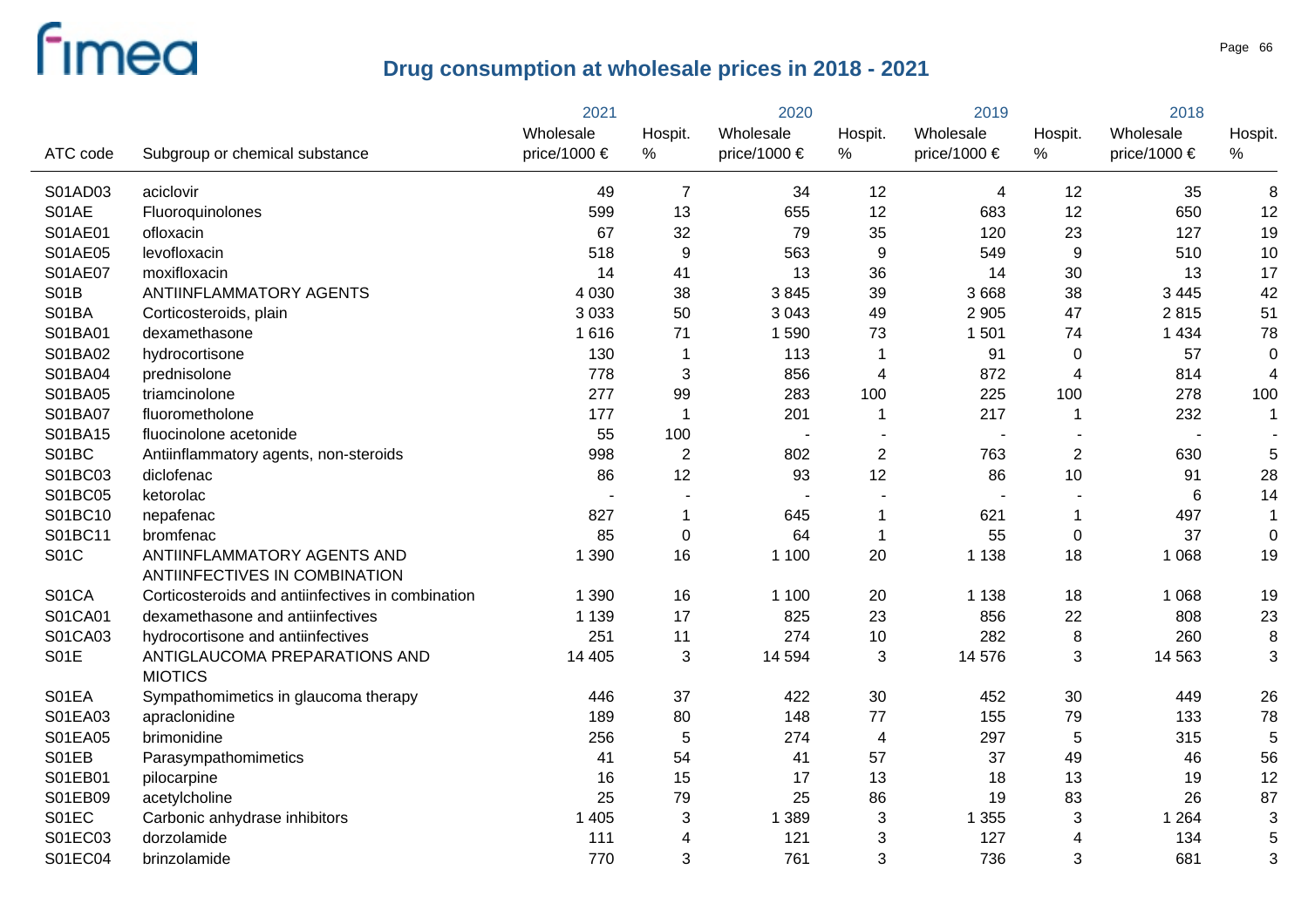|          |                                        | 2021         |                          | 2020                     |                | 2019             |                  | 2018             |                |
|----------|----------------------------------------|--------------|--------------------------|--------------------------|----------------|------------------|------------------|------------------|----------------|
|          |                                        | Wholesale    | Hospit.                  | Wholesale                | Hospit.        | Wholesale        | Hospit.          | Wholesale        | Hospit.        |
| ATC code | Subgroup or chemical substance         | price/1000 € | $\%$                     | price/1000 €             | %              | price/1000 $\in$ | $\%$             | price/1000 $\in$ | %              |
| S01EC54  | brinzolamide, combinations             | 523          | $\overline{2}$           | 506                      | 2              | 492              | 2                | 450              | $\overline{2}$ |
| S01ED    | Beta blocking agents                   | 7 0 7 1      | $\boldsymbol{2}$         | 6933                     | $\overline{2}$ | 7 1 3 5          | $\overline{2}$   | 7 1 6 2          | $\overline{2}$ |
| S01ED01  | timolol                                | 275          | $\overline{2}$           | 286                      | 3              | 281              | $\overline{2}$   | 282              | 3              |
| S01ED02  | betaxolol                              | 75           | 3                        | 78                       | 3              | 80               | 3                | 79               | 3              |
| S01ED51  | timolol, combinations                  | 6721         | $\overline{2}$           | 6569                     | $\overline{2}$ | 6774             | $\boldsymbol{2}$ | 6801             | $\overline{c}$ |
| S01EE    | Prostaglandin analogues                | 5 4 4 2      | $\overline{2}$           | 5809                     | $\overline{2}$ | 5 5 9 7          | $\overline{2}$   | 5 6 4 3          | $\overline{2}$ |
| S01EE01  | latanoprost                            | 1 6 4 3      | $\overline{2}$           | 1988                     | $\overline{2}$ | 1820             | $\boldsymbol{2}$ | 1805             | 3              |
| S01EE03  | bimatoprost                            | 884          | $\overline{\mathbf{c}}$  | 907                      | $\overline{c}$ | 915              | $\overline{2}$   | 1 0 2 3          | $\overline{c}$ |
| S01EE04  | travoprost                             | 622          | $\overline{2}$           | 686                      | $\overline{2}$ | 789              | $\overline{2}$   | 912              | $\overline{2}$ |
| S01EE05  | tafluprost                             | 2 2 9 3      | 1                        | 2 2 2 7                  | $\mathbf 1$    | 2 0 7 3          | $\overline{1}$   | 1 903            | $\mathbf 1$    |
| S01F     | MYDRIATICS AND CYCLOPLEGICS            | 819          | 60                       | 655                      | 59             | 630              | 62               | 631              | 65             |
| S01FA    | Anticholinergics                       | 736          | 59                       | 572                      | 58             | 553              | 61               | 560              | 64             |
| S01FA01  | atropine                               | 38           | 33                       | 37                       | 34             | 29               | 42               | 25               | 44             |
| S01FA02  | scopolamine                            |              | $\overline{\phantom{a}}$ |                          |                | 39               | 17               | 59               | 16             |
| S01FA04  | cyclopentolate                         | 125          | 41                       | 113                      | 41             | 98               | 50               | 97               | 60             |
| S01FA06  | tropicamide                            | 294          | 52                       | 283                      | 53             | 252              | 56               | 222              | 57             |
| S01FA56  | tropicamide, combinations              | 279          | 78                       | 139                      | 87             | 134              | 96               | 157              | 97             |
| S01FB    | Sympathomimetics excl. antiglaucoma    | 84           | 70                       | 83                       | 71             | 77               | 72               | 71               | 73             |
|          | preparations                           |              |                          |                          |                |                  |                  |                  |                |
| S01FB01  | phenylephrine                          | 84           | 70                       | 83                       | 71             | 77               | 72               | 71               | 73             |
| S01G     | DECONGESTANTS AND ANTIALLERGICS        | 3970         | $\mathbf 1$              | 3 3 1 1                  | $\mathbf 1$    | 3811             | $\mathbf 1$      | 3733             | $\mathbf{1}$   |
| S01GA    | Sympathomimetics used as decongestants | 212          | 0                        | 201                      | 0              | 252              | $\mathbf 0$      | 247              | 0              |
| S01GA02  | tetryzoline                            | 212          | 0                        | 201                      | 0              | 252              | 0                | 247              | 0              |
| S01GX    | Other antiallergics                    | 3758         |                          | 3 1 1 0                  | 1              | 3559             | 1                | 3 4 8 6          |                |
| S01GX01  | cromoglicic acid                       | 2 6 6 0      |                          | 2 3 0 4                  | 1              | 2618             | -1               | 2527             |                |
| S01GX02  | levocabastine                          | 257          | $\pmb{0}$                | 176                      | 0              | 122              | 0                | 206              | $\mathbf 0$    |
| S01GX05  | lodoxamide                             | 44           | $\mathbf 0$              | 35                       | 0              | 56               | $\pmb{0}$        | 36               | $\mathbf 0$    |
| S01GX06  | emedastine                             | 34           | $\mathbf 0$              | 27                       | 1              | 34               | $\pmb{0}$        | 30               | 0              |
| S01GX07  | azelastine                             |              |                          | $\overline{\phantom{a}}$ |                | 26               | $\pmb{0}$        | 24               | $\mathbf 0$    |
| S01GX08  | ketotifen                              | 696          |                          | 516                      | 1              | 640              | $\pmb{0}$        | 611              | $\mathbf 0$    |
| S01GX09  | olopatadine                            | 68           | $\pmb{0}$                | 52                       | $\pmb{0}$      | 63               | $\boldsymbol{0}$ | 52               | $\overline{0}$ |
| S01H     | <b>LOCAL ANESTHETICS</b>               | 232          | 73                       | 245                      | 79             | 237              | 81               | 210              | 82             |
| S01HA    | Local anesthetics                      | 232          | 73                       | 245                      | 79             | 237              | 81               | 210              | 82             |
| S01HA02  | oxybuprocaine                          | 232          | 73                       | 245                      | 79             | 237              | 81               | 210              | 82             |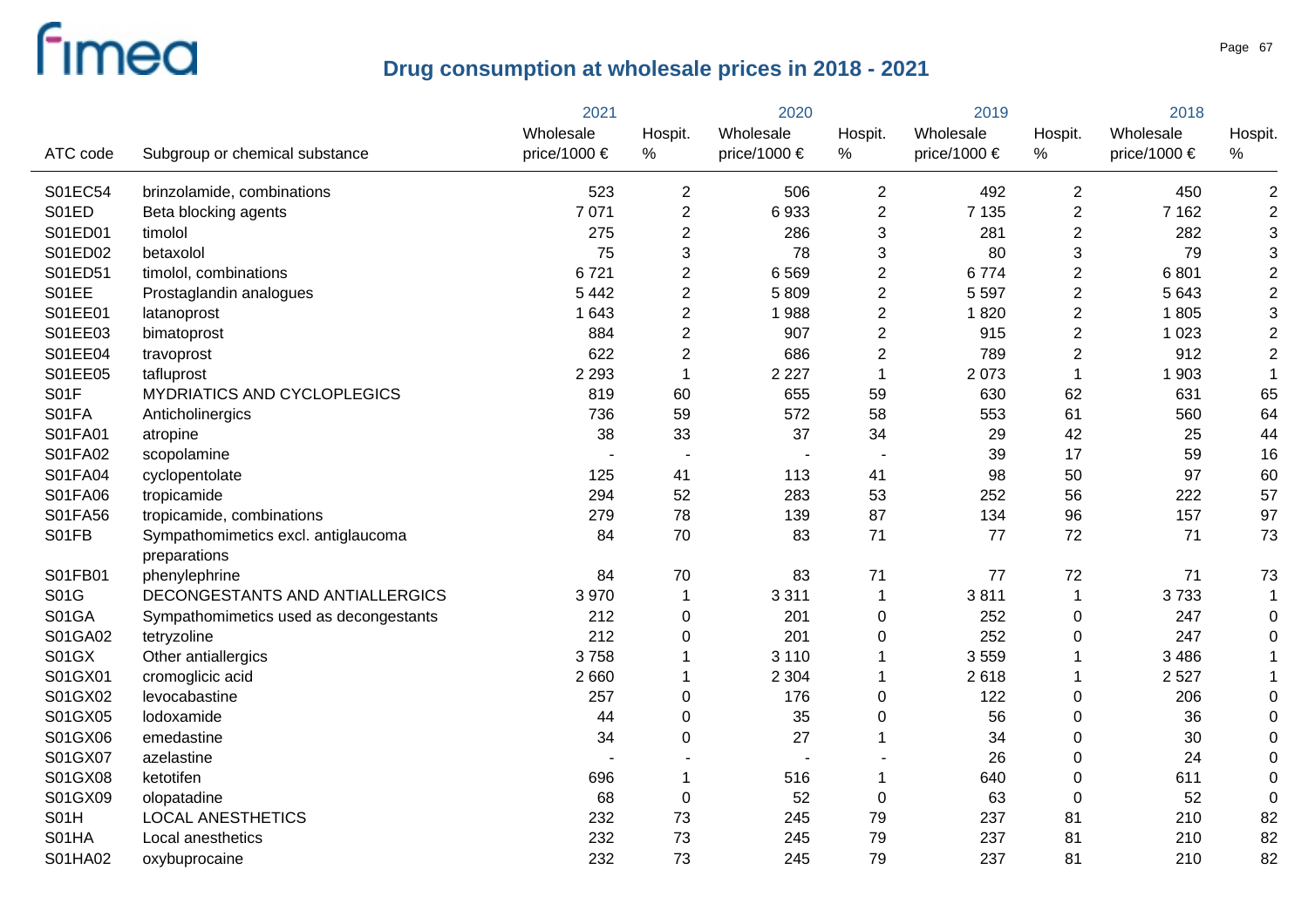|             |                                                             | 2021         |                           | 2020         |                         | 2019             |                         | 2018         |                         |
|-------------|-------------------------------------------------------------|--------------|---------------------------|--------------|-------------------------|------------------|-------------------------|--------------|-------------------------|
|             |                                                             | Wholesale    | Hospit.                   | Wholesale    | Hospit.                 | Wholesale        | Hospit.                 | Wholesale    | Hospit.                 |
| ATC code    | Subgroup or chemical substance                              | price/1000 € | $\%$                      | price/1000 € | $\%$                    | price/1000 $\in$ | %                       | price/1000 € | $\%$                    |
| S01J        | <b>DIAGNOSTIC AGENTS</b>                                    | 210          | 59                        | 206          | 59                      | 190              | 57                      | 198          | 60                      |
| S01JA       | Colouring agents                                            | 210          | 59                        | 206          | 59                      | 190              | 57                      | 198          | 60                      |
| S01JA01     | fluorescein                                                 | 18           | 98                        | 17           | 97                      | 14               | 98                      | 19           | 99                      |
| S01JA51     | fluorescein, combinations                                   | 192          | 55                        | 189          | 56                      | 176              | 53                      | 179          | 56                      |
| S01L        | OCULAR VASCULAR DISORDER AGENTS                             | 28 0 26      | 100                       | 26 785       | 100                     | 24 656           | 100                     | 21 798       | 100                     |
| S01LA       | Antineovascularisation agents                               | 28 0 26      | 100                       | 26 785       | 100                     | 24 656           | 100                     | 21 798       | 100                     |
| S01LA01     | verteporfin                                                 |              | $\overline{\phantom{a}}$  | 161          | 100                     | 167              | 100                     | 203          | 100                     |
| S01LA04     | ranibizumab                                                 | 250          | 100                       | 299          | 100                     | 327              | 100                     | 319          | 100                     |
| S01LA05     | aflibercept                                                 | 27 7 26      | 100                       | 26 271       | 100                     | 24 162           | 100                     | 21 277       | 100                     |
| S01LA06     | brolucizumab                                                | 50           | 100                       | 54           | 100                     |                  |                         |              |                         |
| S01X        | OTHER OPHTHALMOLOGICALS                                     | 12 5 16      | 3                         | 11 970       | 3                       | 12 215           | 3                       | 11 4 43      | 3                       |
| S01XA       | Other ophthalmologicals                                     | 12 5 16      | 3                         | 11 970       | 3                       | 12 215           | 3                       | 11 443       | 3                       |
| S01XA02     | retinol                                                     | 507          | 3                         | 529          | 3                       | 520              | 3                       | 408          | 3                       |
| S01XA18     | ciclosporin                                                 | 740          | 1                         | 660          | $\mathbf{1}$            | 601              | $\mathbf 0$             | 442          | $\mathbf 1$             |
| S01XA20     | artificial tears and other indifferent preparations         | 11 186       | 3                         | 10731        | 3                       | 11 094           | 3                       | 10 589       | 3                       |
| S01XA21     | mercaptamine                                                | 84           | 5                         | 51           | 0                       |                  |                         |              |                         |
| S01XA22     | ocriplasmin                                                 |              | $\overline{a}$            |              | $\overline{a}$          |                  |                         | 3            | 100                     |
| S02         | <b>OTOLOGICALS</b>                                          | 1885         | $\overline{c}$            | 1785         | 3                       | 1889             | $\sqrt{3}$              | 1776         | $\overline{2}$          |
| <b>S02A</b> | <b>ANTIINFECTIVES</b>                                       | 725          | $\overline{c}$            | 736          | $\overline{\mathbf{c}}$ | 717              | $\overline{c}$          | 693          | $\overline{c}$          |
| S02AA       | Antiinfectives                                              | 725          | $\overline{2}$            | 736          | $\overline{2}$          | 717              | $\sqrt{2}$              | 693          | $\overline{\mathbf{c}}$ |
| S02AA03     | boric acid                                                  | 705          | $\overline{2}$            | 719          | $\overline{2}$          | 693              | $\overline{2}$          | 664          | $\overline{\mathbf{c}}$ |
| S02AA15     | ciprofloxacin                                               | 20           | 3                         | 17           | $\overline{2}$          | 24               | $\overline{2}$          | 30           | $\overline{c}$          |
| <b>S02B</b> | <b>CORTICOSTEROIDS</b>                                      | 26           | $\mathbf 0$               | 16           | $\mathbf 0$             | 10               | $\mathbf 0$             |              |                         |
| S02BA       | Corticosteroids                                             | 26           | $\mathbf 0$               | 16           | $\mathbf 0$             | 10               | $\mathbf 0$             |              |                         |
| S02BA08     | fluocinolone acetonide                                      | 26           | $\mathbf 0$               | 16           | $\mathbf 0$             | 10               | 0                       |              |                         |
| <b>S02C</b> | CORTICOSTEROIDS AND ANTIINFECTIVES IN<br><b>COMBINATION</b> | 1 0 2 1      | 3                         | 919          | 3                       | 958              | 3                       | 861          | 3                       |
| S02CA       | Corticosteroids and antiinfectives in combination           | 1 0 2 1      | 3                         | 919          | 3                       | 958              | 3                       | 861          | 3                       |
| S02CA02     | flumetasone and antiinfectives                              | 94           | $\ensuremath{\mathsf{3}}$ | 224          | 3                       | 180              | $\sqrt{3}$              | $\mathbf{1}$ | 8                       |
| S02CA03     | hydrocortisone and antiinfectives                           | 427          | 3                         | 378          | 5                       | 486              | $\overline{\mathbf{4}}$ | 624          | 4                       |
| S02CA05     | fluocinolone acetonide and antiinfectives                   | 500          | 3                         | 317          | $\overline{2}$          | 292              | $\overline{2}$          | 236          | $\overline{2}$          |
| <b>S02D</b> | OTHER OTOLOGICALS                                           | 114          |                           | 115          | 1                       | 204              | $\overline{1}$          | 222          |                         |
| S02DA       | Analgesics and anesthetics                                  | 114          |                           | 115          | 1                       | 204              |                         | 222          |                         |
| S02DA04     | cinchocaine                                                 | 114          | 1                         | 115          | 1                       | 204              | $\overline{\mathbf{1}}$ | 222          | $\mathbf{1}$            |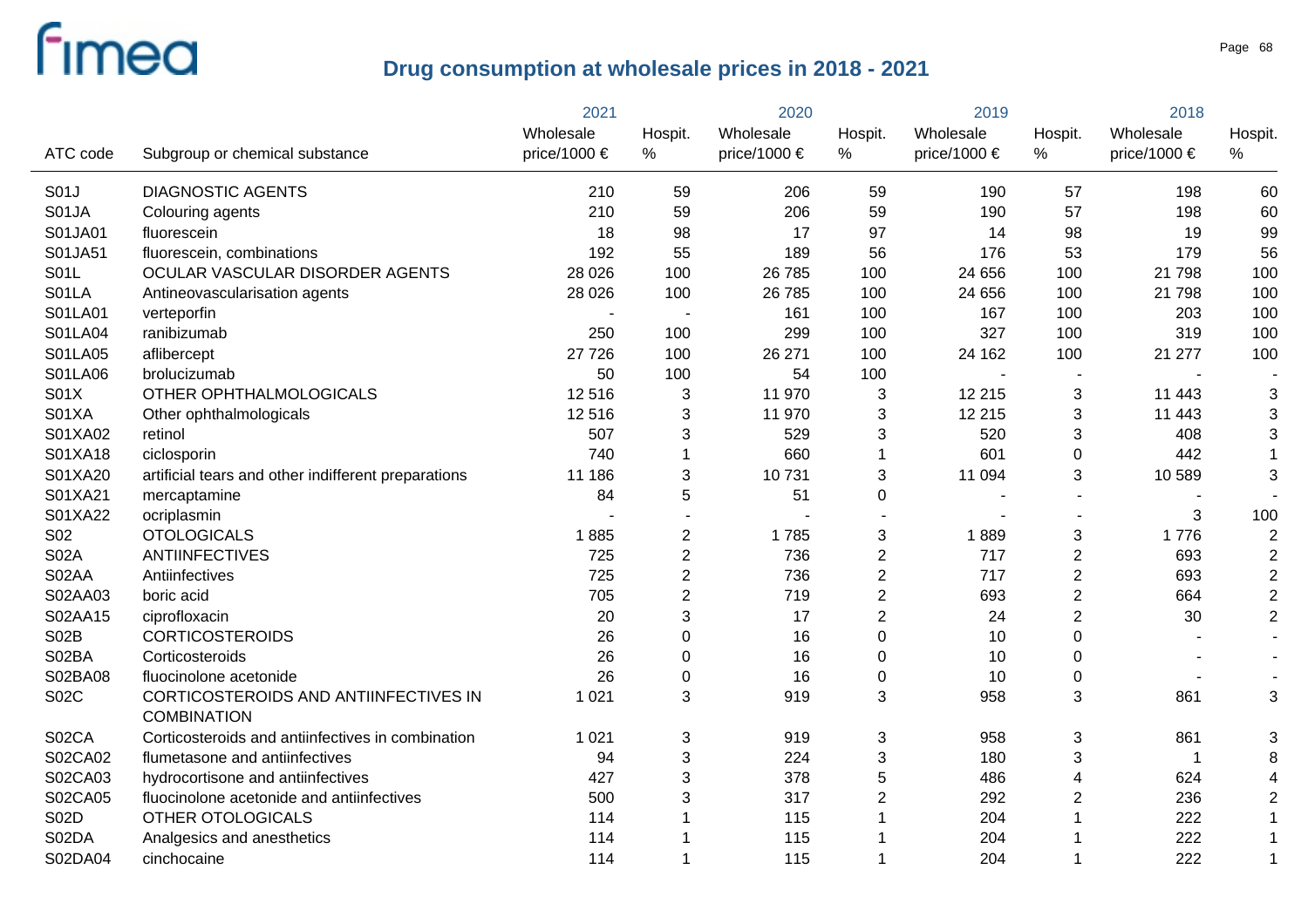|                 |                                                              | 2021         |                | 2020         |                | 2019         |                         | 2018         |         |
|-----------------|--------------------------------------------------------------|--------------|----------------|--------------|----------------|--------------|-------------------------|--------------|---------|
|                 |                                                              | Wholesale    | Hospit.        | Wholesale    | Hospit.        | Wholesale    | Hospit.                 | Wholesale    | Hospit. |
| ATC code        | Subgroup or chemical substance                               | price/1000 € | %              | price/1000 € | %              | price/1000 € | $\%$                    | price/1000 € | %       |
| <b>S03</b>      | OPHTHALMOLOGICAL AND OTOLOGICAL<br><b>PREPARATIONS</b>       | 187          | 13             | 191          | 16             | 209          | 13                      | 254          | 14      |
| S03C            | CORTICOSTEROIDS AND ANTIINFECTIVES IN<br><b>COMBINATION</b>  | 187          | 13             | 191          | 16             | 209          | 13                      | 254          | 14      |
| S03CA           | Corticosteroids and antiinfectives in combination            | 187          | 13             | 191          | 16             | 209          | 13                      | 254          | 14      |
| S03CA04         | hydrocortisone and antiinfectives                            | 187          | 13             | 191          | 16             | 209          | 13                      | 254          | 14      |
| V               | <b>VARIOUS</b>                                               | 41 441       | 85             | 39 759       | 86             | 38 942       | 89                      | 35 629       | 90      |
| V <sub>01</sub> | <b>ALLERGENS</b>                                             | 6 2 4 5      | 45             | 4979         | 46             | 3 2 4 8      | 59                      | 2 3 6 9      | 56      |
| <b>V01A</b>     | <b>ALLERGENS</b>                                             | 6 2 4 5      | 45             | 4979         | 46             | 3 2 4 8      | 59                      | 2 3 6 9      | 56      |
| V01AA           | Allergen extracts                                            | 6 2 4 5      | 45             | 4979         | 46             | 3 2 4 8      | 59                      | 2 3 6 9      | 56      |
| V01AA02         | grass pollen                                                 | 1 0 6 7      | 0              | 846          | $\overline{1}$ | 704          | $\mathbf 0$             | 704          | 0       |
| V01AA03         | house dust mites                                             | 52           | 24             | 50           | 22             | 43           | 24                      | 27           | 21      |
| V01AA05         | tree pollen                                                  | 4645         | 51             | 3736         | 53             | 2 2 0 5      | 74                      | 1 4 4 3      | 79      |
| <b>V01AA07</b>  | insects                                                      | 267          | 99             | 215          | 99             | 194          | 99                      | 126          | 98      |
| <b>V01AA11</b>  | animals                                                      | 212          | 77             | 131          | 78             | 101          | 78                      | 69           | 77      |
| V01AA20         | various                                                      | $\mathbf 1$  | 100            | $\mathbf 1$  | 84             | $\mathbf 1$  | 92                      |              | 57      |
| V <sub>03</sub> | ALL OTHER THERAPEUTIC PRODUCTS                               | 8 6 8 3      | 76             | 9 3 3 4      | 75             | 9774         | 77                      | 8754         | 76      |
| V03A            | ALL OTHER THERAPEUTIC PRODUCTS                               | 8 6 8 3      | 76             | 9 3 3 4      | 75             | 9774         | 77                      | 8754         | 76      |
| V03AB           | Antidotes                                                    | 4895         | 97             | 5 4 5 1      | 94             | 5 3 6 4      | 96                      | 4708         | 97      |
| V03AB14         | protamine                                                    | 317          | 100            | 251          | 100            | 311          | 100                     | 305          | 100     |
| V03AB15         | naloxone                                                     | 69           | 91             | 261          | 92             | 184          | 90                      | 85           | 90      |
| V03AB17         | methylthioninium chloride                                    | 112          | 99             | 108          | 99             | 133          | 99                      | 94           | 100     |
| V03AB21         | potassium iodide                                             | 130          | 22             | 455          | 44             | 257          | 41                      | 177          | 45      |
| V03AB25         | flumazenil                                                   | 39           | 96             | 80           | 99             | 69           | 99                      | 87           | 98      |
| V03AB33         | hydroxocobalamin                                             | 197          | 99             | 159          | 97             | 152          | 95                      | 149          | 98      |
| V03AB34         | fomepizole                                                   | 79           | 99             | 85           | 100            | 140          | 100                     | 122          | 100     |
| V03AB35         | sugammadex                                                   | 3 3 9 5      | 99             | 3 4 3 1      | 99             | 3 3 7 9      | 99                      | 3 3 8 2      | 99      |
| V03AB37         | idarucizumab                                                 | 225          | 100            | 198          | 100            | 278          | 100                     | 308          | 100     |
| V03AB38         | andexanet alfa                                               | 333          | 100            | 422          | 100            | 461          | 100                     |              |         |
| V03AC           | Iron chelating agents                                        | 1 0 3 5      | $\overline{7}$ | 1 0 1 1      | 6              | 1 0 38       | 6                       | 906          | 4       |
| <b>V03AC01</b>  | deferoxamine                                                 | 20           | 100            | 19           | 85             | 20           | 88                      | 10           | 87      |
| V03AC02         | deferiprone                                                  | 9            | 31             |              |                | 6            | $\overline{\mathbf{4}}$ | 8            | 20      |
| V03AC03         | deferasirox                                                  | 1 0 0 6      | 5              | 992          | $\sqrt{5}$     | 1 0 1 3      | $\overline{4}$          | 888          | 3       |
| V03AE           | Drugs for treatment of hyperkalemia and<br>hyperphosphatemia | 1 0 6 3      | 17             | 1 2 3 6      | 17             | 1 2 1 2      | 18                      | 1 2 2 7      | 18      |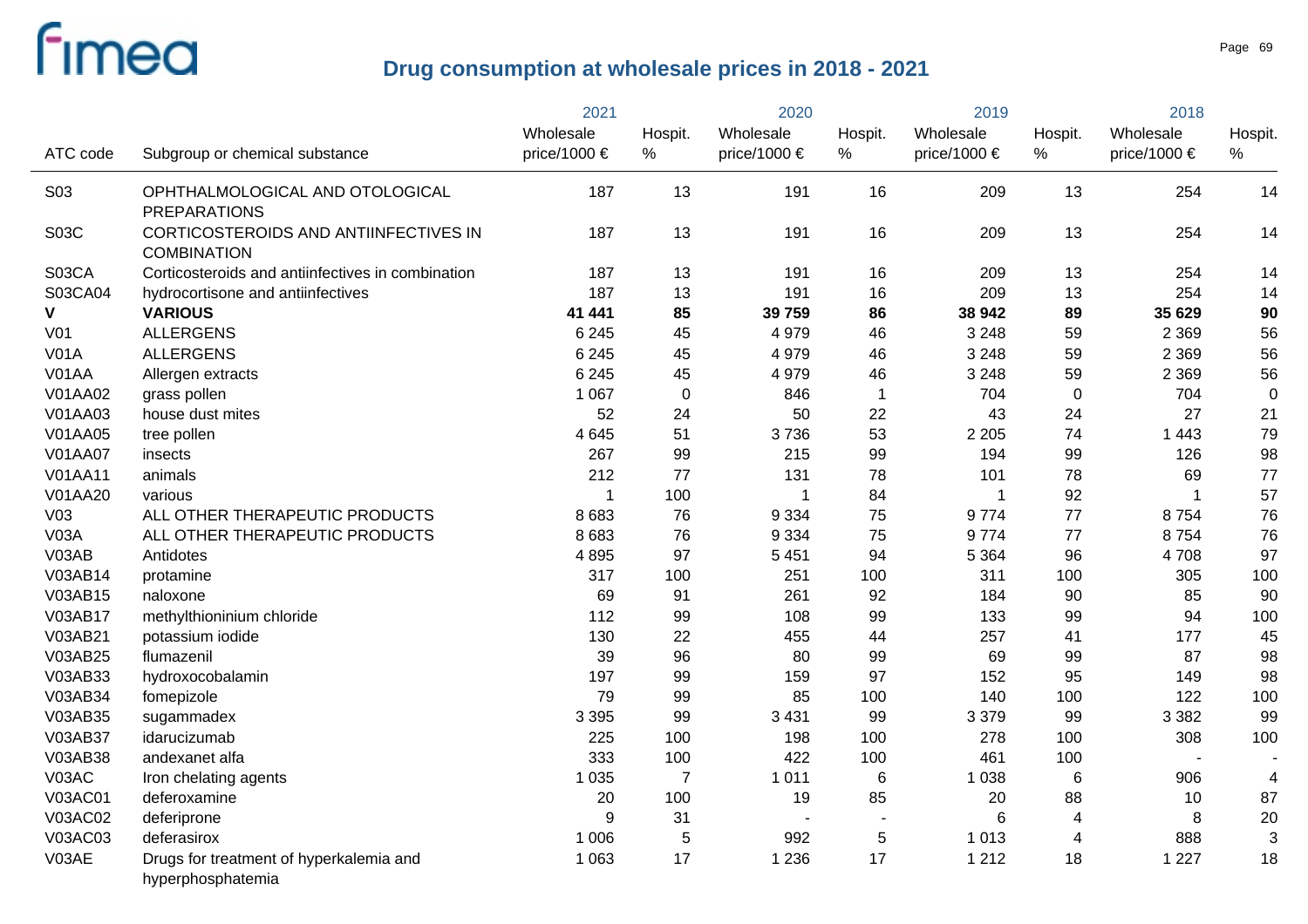|                 |                                                                  | 2021           |                          | 2020           |                | 2019                    |                | 2018                     |         |
|-----------------|------------------------------------------------------------------|----------------|--------------------------|----------------|----------------|-------------------------|----------------|--------------------------|---------|
|                 |                                                                  | Wholesale      | Hospit.                  | Wholesale      | Hospit.        | Wholesale               | Hospit.        | Wholesale                | Hospit. |
| ATC code        | Subgroup or chemical substance                                   | price/1000 €   | $\%$                     | price/1000 €   | $\%$           | price/1000 $\in$        | $\%$           | price/1000 €             | %       |
| <b>V03AE01</b>  | polystyrene sulphonate                                           | 106            | 23                       | 105            | 23             | 114                     | 22             | 119                      | 25      |
| V03AE02         | sevelamer                                                        | 405            | 16                       | 401            | 16             | 381                     | 17             | 390                      | 17      |
| V03AE03         | lanthanum carbonate                                              | 459            | 16                       | 690            | 16             | 708                     | 17             | 718                      | 17      |
| V03AE05         | sucroferric oxyhydroxide                                         | 25             | $\overline{4}$           | 14             | 12             | 5                       | 90             | $\mathbf 0$              | 100     |
| V03AE09         | patiromer calcium                                                | 68             | 25                       | 26             | 45             | $\overline{\mathbf{4}}$ | 100            | $\blacksquare$           |         |
| V03AF           | Detoxifying agents for cytostatic treatment                      | 1690           | 93                       | 1636           | 94             | 2 1 6 0                 | 96             | 1913                     | 95      |
| V03AF01         | mesna                                                            | 459            | 100                      | 448            | 100            | 534                     | 100            | 487                      | 100     |
| V03AF02         | dexrazoxane                                                      | 216            | 100                      | 133            | 100            | 365                     | 100            | 307                      | 100     |
| V03AF03         | calcium folinate                                                 | 517            | 76                       | 625            | 84             | 781                     | 89             | 745                      | 88      |
| <b>V03AF07</b>  | rasburicase                                                      | 469            | 99                       | 413            | 100            | 426                     | 100            | 318                      | 100     |
| V03AF08         | palifermin                                                       |                |                          |                |                | 15                      | 100            | 25                       | 100     |
| V03AF10         | sodium levofolinate                                              | 29             | 100                      | 18             | 100            | 39                      | 100            | 31                       | 100     |
| V03AX           | Other therapeutic products                                       |                |                          |                |                | $\overline{0}$          | 100            |                          |         |
| V03AX03         | cobicistat                                                       | $\overline{a}$ | $\overline{\phantom{a}}$ | $\blacksquare$ | $\overline{a}$ | $\overline{0}$          | 100            | $\overline{\phantom{a}}$ |         |
| V <sub>04</sub> | <b>DIAGNOSTIC AGENTS</b>                                         | 868            | 92                       | 897            | 89             | 963                     | 87             | 991                      | 87      |
| VO4C            | OTHER DIAGNOSTIC AGENTS                                          | 868            | 92                       | 897            | 89             | 963                     | 87             | 991                      | 87      |
| V04CD           | Tests for pituitary function                                     | 77             | 32                       | 108            | 29             | 108                     | 25             | 102                      | 38      |
| <b>V04CD01</b>  | metyrapone                                                       | 77             | 32                       | 108            | 29             | 108                     | 25             | 102                      | 38      |
| V04CF           | Tuberculosis diagnostics                                         | 3              | 77                       | $\,6$          | 80             | $\,6$                   | 80             | $\sqrt{2}$               | 70      |
| <b>V04CF01</b>  | tuberculin                                                       | 3              | 77                       | 6              | 80             | $\,6$                   | 80             | $\overline{2}$           | 70      |
| V04CL           | Tests for allergic diseases                                      | 89             | 77                       | 90             | 81             | 148                     | 79             | 200                      | 76      |
| VO4CX           | Other diagnostic agents                                          | 699            | 100                      | 694            | 100            | 701                     | 98             | 688                      | 97      |
| V04CX05         | 13C-urea                                                         |                |                          | $\mathbf{2}$   | $\overline{2}$ | 18                      | 13             | 24                       | 36      |
| V04CX06         | hexaminolevulinate                                               | 699            | 100                      | 692            | 100            | 683                     | 100            | 664                      | 100     |
| V06             | <b>GENERAL NUTRIENTS</b>                                         |                |                          |                |                |                         |                | $\Omega$                 | 29      |
| <b>V06D</b>     | <b>OTHER NUTRIENTS</b>                                           |                |                          |                |                |                         |                | 0                        | 29      |
| V06DD           | Amino acids, incl. combinations with polypeptides                |                |                          |                |                |                         | $\blacksquare$ | $\Omega$                 | 29      |
| V <sub>07</sub> | ALL OTHER NON-THERAPEUTIC PRODUCTS                               | 2 9 0 7        | 92                       | 3 0 7 5        | 94             | 3 2 5 7                 | 95             | 3 2 4 2                  | 95      |
| <b>V07A</b>     | ALL OTHER NON-THERAPEUTIC PRODUCTS                               | 2 9 0 7        | 92                       | 3075           | 94             | 3 2 5 7                 | 95             | 3 2 4 2                  | 95      |
| V07AB           | Solvents and diluting agents, incl. irrigating<br>solutions      | 2 9 0 7        | 92                       | 3075           | 94             | 3 2 5 7                 | 95             | 3 2 4 2                  | 95      |
| V08             | <b>CONTRAST MEDIA</b>                                            | 22 7 28        | 98                       | 21 4 21        | 99             | 21 516                  | 99             | 20 149                   | 99      |
| <b>V08A</b>     | X-RAY CONTRAST MEDIA, IODINATED                                  | 17 541         | 99                       | 17 065         | 99             | 16 368                  | 100            | 15 102                   | 100     |
| V08AA           | Watersoluble, nephrotropic, high osmolar X-ray<br>contrast media | 125            | 100                      | 117            | 100            | 103                     | 100            | 96                       | 99      |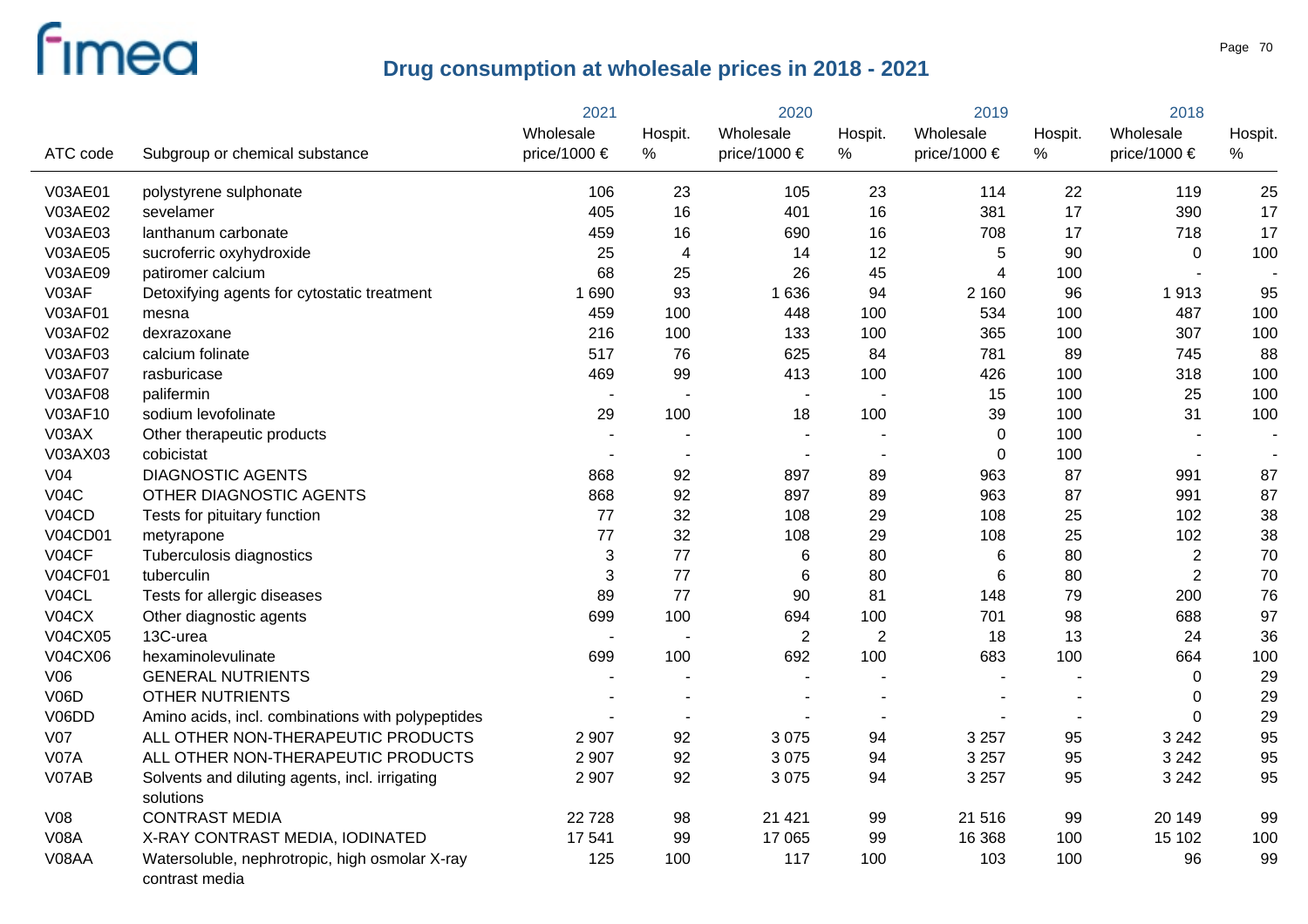|                |                                                                 | 2021                          |              | 2020                      |                | 2019                          |              | 2018                      |                 |
|----------------|-----------------------------------------------------------------|-------------------------------|--------------|---------------------------|----------------|-------------------------------|--------------|---------------------------|-----------------|
| ATC code       | Subgroup or chemical substance                                  | Wholesale<br>price/1000 $\in$ | Hospit.<br>% | Wholesale<br>price/1000 € | Hospit.<br>%   | Wholesale<br>price/1000 $\in$ | Hospit.<br>% | Wholesale<br>price/1000 € | Hospit.<br>$\%$ |
|                |                                                                 |                               |              |                           |                |                               |              |                           |                 |
| V08AA01        | diatrizoic acid                                                 | 125                           | 100          | 117                       | 100            | 103                           | 100          | 96                        | 99              |
| V08AB          | Watersoluble, nephrotropic, low osmolar X-ray<br>contrast media | 17416                         | 99           | 16 948                    | 99             | 16 26 6                       | 100          | 15 006                    | 100             |
| V08AB02        | iohexol                                                         | 14 129                        | 99           | 13 4 38                   | 100            | 12 994                        | 100          | 12 104                    | 100             |
| V08AB03        | ioxaglic acid                                                   |                               |              |                           |                |                               |              | 94                        | 100             |
| <b>V08AB07</b> | ioversol                                                        |                               |              | $\mathbf{2}$              | 100            | 12                            | 100          | 103                       | 100             |
| V08AB09        | iodixanol                                                       | 1 1 0 2                       | 97           | 1 0 6 0                   | 98             | 1 1 9 3                       | 98           | 1 1 9 0                   | 98              |
| V08AB10        | iomeprol                                                        | 2 1 8 6                       | 99           | 2 4 4 8                   | 100            | 2 0 6 7                       | 100          | 1515                      | 99              |
| V08B           | X-RAY CONTRAST MEDIA, NON-IODINATED                             |                               |              |                           |                |                               |              | 26                        | 100             |
| V08BA          | Barium sulfate containing X-ray contrast media                  |                               |              |                           | $\blacksquare$ |                               |              | 26                        | 100             |
| V08BA01        | barium sulfate with suspending agents                           |                               |              |                           | $\sim$         |                               |              | 26                        | 100             |
| <b>V08C</b>    | MAGNETIC RESONANCE IMAGING CONTRAST<br><b>MEDIA</b>             | 5 1 1 5                       | 96           | 4 2 8 6                   | 98             | 5 0 6 0                       | 96           | 4 9 23                    | 97              |
| <b>V08CA</b>   | Paramagnetic contrast media                                     | 5 1 1 5                       | 96           | 4 2 8 6                   | 98             | 5 0 6 0                       | 96           | 4 9 23                    | 97              |
| <b>V08CA02</b> | gadoteric acid                                                  | 4915                          | 95           | 4 0 4 9                   | 97             | 4 8 2 2                       | 96           | 4599                      | 97              |
| <b>V08CA04</b> | gadoteridol                                                     | 4                             | 83           | 14                        | 74             | 48                            | 95           | 128                       | 99              |
| <b>V08CA08</b> | gadobenic acid                                                  |                               |              | $\mathbf 0$               | 100            | $\mathbf 0$                   | 100          | 3                         | 100             |
| V08CA09        | gadobutrol                                                      |                               |              | 16                        | 100            | 20                            | 100          | 26                        | 100             |
| V08CA10        | gadoxetic acid                                                  | 196                           | 100          | 207                       | 100            | 170                           | 100          | 167                       | 99              |
| <b>V08D</b>    | ULTRASOUND CONTRAST MEDIA                                       | 72                            | 99           | 70                        | 100            | 88                            | 100          | 98                        | 100             |
| V08DA          | Ultrasound contrast media                                       | 72                            | 99           | 70                        | 100            | 88                            | 100          | 98                        | 100             |
| V08DA01        | microspheres of human albumin                                   | $\overline{1}$                | 100          | $\sqrt{2}$                | 100            | $\overline{2}$                | 100          | $\overline{2}$            | 100             |
| V08DA05        | sulphur hexafluoride                                            | 72                            | 99           | 68                        | 100            | 87                            | 100          | 96                        | 100             |
| V09            | DIAGNOSTIC RADIOPHARMACEUTICALS                                 | 12                            | 100          | 52                        | 100            | 183                           | 100          | 123                       | 100             |
| V09C           | <b>RENAL SYSTEM</b>                                             | 3                             | 100          | 15                        | 100            | 43                            | 100          | 39                        | 100             |
| V09CA          | Technetium (99mTc) compounds                                    | 3                             | 100          | 15                        | 100            | 43                            | 100          | 39                        | 100             |
| V09CA03        | technetium (99mTc) mertiatide                                   | 3                             | 100          | 15                        | 100            | 43                            | 100          | 39                        | 100             |
| V09D           | HEPATIC AND RETICULO ENDOTHELIAL<br><b>SYSTEM</b>               | 9                             | 100          | 37                        | 100            | 140                           | 100          | 84                        | 100             |
| V09DB          | Technetium (99mTc), particles and colloids                      | 9                             | 100          | 37                        | 100            | 140                           | 100          | 84                        | 100             |
| V09DB01        | technetium (99mTc) nanocolloid                                  | 9                             | 100          | 37                        | 100            | 140                           | 100          | 84                        | 100             |